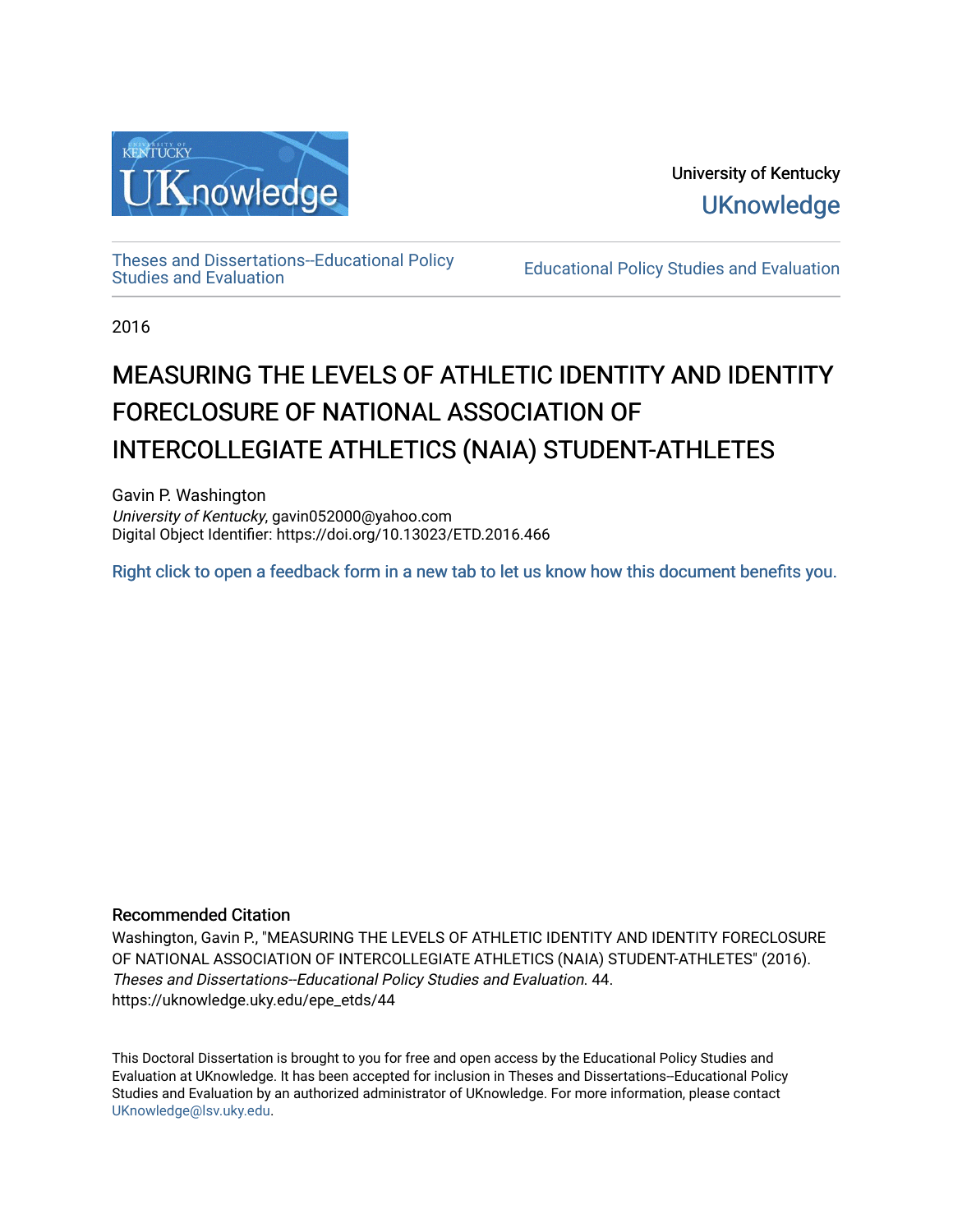# STUDENT AGREEMENT:

I represent that my thesis or dissertation and abstract are my original work. Proper attribution has been given to all outside sources. I understand that I am solely responsible for obtaining any needed copyright permissions. I have obtained needed written permission statement(s) from the owner(s) of each third-party copyrighted matter to be included in my work, allowing electronic distribution (if such use is not permitted by the fair use doctrine) which will be submitted to UKnowledge as Additional File.

I hereby grant to The University of Kentucky and its agents the irrevocable, non-exclusive, and royalty-free license to archive and make accessible my work in whole or in part in all forms of media, now or hereafter known. I agree that the document mentioned above may be made available immediately for worldwide access unless an embargo applies.

I retain all other ownership rights to the copyright of my work. I also retain the right to use in future works (such as articles or books) all or part of my work. I understand that I am free to register the copyright to my work.

# REVIEW, APPROVAL AND ACCEPTANCE

The document mentioned above has been reviewed and accepted by the student's advisor, on behalf of the advisory committee, and by the Director of Graduate Studies (DGS), on behalf of the program; we verify that this is the final, approved version of the student's thesis including all changes required by the advisory committee. The undersigned agree to abide by the statements above.

> Gavin P. Washington, Student Dr. Kelly Bradley, Major Professor Dr. Jeffery Bieber, Director of Graduate Studies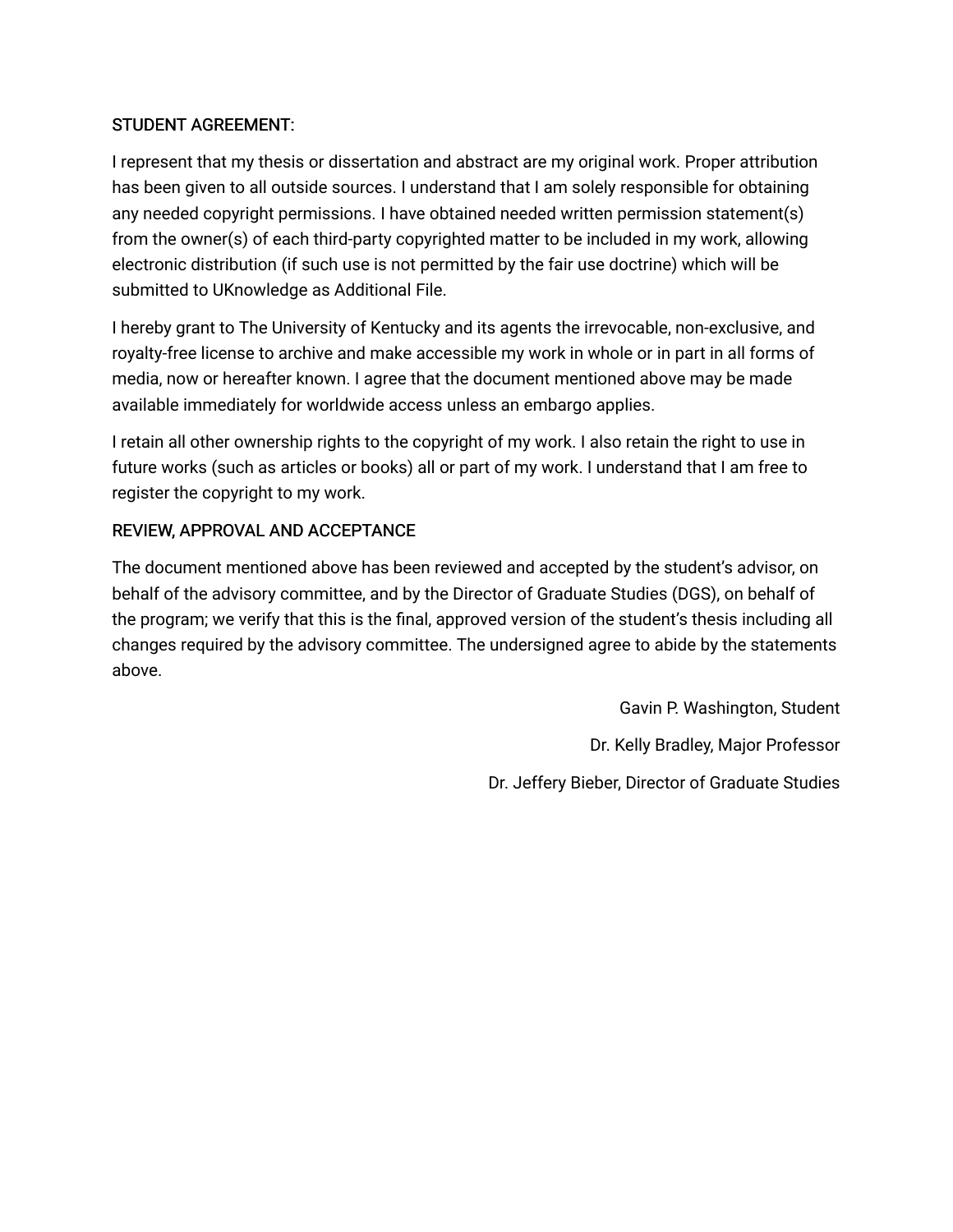# MEASURING THE LEVELS OF ATHLETIC IDENTITY AND IDENTITY FORECLOSURE OF NATIONAL ASSOCIATION OF INTERCOLLEGIATE ATHLETICS (NAIA) STUDENT-ATHLETES

## **DISSERTATION**

A dissertation submitted in partial fulfillment of the requirements for the degree of Doctor of Education in the College of Education at the University of Kentucky

By

Gavin Washington

Lexington, Kentucky

Co-Directors: Dr. Kelley Bradley, Associate Professor of Educational Policy Studies and Evaluation and Dr. Willis Jones, Assistant Professor of Educational Policy Studies and Evaluation

Lexington, Kentucky

Copyright © Gavin Washington 2016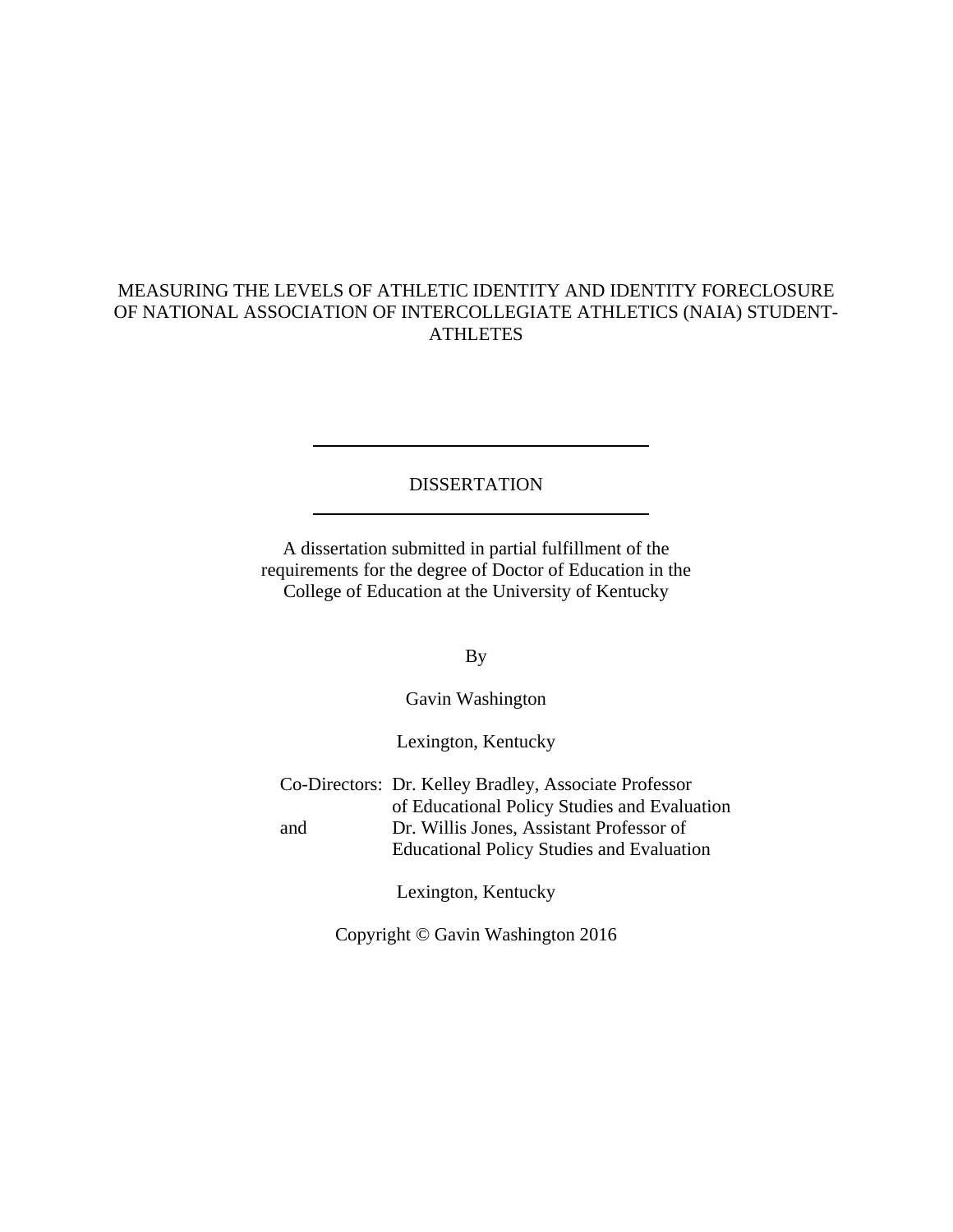## ABSTRACT OF DISSERTATION

## MEASURING THE LEVELS OF ATHLETIC IDENTITY AND IDENTITY FORECLOSURE OF NATIONAL ASSOCIATION OF INTERCOLLEGIATE ATHLETICS (NAIA) STUDENT-ATHLETES

During a person's college years they are beginning to form identities and develop a sense of self. One of the most salient identities that college student-athletes identify with is their athletic identity. Numerous research studies have been conducted on the saliency of a student-athlete's athletic identity, however the vast majority of those research studies examined student-athletes participating at the NCAA (National Collegiate Athletic Association) Division I level. This study was designed to extend the previous investigation of athletic identity and identity foreclosure among college students by focusing on athletes participating at the NAIA (National Association of Intercollegiate Athletics) level.

By utilizing previously developed scales: Athletic Identity Measurement Scale (AIMS) and the Extended Objective Measure of Ego-Identity Status (EOM-IS), this study assessed a sample of male and female college student-athletes' AIMS and EOM-IS levels in order to investigate their levels of athletic identity and identity foreclosure. Further, this study looks to determine if there is a significant variance in AIMS and EOM-IS levels based on selected independent variables: grade classification, sport, scholarship and non-scholarship athletes, revenue generating and non-revenue generating sports. Participants in this study were student-athletes at Asbury University located in Wilmore, KY which is a NAIA institution.

KEYWORDS: athletic identity, identity foreclosure, student-athletes, National Association of Intercollegiate Athletics (NAIA), and student affairs.

Gavin Washington

October 15, 2016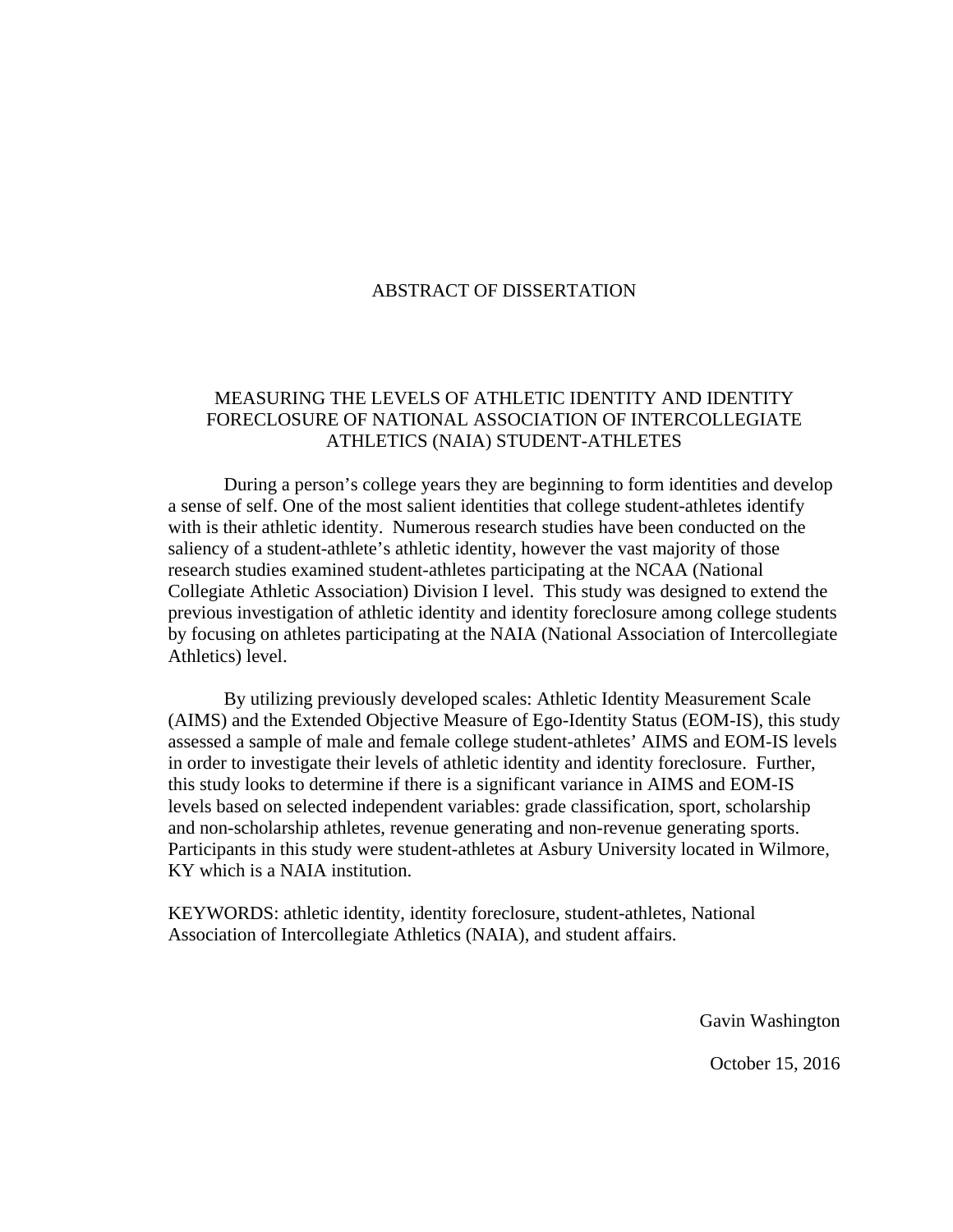# MEASURING THE LEVELS OF ATHLETIC IDENTITY AND IDENTITY FORECLOSURE OF NATIONAL ASSOCIATION OF INTERCOLLEGIATE ATHLETICS (NAIA) STUDENT-**ATHLETES**

By

Gavin Washington

Kelly Bradley, Ph.D.

Co-Director of Dissertation

Willis Jones, Ph.D.

Co-Director of Dissertation

Jeffery Bieber, Ph.D.

Director of Graduate Studies

October 15th, 2016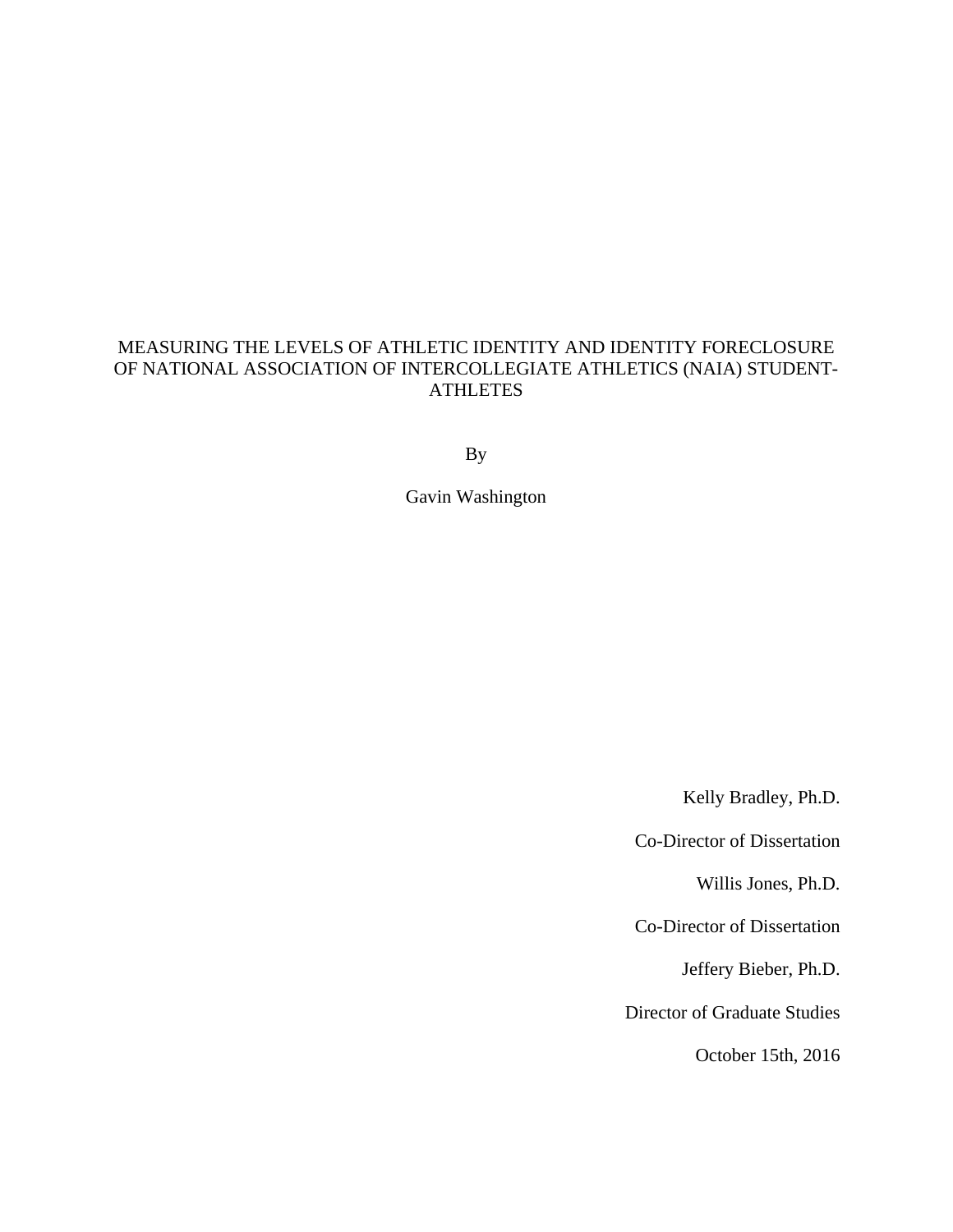*I would like to dedicate this work to the Washington family who took in an orphaned child and gave him a sense of purpose. Your love, guidance and constant support has been the driving force in my life.*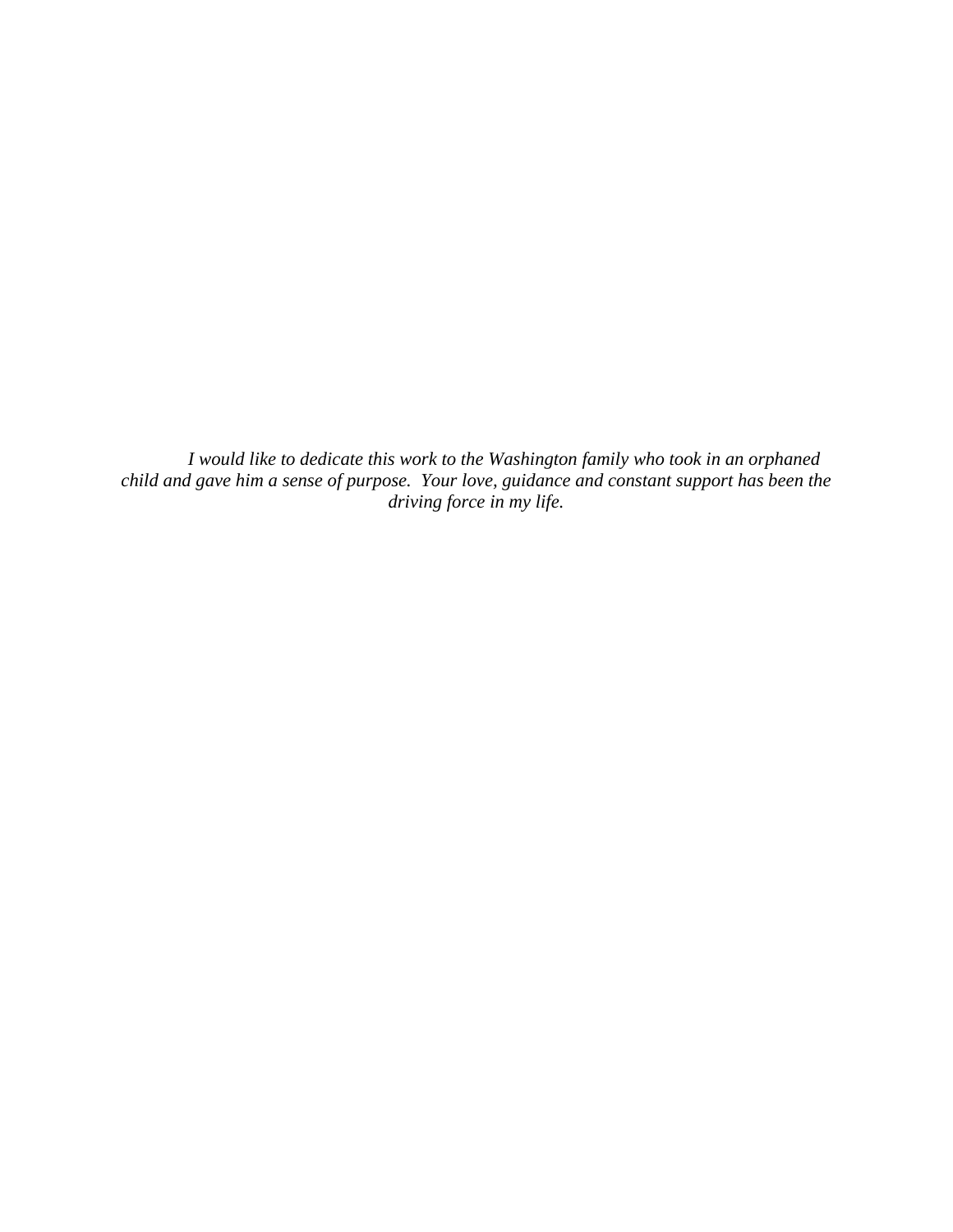#### ACKNOWLEDGMENTS

I would like to take this opportunity to individually thank people who made this achievement possible. To my parents Don and Gloria Washington, you have showed me that family goes beyond blood, but a true family is one that loves, supports and sacrifices for one another no matter what the situation may be. I was very fortunate to be adopted into a family as supportive and caring as this one.

To my wife, Katie Washington, you have been my foundation throughout this entire process. You have served as my editor, my consultant, my cheerleader and my proof-reader. You have encouraged me when I didn't think I was capable of completing this daunting task. Your love support and positive feedback during this process has helped me to preserve and I am truly blessed to call you my wife.

I would be remiss if I didn't acknowledge Dr. Willis Jones, Dr. Kelly Bradley, Dr. Wayne Lewis and Dr. Neal Hutchens who have extended me much patience and grace during this process. Considering this process has taken a lot longer than most, I am truly thankful for the fact that they never gave up on me and were willing to constantly provide me the tutelage and positive feedback that I need to get through this grueling process.

Lastly I would like to thank my uncle Fred Washington who planted the seed of education in my head at an early age. He used to call me Dr. Washington as a child and he always told me that one day I was going to go to college and make something of myself. For a poor young child growing up in an environment where no one in your community went to college, his comment changed the trajectory of my path. I am sure my uncle was referring to medical doctor when he would call me Dr. Washington, but hopefully an Ed.D. will suffice.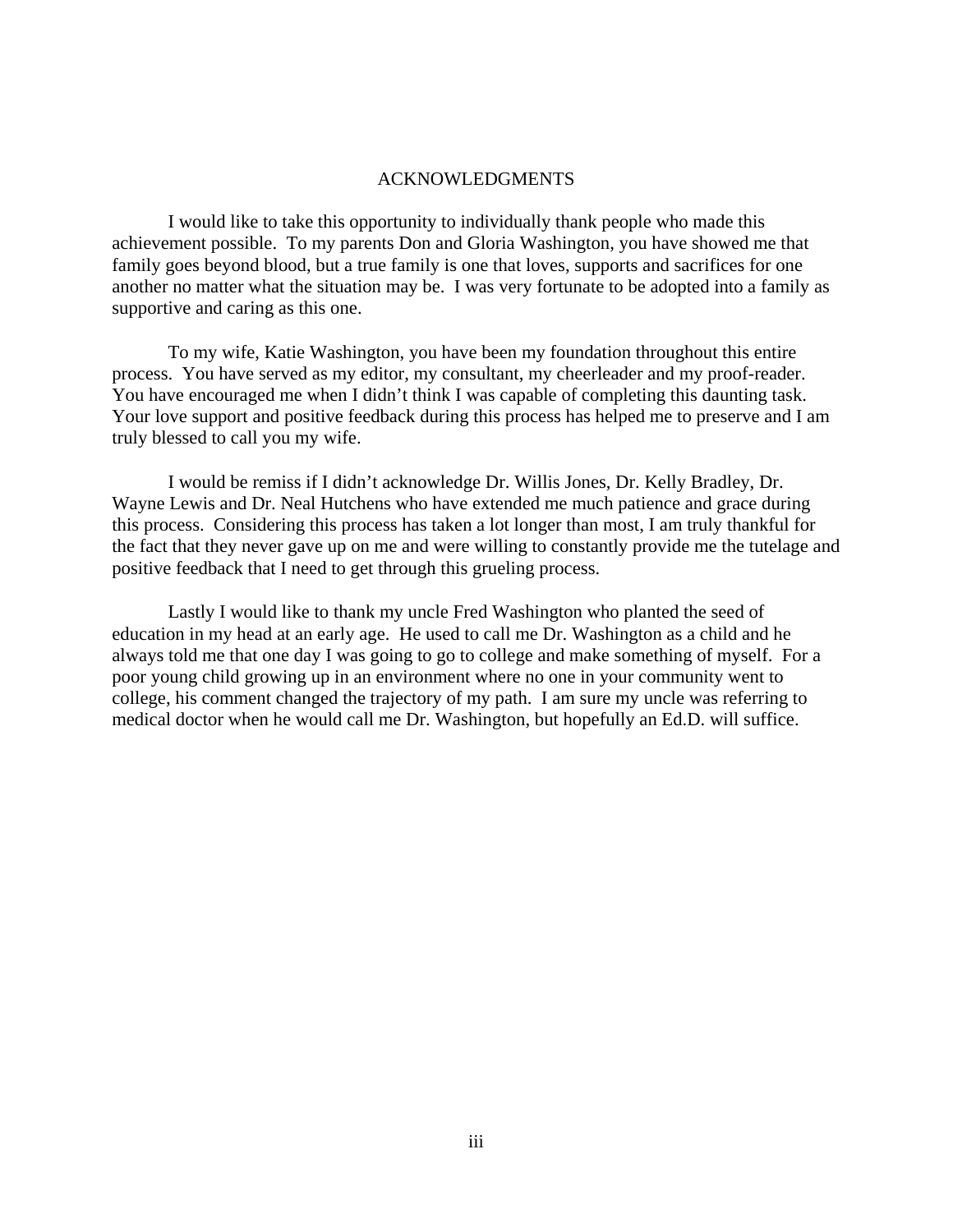| Extended Objective Measure of Ego-Identity Status (EOM-EIS)47 |  |
|---------------------------------------------------------------|--|
|                                                               |  |
|                                                               |  |
|                                                               |  |
|                                                               |  |
|                                                               |  |
|                                                               |  |
|                                                               |  |
|                                                               |  |
|                                                               |  |
|                                                               |  |

# TABLE OF CONTENTS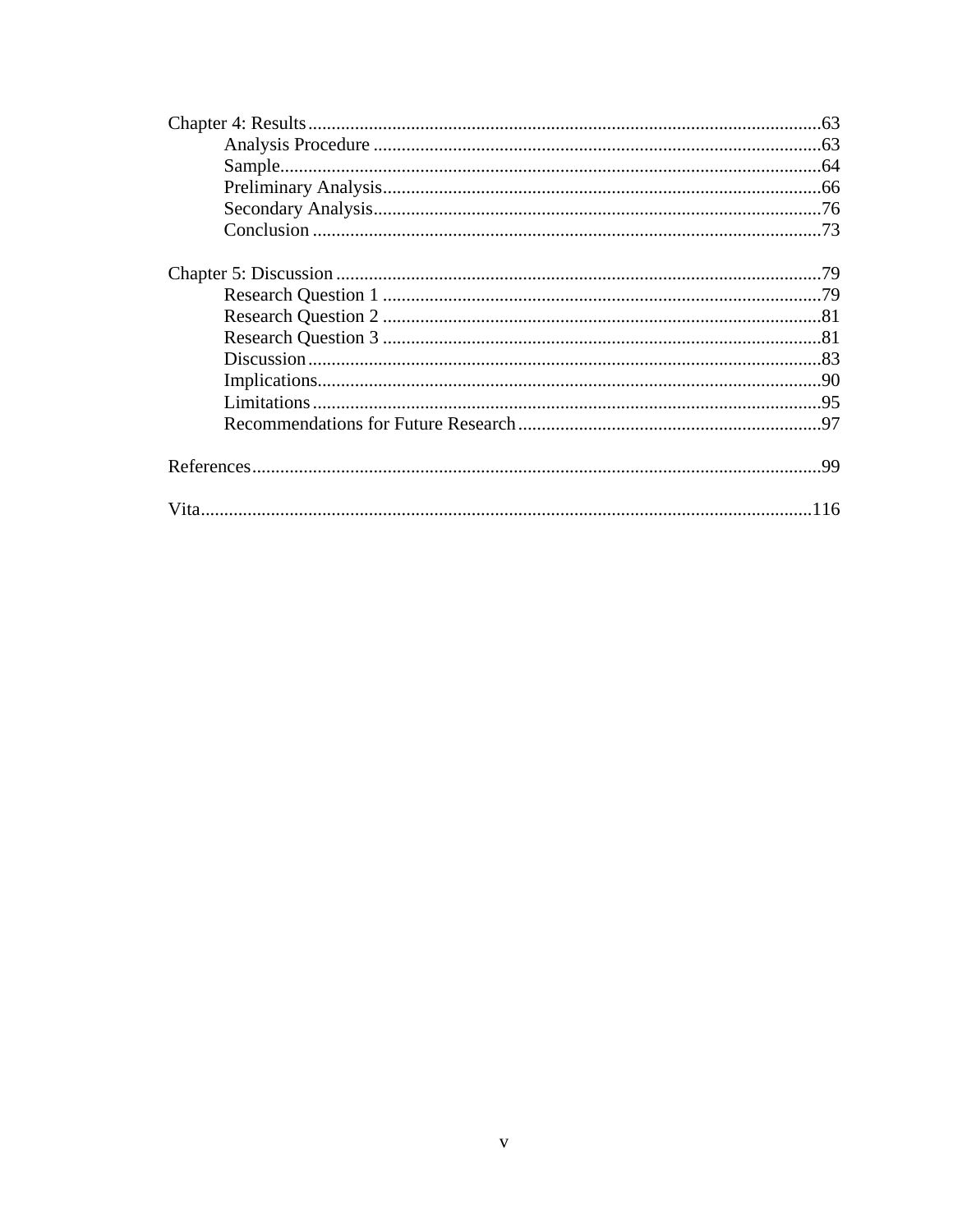# LIST OF TABLES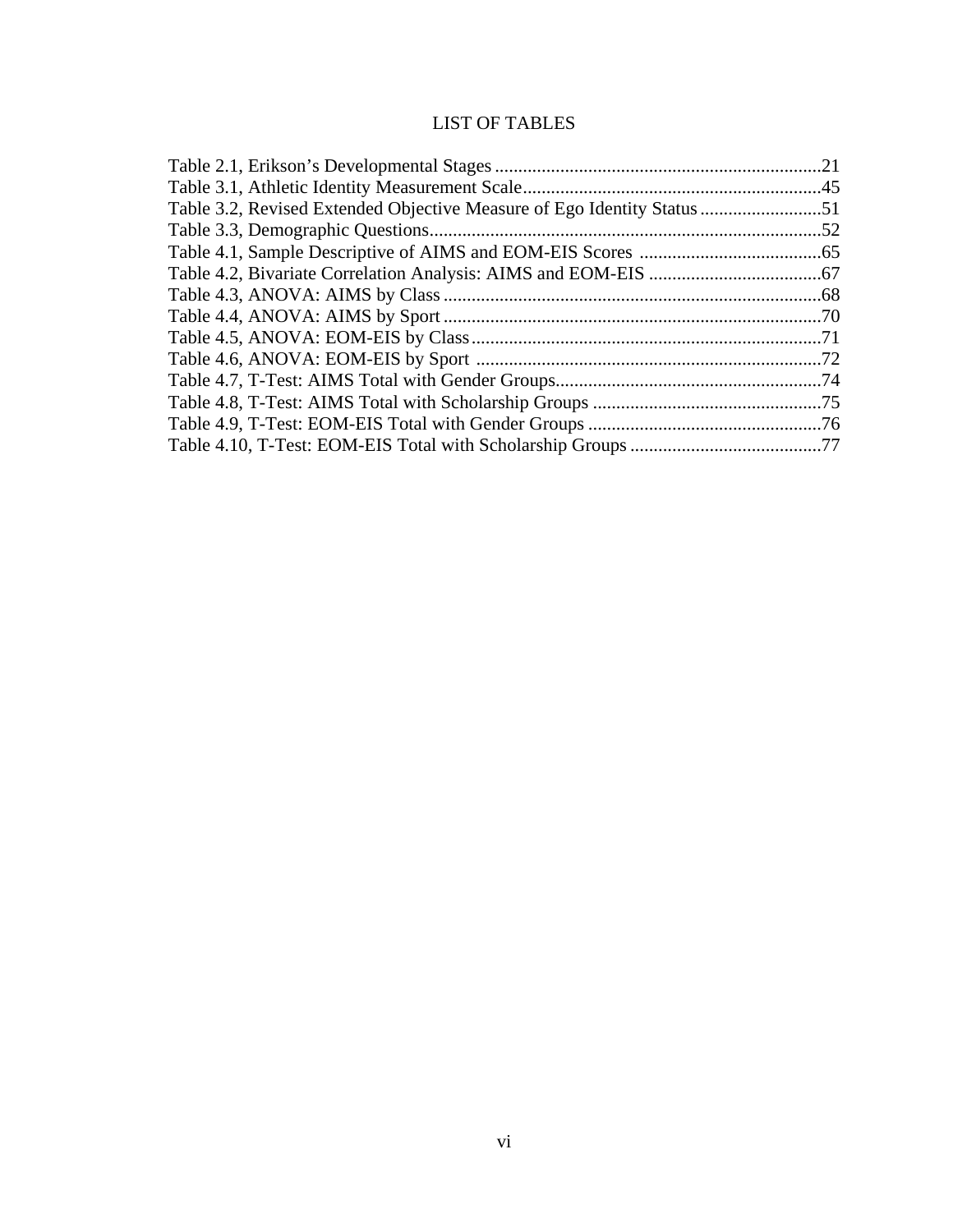#### CHAPTER 1

## INTRODUCTION

An individual's transition from high school to college can be a very important time in that person's life for many reasons. One of those reasons is that during college, students begin developing a stronger sense of who they are due to their evolving identity. The formation of one's identity starts in childhood and progresses as that child grows through adolescence into adulthood. Identity formation has been defined as the development of an individual's distinct personality, which is regarded as a persisting entity in a particular stage of life by which a person is recognized or known (Erikson, 1968). This process of formulating an identity is a universal process and it defines individuals to others and themselves. Components of one's identity include a sense of continuity, a sense of uniqueness from others, and a sense of affiliation to a larger group or society. While the identity development processes occurs throughout life, research suggests that substantial strides in one's identity occur during the college years (Evans et al., 2009).

#### *Identity Formation*

Identity formation has typically been associated with the period of adolescence; however, it has been argued that most identity exploration takes place during emerging adulthood or the collegiate years (Arnett, 2000). Empirical research supports this claim, with results showing that progressive developmental trends in identity status are found to a greater extent in the college years than in adolescence, making this a particularly relevant population with which to conduct identity formation investigations (Waterman,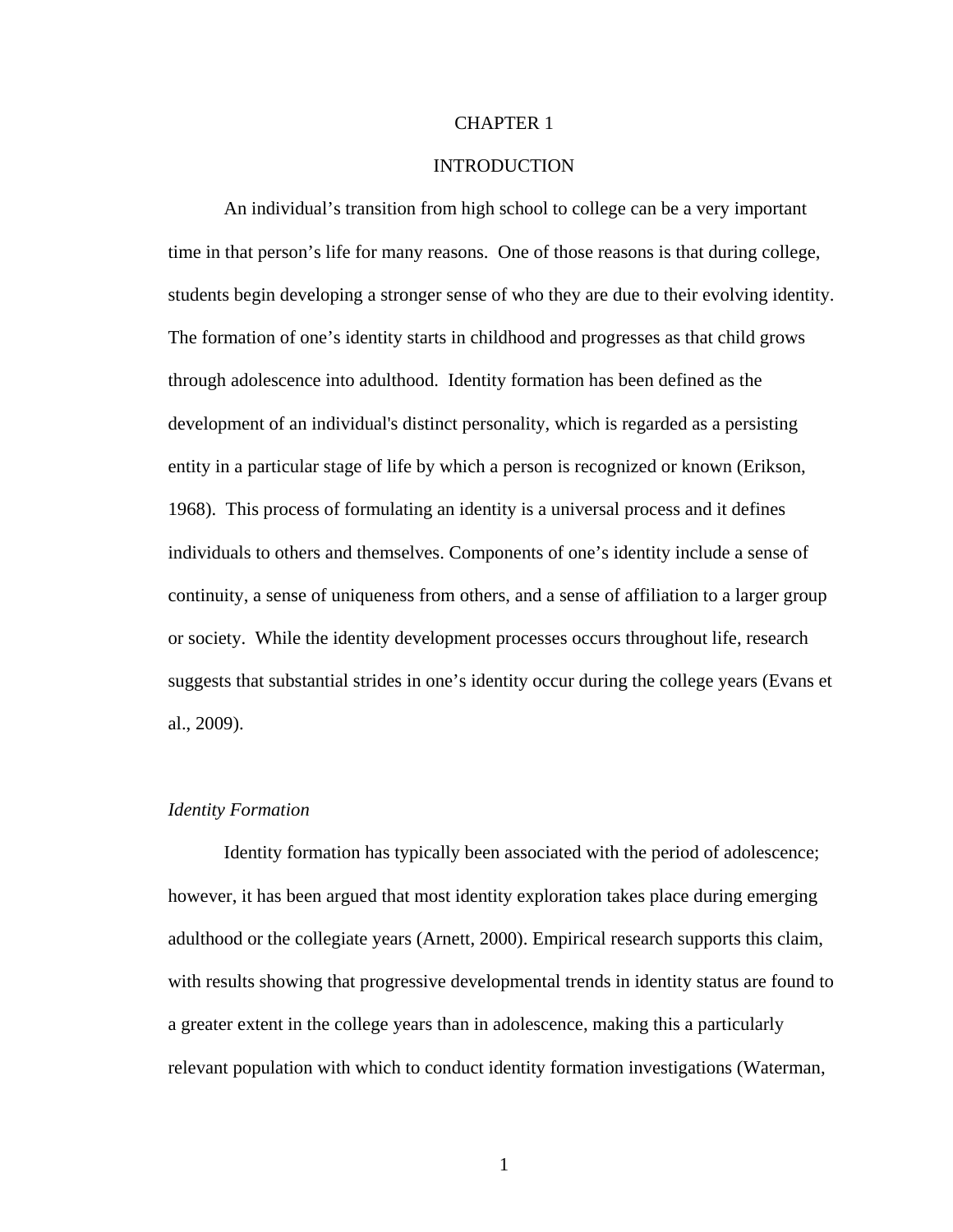1993). The significance of studying identity formation during the collegiate years is that it provides insight into how students view themselves and that information is useful in academic advising and career counseling. According to the American Council on Education, one of the many roles of student affairs practitioners is to understand how students go about discovering their interests and abilities while assisting them in achieving their maximum effectiveness (Torres, Jones, & Renn, 2009). By having an understanding of how students develop their identities and which identities are the strongest amongst them, student affairs practitioners will be better suited to meet their students' needs.

Student affairs practice and student development theories have been around since the early twentieth century and they grew from a counseling and vocational psychology approach (Torres, Jones, & Renn 2009). Student affairs is rooted in the counseling and vocational training of students and it has often relied on the psychology behind identity development to properly meet the needs of the student population. Erik Erikson (1959) began researching this topic in the 1950s and he proposed that development is governed in part by the epigenetic principle, a combination of genetic and environmental influences that governs the direction and timing of one's identity development. As we move forward in history, other scholars and professionals began to research specific identity development theories such as racial, ethnic, and gender identities and how they play in the overall development of students. The knowledge and understanding gained from researching various student identity theories has been applied to academic, vocational, and general advising of college students (Torres, Jones, & Renn 2009).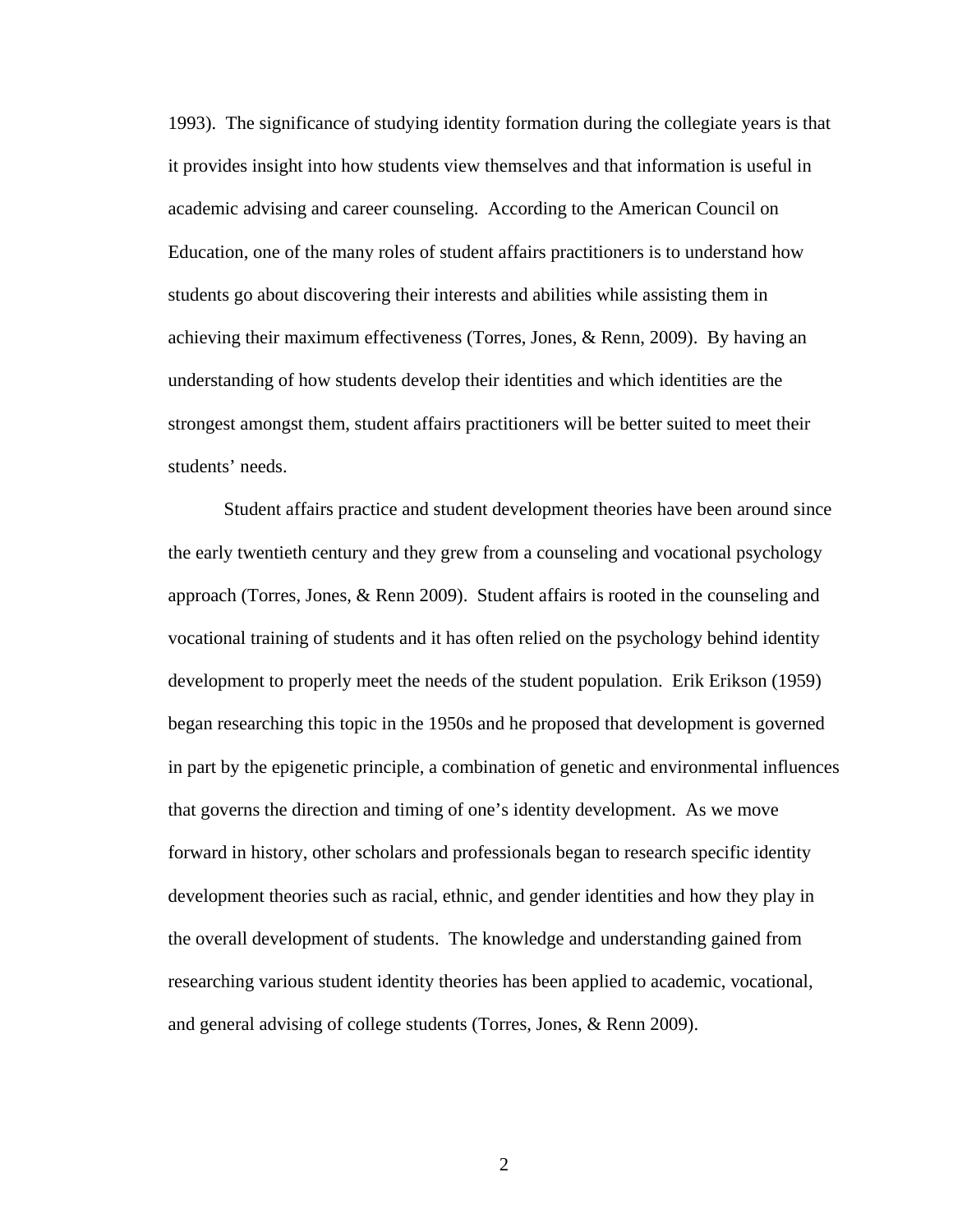#### *Athletic Identity*

As the research and literature surrounding identity development has grown, student-athletes is one of the subpopulations of college students that has garnered a lot of attention. In recent years, much empirical research has been conducted on the correlation between college student identity formation and participation in intercollegiate athletics. It has been suggested that participation in athletics while in college can provide a student with valuable life skills and psychological benefits that help facilitate identity development (Griffith & Johnson, 2002). Athletics can teach self-discipline, teamwork, confidence, leadership, social, and interpersonal skills (Aries & Richards, 1999). Competing in intercollegiate athletics can also give a student a strong sense of self as well as a means to fit in a social group such as a team (Brewer, Van Raatle, & Linder, 2012). Team members often share common traits that will make the overall college experience less stressful; knowing that other athletes have experienced similar hardships and yet succeeded. On the other hand, some view college athletics to be a detrimental to an individual's identity development. The student-athletes' attention may be drawn away from academics, as well as other social aspects of the college experience (Parham, 1993). The time, commitment and energy needed to compete in intercollegiate athletics may hinder the development of other important life roles and can have lasting negative implications. Research conducted by Parham (1993) suggests that intercollegiate athletic participation may be negatively associated with such outcomes as involvement and satisfaction with the overall college experience, career maturity, and clarity in educational and occupational plans, and principled moral judgment (Pascarella et al., 1999). Either way, research has suggested that athletics play a very important role in the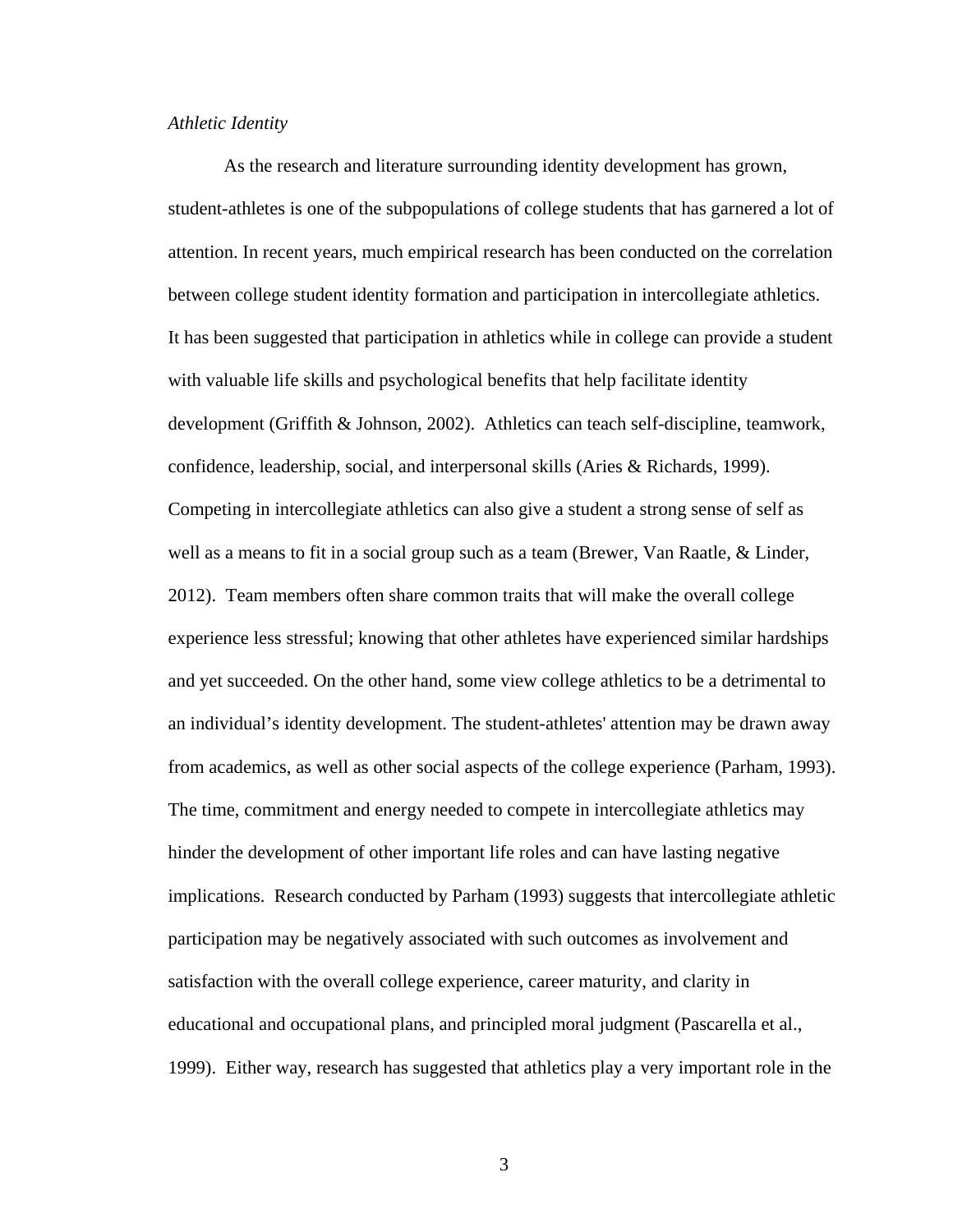identity formation process and by understanding the athletic identity of these students we gain insight into their overall student development.

Brewer, Van Raatle, and Linder (2012) looked specifically at the identity of athletes and how they view themselves. This concept is referred to as athletic identity and it can be defined as the degree of strength and exclusivity to which a person identifies with the athletic role. An athletic identity is developed through acquisition of skills, confidence, and social interaction during sport participation. Hurst, Hale, Smith and Collins (2000) who have also conducted extensive research on the concept of athletic identity define it as the degree athletes identify with the athletic role (Hale  $\&$ Stambulova, 1999); while Horton and Mack (2000) contend it represents the extent to which a person identifies with athletics and their specific athletic role. While these definitions provide solid foundations, this study utilizes Brewer, Van Raatle and Linder's (1993) definition of athletic identity because it focuses on the strength of athletic identity as well as its exclusivity of it. That definition is more closely aligned with the objectives of this research study which are focused on measuring levels of athletic identity and identity foreclosure. By using Brewer, Van Raatle and Linder's definition and the scale they developed to measure athletic identity, this study plans to examine the correlation between athletic identity and identity foreclosure.

#### *Identity Foreclosure*

Many scholars explaining athletic identity have explored the concept of identity foreclosure as well. James Marcia, a clinical and developmental psychologist, is best known for researching psychological development. Marcia posited that a person's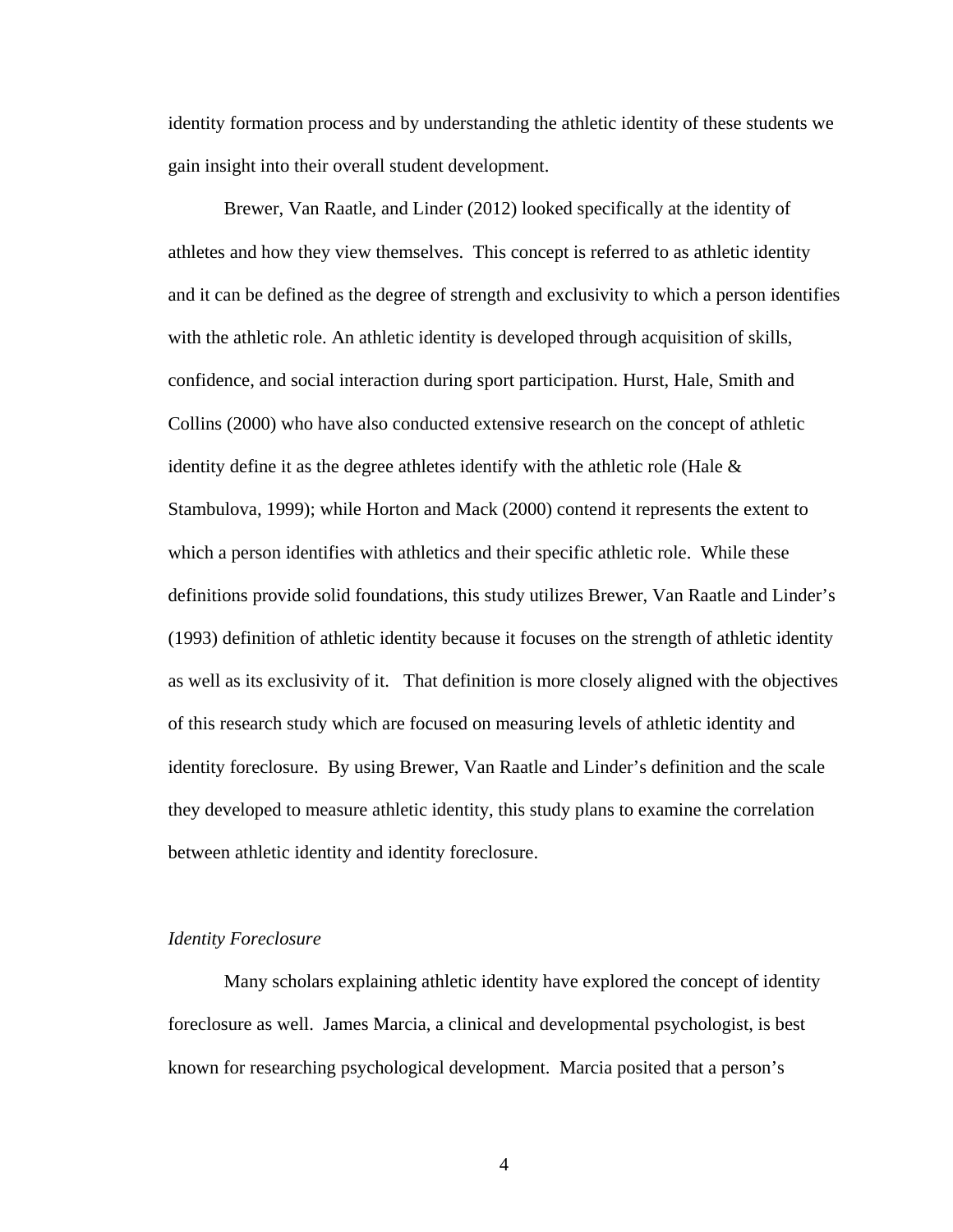identity is formed over a lifespan, a majority of that identity being formed during adolescence (Markus & Nurius, 1986). Marcia theorized that individuals have four identity stages or statuses that they go through; Identity Diffusion, Identity Foreclosure, Identity Moratorium, and Identity Achievement, that describe this process of identity development. The core idea surrounding his theory is that one's sense of identity is determined primarily by the choices and commitments made regarding certain personal and social traits. Marcia suggests that a well-developed identity gives an individual a sense of their strengths, weaknesses, and individual uniqueness. A person with a less well-developed identity is not able to define his or her personal strengths and weaknesses, and does not have a well-articulated sense of self (Marcia, 2009).

Identity foreclosure happens when individuals prematurely make a firm commitment to an occupation or ideology (Marcia, 1966). People who are foreclosed have not allowed for exploration of their internal needs and values; instead they concede to the demands of their environment and adopted social role identity. It is possible that participation in athletics can facilitate identity foreclosure among student-athletes (Horton & Mack, 2000). Intercollegiate student-athletes are primarily focused on their athletic pursuits and they often shut down any possibilities to explore their other internal needs and values. Murphy and Petitpas (1996) note that many authors have suggested that the physical and psychological demands of collegiate athletics, coupled with the restrictiveness of the athletic system, may isolate athletes from mainstream college activities, restrict their opportunities for exploratory behavior, and promote identify foreclosure (Chartrand & Lent, 1987; Nelson, 1983; Petitpas & Champagne, 1988).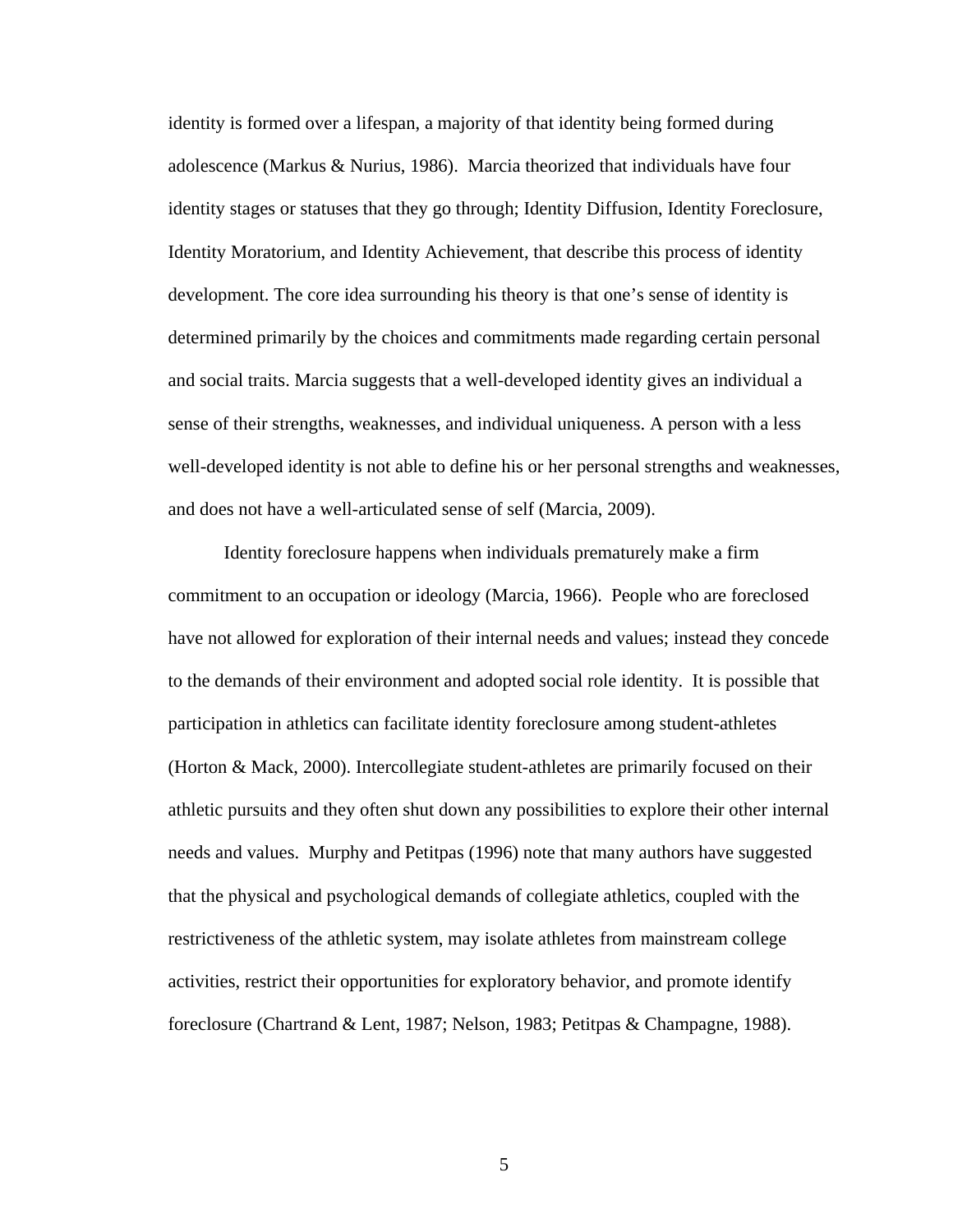As a person's athletic identity grows they often begin the process of identity foreclosure, in which they dissociate with other important aspects of their social identity (Good et al., 1993). Athletic identity is often one of more dominate identities and the level of identity foreclosure increases with the level of sports participation. Students participating at highly competitive levels have a higher athletic identity and higher identity foreclosure levels than those that participate at less competitive levels (Brewer et al., 1993).

Athletic identity has been measured in numerous research studies; however the majority of those research studies have examined the levels of athletic identity displayed by student- athletes at highly competitive NCAA (National College Athletic Association) Division I institutions. NCAA Division I institutions are typically considered the highest level of intercollegiate athletic competition. Research also suggest that student-athletes that participate at highly competitive colleges display stronger levels of athletic identity (Brewer et al., 2012). Very little empirical research has been conducted exploring the athletic identity of student-athletes completing in lower level intercollegiate competition. More specifically, researchers have failed to investigate the athletic identity of studentathletes competing at institutions governed by National Association of Intercollegiate Athletics (NAIA). Due to the lack of research of research conducted on student-athletes at these types of smaller, less competitive institutions, this research study can fill an important void in the literature. Do students participating in athletics at NAIA level institutions display high levels of athletic identity?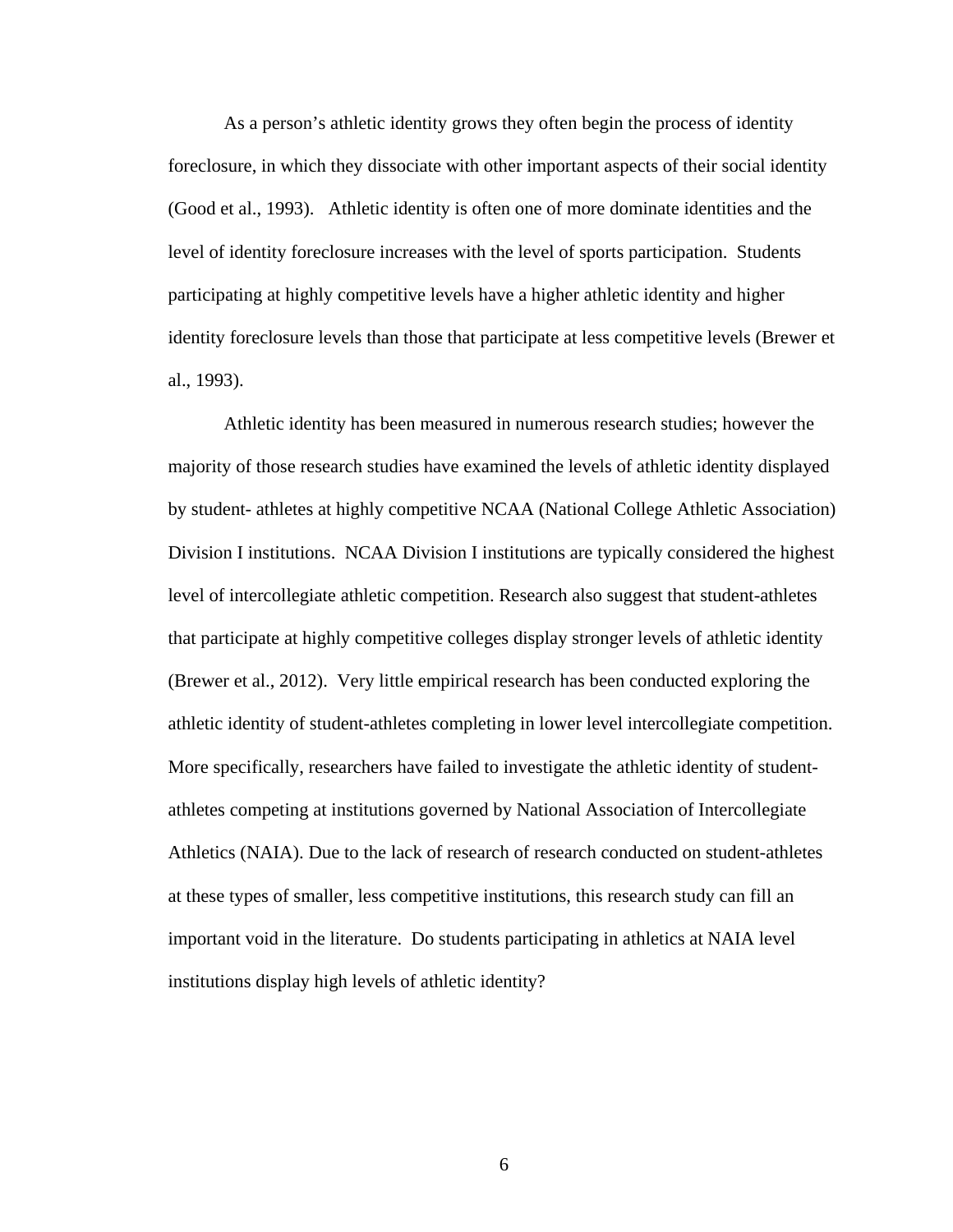#### *Research Question*

The purpose of this research study is to explore the relationship between a student- athlete's level of athletic identity and their level of identity foreclosure. This is accomplished by measuring the levels of athletic identity and identity foreclosure of student-athletes attending a NAIA level institution by administering The Athletic Identity Measurement Scale (AIMS) and the Extended Objective Measure of Ego-Identity Status (EOM-EIS). The second component of this study provides an assessment of differences in athletic identity and identity foreclosure levels based on selected independent variables.

There are several research questions that are guiding this study. The first question addresses the larger issue of determining the levels of athletic identity and identity foreclosure being displayed by NAIA student-athletes. Due to the lack of research that is conducted on student-athletes at the NAIA level, this study allows researchers to compare the levels of athletic identity and identity foreclosure for student-athletes at highly competitive NCAA Division I institutions with student-athletes at less competitive NAIA institutions like the sample used for this study.

The second questions that is guiding this study explores the correlation between athletic identity and identity foreclosure. During a person's collegiate years is when a majority of the identity formation process occurs (Evans et al., 2009). By understanding and researching the correlation between athletic identity and identity foreclosure of college students, institutions of higher learning are more informed on potential factors that may influence the identity formation process of the student-athletes they serve.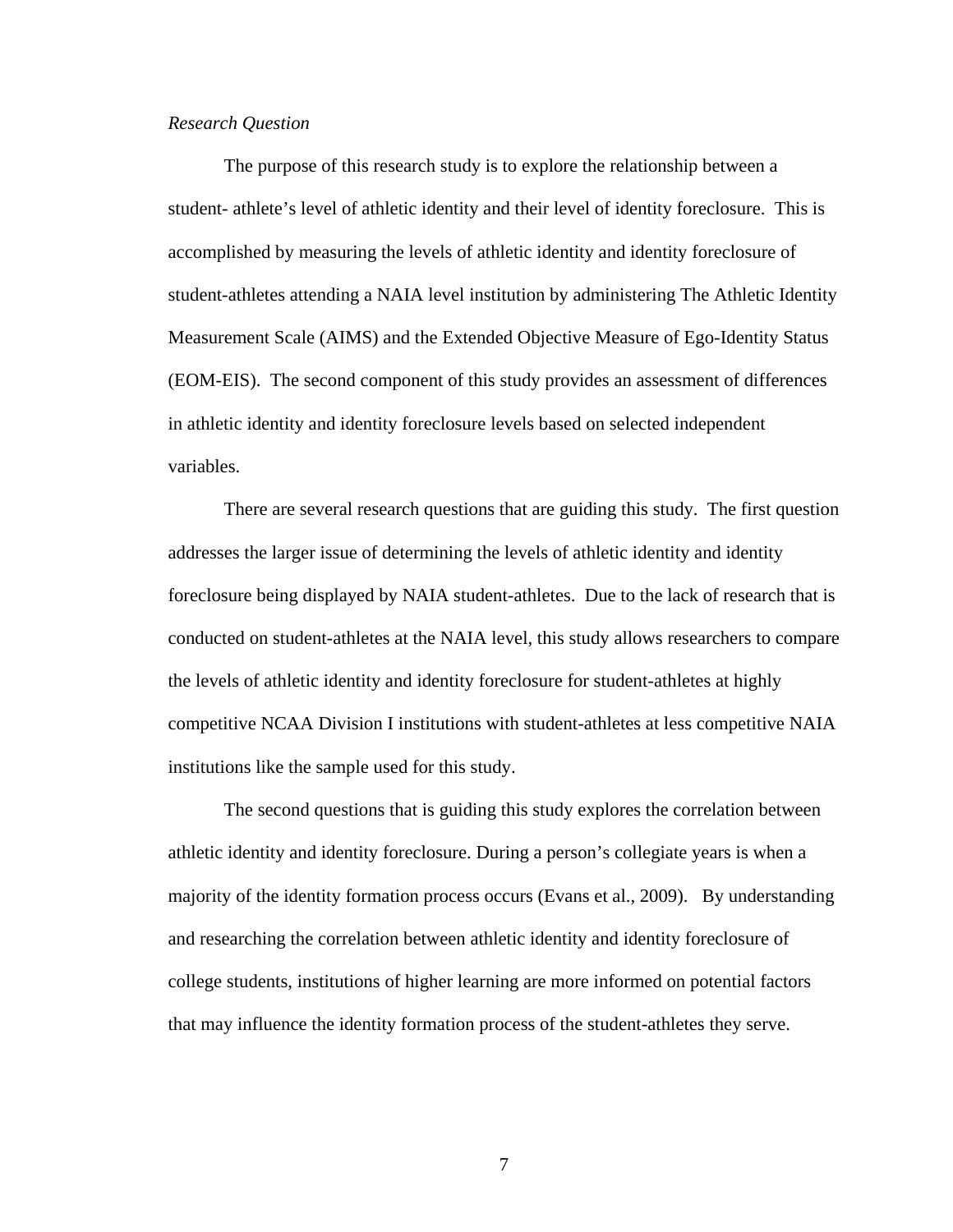The third question that is guiding this study examines the differences in athletic identity and identity foreclosure based on specific variables such as a student's year in school, sport played, type of sport played and if they are on scholarship or not. By answering this question researchers will know if the aforementioned variables are factors in the levels of athletic identity and identity foreclosure displayed by student-athletes participating at the NAIA level.

**Research Question 1:** What are the levels of Athletic Identity and Identity Foreclosure for our sample?

**Research Question 2:** Is there a correlation between Athletic Identity and Identity foreclosure for our sample?

**Research Question 3:** Are there significant mean differences in athletic identity and identity foreclosure based on:

- a. Year in School
- b. Sport
- c. Revenue vs. Non-Revenue Generating Sport
- d. Scholarship vs. Non-Scholarship Athlete

## *Definition of Terms*

For the purposes of this research, several keywords or phrases are regularly utilized and require operationalization. In addition to the key terms provided below, several concepts relative to the chosen methodology are also operationalized for further clarity. Please see below for terms and the definitions as they apply to this work: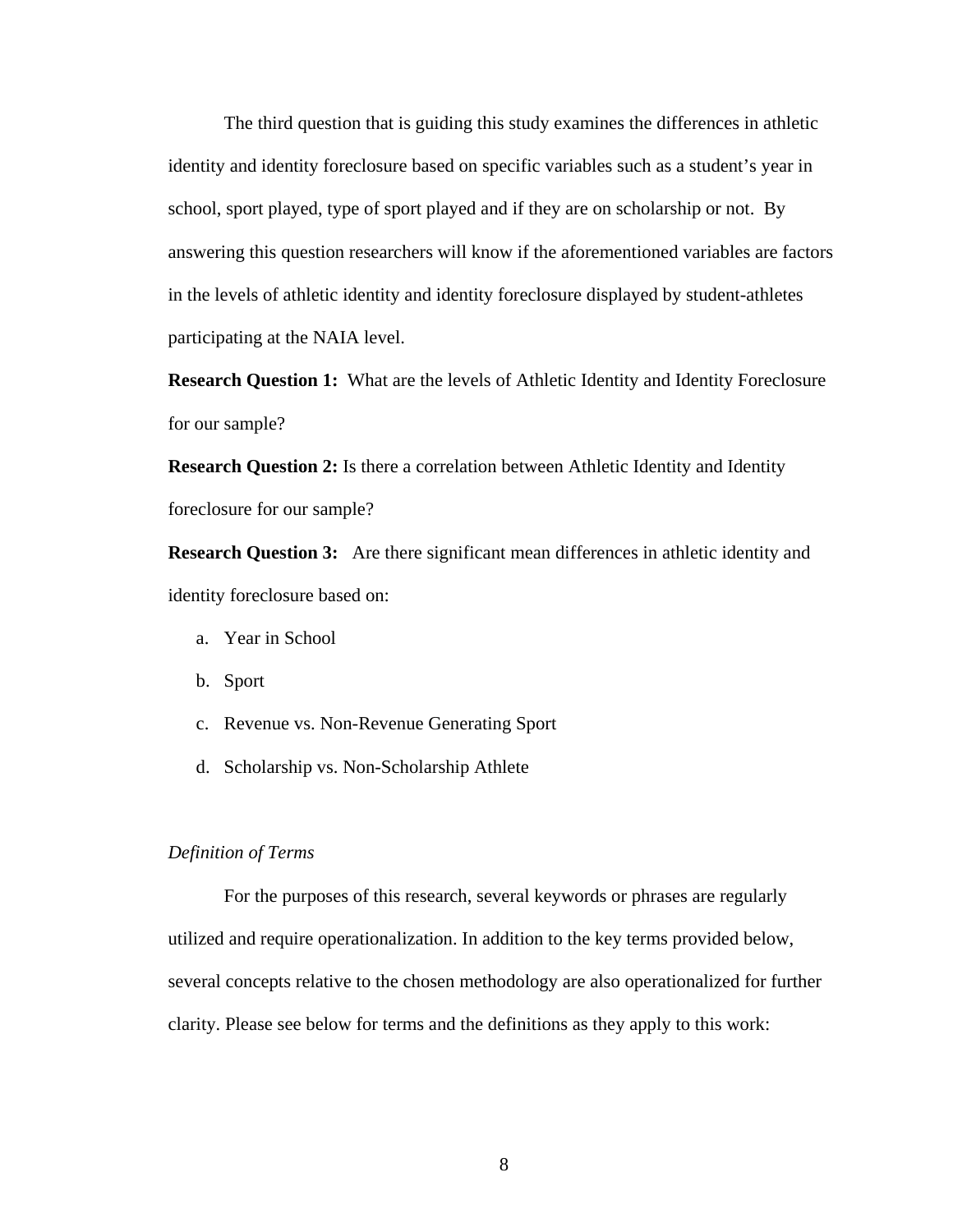- Athletic **Identity:** can be defined as the degree of strength and exclusivity to which a person identifies with the athletic role (Brewer, Van Raalte, & Linder, 1993).
- **Identity Foreclosure:** happens when individuals prematurely make a firm commitment to an occupation or ideology. Thus causing people who are foreclosed to not allow for exploration of their internal needs and values; instead they concede to the demands of their environment and adopted social role identity (Marcia, 1966).
- **Identity Formation** is also known as individuation, is the development of the distinct personality of an individual regarded as a persisting entity (known as personal continuity) in a particular stage of life in which individual characteristics are possessed and by which a person is recognized or known (such as the establishment of a reputation). This process defines individuals to others and themselves (Erikson, 1968).
- **Life Roles** are a set of connected [behaviors,](https://en.wikipedia.org/wiki/Behaviour) [rights,](https://en.wikipedia.org/wiki/Rights) [obligations,](https://en.wikipedia.org/wiki/Moral_obligation) beliefs, and norms as conceptualized by individuals due to their perceived place in society (Biddle, 1986).
- **NAIA** is an acronym that stands for the National Association of Intercollegiate Athletics and it serves as a governing body for its 260 membership institutions ("About the NAIA", 2015).
- **NCAA** is an acronym that stands for the National Collegiate Athletics Association and it serves as a governing body for its 1100 membership institutions ("Who We Are", 2015).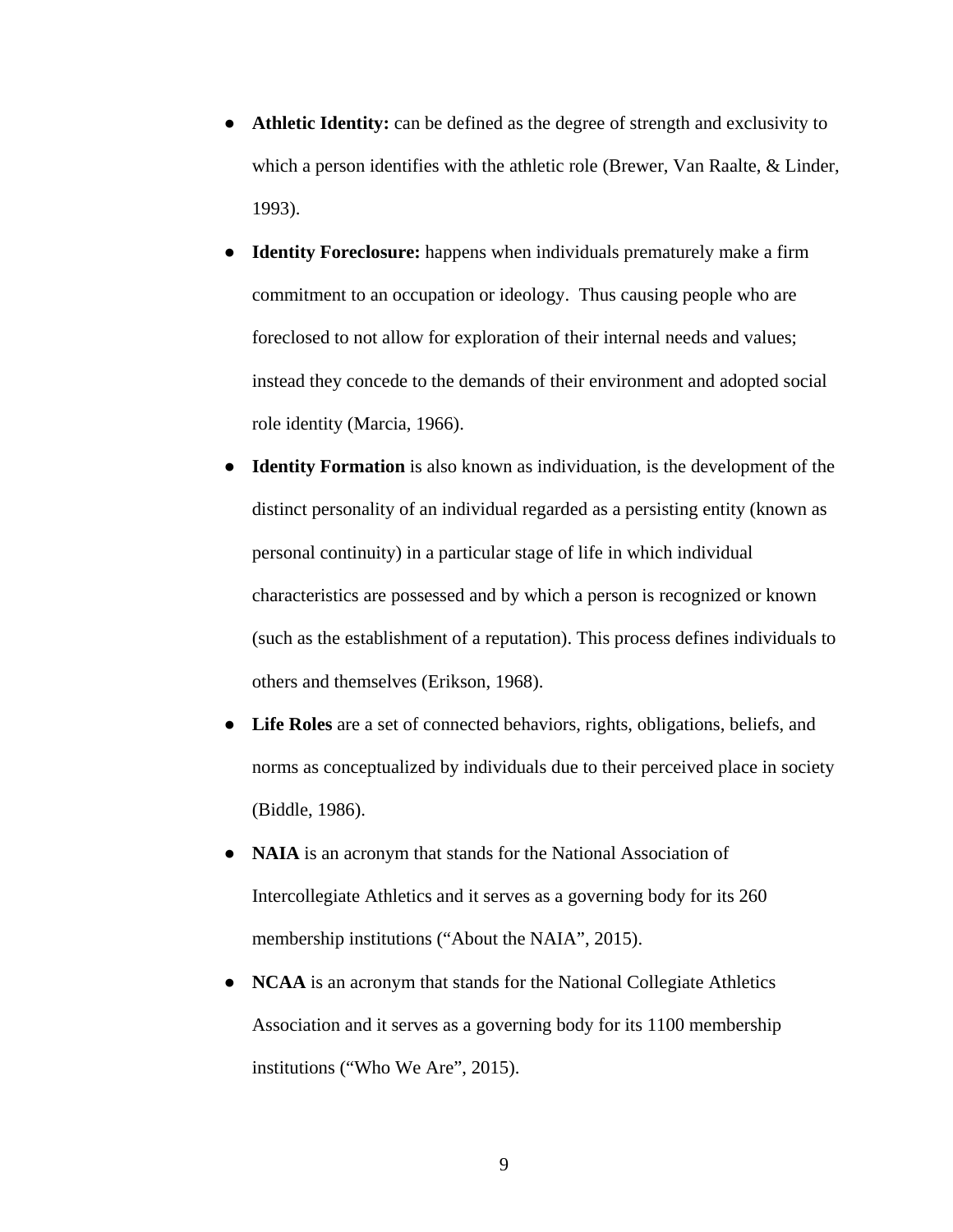- **NCAA Division I** is one of three divisions of the NCAA. This division consists of nearly 300 institutions and schools in this division generally have the biggest student bodies, manage the largest athletics budgets and offer the most generous number of scholarships ("Who We Are", 2015).
- **Non-Revenue Generating** Sport is a sport that does not generate revenue for the athletic department or university on a consistent basis ("Revenue and Expenses", 2015).
- **Revenue Generating Sport** is a sport in which there is an expectation that the sport will operate at a gain and generate revenue of the university ("Revenue and Expenses", 2015).
- **Self-concept is** a person's self-concept is defined as how an individual's evaluates his or her competence and worth (Richards, 1999).
- **Social Identity Theory** is the portion of an individual's self-concept derived from perceived membership in a relevant social group (Turner & Oakes, 1986).
- **Student Affairs Practitioner-** are professional who work in the department or division of services and support for students at institutions of higher education to enhance student growth and development (Torres, Jones, & Renn 2009).
- **Student-Athlete** refers to an individual that is a full-time student and participates in athletics (Ryan, 1989).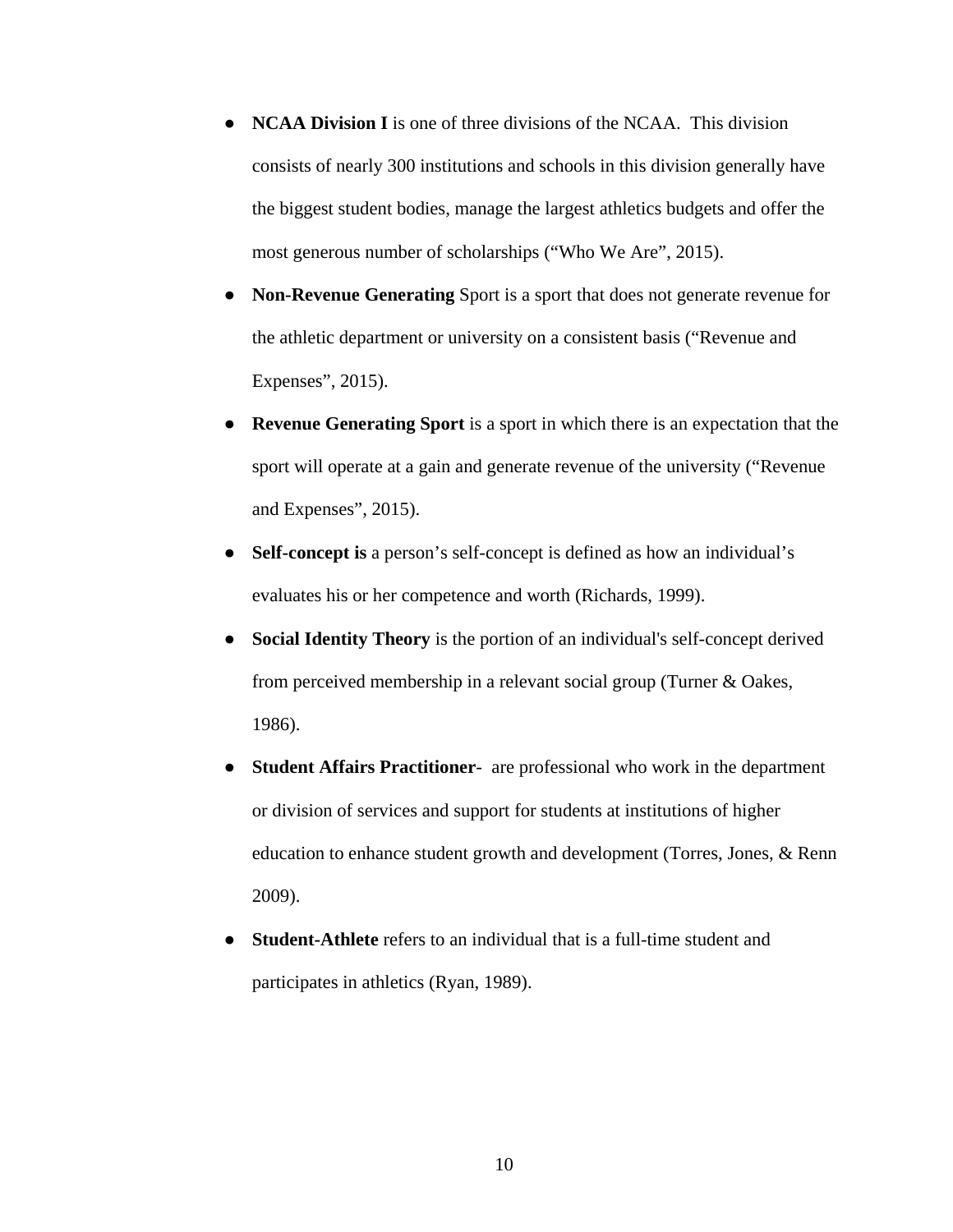#### *Assumptions*

In the construction of this research study, several assumptions are being made. The first assumption is that completion of the survey is voluntary. It is also assumed that each respondent is a student-athlete at the time the survey is completed. Additionally, it is assumed that each participant understood each aspect of the questionnaire. Finally it is assumed that each respondent answered all questions objectively and honestly while completing the AIMS and EOM-EIS demographic survey.

#### *Limitations*

Although steps were taken to reduce potential limitations, this research study is still limited in certain areas. One of those areas is that this research study was conducted using a targeted sample with the respondents coming from a single university. This means the data does not provide the random sampling generally desired within quantitative research. Although the sample selected for this study is similar in many ways to the majority of NAIA institutions, if this survey was conducted at a different NAIA institution it may or may not bear the same results. Another limitation of this study is the number of student-athletes who participate in revenue generating sports is small due to Asbury University's lack of a collegiate football team. This leaves the study with only basketball players who can be counted as student-athletes participating in revenue generating sports.

The collection procedures and instrument used also posed potential limitations. The time constraints of this survey does not allow for each respondent to take the survey during their sport season. A person's level of athletic identity and identity foreclosure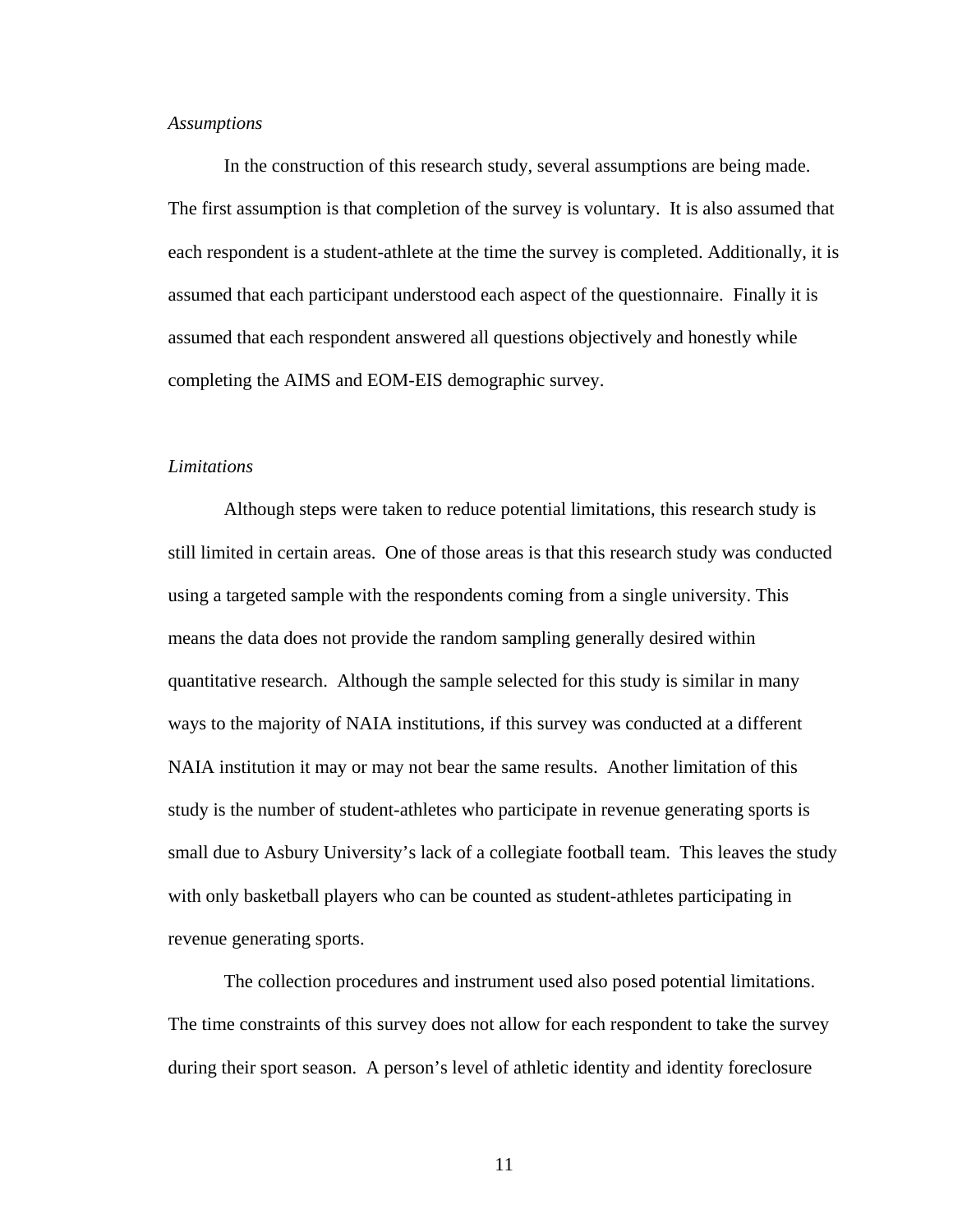may be influenced by their sport being in season or not. The measurement instruments that were utilized for this study both display high reliability and validity scores, however the AIMS and EOM-EIS scales are instruments of self-reporting. This creates the risk of participants responding to items with the most socially acceptable response according to them, rather than responding to the items honestly. Lastly, there are numerous factors that affect a person's identity and identity foreclosure and this research study was designed to only examine a few aspects of a student-athlete's identity.

#### *Significance of the Study*

The main purpose of this study is to examine the levels of Athletic Identity and Identity Foreclosure displayed by student-athletes at an NAIA institution. The secondary purpose of the study is to examine if there were significant differences in athletic identity and identity foreclosure levels based on the selected independent variables: year in school, sport, revenue vs. non-revenue generating sport, and scholarship vs. nonscholarship athlete. The study was created to be exploratory in its nature and to identify interesting relationships that could be used for future research analyses.

This study is significant in numerous ways; one of the primary contributions is that this study fills a void in athletic identity research by examining the levels displayed by student- athletes at the NAIA level. Going beyond just filling a void in athletic identity research, this study is exploring the relationship between athletic identity and identity foreclosure. Based on the research of Brewer, Van Raatle, and Linder (1993), a student-athlete's athletic identity goes up in accordance with the level of competition. Research predicts that NCAA Division I student- athletes will display high levels of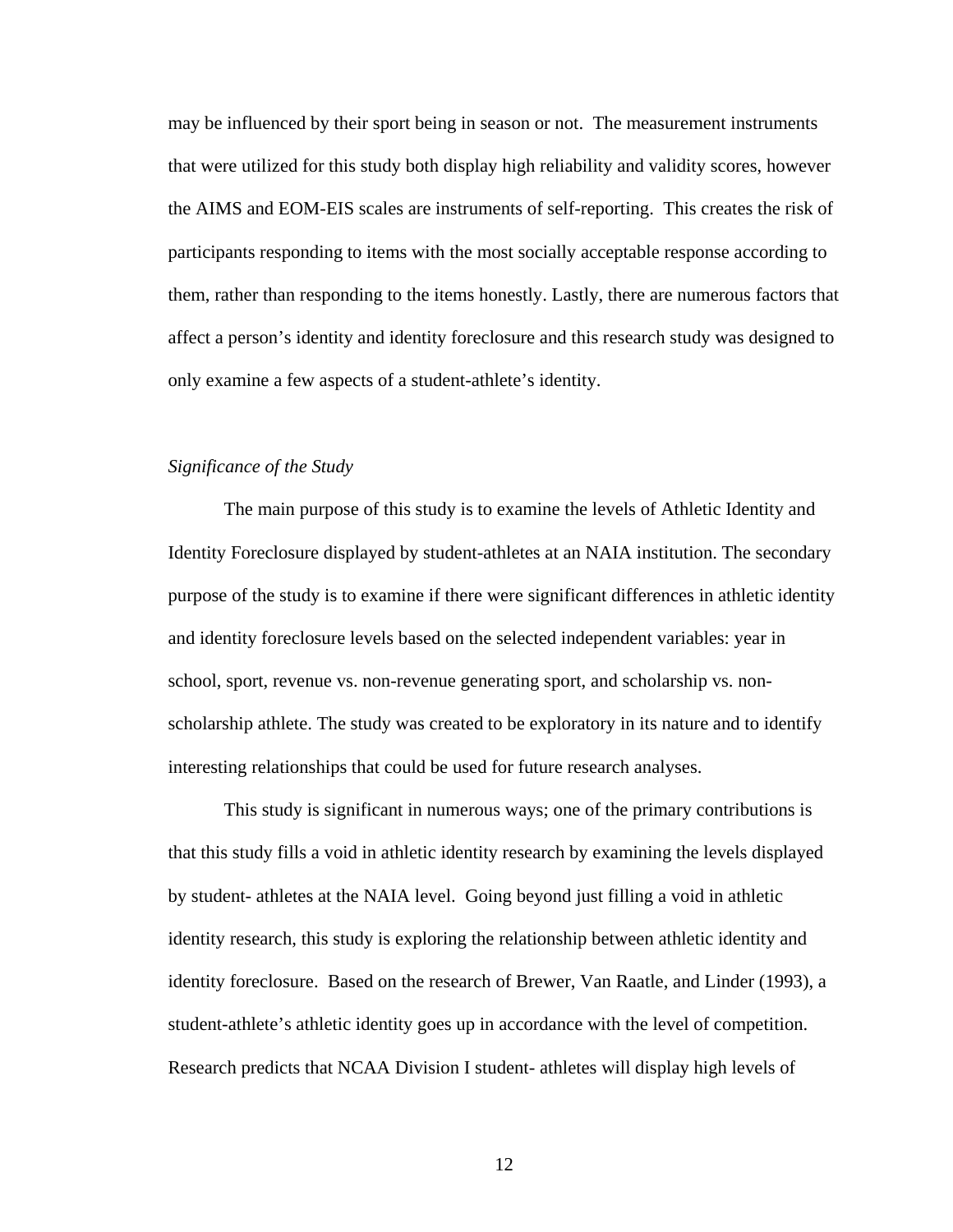athletic identity and high levels of identity foreclosure and those high levels could effect a student-athletes development in a multitude of ways. By having a better understanding of the ways athletic identity and identity foreclosure can effect student-athletes then student affair practitioners can better meet their needs. Research on athletic identity and the identity formation of college students has been utilized by institutions of higher learning to help with the academic advising, mental health counseling, and career services provided to its students (Torres, Jones, & Renn 2009).

Although research suggest student-athletes graduate at higher rates than nonstudent-athletes there are still several issues that affect student-athletes in terms of their student development (Brewer, Van Raatle, & Linder, 2012). One of those issues is the lack of academic and career exploration that occurs for student-athletes. Being aware of a student-athlete's level of athletic identity and identity foreclosure can be useful to student affairs practitioners that are responsible for advising that student academically. Having the knowledge that student-athletes with high levels of athletic identity experience high levels of identity foreclosure, thus causing them to restrict their exploratory behavior, can be useful information for student affairs practitioners (Chartrand & Lent, 1987; Nelson, 1983; Petitpas & Champagne, 1988). That type of knowledge could cause a student affairs practitioner to challenge student-athletes to be more exploratory in their academic and career choices.

Student-athletes are also subject to extreme demands on their time due to practice time, game travel, study halls, and many other obligations. This in return can cause student-athletes to experience high levels of stress and create mental health concerns ("NAIA Health and Safety", 2016). Brewer et al. (1993) suggested that student-athletes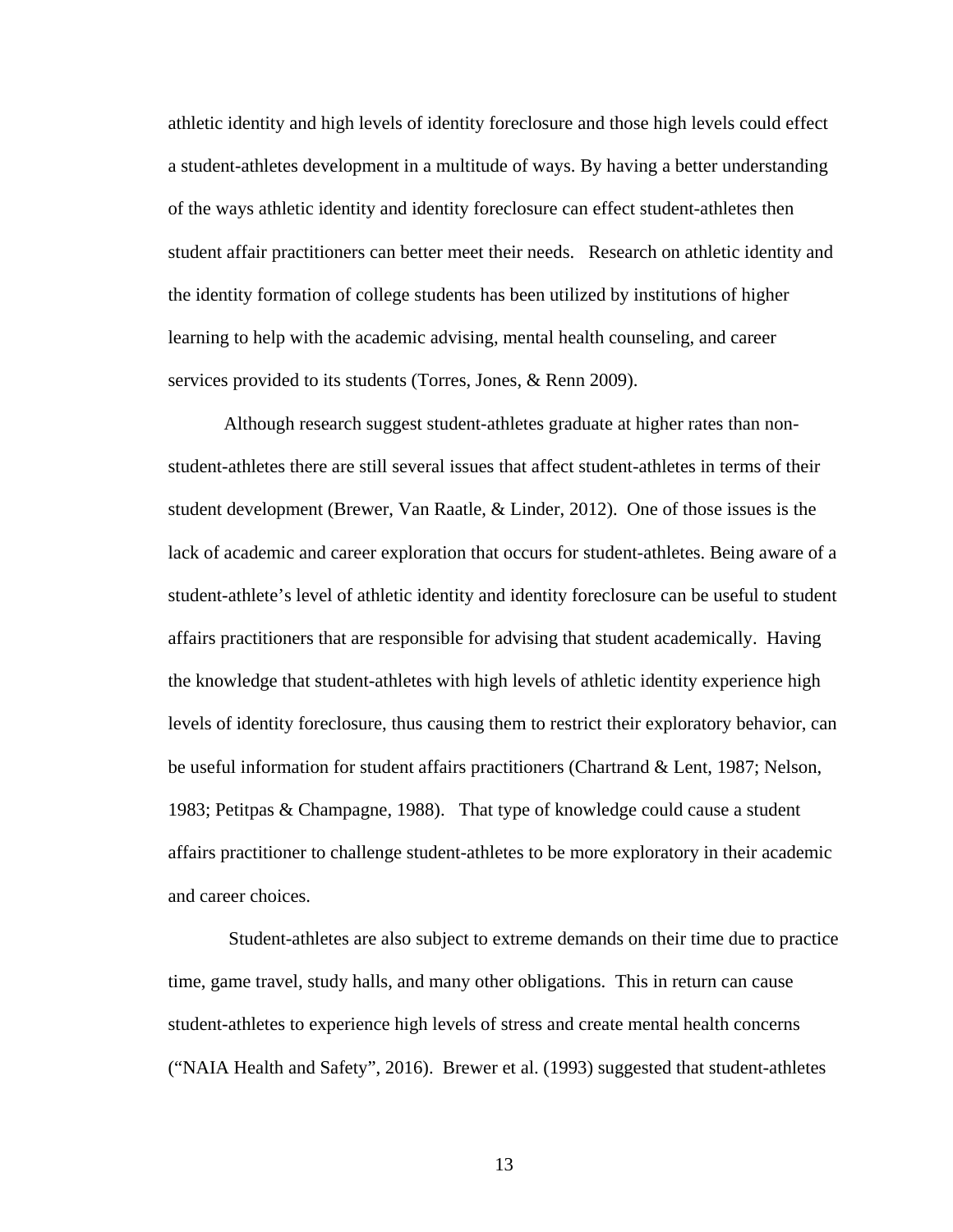competing at high levels of competition also experience moderate to high levels of stress and anxiety because of the demands they face. If student affairs practitioners are educated on the effects of athletic identity and identity foreclosure levels and the role they play on student development, then they will be better suited to assist each student in their overall development. This study seeks to explore the levels of athletic identity and identity foreclosure of student-athletes at the NAIA level so that information can be obtained that could be utilized by institutions in their student development program planning.

#### *Organization of the Study*

Chapter 1 outlines the research question, which focuses on the level of athletic identity of student-athletes and the identity foreclosure that occurs. Chapter 2 serves as a review of the literature surrounding identity formation, identity foreclosure, athletic identity, and self-concept. The chapter provides examples of relevant peer reviewed journal articles that are specific to this research study, which in return provides a foundation for this study. Chapter 3 elaborates on how the research study was designed and the methodologies that were used for this research study. The chapter also discusses the instruments used for data collection and a detailed summary of the procedures used in collecting that data is given. In Chapter 4 the findings of the research study are reported and an interpretation of those findings is outlined. The final chapter (Chapter 5), discusses the importance and relevance of the survey results through summary, limitations, and suggestions of future studies.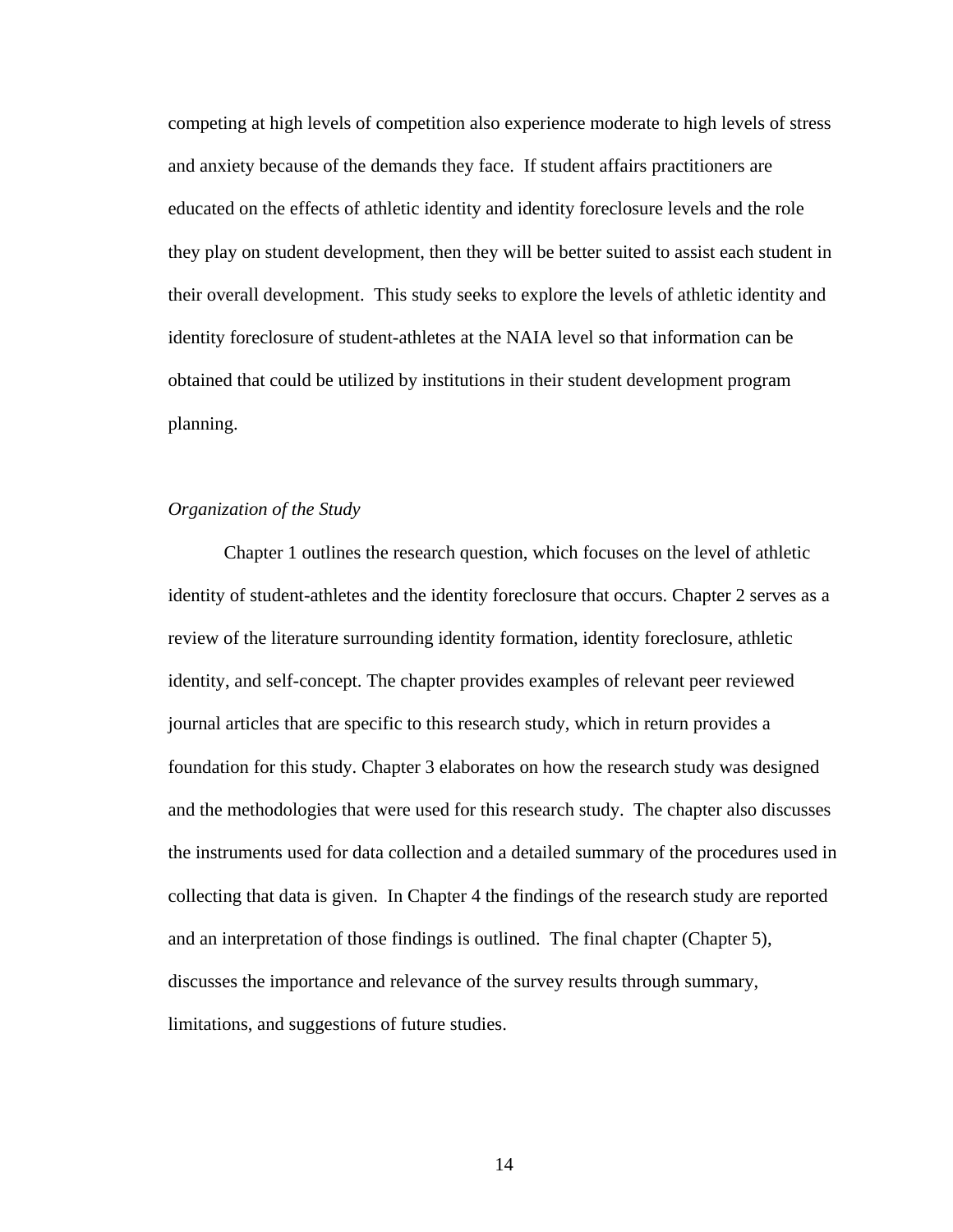# *Conclusion*

This chapter set forth an introduction to the study, which began with an abbreviated background exploring the study's context. This background included the identity formation process as well as the practical applications of identity formation research. The discussion also presented information on the NAIA and the role of the student-athlete which was followed by study significance and methodology overview. The chapter concluded by discussing the limitations of the study and definitions relevant to the study, which provides foundation for a deeper exploration into existing literature related to this topic.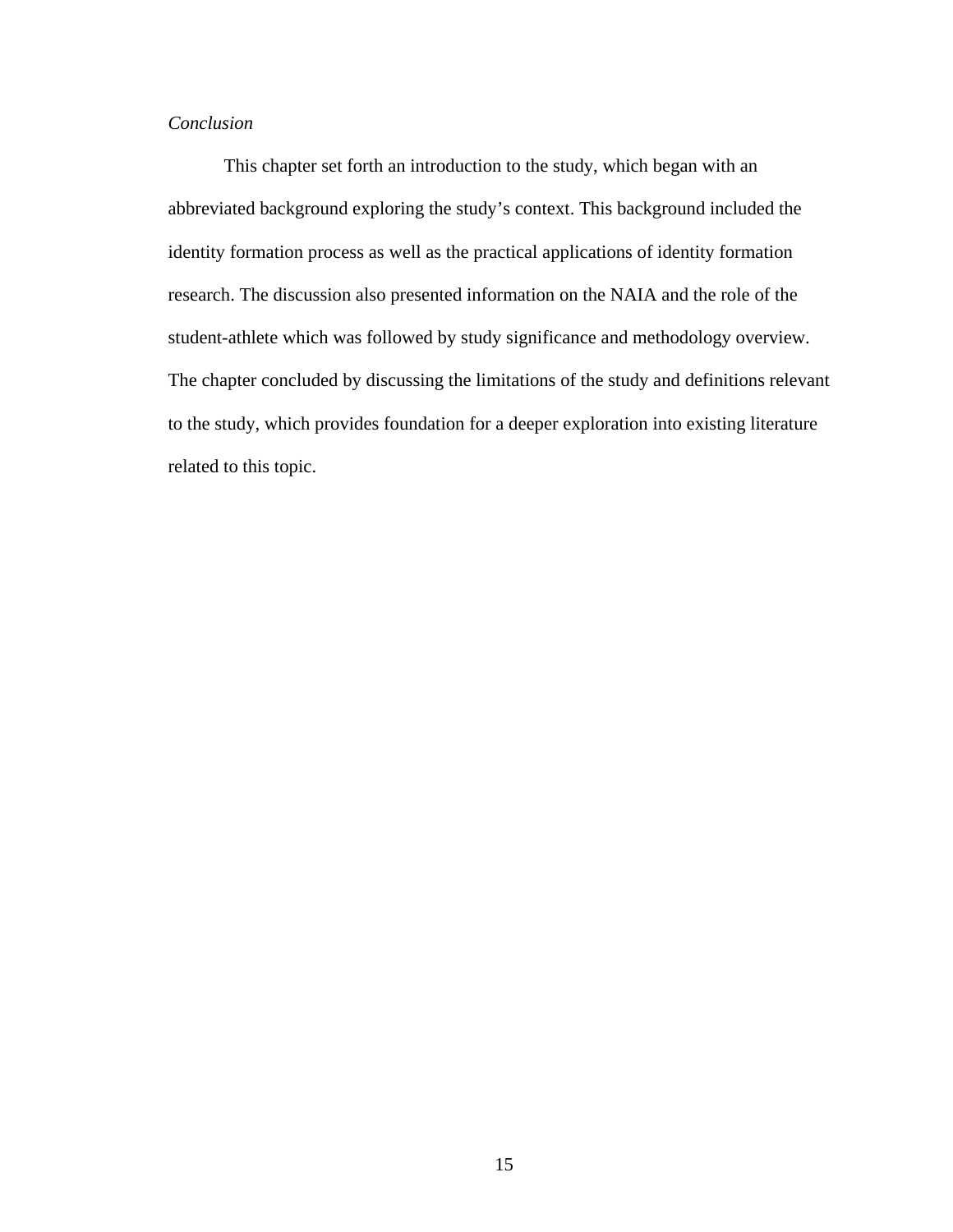#### CHAPTER 2

## LITERATURE REVIEW

The research questions for this study are centered primarily on two distinct topics. Those topics are athletic identity and identity foreclosure. Self-concept, identity development and the student-athlete's role are secondary topics connected to the research questions and are discussed in the review of literature as well. The population for this study is student-athletes participating at National Association of Intercollegiate Athletics (NAIA) institutions and due to the specificity of this population, research surrounding the NAIA is discussed in the review of literature as well. The theoretical framework and application of these topics is explored by examining published peer reviewed journals on athletic identity, self-concept, identity foreclosure and the student-athlete's role.

## *Statement of the Problem*

Before examining the literature surround athletic identity and identity foreclosure, the problems or issues this research studies seeks to address should be highlighted. When reviewing the literature surrounding athletic identity and identity foreclosure several problems or issues have been brought up. One of those issues is that student-athletes with high levels of athletic identity and identity foreclosure are restrictive in their academic and career exploration (Chartrand & Lent, 1987; Nelson, 1983; Petitpas & Champagne, 1988). This issue has been discussed by the National Academic Advising Association's (NACADA) best practices manual. In NACADA's mission statement they express the belief that effective academic advising is at the core of student success. To accomplish their mission and vision NACADA examines the various subpopulations of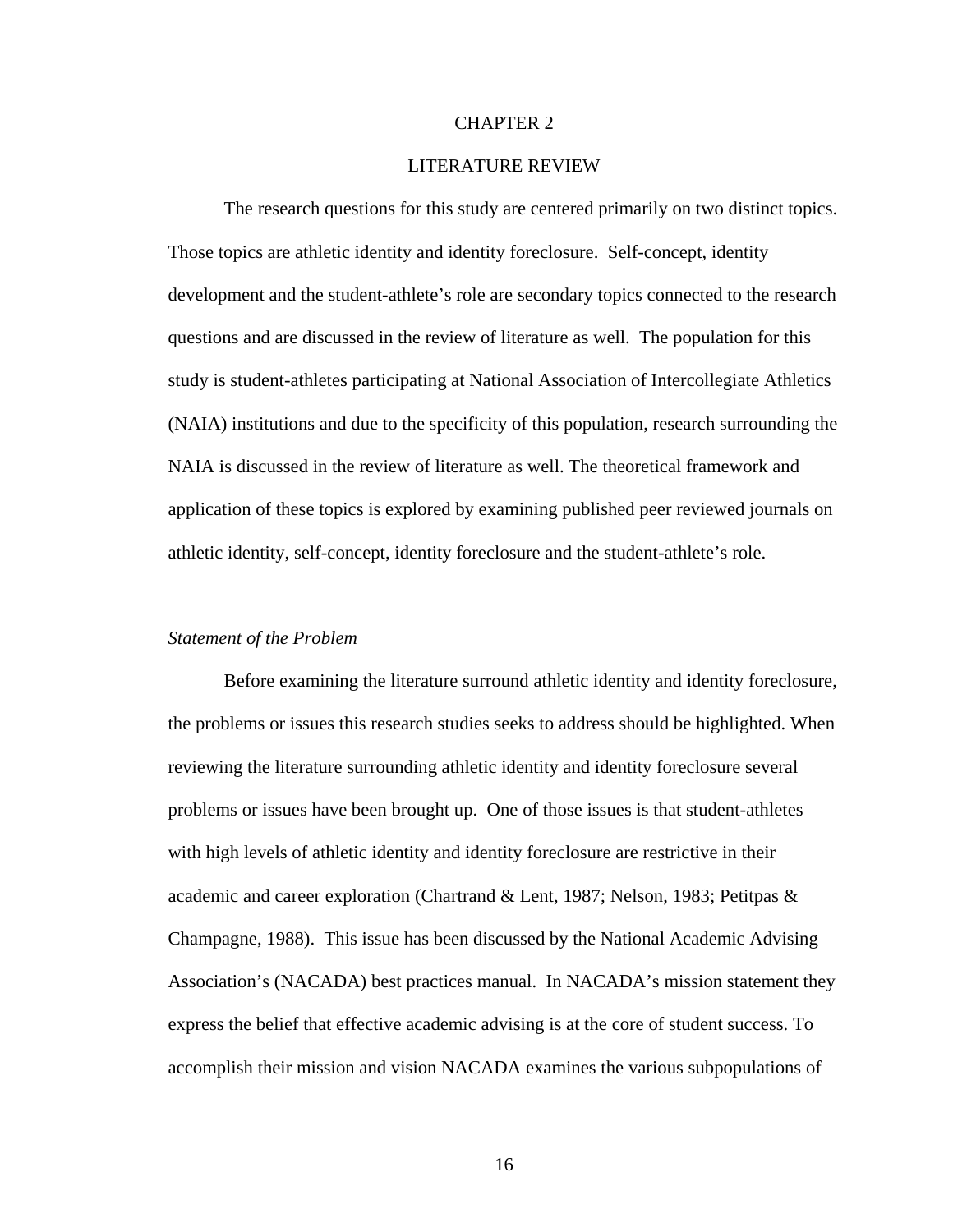students such as adult learners, first generation, high achieving, and student-athletes. In their focus on student-athletes, NACADA created a commission that is solely focused on creating the best practices for advising student-athletes. One of the core questions that this commission addresses is whether student-athletes see themselves as students first or athletes first. NACADA suggest that if students identify with their athletic role more than their academic role, then they will be at risk for not reaching their full academic potential. This directly aligns with athletic identity research and how student-athletes view themselves. NACADA suggests student affairs practitioners develop a better understanding of the life roles student-athletes identify with so they can in return provide them with the best possible academic and career counseling ("Advising Student Athletes Commission", 2016).

Another issue or problem that is often mentioned with athletic identity and identity foreclosure research is the mental health status of student-athletes. Research on this topic suggests that high levels of athletic identity can have both positive and negative effects on a student-athlete's mental health. The time demands of student-athletes, retirement from sport, as well as dealing with an injury are a few topics that are often explored in this area. Werthner and Orlick (1986) found that student-athletes that are retiring experience moderate to extreme levels of difficulty in coping with retirement. Brewer, Cornelius, Stephan, and Van Raalte, (2010) found that a student-athlete's level of athletic identity decreases significantly after an injury. Research has suggested that the increased demands on a student-athlete's time can lead to higher levels of stress and anxiety among student-athletes (Brown, & Hartley, 1998).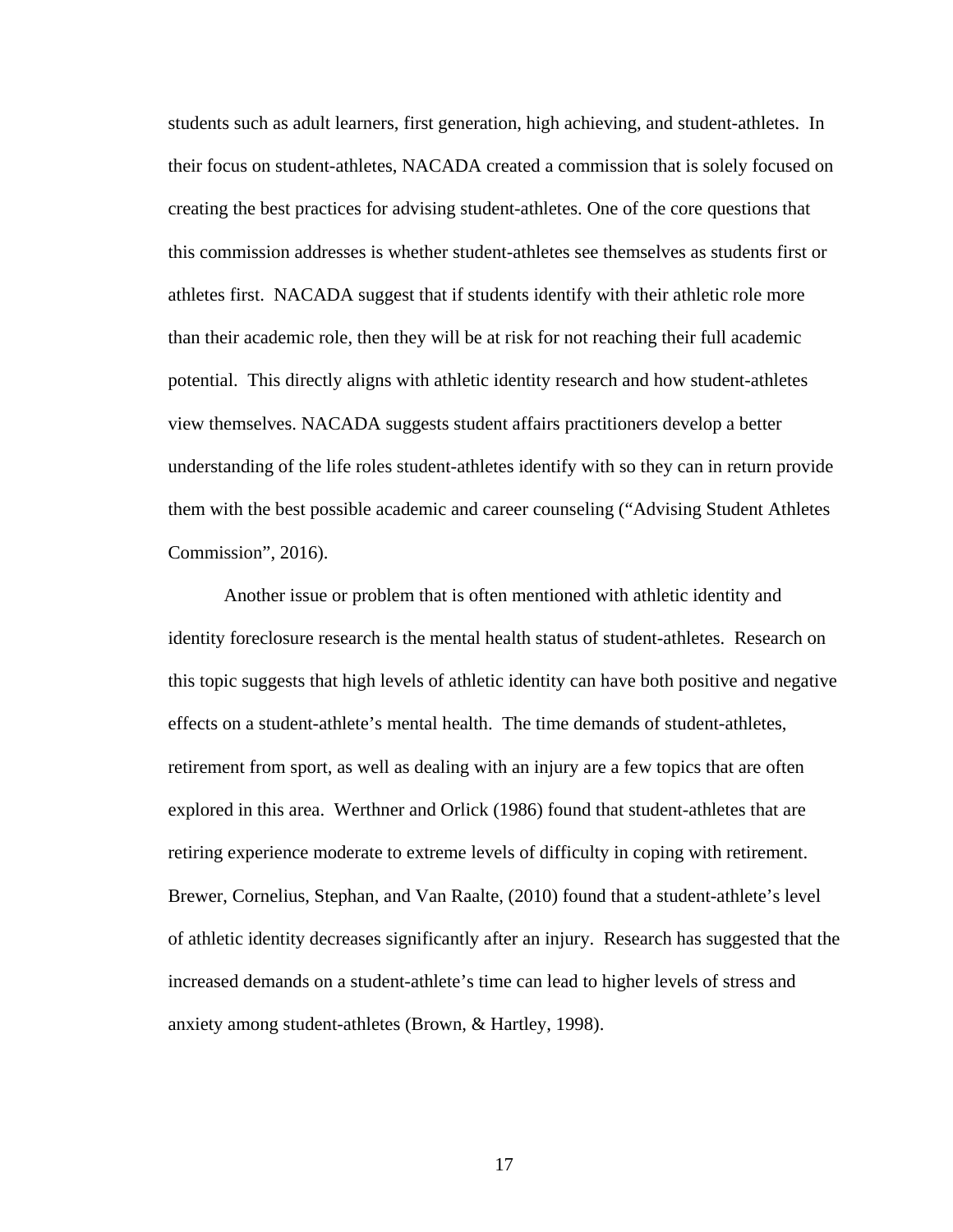This is why the National Association of Intercollegiate Athletics (NAIA) has chosen to address the issue of mental health among its members. The NAIA asserts that mental health problems in the college population typically emerge as anxiety-related conditions, body image disorders, and depression and that it is their obligation to protect the health and safety of its members ("NAIA Health and Safety", 2016). The NAIA discusses identity research and identity exploration as a best practice model for its members. The organization suggest that student identity exploration can have a positive effect on a student-athlete's mental health because of how it can expands a student's identity beyond their athletic roles and expectations ("NAIA Health and Safety", 2016). To summarize, this research study seeks to explore the levels of athletic identity and identity foreclosure among NAIA student-athletes, so that information can be utilized by student affairs practitioners to provide student programing and advising services that will better meet the needs of their student-athletes.

## *Identity Formation*

The process of developing an identity begins at infancy, continues throughout childhood, and becomes the focus of adolescence. Erikson (1956) identified the importance of the goal of adolescence as achieving a coherent identity and avoiding identity confusion (Bullock, Merry, & Lukenhaus, 1990). A person's identity is multidimensional and includes elements such as gender, ethnicity, religious, and sexual identity (Markus & Nurius, 1986). Whitbourne (1987) contends adolescents explore these dimensions and usually make commitments to a developed identity as they move into early adulthood. Erikson's (1956) contends that a person's identity development can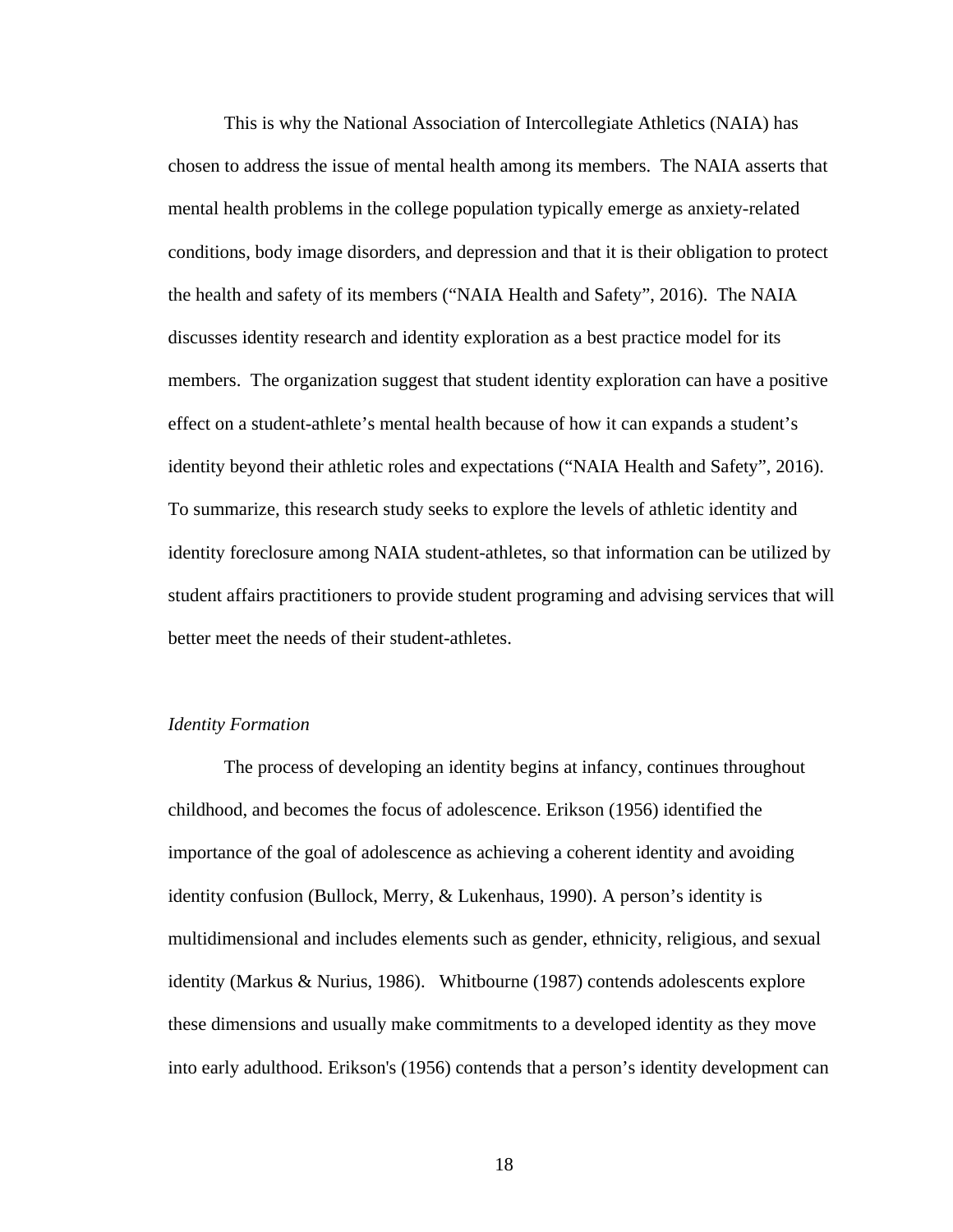viewed in terms of a life cycle that involves two primary components: (1) the proposition that psychosocial development involves an invariant sequence of stages or levels, each of which is distinguished by a specific task or issue, and (2) an individual's ability to deal with the challenge of any particular stage is mediated by his ability to achieve a positive outcome at previous stages. Erikson proposed that there are eight stages of development, as displayed in Table 2.1.

#### *Identity Foreclosure*

Although there are 8 stages in Erikson's model, it's the fifth stage (adolescence) that has garnered the attention of many identity foreclosure researchers. One of those researchers would be James Marcia (1966) who expanded on Erikson's work by focusing on the development stage of adolescence. He theorized that individuals have four identity stages that they go through during adolescence; Identity Diffusion, Identity Foreclosure, Identity Moratorium, and Identity Achievement (Marcia, 2009). In Marcia's research, he defines diffusion as people who have not explored their identities. They remain in identity isolation because they are unwilling to make commitments to possible identity roles. Identity foreclosure happens when individuals prematurely make a firm commitment to an occupation or ideology (Marcia, 1966). Moratorium occurs when there is a crisis and someone begins to actively explore other identities and life roles. If they choose to make a new commitment to an identity or life role while working through this crisis, then they have entered the final stage which is identity achievement (Marcia, 2009).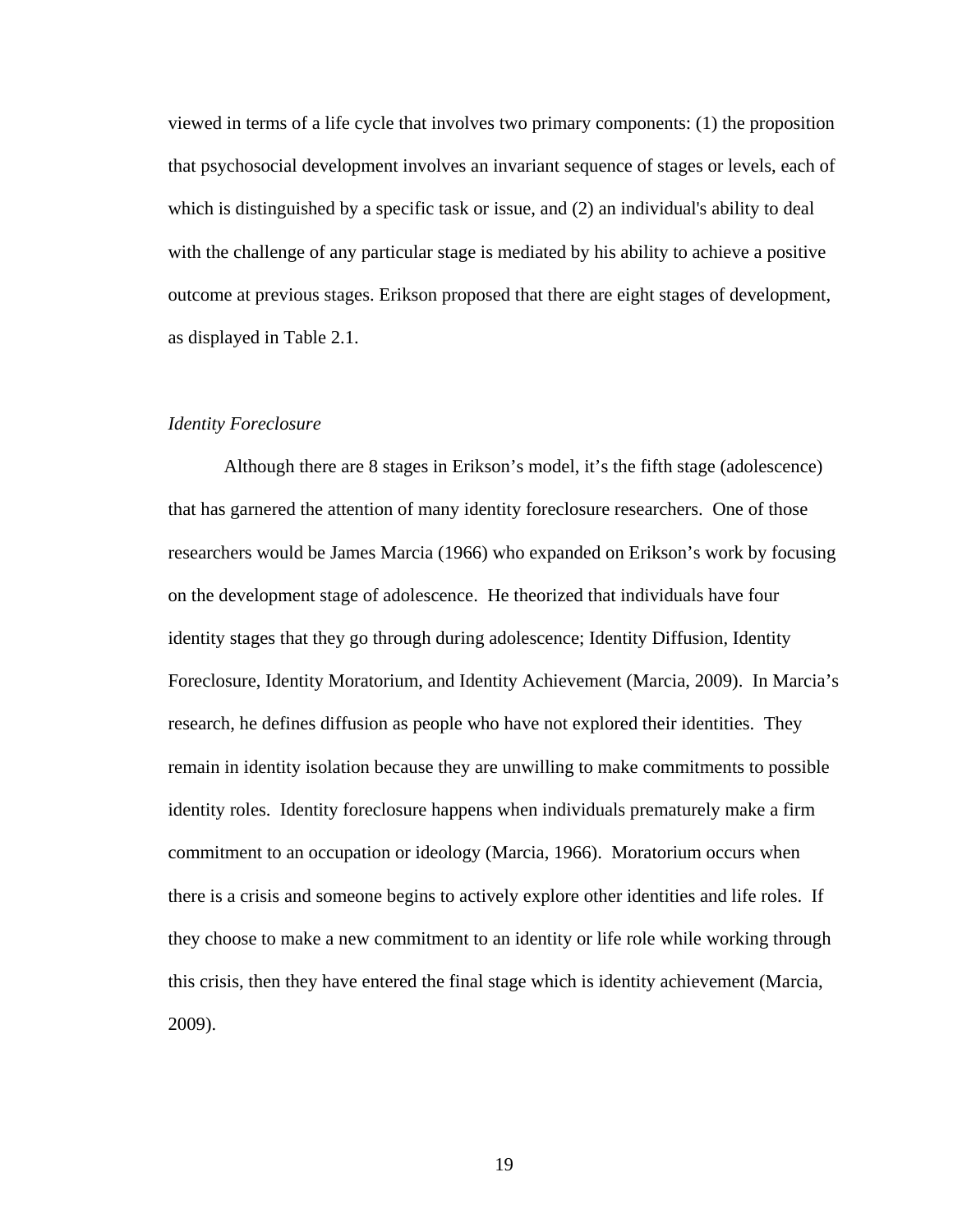Marcia hypothesized that identity development involves two steps. First, an adolescent must break away from childhood beliefs to explore alternatives for identity in a particular area. Second, an adolescent makes a commitment to a chosen individual identity. The core idea of Marcia's work is that one's sense of identity is determined largely by the choices and commitments made regarding certain personal and social traits (Marcia, 2009). Marcia suggests that a well-developed identity gives one a sense of his or her strengths, weaknesses, and individual uniqueness. A person with a less well-developed identity is not able to define his or her personal strengths and weaknesses, and does not have a well-articulated sense of self (Marcia, 1966).

Of the four stages of identity development, identity foreclosure is the stage that this research study focused on. When examining research on identity foreclosure you will find that a lot of research is centered on adolescence. This is due to the work of Erik Erikson who created a model of psychological development which suggests that one's identity is created during the ages of 11-22. While in that adolescent stage, people begin to experience identity diffusion and foreclosure (Erikson, 1956).

#### *Athletic Identity*

The earlier works of Erikson and Marcia has led to current research on identity foreclosure that is directly related to the study of athletic identity. Tajfel and Turner (1979) shed insight on how students develop their social identities and this in return has shaped how athletics is studied and researched. Britton W. Brewer who is a Professor of Psychology at Springfield College and Brewer has conducted extensive research on identity development and how student-athletes identify with their athletic role. He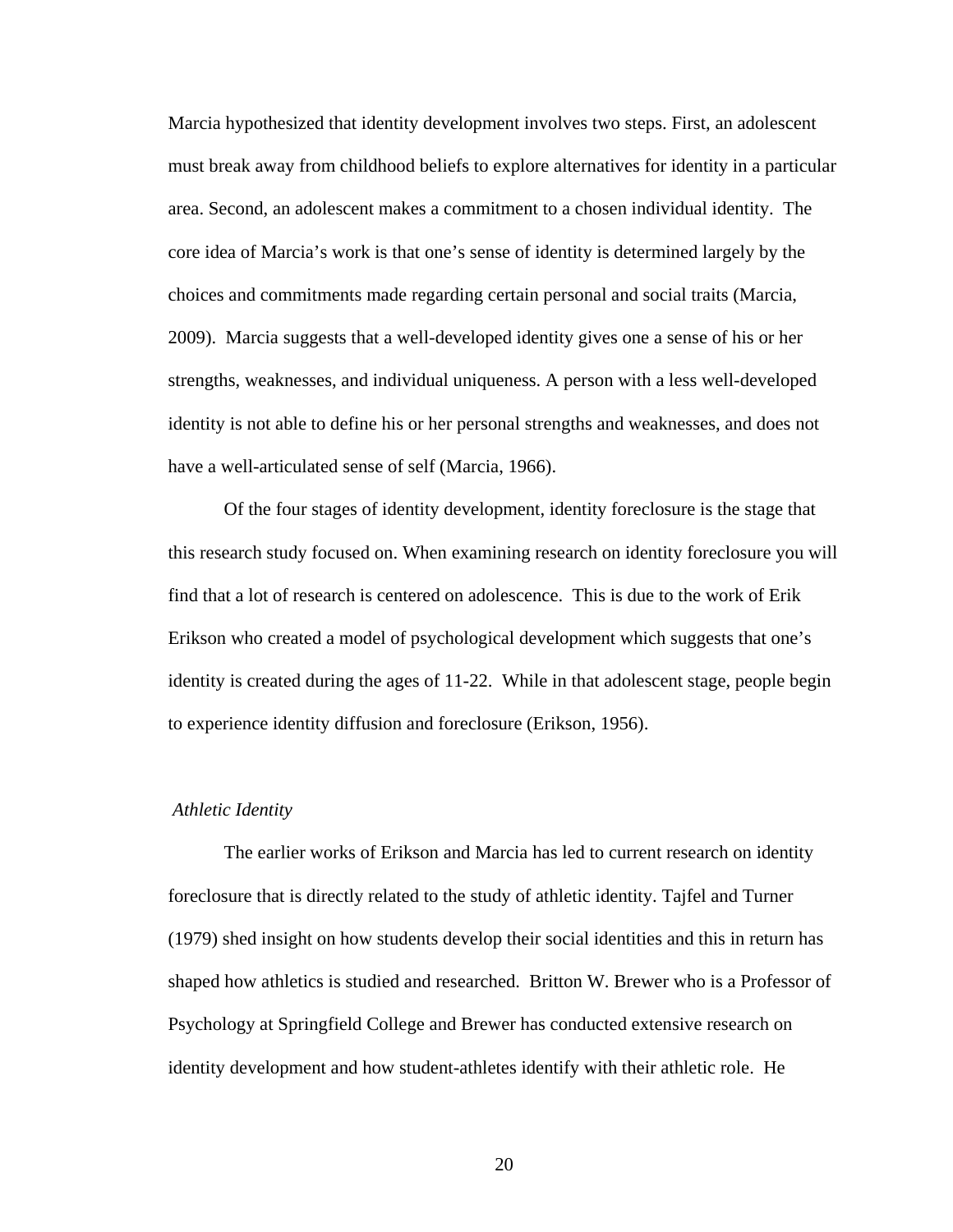# Table 2.1

| Stage           | Age                 | <b>Positive Outcome</b> | <b>Negative Outcome</b> |
|-----------------|---------------------|-------------------------|-------------------------|
| Infancy         | $0$ to $1$          | <b>Trust</b>            | <b>Mistrust</b>         |
| Early Childhood | $2$ to $3$          | Autonomy                | <b>Shame and Doubt</b>  |
| Play Age        | $4$ to 5            | Initiative              | Guilt                   |
| School Age      | 6 to 10             | Industry                | Inferiority             |
| Adolescence     | 11 to $22$          | Identity                | <b>Diffusion</b>        |
| Young Adulthood | $22$ to $40$        | Intimacy                | Isolation               |
| Adulthood       | $40 \text{ to } 65$ | Generativity            | Stagnation              |
| Mature Age      | $65+$               | Integrity               | Despair                 |

*Erikson's Developmental Stages*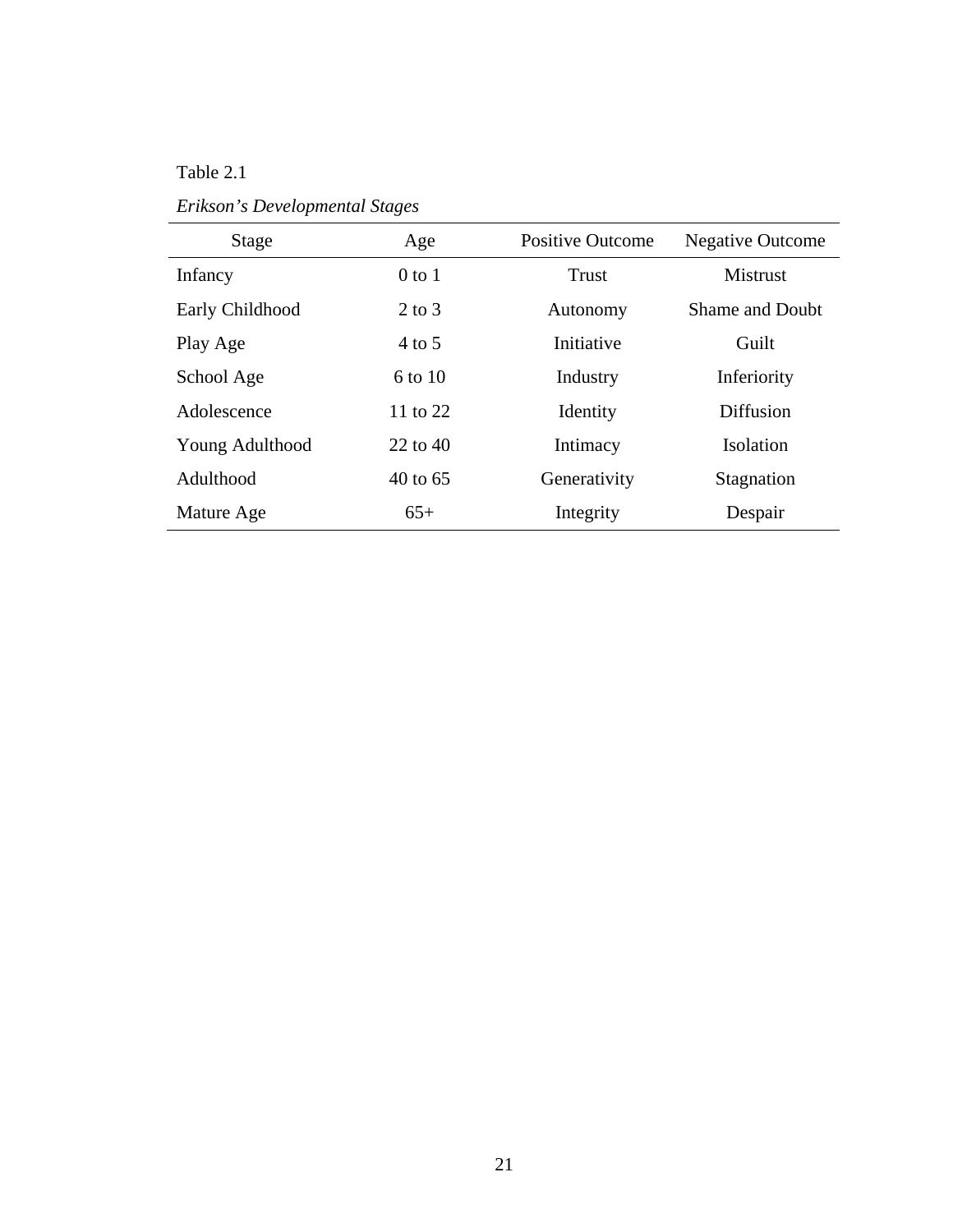defines athletic identity as the degree of strength and exclusivity to which a person identifies with the athletic role (Brewer, Van Raalte, & Linder, 1993).

Students developed their athletic identity through acquisition of skills, confidence, and social interaction during sports. That social interaction helps shape their cognitive and social roles. Cognitively, athletic identity helps students interpret information and learn how to cope with the stressors in life. Socially, athletic identity allows students to feel like they are a part of a larger group. Their athletic role also plays a part in how a person defines and evaluates their competence and worth (Brewer et al., 2012).

Brewer and Cornelius's (2002) study on the dimensionality and established norms of the Athletic Identity Measurement Scale (AIMS) provides a framework for interpreting a student-athlete's level of athletic identity. The purpose of their study was to examine the dimensionality of the AIMS and to establish norms for practitioners who work with athletes to identify and assist athletes based on their levels of athletic identity. They collected data from previous research and used a sample size of 2,856 participants which was grouped and analyzed by gender  $(n=1,755 \text{ males}, n=974 \text{ females}, \text{and } n=127$ not reported) and athletic status ( $n=1607$  varsity athletes,  $n=529$  non-athletes,  $n=171$ sport medicine patients, and n=720 not reported). Participants from these previous studies consisted of twenty sports (i.e., football, soccer, baseball, basketball, swimming, diving, and lacrosse) that competed a different levels (e.g., interscholastic, intercollegiate and elite) and various race/ethnicity (i.e., Euro-American, African-American, Latin-American, and Asian-American). The total sample was divided into derivation and validation samples and these samples were stratified to be consistent with sex (i.e., male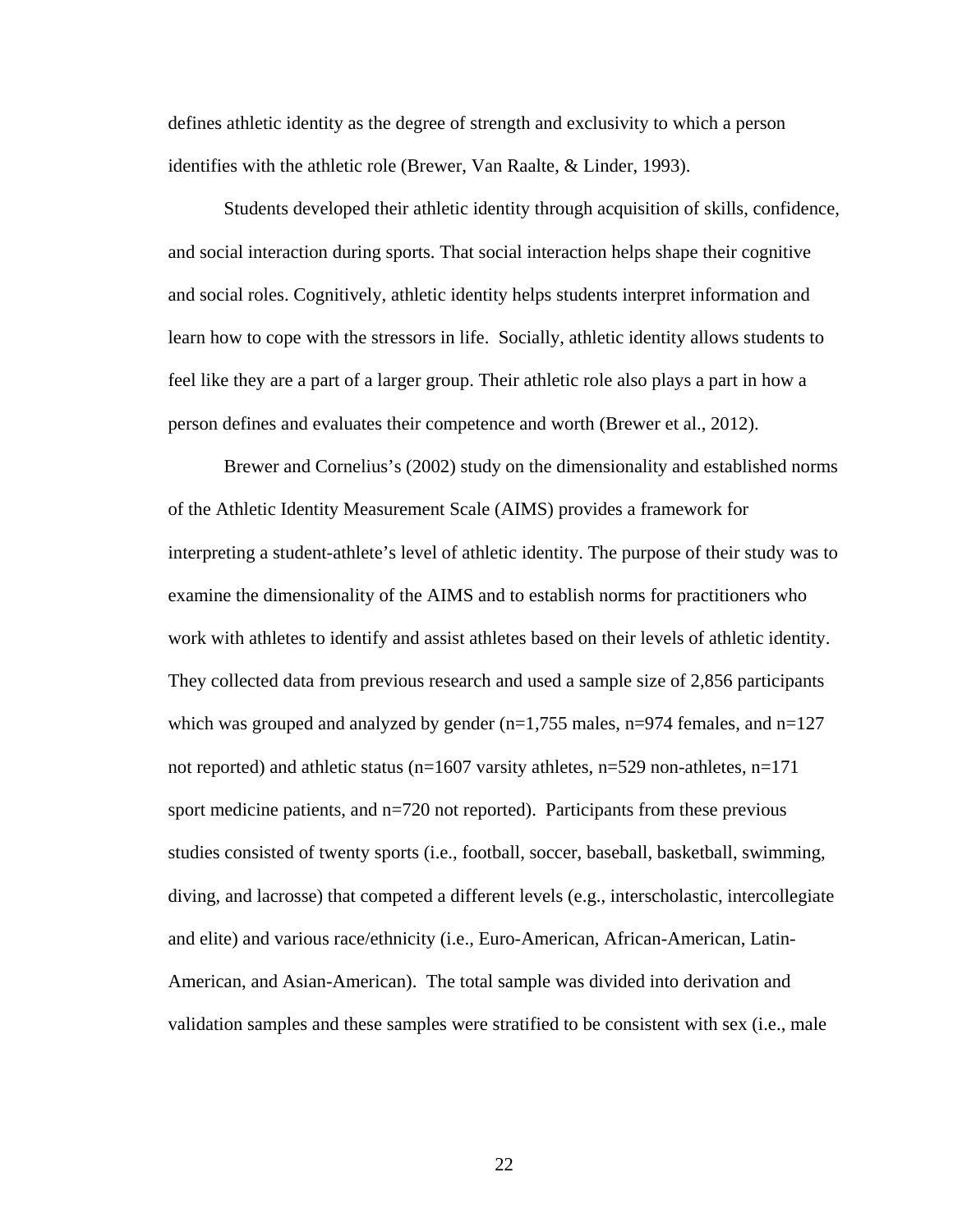and female) and sport participation status (i.e., athlete and non-athlete) (Brewer & Cornelius, 2002).

There are some reported draw-backs associated with having moderate to high levels of athletic identity. According to Harter (1990) and Rosenburg (1989) a person's self-esteem and motivation are more likely to be impacted by performances in selfconcept areas perceived to be highly important. This means that having a strong athletic identity could have negative consequences if someone does not perform well athletically (Brewer et al., 1993). It has been noted that individuals who possess a high athletic identity are more likely to experience difficulties in transitioning out of the sport role such as being cut from the team or suffering a career ending injury. Individuals may also have difficulty making career related decisions (Brewer, van Raatle, & Linder, 2012). Lalley and Kerr (2003) concluded strong exclusive commitment to an athletic role discourages college athletes from considering the possibility of investigating non-sport career possibilities.

Werthner and Orlick (1986) conducted in-depth interviews with 28 recently retired elite Canadian amateur athletes. The study revealed that 22 of the athletes expressed having experienced moderate to extreme difficulty in adjusting to retirement from their sport (Partridge, 1998). It should also be noted that of the six athletes who did not express problems in adjusting to retirement, five had remained involved in their sport in some capacity. Eldridge (1983) noted that individuals ascribe a great deal of psychological significance to their involvement in sport and thereby strongly identify with their athlete roles, seemingly unaware of the athletic role's heavy demands and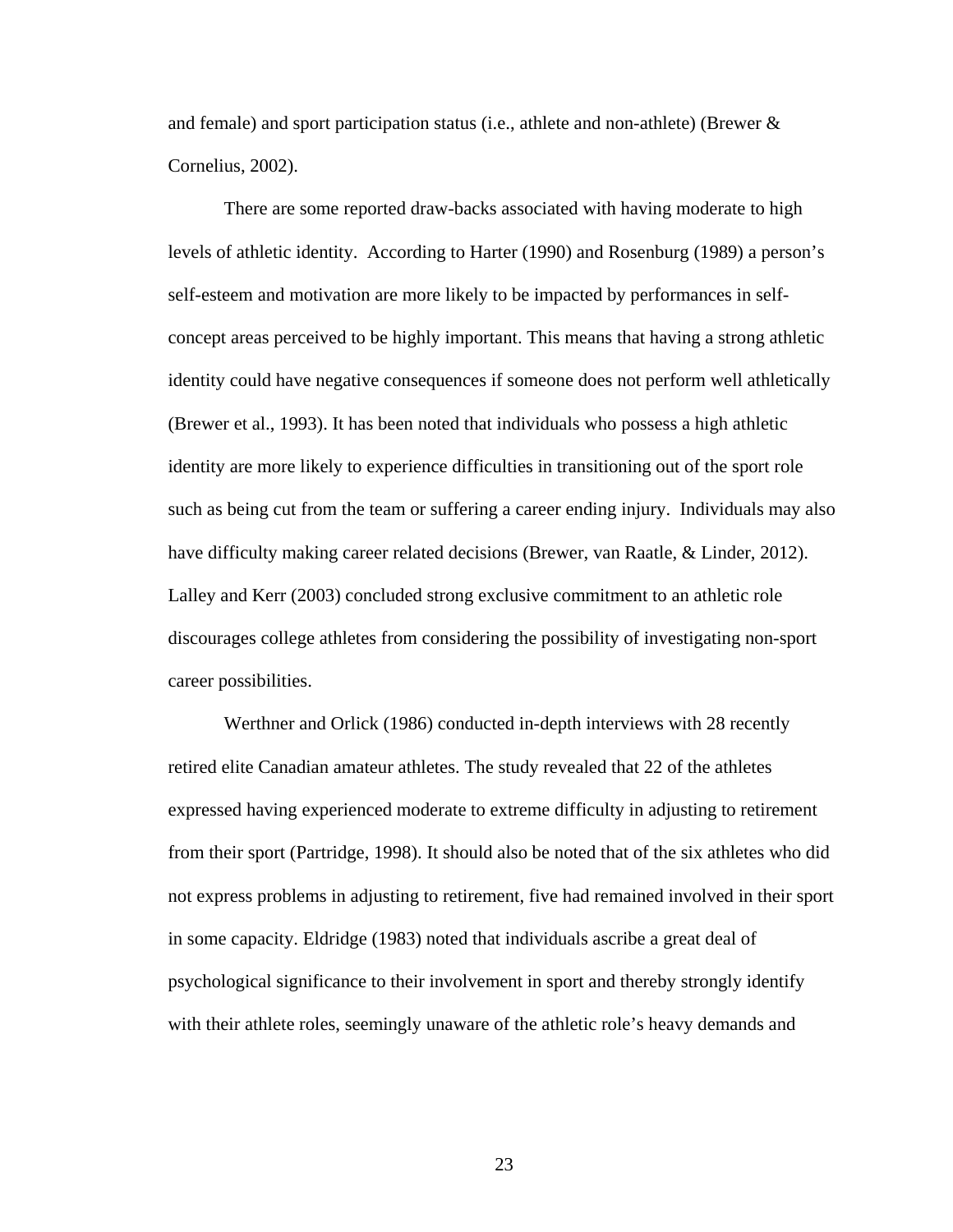conflict with other roles and activities, such as peer relationships and social-development opportunities (Brown & Hartley, 1998).

Over a five-year period, Adler and Adler (1987) conducted a study of a major college basketball program at a medium-sized private Mid-South university. Players from this program were predominately black and ranged from lower to middle class. The population of the study was representative of what researchers Coakley (1986) and Frey (1982) would refer to as highly competitive student-athletes (Adler & Adler, 1987). They found these athletes' commitment to the athletic role grew beyond anything imagined or intended. Adler and Adler discovered the more the athletic role served as their primary identifier, the more difficult these athletes found it to conceive any other identity. The male basketball players invested so heavily in athletics and in their athletic identity, they failed to invest in other immediately available student or social roles (Adler & Adler, 1987).

Although a high athletic identity has been shown to have some negative effects, it has the potential to be advantageous to the student-athlete's life satisfaction or overall well-being (Williams, 2007). Empirical research has suggested that athletic performance might be improved through a strong, exclusive identification with the athletic role (Brewer, van Raatle, & Linder, 2012). Increased exposure to athletic experiences coupled with a desire to perform successfully in athletics is a likely motivator that will help one increase his or her athletic skills. Pearson and Petitpas (1990) noted that an individual with a high athletic identity is more likely to engage in sport and exercise behaviors, and is therefore more likely to benefit from the development of athletic skills,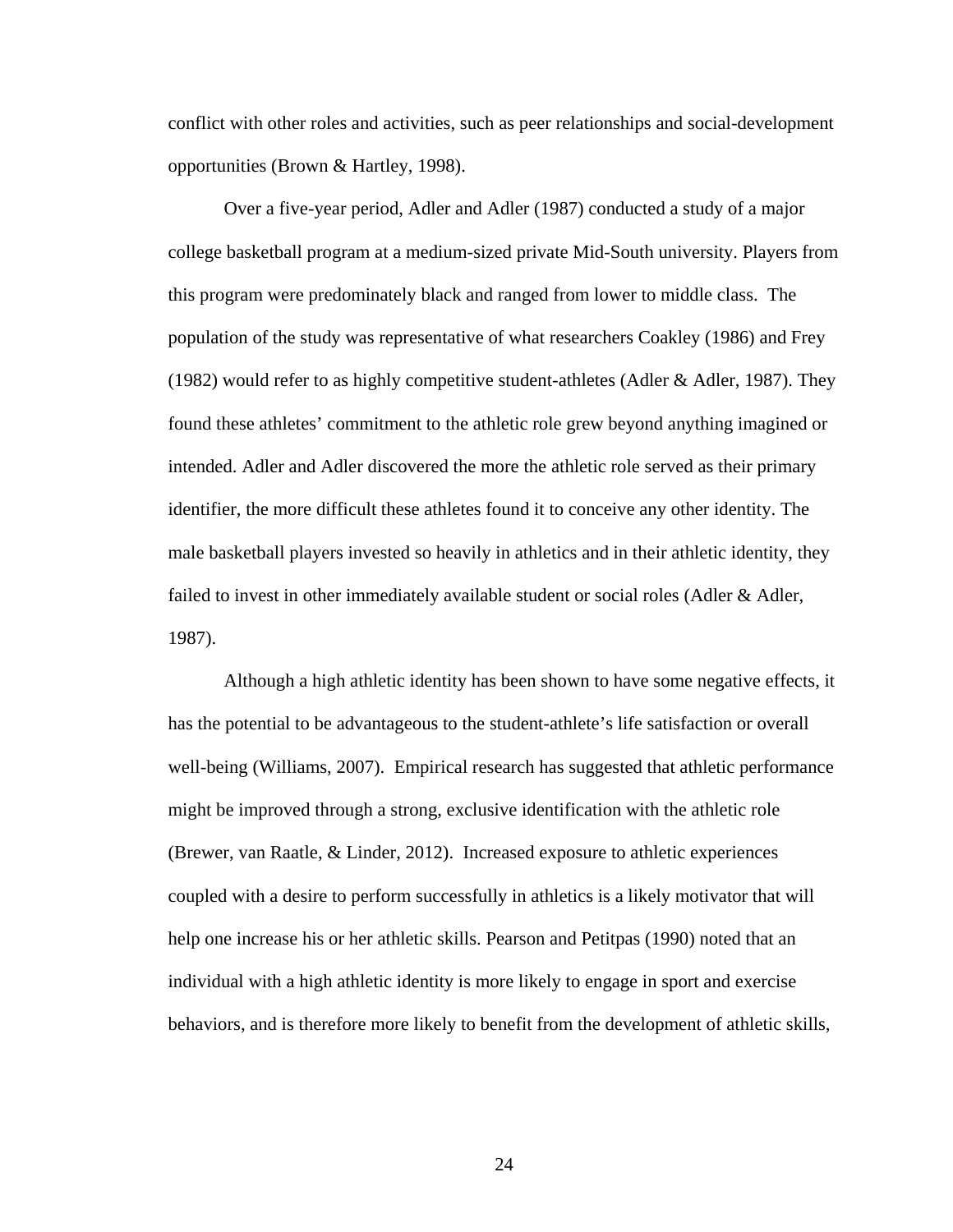increased and improved social interaction, opportunities to build confidence, and comparative skill assessment (Brewer et al., 2012).

Settles, Sellers, and Damas (2002), found a high athletic identity to be correlated with positive psychological well-being. Gatz and Hirt (2000) noted that athlete selfidentities have helped student-athletes develop the appropriate behaviors and ways of expressing their attitudes and beliefs in other social areas. How athletes view themselves, what is important to them, and what they value all define an athlete's level of identity. Athletic performance is often a key factor in athletes' lives, especially in regards to their identity. This may be due to the perception that sports are a representation of who they are (Brewer et al., 2012). In accordance with this research, having a strong athletic identity is beneficial because it provides an overall positive psychological well-being.

## *Research on Athletic Identity and Identity Foreclosure*

Good, Brewer, Petitpas, Van Raatle, and Mahar (1993) conducted a study that explored the relationship between athletic identity, sport participation, and identity foreclosure. Participants of this study included 202 males and 301 females from various colleges and universities in the northeast region of the United States. The sample included varsity athletes, intramural athletes and non-student-athletes. Sports participation had an influence on the degree of athletic identity and foreclosure. The study found that 19 non-athletes were significantly less foreclosed with their identity when compared to athletes. The researcher theorized that the demands of sports participation and the restrictive sheltered nature of the competitive sport environment discouraged student-athletes from exploring alternative identities (Good, Brewer,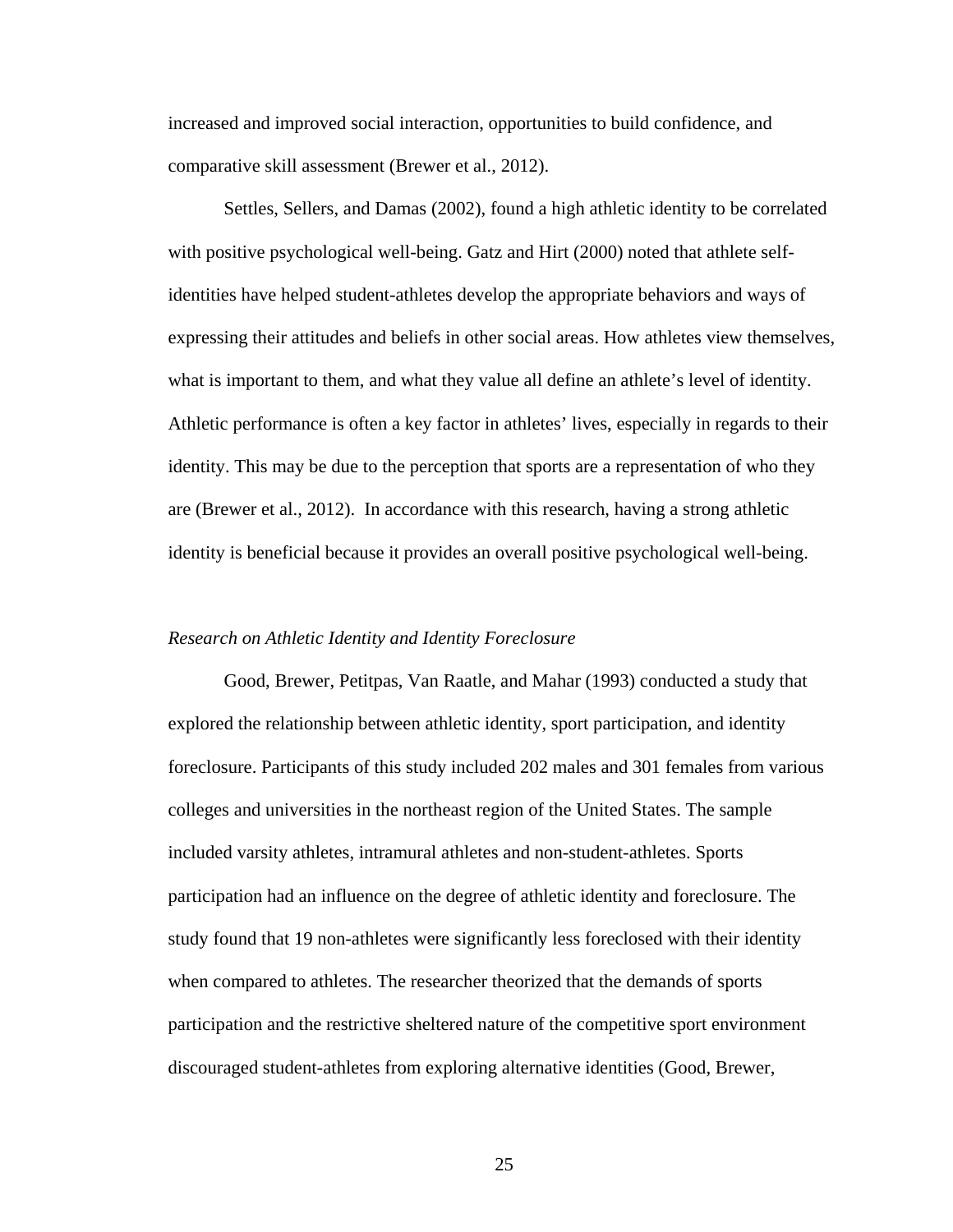Petitpas, Van Raatle & Mahar, 1993). The researchers also found no significant differences between male and female athletes in their athletic identity and identity foreclosure.

Murphy, Petitpas, and Brewer (1996) conducted a study involving 124 studentathletes, 99 males and 25 females, at a Division I institution to examine the relationship between identity foreclosure, athletic identity, and career maturity as a function of gender, playing statues, and the chosen sport. The results of this study aligned with their hypothesis that identity foreclosure and athletic identity were both inversely related to career maturity (Murphy, Petitpas, & Brewer, 1996). There appears to be a negative relationship between high athletic identity, identity foreclosure and realistic career expectations. This indicates that the athlete role is assigned a high degree of importance compared to other activities and roles (Williams, 2007).

Another study that examines athletic identity and identity foreclosure was conducted by Miller and Kerr (2003). Their study used student-athletes at a Canadian university as their sample population. The primary focus of this study was to examine the role experimentation of student-athletes by using interviews. The researchers found that over-identification with the athlete role was temporary instead of coexisting or being a precursor to premature identity foreclosure, was succeeded by a period of deferred role experimentation (Miller  $&$  Kerr, 2003), meaning that the strong identification with the athletic role was temporary and eventually students would explore other aspects of their identity. The findings of their study were inconsistent with previous evidence of identity formation and identity foreclosure among student-athletes (Good et al., 1993). Miller and Kerr (2003) noted that identity foreclosure may be unique to varsity athletes participating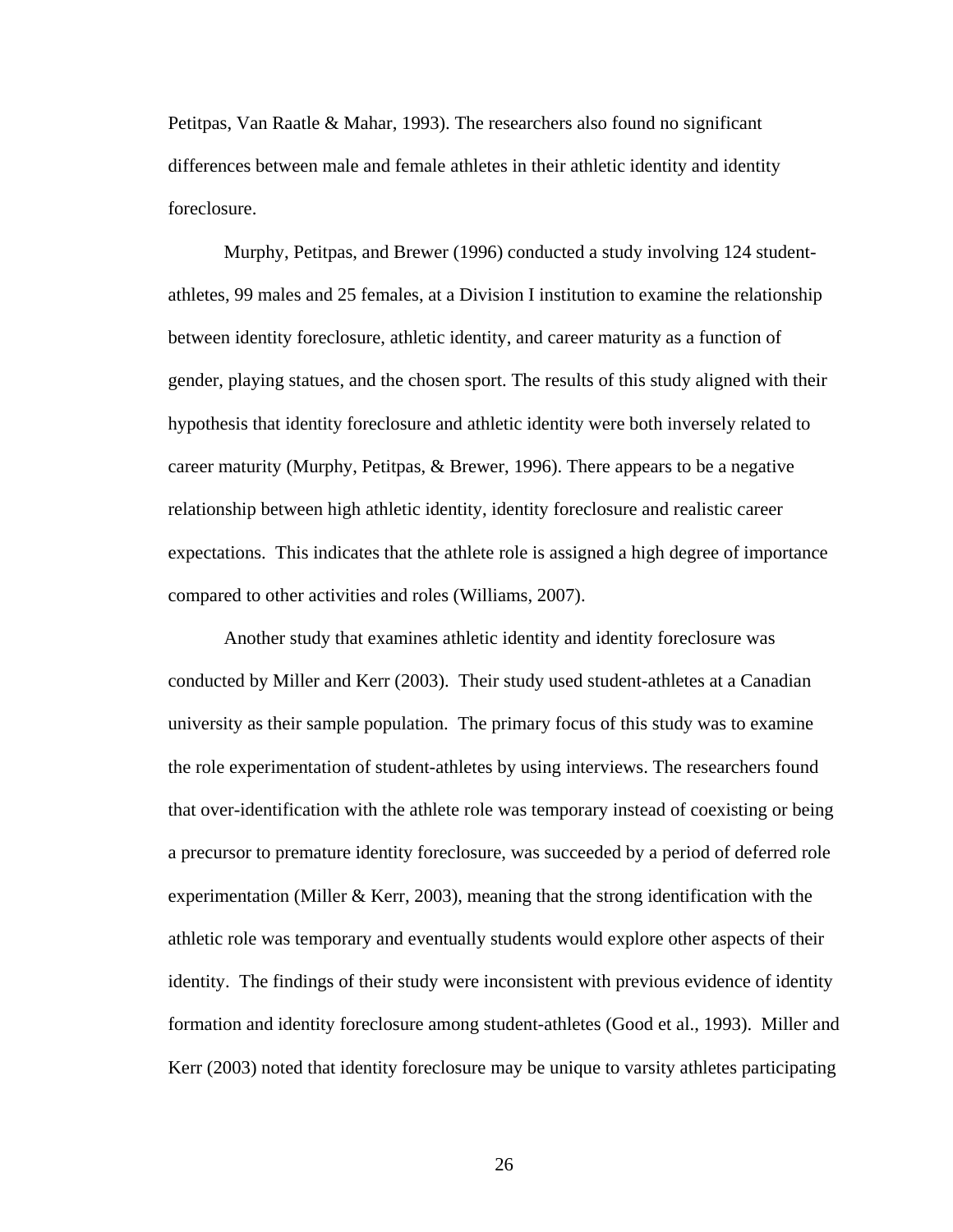in high-profile programs such as men's basketball and men's football and not prevalent among the general population (Miller & Kerr, 2003).

Recently, Brewer, Van Raalte, and Linder (2012) conducted studies on the academic and athletic endeavors of intercollegiate athletes. The vast majority of the research that is being conducted is primarily focused on National Collegiate Athletic Association (NCAA) Division I athletes. Researchers have investigated numerous influences on college athletes' academic and athletic performances, looking for variations according to sex, race, socioeconomic status, sport played, and strength of athletic identity (Sack & Staurowsky, 1998). In accordance with the previously stated theory (Good et al., 1993) that the level of athletic identity and identity foreclosure increase with the level of competition, it is understandable why the majority of research in this field is focused on the highest level of intercollegiate athletic completion (NCAA Div. I).

Researchers have failed to investigate the athletic identity of student-athletes competing at institutions governed by the NAIA. Looking beyond scholarly research that is focused on athletic identity, you find that majority of NAIA research is conducted by comparing student-athletes at NAIA institutions with student-athletes at NCAA Division I institutions (Brewer et al., 2012). Although this type of comparative research can be useful to institutions of higher education, it doesn't provide insight into the NAIA as its own entity without drawing comparisons to NCAA Division I institutions.

An example of this type of research, is the work of Dr. Amanda Leigh Divin of Oklahoma State University. Divin has conducted extensive research on many psychological factors that affect student-athletes and her work often compares populations such as NCAA Division I athletes with athletes competing at less competitive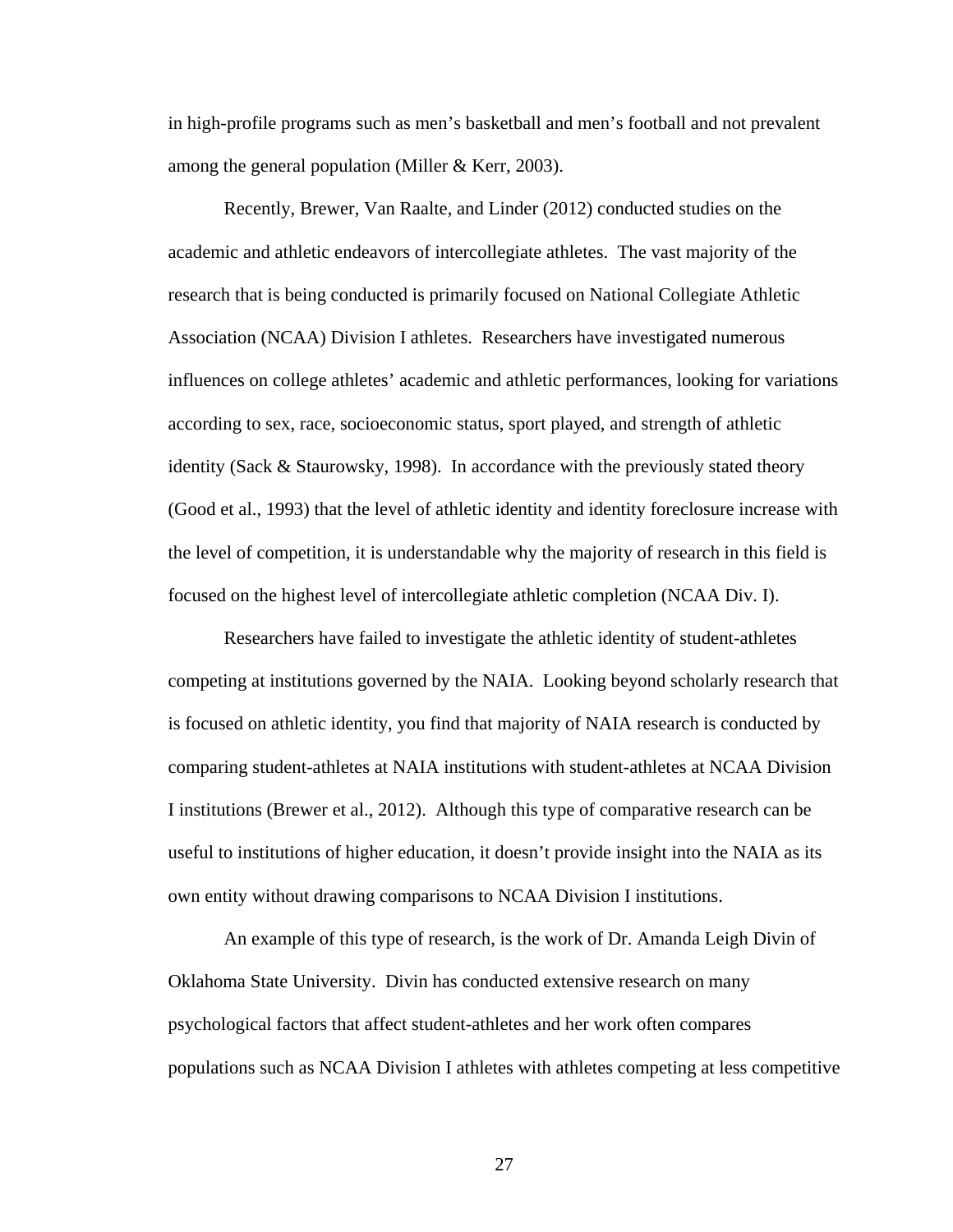NCAA Division II, III and NAIA athletes. In 2009, Divin conducted a study on the perceived stress levels and health promoting behaviors among NAIA and NCAA Division I student-athletes. The findings of this research concluded that NAIA and NCAA Division I student-athletes displayed moderate levels of stress as well as they both were lacking in health promoting behaviors.

A similar example of this type of research, is the work of Katie Griffith and Kristine Johnson. Griffith and Johnson (2002) examined athletic identity and life roles among NCAA Division I and III collegiate athletes. The purpose of their study was to analyze how division affiliation may influence the many roles of collegiate athletes. The participants of their study included Track and Field athletes from a NCAA Division I and III colleges and each athlete completed measures of athletic identity, self-concept, and importance of life roles. The findings of this study found that Division I athletes ranked the athletic life role significantly higher than Division III athletes. However, both groups placed more emphasis on other roles in their lives, suggesting a decreased risk of psychological distress during sport transition periods.

Megan Rabe (2015) conducted research on gender equality in intercollegiate athletics based on the institutions association with an athletic governing body. The study used data from the Equity in Athletics Data Analysis Cutting Tool, concentrating on the 2012 school year. The U.S. Department of Education requires, under the Equity in Athletics Disclosure Act, that institutions of higher education that receive federal funding and have an athletic program submit information on athletic participation, staffing, revenues and expenses by men's and women's athletic teams. The information that is collected is then used to generate a report on gender equity that the U.S. Department of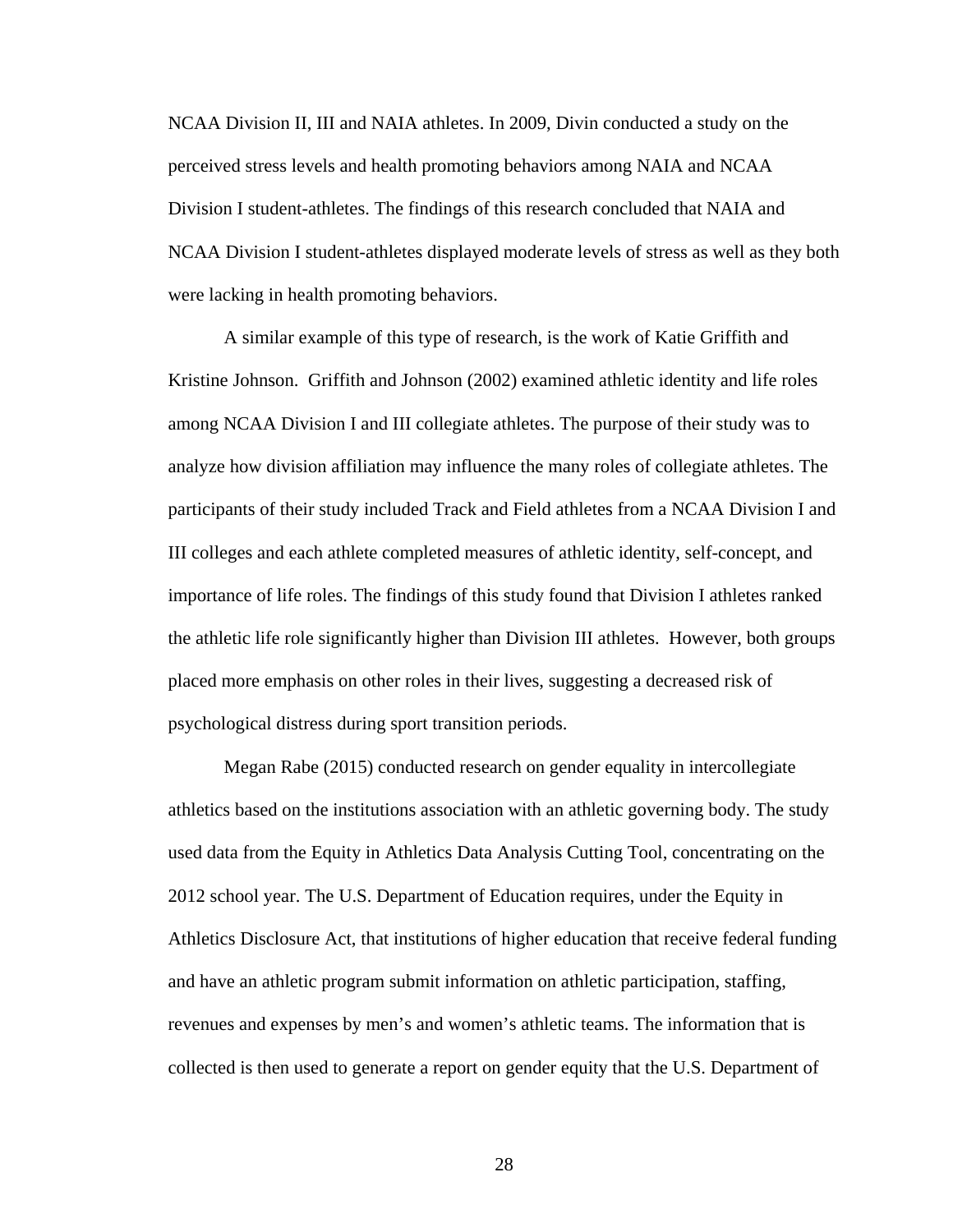Education will then submit to Congress. The findings of the study revealed that the NCAA and the National Christian College Athletic Association (NCAA) were the most equitable organizations and the NAIA and National Junior College Athletic Association (NJCAA) were the least equitable. The researcher gave several possible reasons for these findings, with one being that the NAIA is made up of mostly private institutions who do not receive a lot of federal funds. This in return may cause them to be less compliant with Title IX and gender equity because there is less of a penalty to receive. Although this particular research study did not focus on athletic identity and identity foreclosure, it does illustrate the type of comparative research that typically occurs between the various governing bodies of athletics.

There are several research studies that examine less competitive athletic institutions without comparing them to others. For instance, Mignano, Brewer, Winter, and Van Raatle's (2006) research study on the athletic identity and student involvement levels of female athletes at NCAA Division III institutions is an example of research that focuses on less competitive athletic institutions. In their research study, they examined the levels of athletic identity and student involvement of 145 female athletes who participated in varsity athletics at four various NCAA Division III institutions. The results of their study found that there was no statistical difference in athletic identity and student involvement.

Another example of a research study that is only focused on the lesser competitive athletic institutions is Anthony Nichols and Yair Levy's (2009) study on the NAIA student-athletes academic persistence in e-learning courses. The premise of their research was that the scholastic performance of student-athletes, as measured by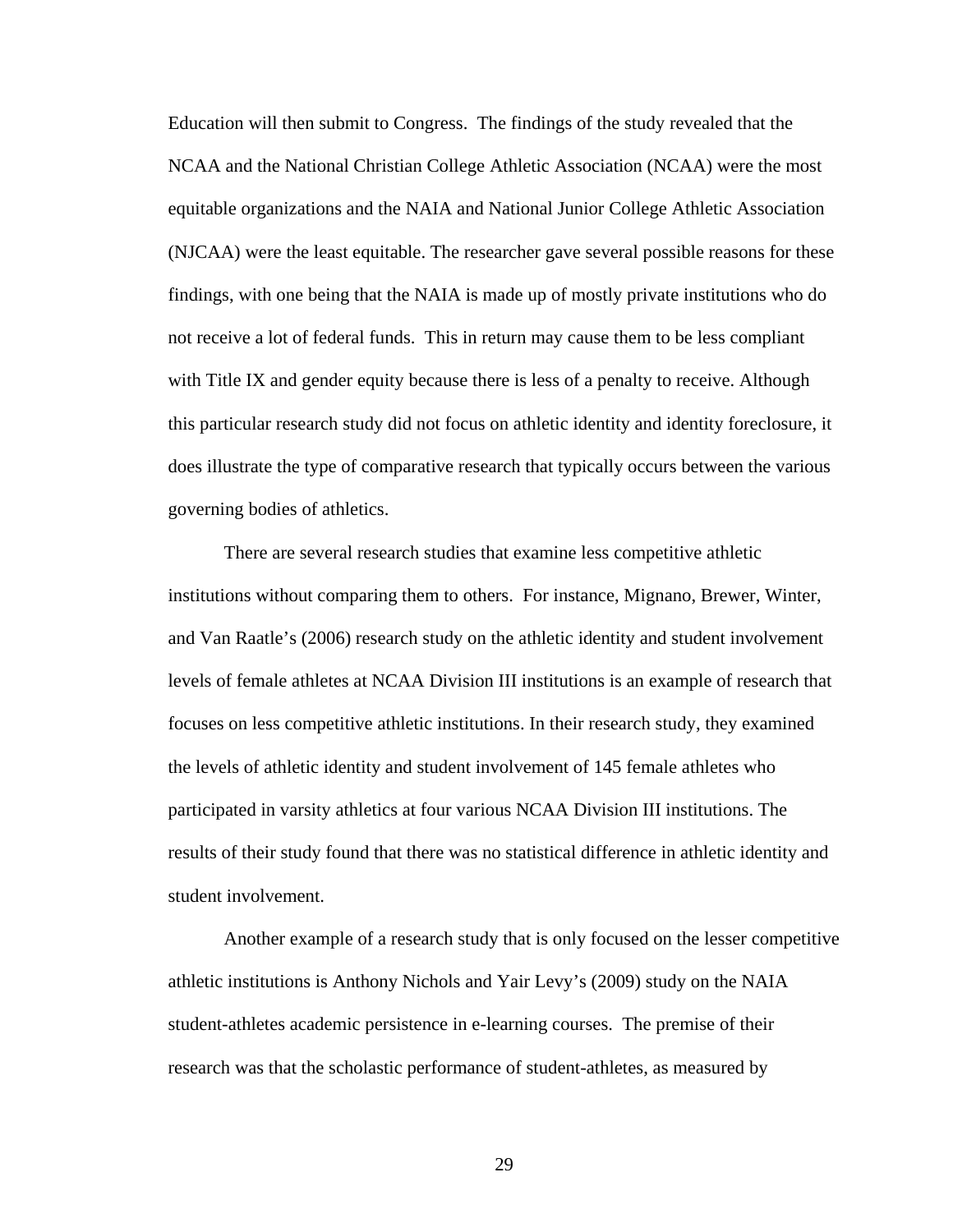academic achievement and retention, is an area of major concern for college and university administrators. As well as the fact that many colleges and universities are designing e-learning courses specifically to meet the needs of their student-athletes (Keim & Strickland, 2004). The participants in this study included 145 NAIA studentathletes who were being tested in several categories (attitude toward computers, intrinsic motivation, extrinsic motivation, satisfaction with e-learning systems, and previous academic performance measures) that were being used as predictors of e-learning success. The results of their study found that variables they were using as predictors of a student's athlete's success in e-learning courses were not statistically significant and that further research was needed (Nichols & Levy, 2009).

Susan Hernandez (2015) conducted a research study on NAIA student-athletes that focused participation in mandatory study hall programs and the NAIA Champions of Character program. Saint Andrews University, which is a small liberal arts university in which roughly 51% of the students participate in intercollegiate athletes, was utilized as the research site for this study. The university employs a mandatory study hall for all first-year student-athletes and any student-athlete with a cumulative grade point average at or below 2.6. Previously, the university had done no formal assessment of the effectiveness of the study hall model in raising student-athletes' cumulative GPAs or the impact of the NAIA Champions of Character initiative on fostering increased student engagement among student-athletes. The researcher found that the university's current mandatory study hall model is not effective in fostering academic success as evidenced by student-athletes' cumulative GPAs. Further, the researcher also found that mandatory study hall does not provide a supportive learning environment for student-athletes. The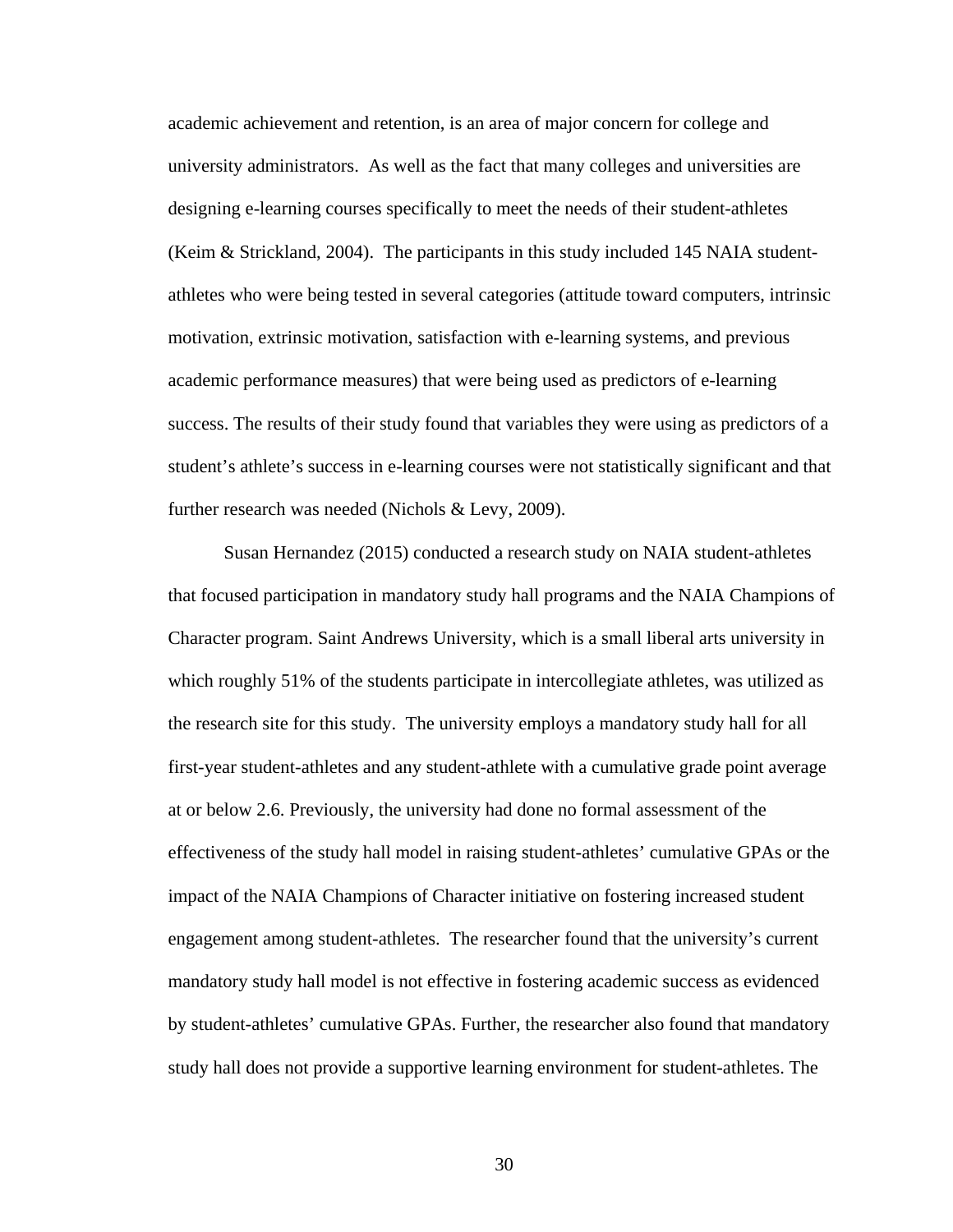researcher also pointed out that there was a discrepancy in the perception of the effect of the NAIA Champions of Character initiative in increasing campus engagement among student-athletes; the coaches and student-athletes perceived student-athletes to be more engaged than the rest of the student body because of the Champions of Character initiative while the faculty did not.

Jennifer Beller (1995) conducted a research study that examined whether religious education courses in the basic studies curriculum affected moral reasoning about competition among athletes and non-athletes in four NAIA colleges. The participants included 285 athletes and non-athletes who completed the Hahm-Beller Values Choice Inventory. The researcher found that hat non-athletes scored significantly higher than did athletes in team sports, but not significantly higher than those in individual sports. Student-athletes who competed in individual sports also scored significantly higher than student-athletes who competed in team sports. Females scored higher than males in all categories, with female student-athletes who compete in individual sports scoring significantly higher than both female student-athletes who complete in team sports, and males and non-athletes in all categories (Beller, 1995). Results suggest that whatever impact religious education courses may have does not seem to carry over to the sport environment. Although, this research study didn't provide conclusive results, it is an example of research that is being conducted on student-athletes who compete at level that are less competitive than NCAA Division I.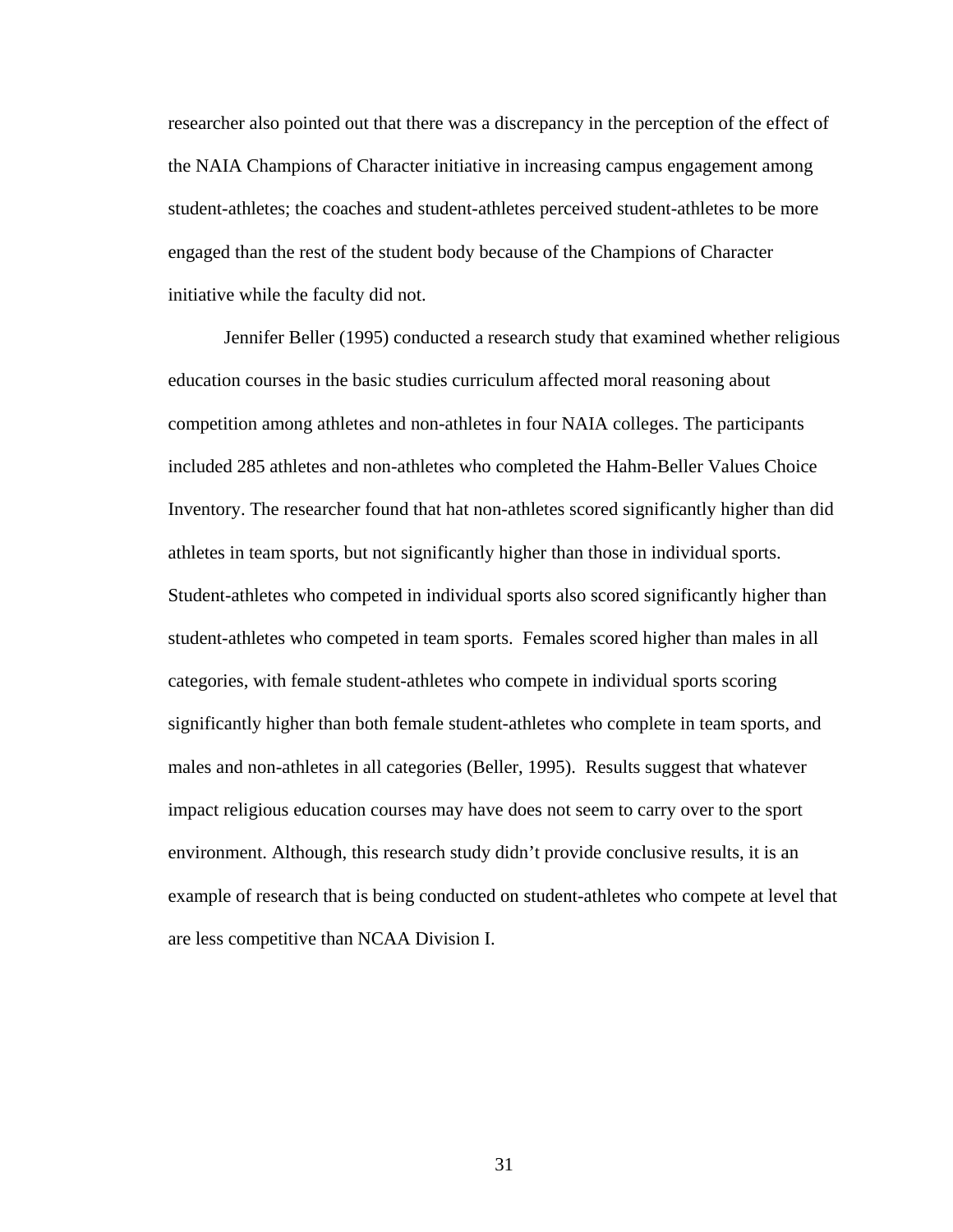#### *Student Affairs and the Use of Identity Research*

Student affairs, student support, or student services is the department or division of services and support for students at institutions of higher education to enhance student growth and development (Evans et. al, 2009). The people who work in this field are often referred to as student affairs practitioners or student affairs professionals. These student affairs practitioners work to provide services and support for students at institutions of higher education that will aid in the overall development of the students at these institutions. The model for colleges and universities in the United States was derived from the Oxbridge Model which is a simulation of Oxford University and Cambridge University in England. The Oxbridge Model consists of creating a university that is primarily a boarding school or residential academic institution (Cowley, 1934).

Due to the nature of an institution that is primarily a residential university, activities beyond the classroom had to be created and this in returned created student affairs practitioners. Today colleges and universities have entire departments dedicated to student affairs, however in the 1700's and 1800's the task of creating student programing was completed by a single person. Some of the original student affairs practitioners were job titles such as; Dean of Men, Dean of Women, and Dean of Discipline (Cowley, 1934).

The primary goal of student affairs practitioners has long been to enhance the development of the students they serve. Identity development theories have often been used by practitioners to better understand how students discover their abilities, aptitudes, and objectives while assisting them to achieve their maximum effectiveness (Torres, Jones, & Renn, 2009). Within the student affairs literature, identity is commonly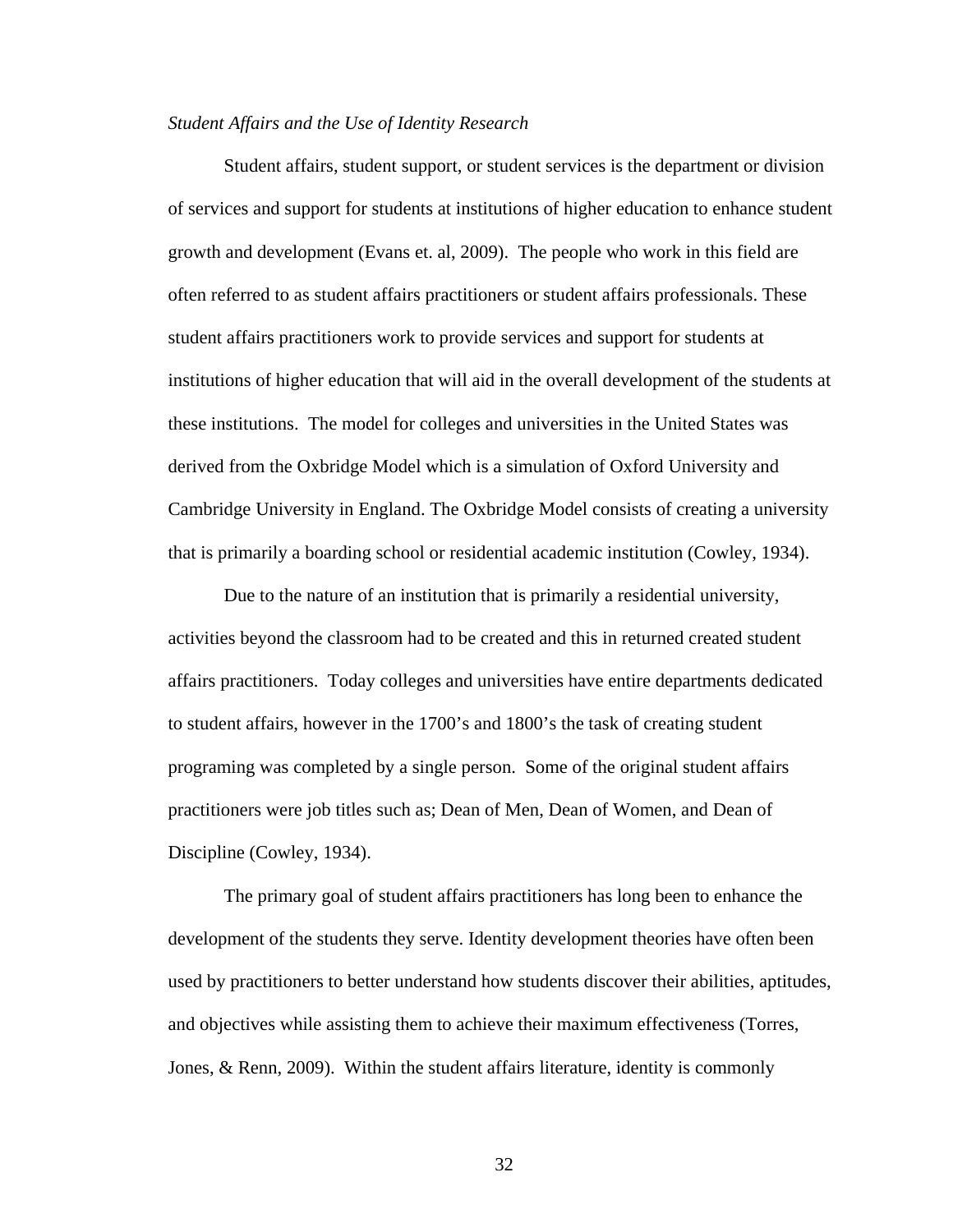understood as one's personally held beliefs about the self in relation to social groups (e.g., race, ethnicity, religion, sexual orientation) and the ways one expresses that relationship (Erikson, 1959). Identity is also commonly understood to be socially constructed; that is, one's sense of self and beliefs about one's own social group as well as others are constructed through interactions with the broader social context in which dominant values dictate norms and expectations (McEwen, 2003). Examples of these broader social contexts include both institutions of education and workplace environments (Anderson & Collins, 2007).

Within higher education, psychologist and sociologist have applied identity theories to the study of college students (Feldman & Newcomb, 1969). Sociologists often emphasize the role of higher education institutions in creating contexts for the development of situated felt identities (self-concept) which may endure or become more permanent identities. These felt identities, include those that encompass personal traits and life roles (e.g., race, intelligence, academic major, athletics). Higher education institutions that use psychological and sociological approaches to examine identity, develop an understanding of the influential factors that cause students to have a stronger association with one identity more than others. This in return provides valuable information to institutions of higher learning as they move forward in developing academic, vocational and advising programs for their students (Renn & Arnold, 2003). For instance, if a student-athlete strongly identifies with their athletic role to the extent that they do not explore non-sports careers or areas of interest, they are foreclosing on possible careers outside of the sports realm that may be more suited to their interests and specific skills (Linnemeyer & Brown, 2010). When this identity precludes development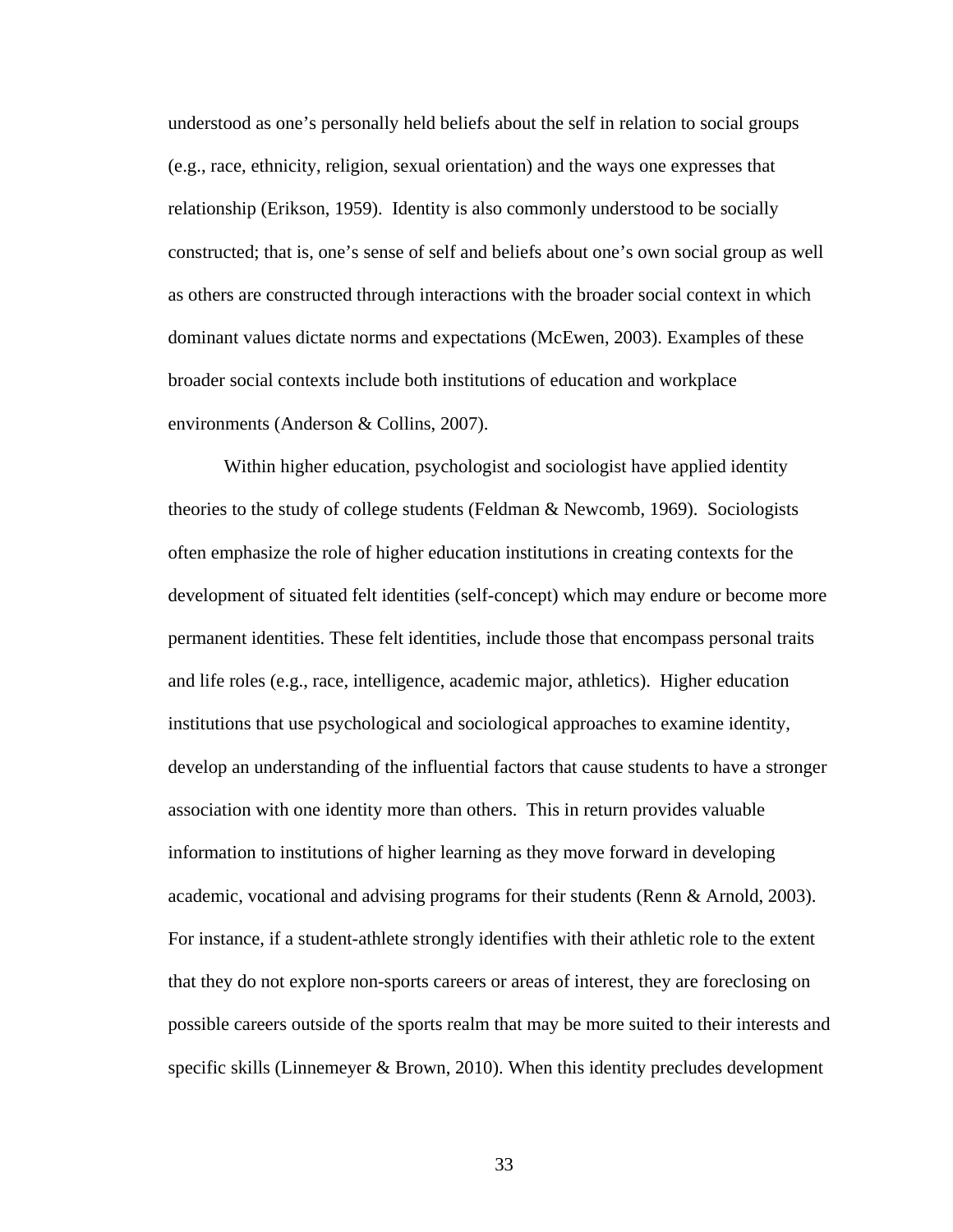of other areas of self-development, the student-athlete may face disappointment and an uncertain future.

When examining scholarly literature on this matter, you find that student-athletes do not invest much time or energy in career development and lag behind non-athletes on measures of career maturity (Brewer et al., 2012). Evidence from qualitative studies suggests that student-athletes are steered into majors or particular courses by advice givers (e.g., coaches, athletic directors, parents) that are the most conducive to their athletic pursuits (Renn & Arnold, 2003). Additionally, research suggest that due to conflicting class meeting times and demanding practice and competition schedules, student-athletes are left with little energy for academic challenges and pursuits beyond athletics that non-athletes often partake in (Renn & Arnold, 2003). When student affairs practitioners use identity formation theories in the development academic, vocational and advising programs, they have a better understanding of the students they serve and an understanding of the programs that will be successful for the specific population they serve (Evans et al., 2009).

An example of research that focuses on vocation and career planning is the work of Lally and Kerr (2005). In 2005, they conducted a study that was designed to examine the career planning of student-athletes and the relationship between their career planning and their athletic identity and student role identity. The participants underwent two retrospective in-depth interviews. The first interview occurred during their entrance to the university and the second interview occurred in the latter years of their college career. The findings of the research stated that participants entered the university with vague or nonexistent career objectives and invested heavily with their athletic role. In their later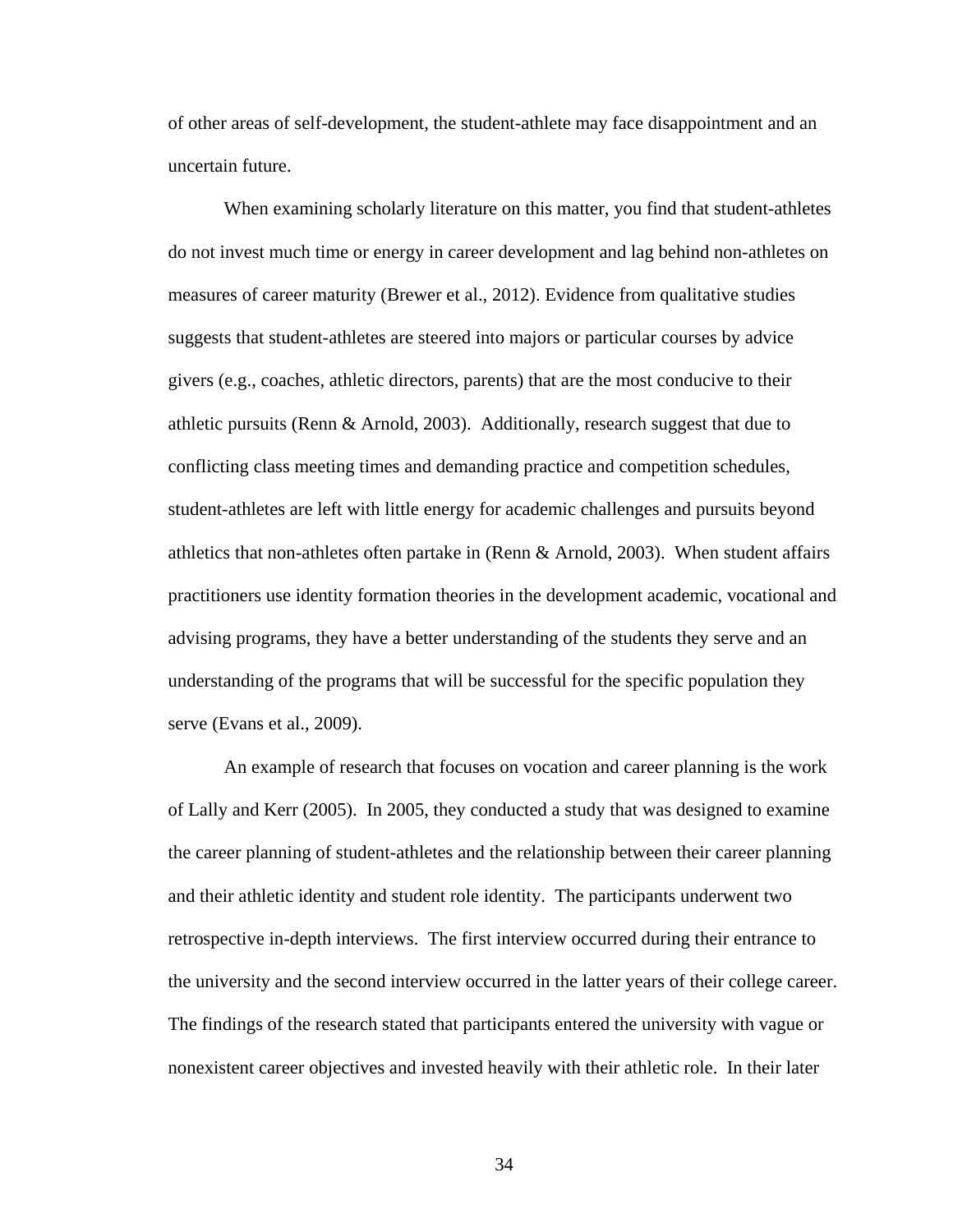years of college, the participants discarded their sport career ambitions and allowed the student role to become more prominent in their identity hierarchies. The findings of Lally and Kerr's research was in line with the previous research on the topic that suggested student-athletes may invest in both their athletic and student identities simultaneously but investing too much into their athletic identity will not allow for career exploration beyond sports (Brown & Hartley, 1998).

A similar research study on this topic is Brown, Glastetter-Fender, and Shelton's (2000) study on psychosocial identity and career control in student-athletes. Their study explored relations between career decision-making self-efficacy, career locus of control, identity foreclosure, and athletic identity among collegiate student-athletes. The participants of this study were 189 Division I collegiate student-athletes (117 males and 72 females) currently enrolled in three Midwestern universities representing the following sports: 31% football, 24% soccer, 16% track/cross country, 12% baseball, 11% swimming, and 6% volleyball. Student-athletes were also surveyed regarding the amount of time spent weekly participating in their sport and their expectations for professional sport careers. Results indicated that hours of sport participation, identity foreclosure, and career locus of control inversely related to career decision-making self-efficacy. These findings suggest that extensive hours in sport participation, failure to explore alternative roles, and the belief that one's career outcomes are unaffected by one's actions are associated with lower self-efficacy for career decision-making tasks (Brewer et al., 2012). In addition, student-athletes reported spending anywhere from 20 to 30 or more hours per week participating in their sport, yet few expressed an expectation to advance to the professional rank (Brown, Glastetter-Fender, & Shelton, 2000). This can be interpreted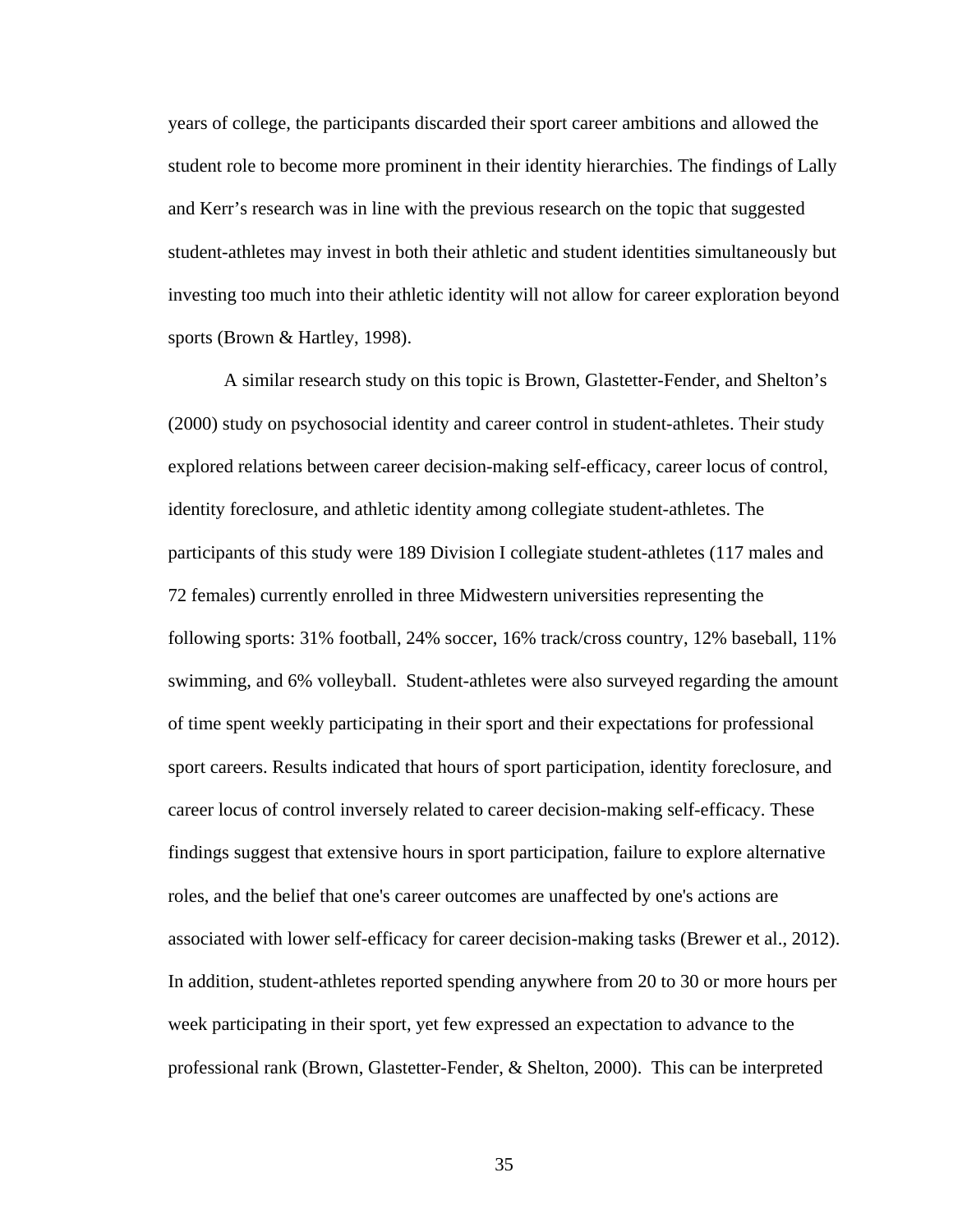as student-athletes are willing to dedicate more time to their athletic pursuits then planning for their potential career after college.

The aforementioned Lally (2007) also conducted extensive research on athletic identity and athletic retirement. The research study reexamined the relationship between athletic identity and athletic retirement by using a longitudinal and prospective research design. Lally conducted one-on-one in depth interviews at the onset of their last season of competition, 1 month after their retirement, and 1 year after their retirement. The findings revealed the participants committed themselves strongly to their athletic goals and anticipated disrupted identities upon retirement. As a result, they employed several coping strategies including the proactive diminishment of their athletic identities prior to retirement. Decreasing the prominence of their athletic identities precluded a major identity crisis or confusion upon and following athletic retirement. The study concluded that the redefinition of self before the termination of a sport career may protect one's identity during this transition process. (Good et al., 1993). The results of this study are in alignment with previously conducted research on athletic identity, career maturity and retirement. The researchers suggest that athletic identity is often one of more dominate identities and the level of identity foreclosure increases with the level of sports participation. The participants in the study were student-athletes from a large and athletically competitive Canadian University which would be in agreement with Brewer and his colleague's assertion that students participating at highly competitive levels have a higher athletic identity and higher identity foreclosure levels than those that participate at less competitive levels (Brewer et al., 1993).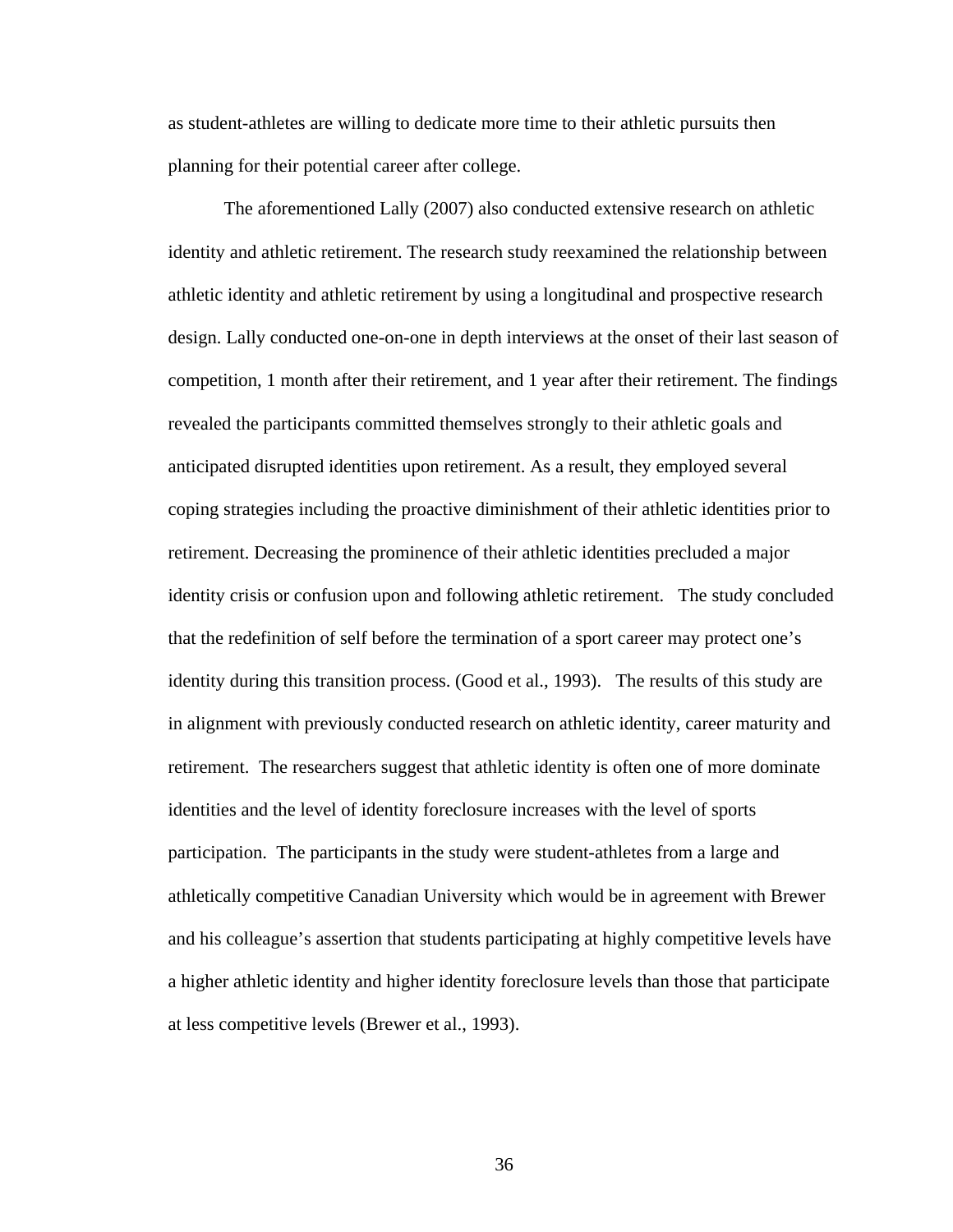When trying to apply identity research to practical uses in higher education the research of Torres, Jones, and Renn (2009) comes to mind. The researchers have examined how identity development theories can be implemented by student affairs practitioners. They believe that identity development theories help practitioners to understand how students go about discovering their abilities, aptitude and objectives while assisting them to achieve their maximum effectiveness. The tasks involved in discovering abilities, goals, and effectiveness are part of the process of creating a sense of identity. This knowledge of identity is useful because the more practitioners understand how students make meaning of their identities, the better they are able to assist in promoting student learning and development in higher education institutions (Evans et. al, 2009).

Baxter-Magolda (2003) wrote an article that examined student affairs role in transforming higher education. The article primarily focused how self-definition and identity play crucial roles in learning. The author makes the statement, "critical thinking, the most agreed-upon goal of higher education, identity and learning requires the ability to define one's own beliefs in the context of existing knowledge (Baxter-Magolda, 2003, p.232). The author goes on to explain that if this struggle occurred during college, students would learn how to explore multiple perspectives, respect diverse views, think independently, and establish and defend their own informed views. They would also exhibit an interest and responsibility in learning. Thus students would meet college expectations effectively and be better prepared for life after college. The article goes on to discuss the ways in which self-definition and identity can be used by institutions of higher learning. For instance the author suggests that by transforming educational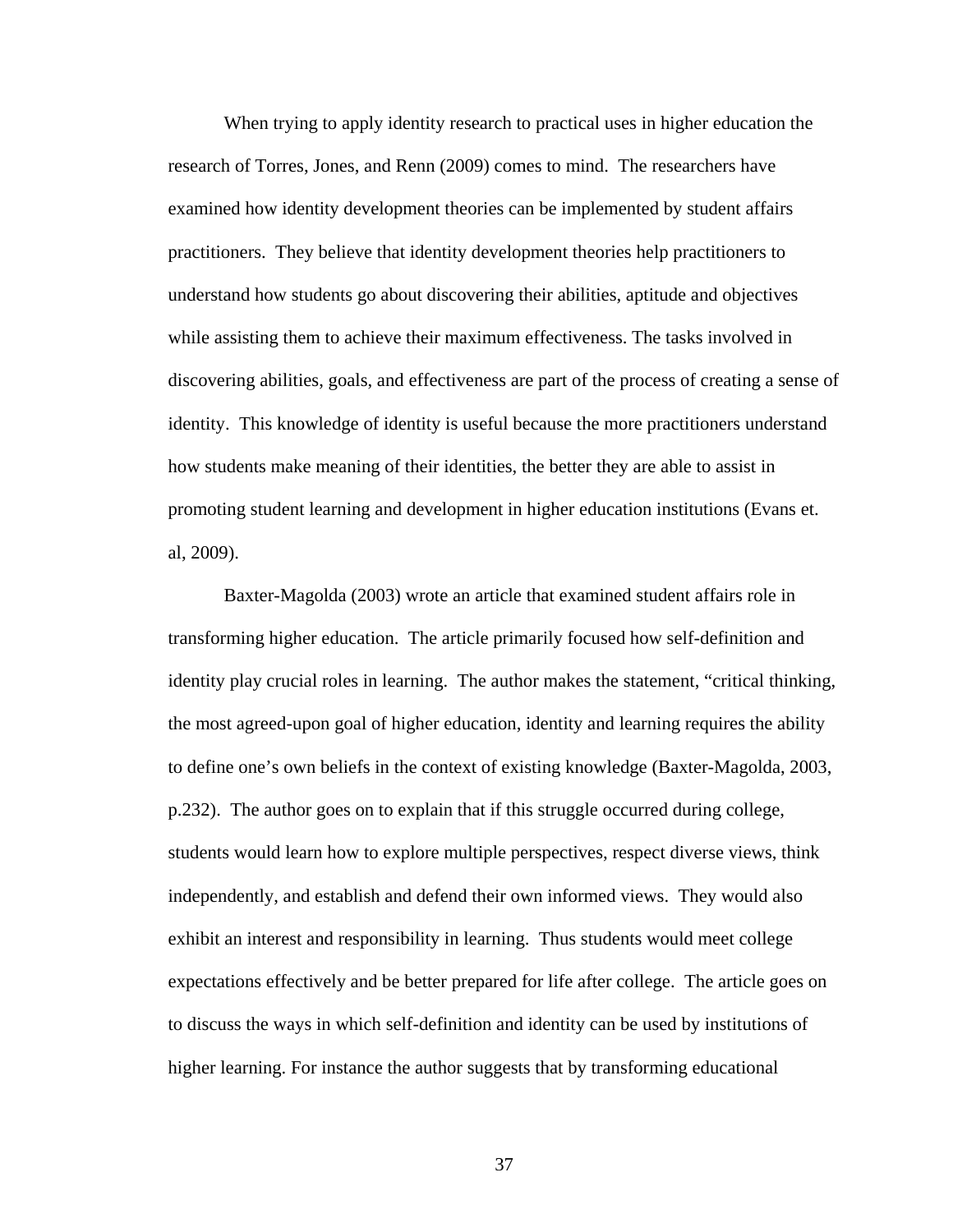practices to emphasize the sense of self and identity, then higher education programs, services, and policies could positively impact a students' success by preparing them for professional roles and productive citizenship after college. The author then goes into more detail and illustrates how knowledge of identity and self can be best utilized in career and decision making skills. The researcher thinks that academic advising is one service that could utilize identity information to better serve the students. The views expressed in this article are in alignment with the previously mentioned research that suggest institutions of higher learning can utilize identity as a way to help students succeed upon graduation.

Baxter-Magolda's research addresses the problems that were discussed earlier in this chapter. By utilizing identity research, student affairs practitioners will be aware of the levels of identity foreclosure that occur among student-athletes, which in return can cause them to be less exploratory in their collegiate experiences. If critical thinking is the true goal of higher education institutions, then having knowledge of identity foreclosure will help student affairs practitioners develop programs that create opportunities for student-athletes to be exploratory and utilize their critical thinking skills.

## *Conclusion*

This chapter presented a review of the literature and research that has been conducted on athletic identity and identity foreclosure. Additionally, this chapter discussed the identity formation process as well as the research surrounding athletes who compete at less completive levels. Finally, this chapter discussed how identity formation research has been utilized by student affairs practitioners. The following chapter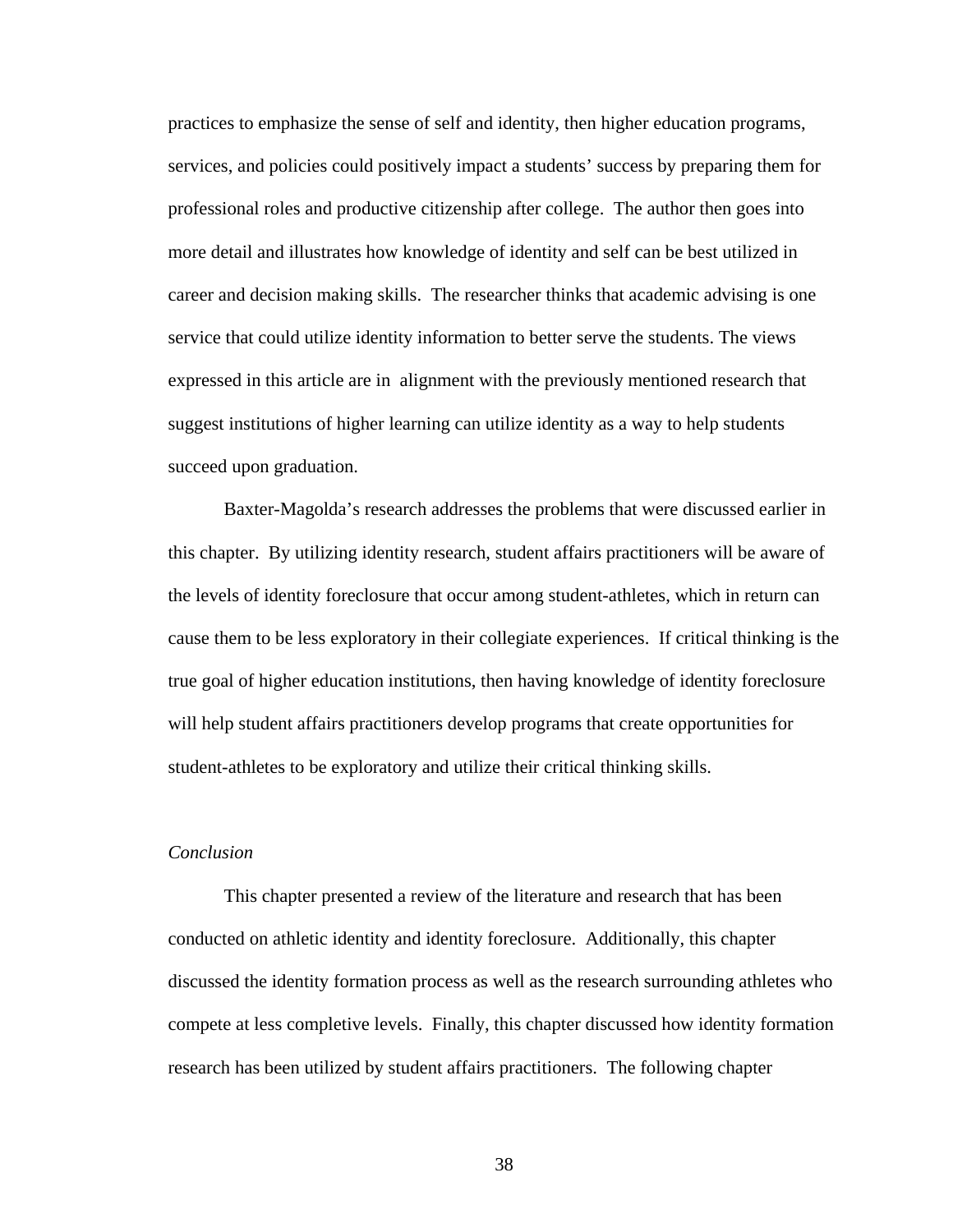addresses the research questions driving this study and the methodology being utilized to address each research question.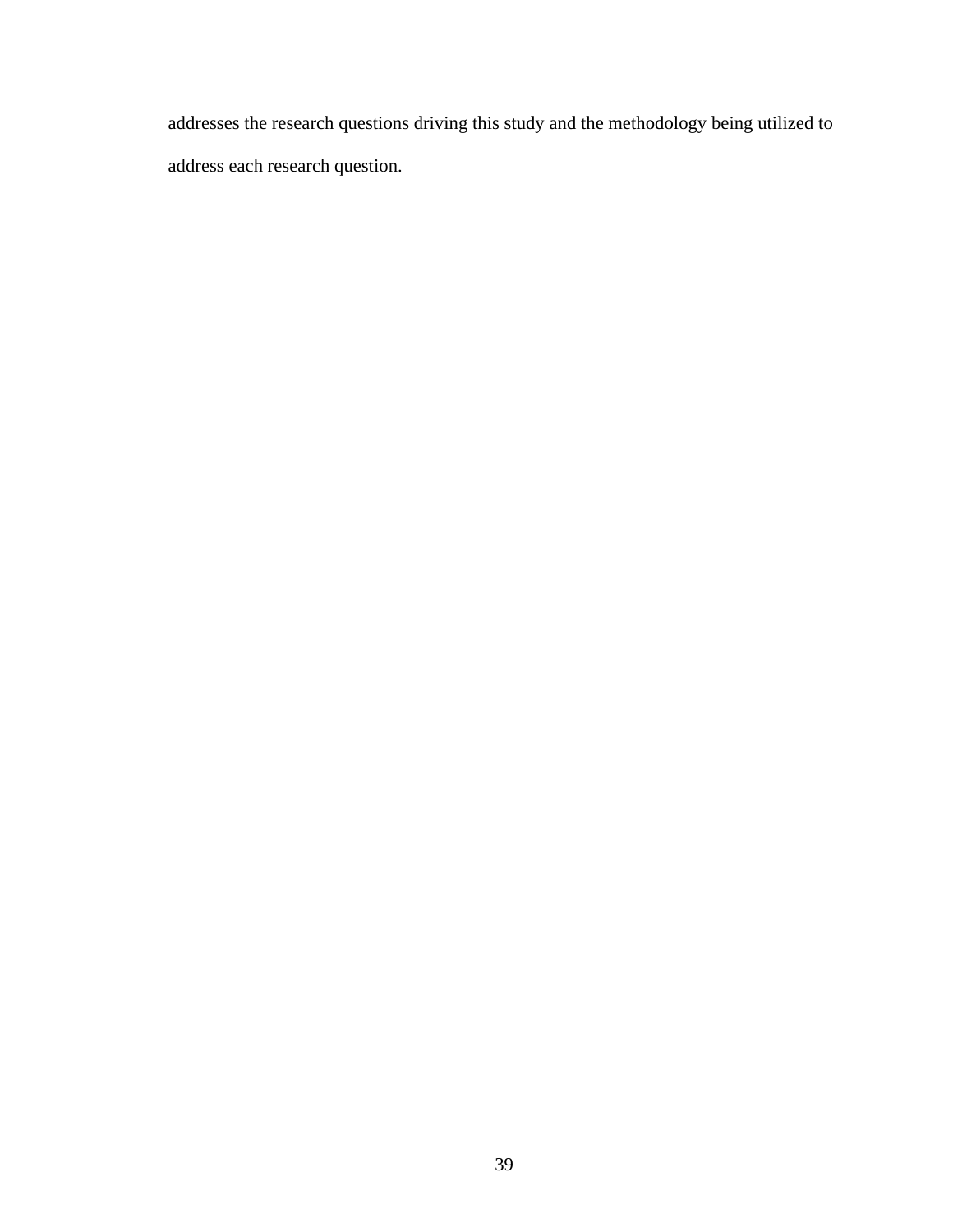#### CHAPTER 3

## METHODOLOGY

This chapter begins by discussing the purpose of the study and the research questions. This is followed by a discussion of the survey construction and data collection methods. The chapter then describes the analysis procedure and study sample. Finally, there is an explanation of how each research question is answered using the study results.

#### *Purpose of Study*

The main purpose of this study is to examine the levels of Athletic Identity and Identity Foreclosure displayed by student-athletes at a National Association of Intercollegiate Athletics (NAIA) institution. The secondary purpose of the study is to examine if there were significant differences in athletic identity and identity foreclosure levels based on the selected independent variables: year in school, sport, revenue vs. nonrevenue generating sport, and scholarship vs. non-scholarship athlete. The study was created to be exploratory in its nature and to identify relationships that could be used for future research analyses.

This study is significant in numerous ways; one of the primary contributions is that this study strives to fill a void in athletic identity research by examining the levels displayed by student-athletes at the NAIA level. Going beyond just filling a void in athletic identity research, this study is exploring the relationship between athletic identity and identity foreclosure. Based on the research of Brewer, Van Raatle, and Linder (1993), a student-athlete's athletic identity goes up in accordance with the level of competition. Research predicts that NCAA Division I student-athletes will display high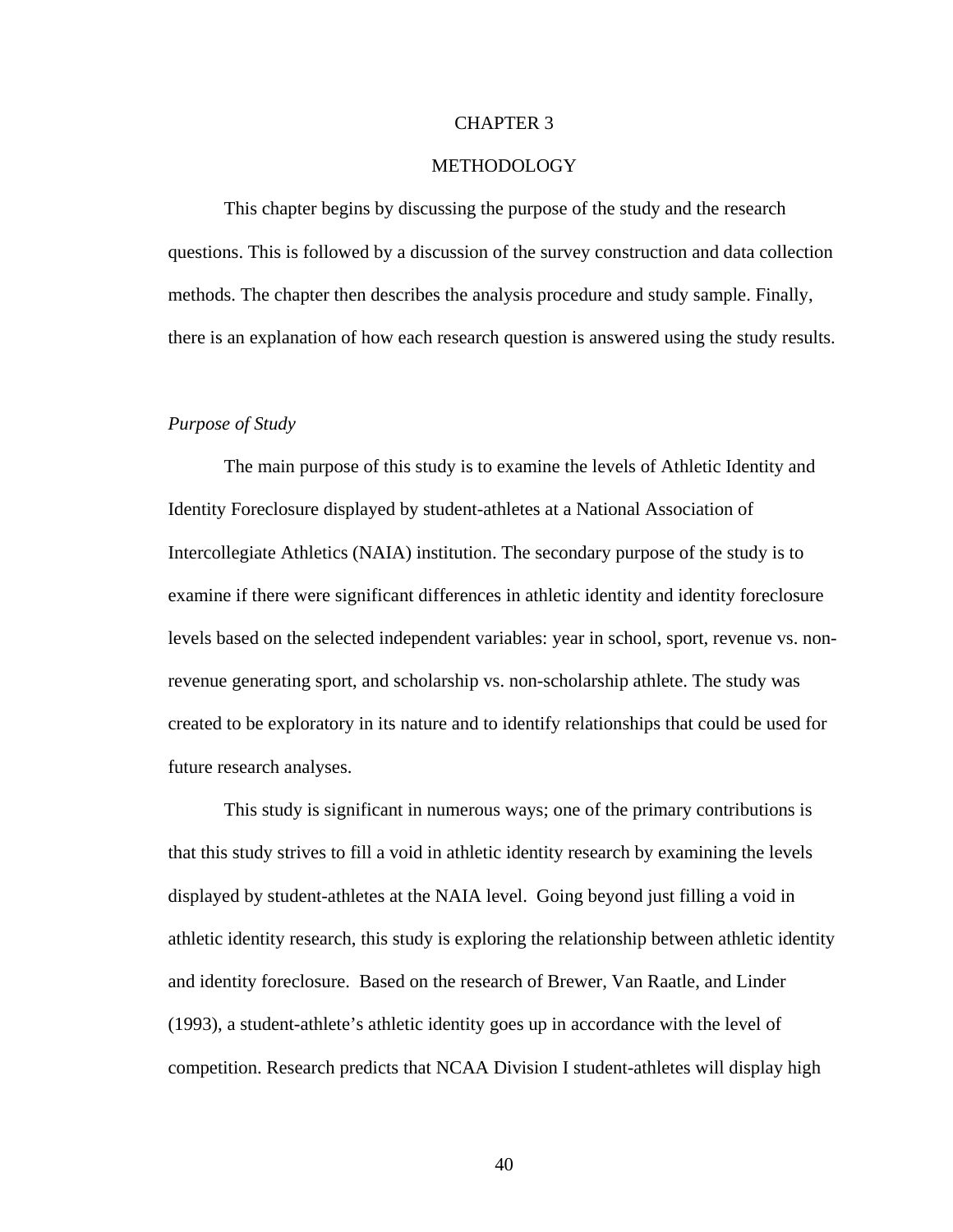levels of athletic identity and high levels of identity foreclosure. Previous research on athletic identity and the identity formation of college students has been utilized by institutions of higher learning to help with the academic advising and career services provided to its students (Torres, Jones, & Renn 2009). This study was designed to explore the levels of athletic identity and identity foreclosure of student-athletes at the NAIA level so that information can be obtained that could be utilized by institutions in their student development program planning.

# *Research Questions*

There are several research questions that are guiding this study. The first research question is designed to be descriptive and the following questions are designed to explore possible relationships among variables.

- 1. What are the levels of Athletic Identity and Identity Foreclosure for our sample?
- 2. Is there a correlation between Athletic Identity and Identity foreclosure for our sample?
- 3. Are there significant differences in athletic identity and identity foreclosure based on:
	- Year in School
	- Sport
	- Revenue vs. Non-Revenue Generating Sport
	- Scholarship vs. Non-Scholarship Athlete

The first question addresses the larger question of determining the levels of athletic identity and identity foreclosure being displayed by NAIA student-athletes. Due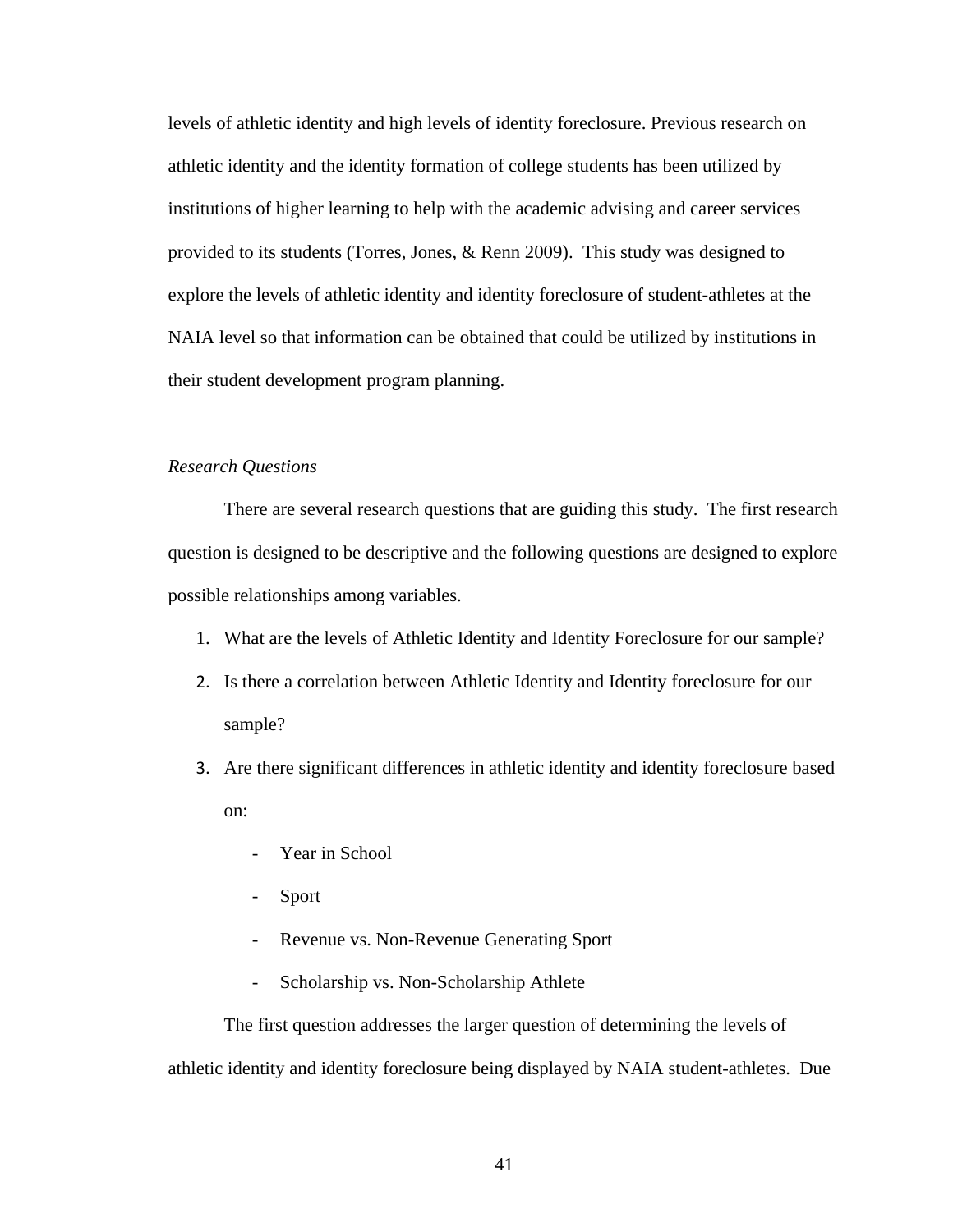to the lack of research that is conducted on student-athletes at the NAIA level, this study provides information regarding the levels of athletic identity and identity foreclosure for student-athletes who are competing at the NAIA level. Currently there are numerous research studies that measure athletic identity and identity foreclosure for student-athletes who are competing at highly competitive NCAA Division I institutions.

The second questions that is guiding this study explores the correlation between athletic identity and identity foreclosure. During a person's collegiate years is when a majority of the identity formation process occurs (Evans et al., 2010). By understanding and researching the correlation between athletic identity and identity foreclosure of college students, institutions of higher learning are more informed on potential factors that may influence the identity formation process of the student-athletes they serve.

The third question that is guiding this study examines the differences in athletic identity and identity foreclosure based on specific variables such as a student's year in school, sport played, type of sport played and if they are on scholarship or not. These variables were selected because of the previous research on athletic identity and identity foreclose suggest certain sports display higher levels of athletic identity and identity foreclosure (Brewer et al., 1993). Those sports typically are revenue generating sports such as football and basketball. This research also suggests that that underclassmen and student-athletes receiving scholarships typically display higher levels of athletic identity and identity foreclosure compare to upperclassmen and non-scholarship student-athletes. By answering this question researchers will know if the aforementioned variables are factors in the levels of athletic identity and identity foreclosure displayed by studentathletes participating at the NAIA level.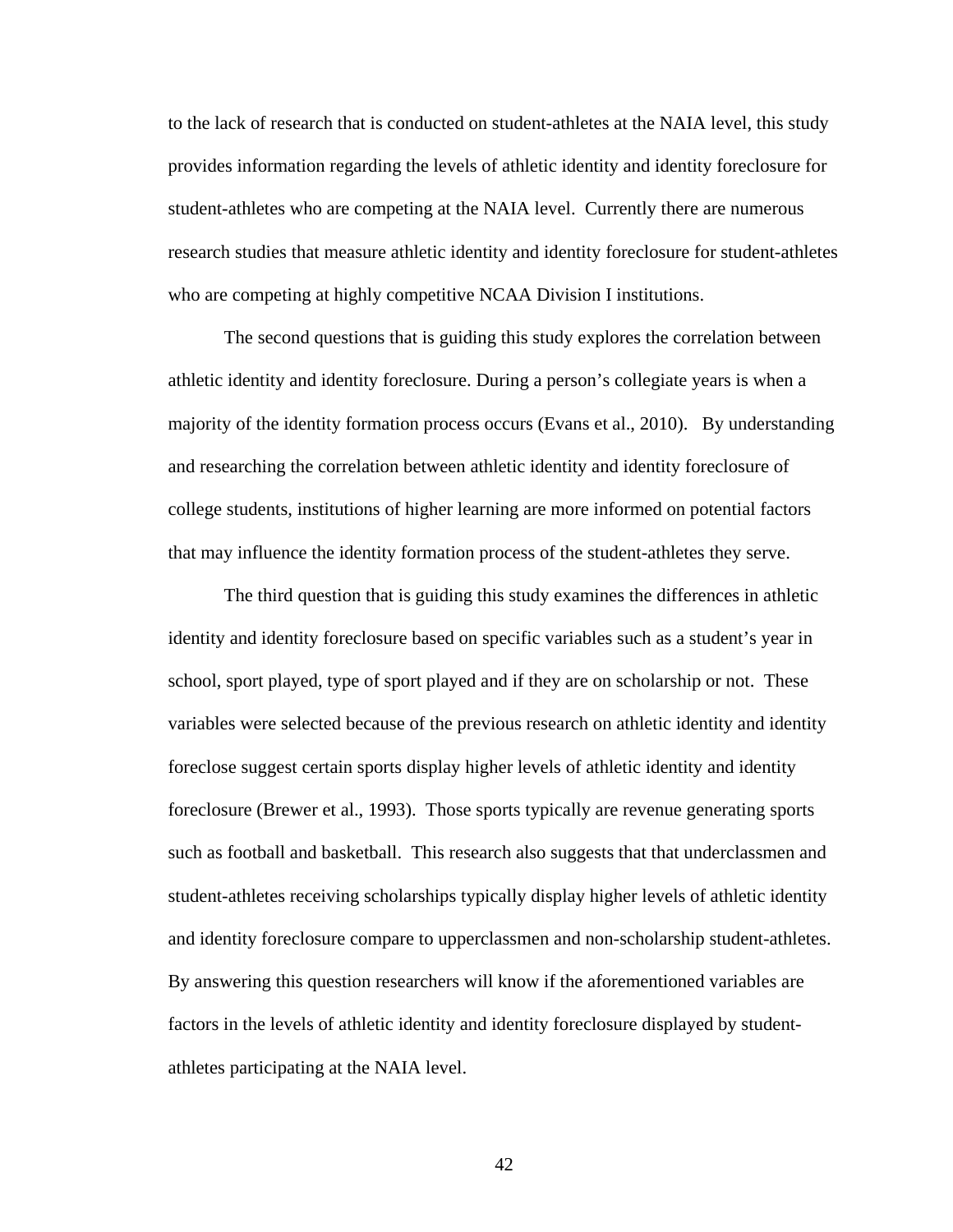### **Data Collection**

## *Instrumentation*

This research study utilized two instruments entitled the Extended Objective Measure of Ego-Identity Status (EOM-EIS) and the Athletic Identity Measurement Scale (AIMS) and items designed to obtain demographic data on the respondents in a single survey administration. The EOM-EIS is a 64 item instrument that was designed to measure the four areas of identity development which are moratorium, diffusion, foreclosure, and achievement. AIMS is a 10 item instrument that was designed to measure a person's level of athletic identity.

#### *Athletic Identity Measurement Scale*

AIMS is a standardized, psychometrically sound measure that can facilitate the testing of Athletic Identity (AI). Brewer, Van Raatle, and Linder (1993) developed the AIMS, a measurement tool reflecting both the strength and the exclusivity of identification within the athletic role. Since the early development of the AIMS, researchers have been examining its validity to improve the measurement tool (Brewer & Cornelius, 2001; Hale et al., 1999; Martin, Eklund, & Mushett, 1997). The AIMS was originally written as an 11-item Likert scale instrument, though preliminary analysis of the items led to one of the questions being removed from the instrument, as it showed little variance across respondents (Brewer et al., 1993). Successive trials with the AIMS have led to the evolution of the scale to 10 item and 7 item versions. For this research study a 10 item version of the AIMS is used. The 10 items encompass social, cognitive, and affective elements of athletic identity (see Table 3.1). Each item was rated by the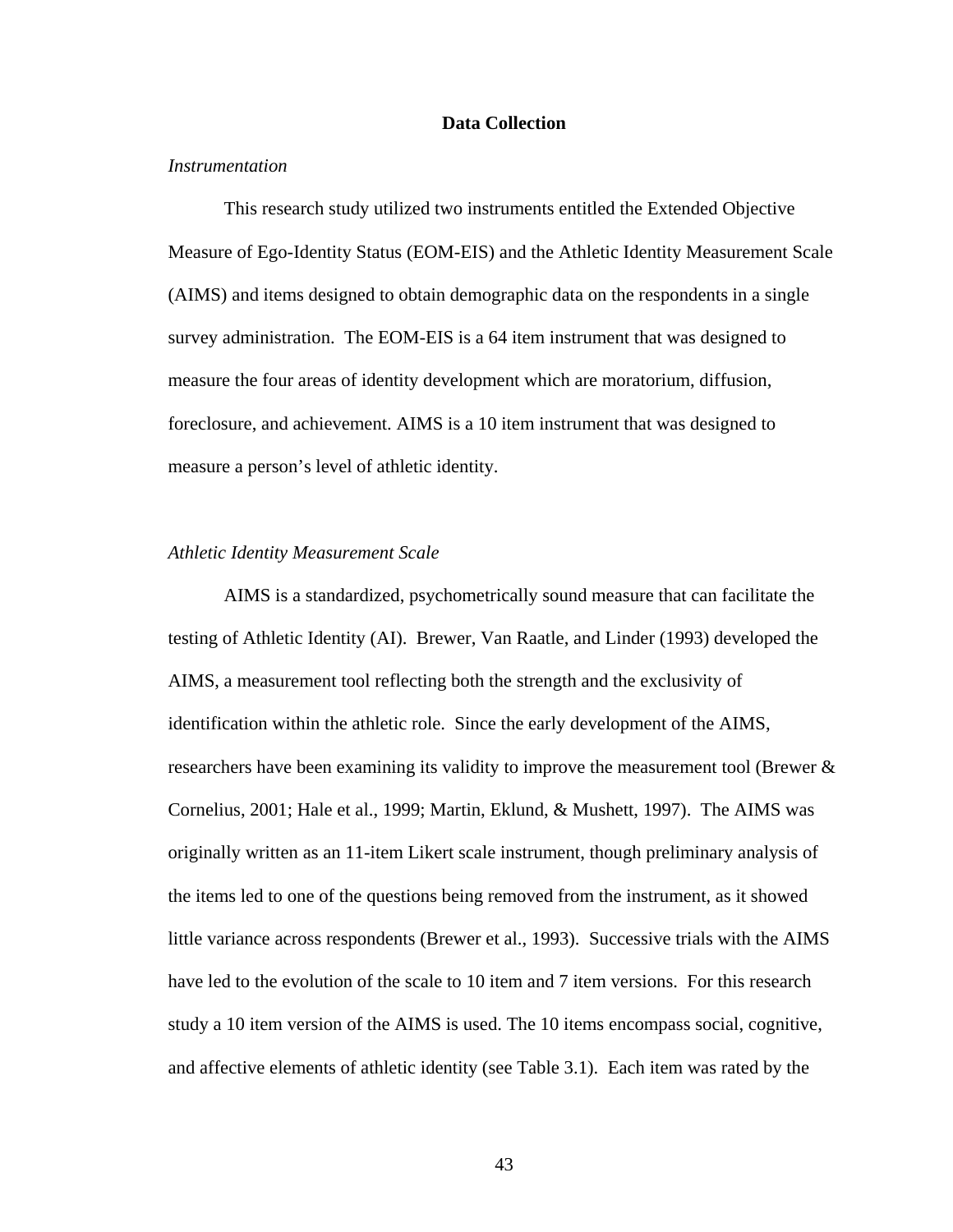participants on a 7-point scale (1 = Strongly Agree, 2 = Agree, 3 = Agree Somewhat, 4 = Neither Agree or Disagree,  $5 = Disagree$  Somewhat,  $6 = Disagree$ ,  $7 = Disagree$ Strongly). The items evaluated the thoughts and feelings from athletes' daily experiences.

AIMS was developed utilizing 124 female and 119 male undergraduate students in a psychology course at a public research university in the southwest. The 10 item AIMS scale was administered in the fall semester of 1992, along with the Perceived Importance Profile (PIP) which measures the perceived importance of sport (Brewer et al., 1993). According to Brewer et al., a principal components factor analysis was performed on the item responses to determine the factor structure of the AIMS. The researchers found that the corrected item-local correlations were above .45, with most above .70 which suggested that each of the 10 items tested contributed to the total AIMS score. The test-rest reliability coefficient was  $.89$  (r= $.89$ ), and the Cronbach's alpha score was .93, which according to the researchers indicated the stability of the scores and provided support for the scale's psychometric integrity.

### *Validity and Reliability of AIMS*

In previous research studies the convergent validity of AIMS was shown by moderate correlations with the Self-Role Scale (SRS; Curry & Weiss, 1989; *r* = .61), and the three subscales of the Sport Orientation Questionnaire (SOQ; Gill & Deeter, 1988; *r* = .26 to .53). Brewer, Van Raalte, and Linder (1993) suggested that the correlation between the AIMS and Self-Role Scale was moderate, but not sufficiently strong to state that they are measuring the same construct. For discriminant validity evidence, the AIMS was found not to correlate with the Rosenberg Self-Esteem Scale (Rosenberg, 1965;  $r = -0.01$ )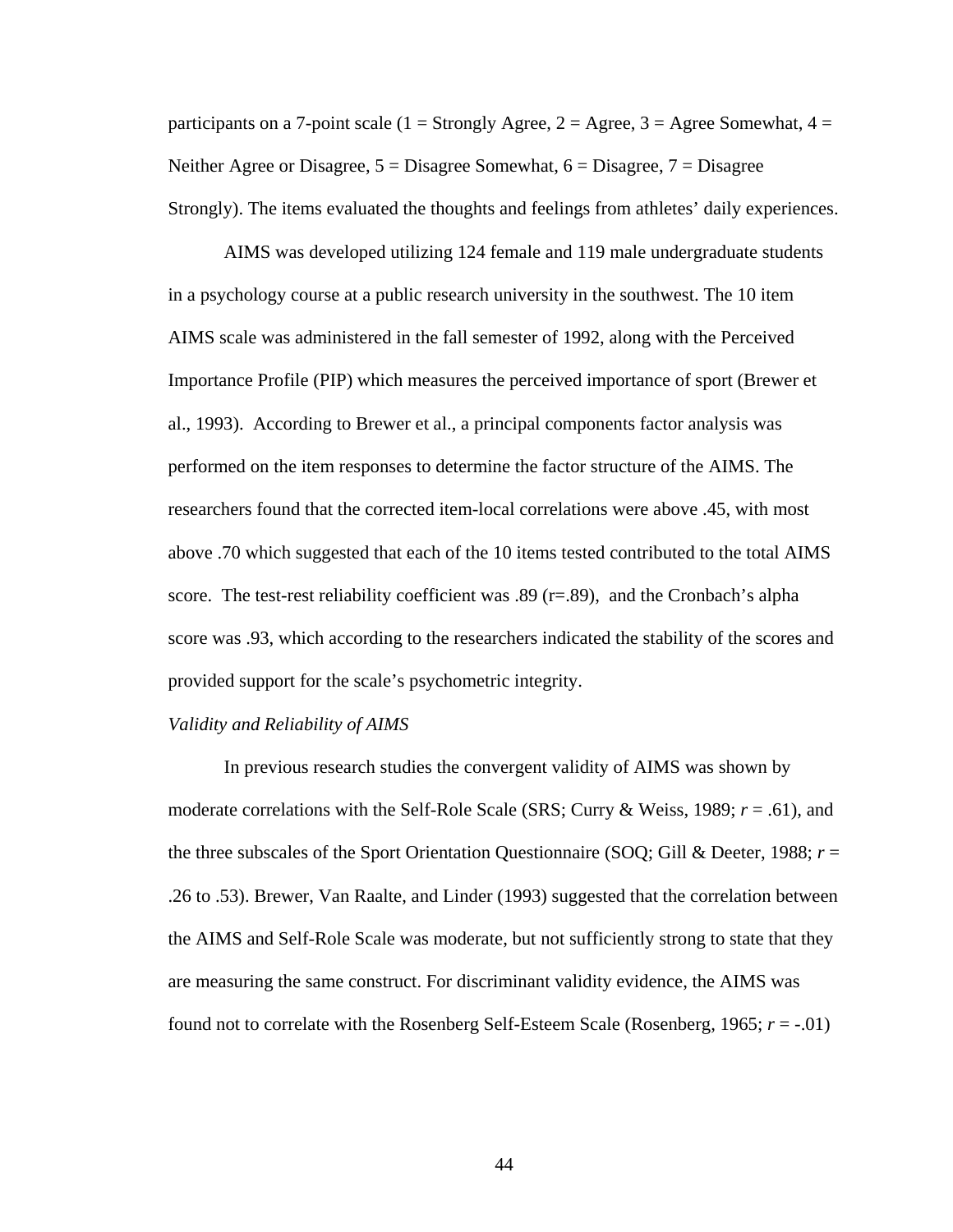Table 3.1

*Athletic Identity Measurement Scale*

Item

- 1. I consider myself an athlete.
- 2. I have many goals related to sport.
- 3. Most of my friends are athletes.
- 4. Sport is the most important part of my life.
- 5. I spend more time thinking about sport than anything else.
- 6. I need to participate in sport to feel good about myself.
- 7. Other people see me mainly as an athlete.
- 8. I feel bad about myself when I do poorly in sport.
- 9. Sport is the only important thing in my life.
- 10. I would be very depressed if I were injured and could not compete in sport.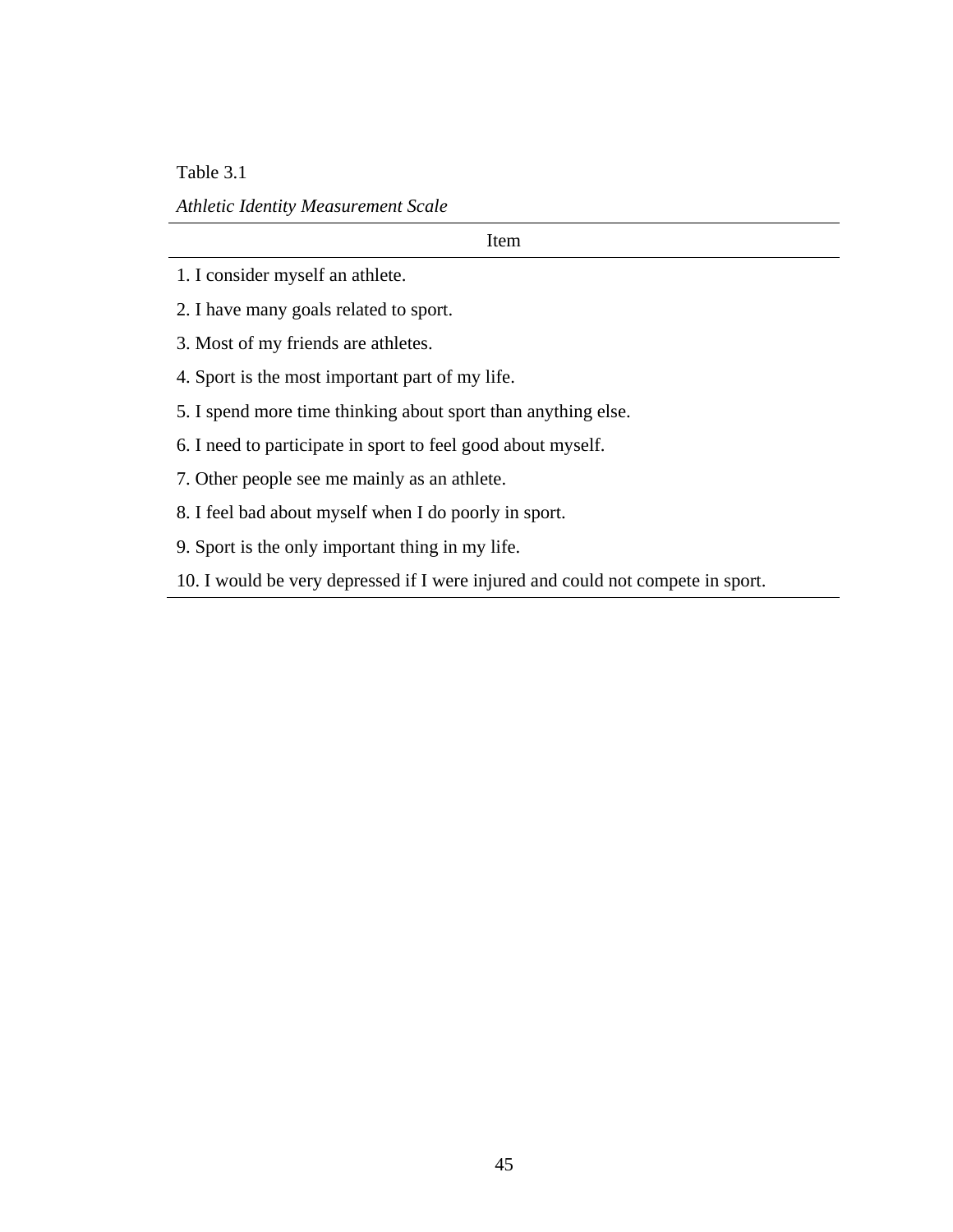and all five subscales of the Physical Self-Perception Profile (PSPP; Fox & Corbin, 1989;  $r = -0.03$  to .19). Moreover, among the four subscales of the Perceived Importance Profile (PIP; Brewer, Van Raalte, & Linder, 1993) only the PIP-sport subscale (*r* = .42), but not the PIP-fitness ( $r = .06$ ), body ( $r = .22$ ), and strength subscales ( $r = .15$ ), was significantly correlated with the AIMS when controlling for the level of athletic involvement. The authors concluded that AI is different from physical self-esteem, perceived importance of fitness, body attractiveness, and strength. Although Brewer, Van Raalte, and Linder (1993) initially conceptualized and developed the AIMS to be unidimensional, factor analyses in subsequent studies revealed other dimensions (Hale et al., 1999; Martin et al., 1997). Brewer et al. (1993) suggested a 3-factor model with one item out of the ten being deleted. The three factors were named: (a) *social identity*, representing the extent to which the individual views him/herself as occupying the athlete role; (b) *exclusivity*, representing the extent to which an individual's self-worth is determined only by performance in the corresponding athlete role; and (c) *negative affectivity*, representing the extent to which an individual experiences negative affect in response to undesirable outcomes in athletic domains (Brewer & Cornelius, 2001; Hale et al., 1999).

In conclusion, the aforementioned tests of validity and reliability conducted by Brewer et al. (1993) demonstrated that the AIMS is a valid and reliable test. Although the Self-Role Scale and Sport Orientation Questionnaire have also be proven to be valid and reliable, AIMS has been selected as the measurement tool for this research study. This research study is using the definition of athletic identity that was established by Brewer et al. (1993) so it is logical to use the instrument created by those same researchers.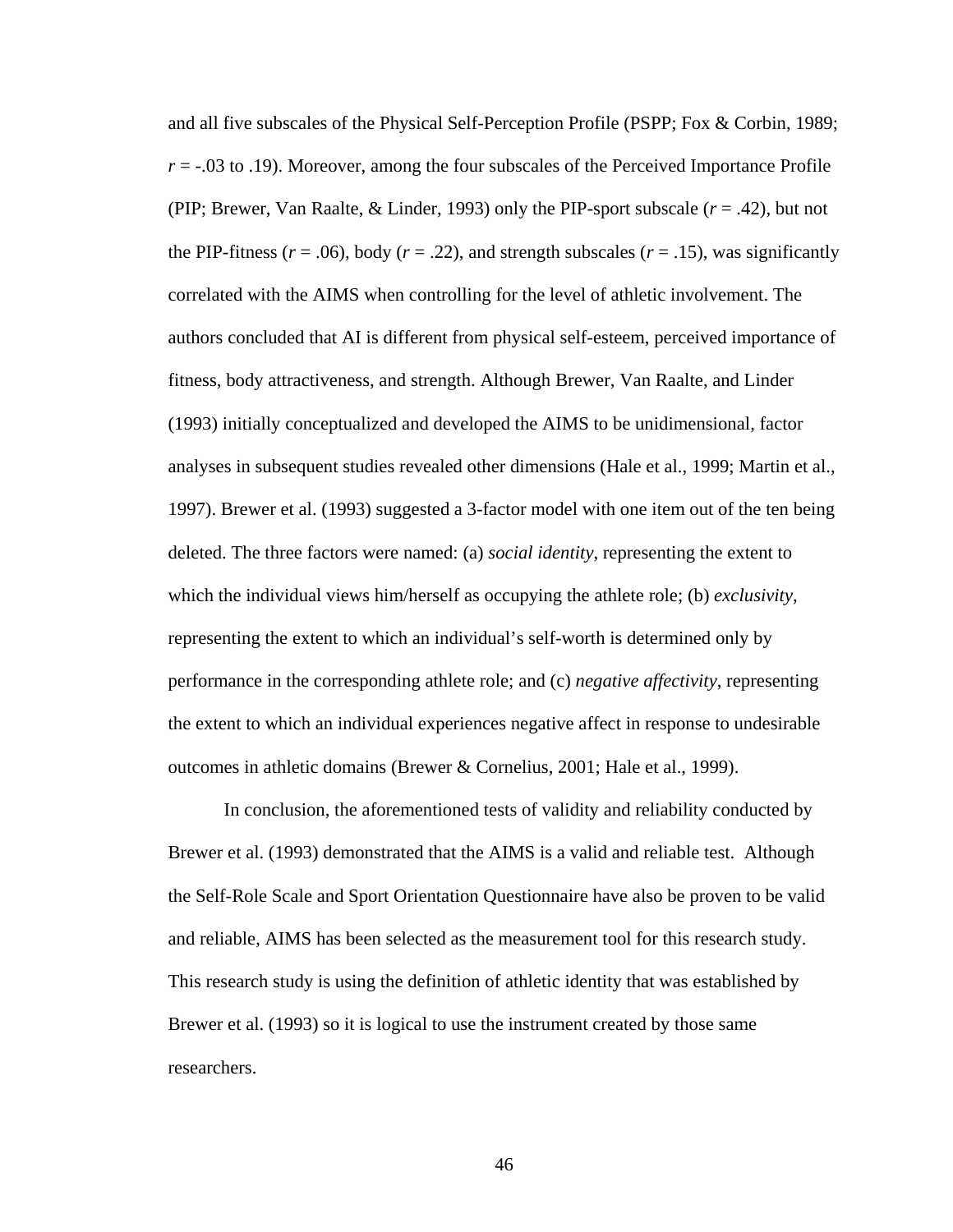### *Extended Objective Measure of Ego-Identity Status (EOM-EIS)*

The Objective Measure of Ego-Identity Status (OM-EIS) was by created by Adams, Shea, and Fitch (1979) to be an easily administered scoring instrument that can be used for classification purposes or a general measure of individuality or selfdifferentiation ranging from a diffused to an achieved-identity individual state. The OM-EIS was originally comprised of 24 items with six items reflecting each of the four identity stages (Diffusion, Foreclosure, Moratorium, Identity Achievement) with responses made on a 6-point Likert type scale ranging from strongly agree to strongly disagree (Adams, 1998).

The scale was eventually update to the Revised Extended Objective Measure of Ego Identity Status (EOM-EIS), which is a 64 item self-report scale measuring ego identity status in the ideological domains of occupation, politics, religion, and philosophical lifestyle as well as in the interpersonal domains of friendship, dating, sex roles and recreation. In each of the eight domains two questions reflect each of Marcia's (1966) identity statuses (i.e., achievement, moratorium, foreclosure, and diffusion). Participants were asked to indicate how much they agree or disagree with each statement using a 6 point Likert scale (1 = Strongly Agree, 2 = Agree, 3 = Slightly Agree,  $4 =$ Slightly Disagree,  $5 =$  Disagree,  $6 =$  Strongly Disagree). A score for each ideological identity status or interpersonal identity status is obtained by summing the scores for the answer to that status' questions in each of the four relevant areas.

Although the EOM-EIS is designed to measure respondent's level of identity moratorium, diffusion, foreclosure and achievement, this research study only uses the 16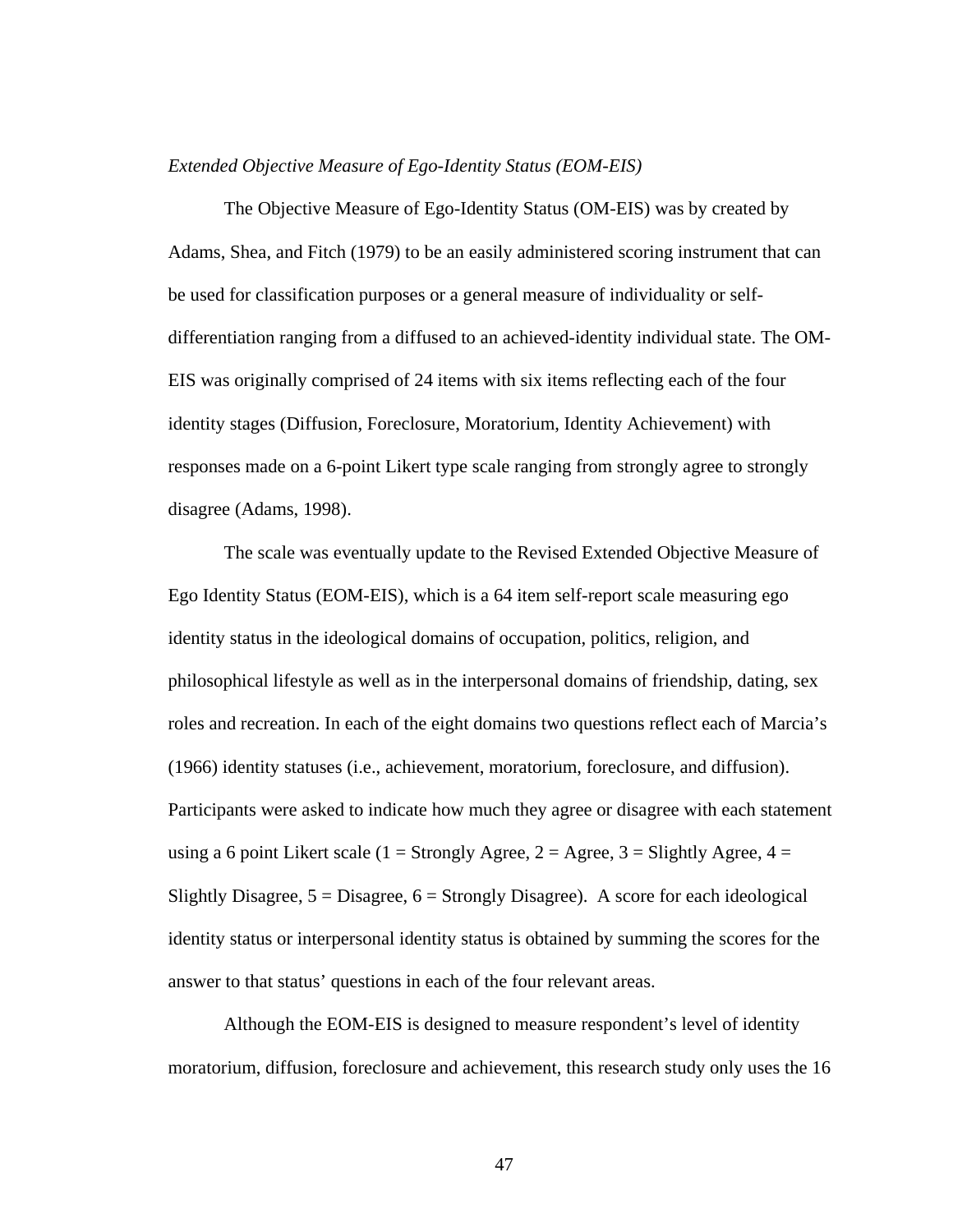items that measure foreclosure. There is valuable information that can be obtained by utilizing all 64 items of the EOM-EIS, however the primary research focus of this study is to explore the relationship between athletic identity and identity foreclosure. With that in mind, this research study measures the respondent's level of identity foreclosure because that aligns with the objective of this research study.

# *Validity and Reliability of EOM-EIS*

Beyond the basic 8 psychometric studies, the EOM-EIS has been used in numerous published studies. The majority of these studies provide further information on the reliability and validity of the instrument. According the reference manual for the EOM-EIS, Gerald Adams examined the reliability and validity of this instrument by looking at 20 research studies that utilized the EOM-EIS (Adams, 1998). All 20 studies tested the reliability of internal consistency. Three studies estimated test-retest reliability and one study investigated split half reliabilities. The internal consistency coefficients indicate the degree to which the test items intercorrelate or, in other words, estimates the strength of the internal structure of the test. The test-retest method entails administering the same instrument twice to the same group of individuals under equivalent conditions after a time interval has elapsed. The correlation coefficient is called the coefficient of stability and gives an estimate of how stable the results are over a given time period. Split-half reliability indicates the degree of correspondence between two halves of the test. The correlation between these two scores (the two halves) provides an estimation of the degree to which the two halves are equivalent. Internal Consistency Internal consistency is commonly measured by Cronbach alphas. Internal consistency estimates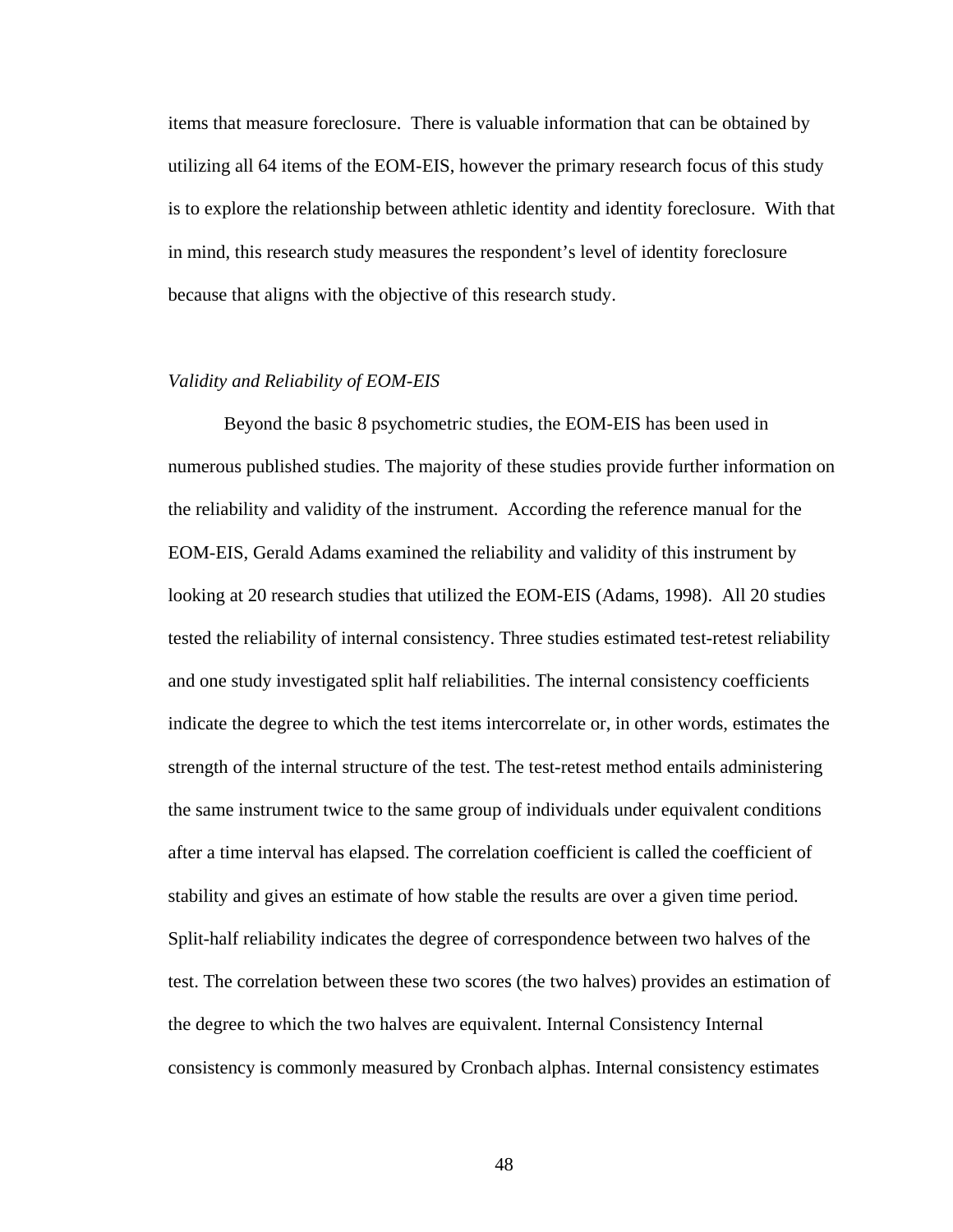from all 20 studies of the interpersonal and ideological subscales ranged from .30 to .91. The median alpha was .66.

Generally, the internal consistency of the ideological subscales tends to be higher than those of the interpersonal subscales. Montemayor, Brown, and Adams (1985) found no significant difference between scales means and standard deviations over four measurement times, indicating stability in test-retest context. Grotevant and Adams (1984) estimated the test-retest reliability on all domain subscales over a four-week period of time. Correlations of stability for the ideological and interpersonal subscales ranged from .59 to .82. Adams, Shea and Fitch (1979) found correlations of stability ranged from .71 to .93. Overall, available estimates of test-retest reliability have a median correlation of .76. Split-Half Grotevant and Adams (1984) found split-half correlations of the ideological and interpersonal subscales ranged from .10 to .68. Total identity score correlations with subscale scores ranged from .37 to .64.

In conclusion, all three different estimates of reliability show significant consistency for the EOM-EIS. Internal consistency and split-half reliability indicate moderate to strong consistency between items and the estimate of test-retest reliability provides evidence for consistency over time.

#### *Demographic Data*

Demographic data was collected from respondents. Students were asked to identify their gender, race, ethnicity, date of birth, sport, year in school, and scholarship status (see Table 3.3). The items used for race and ethnicity were chosen based on the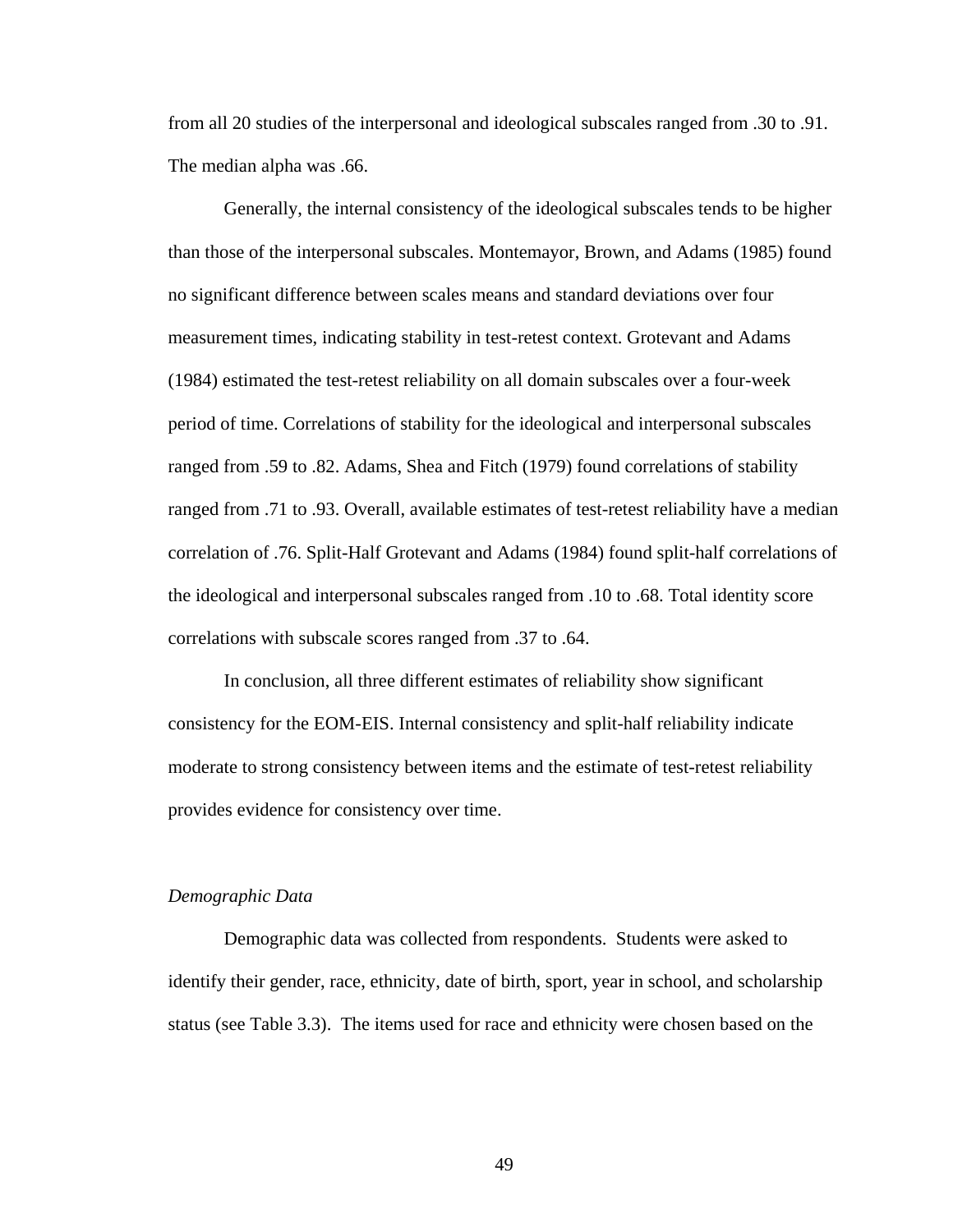US Department of Education's policy guidelines for data collection ("Policy Questions", 2008).

### *Research Site*

The state of Kentucky is comprised of many institutions of higher learning. Some of these institutions are large public institutions but the majority of the colleges and universities in the state of Kentucky are small, private, liberal art colleges that have some type of religious affiliation. One of those small private colleges is Asbury University. In 1890, John Wesley Hughes founded Asbury University in Wilmore, Kentucky ("Welcome to Asbury University", 2015).

Asbury University considers itself a four-year, multi-denominational institution that has 14 academic departments which offer 54 majors, along with an adult degree completion program called Adult Professional Studies. Asbury is also a member of the Christian College Consortium and the Council for Christian Colleges and Universities, which oversees the majority of Christian Higher Educational institutions in the United States ("Welcome to Asbury University", 2015).

The athletic department at Asbury was created in 1971. Asbury offers 17 varsity athletic squads: baseball, softball, men's and women's basketball, cross country, men's and women's golf, men's and women's soccer, swimming and diving, men's and women's tennis, and volleyball. There are also five JV programs in men's and women's soccer, men's and women's basketball, and volleyball. Asbury is a member of the National Association of Intercollegiate Athletics (NAIA) Division II in basketball, Division I in all other sports. The school competes within the Kentucky Intercollegiate Athletic Conference (KIAC). In women's lacrosse the university compete in the National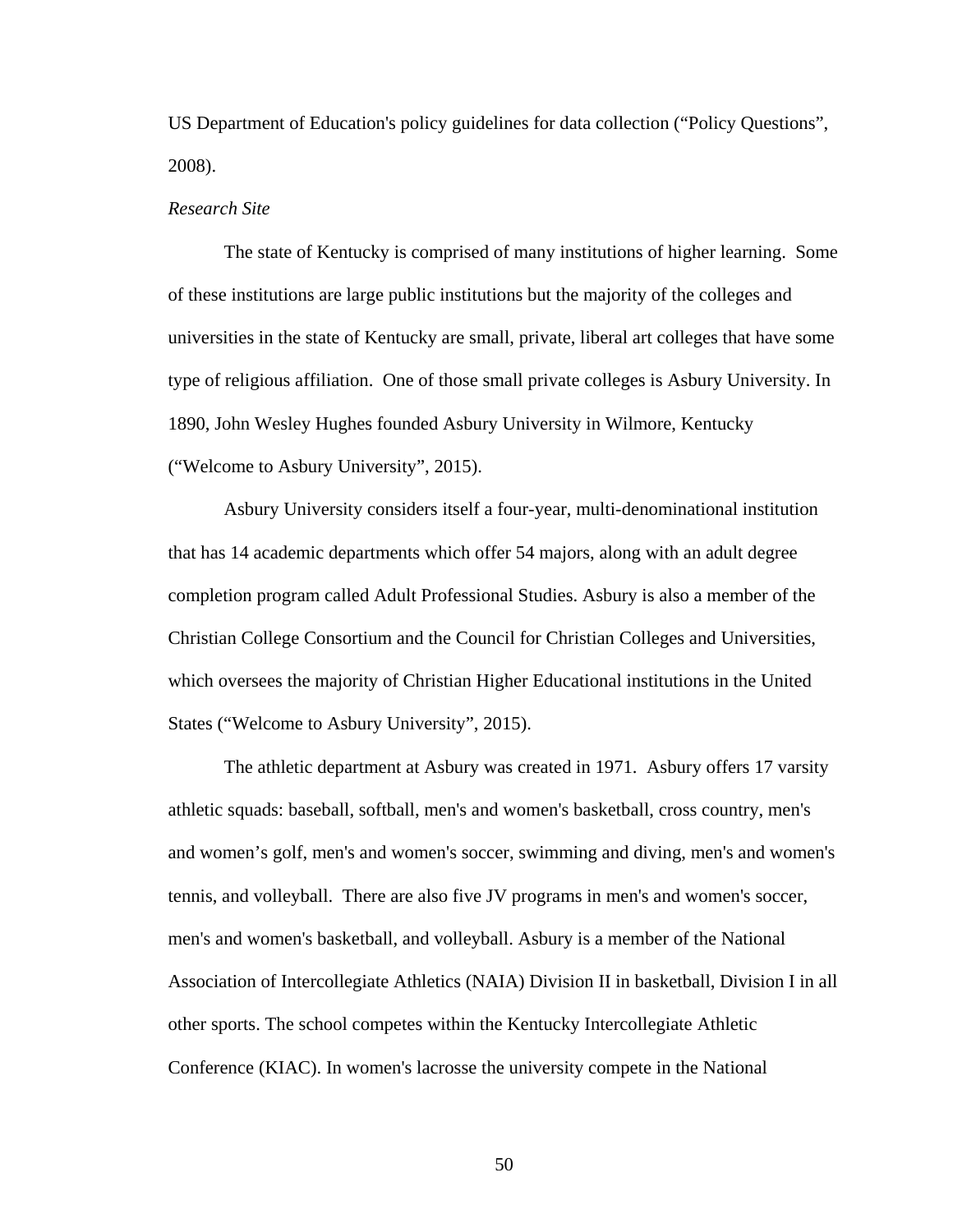Table 3.2

*Revised Extended Objective Measure of Ego Identity Status*

Item

- 1. My ideas about men's and women's roles are identical to my parents'. What has worked for them will obviously work for me.
- 2. I might have thought about a lot of different jobs, but there's never really any question since my parents said what they wanted.
- 3. My parents know what's best for me in terms of how to choose my friends.
- 4. I guess I'm pretty much like my folks when it comes to politics. I follow what they do in terms of voting and such.
- 5. My ideas about men's and women's roles come right from my parents and family. I haven't seen any need to look further.
- 6. My own views on a desirable life style were taught to me by my parents and I don't see any need to question what they taught me.
- 7. I only pick friends my parents would approve of.
- 8. I've always liked doing the same recreational activities my parents do and haven't ever seriously considered anything else.
- 9. I only go out with the type of people my parents expect me to date.
- 10. My parents decided a long time ago what I should go into for employment and I'm following through on their plans.
- 11. My parents' views on life are good enough for me, I don't need anything else.

12. I attend the same church my family has always attended. I've never really questioned why.

13. I've never really questioned my religion. If it's right for my parents it must be right for me.

- 14. All of my recreational preferences I got from my parents and I haven't really tried anything else.
- 15. I date only people my parents would approve of.
- 16. My folks have always had their own political and moral beliefs about issues like abortion and mercy killing and I've always gone along accepting what they have.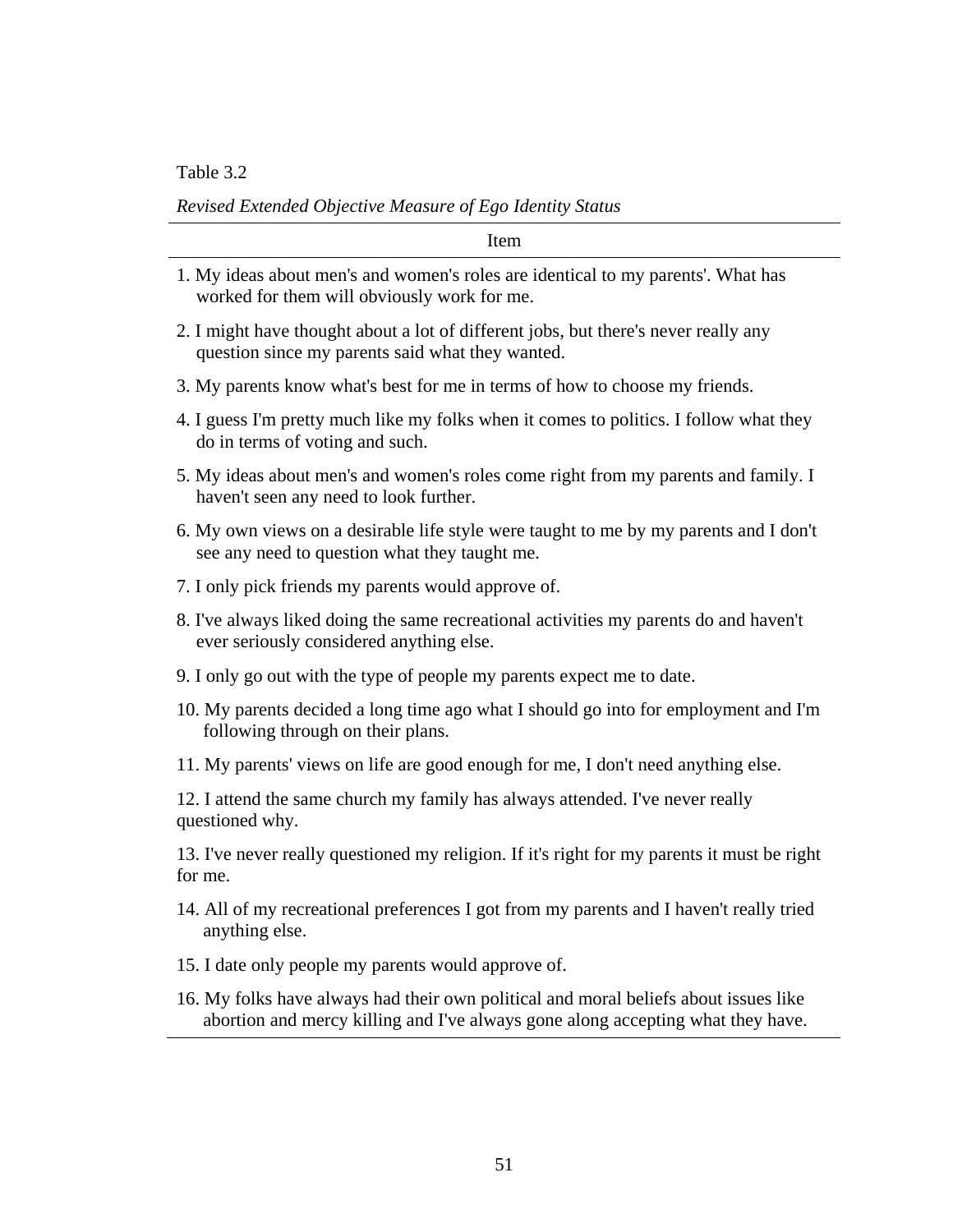Table 3.3 *Demographic Questions*

| Question                                                         | <b>Response Option</b>              |
|------------------------------------------------------------------|-------------------------------------|
| 1. Gender                                                        | Male                                |
|                                                                  | Female                              |
| 2. Ethnicity                                                     | Hispanic or Latino                  |
|                                                                  | Not Hispanic or Latino              |
| 3. Race (please select all that apply)                           | White                               |
|                                                                  | <b>Black or African American</b>    |
|                                                                  | Asian                               |
|                                                                  | American Indian or Alaskan Native   |
|                                                                  | Native Hawaiian or Pacific Islander |
| 4. Date of birth                                                 |                                     |
| 5. What is your current academic<br>classification?              | Freshman                            |
|                                                                  | Sophomore                           |
|                                                                  | Junior                              |
|                                                                  | Senior                              |
| 6. What sport do you participate in (select)<br>all that apply)? | Baseball                            |
|                                                                  | Basketball                          |
|                                                                  | <b>Cross Country</b>                |
|                                                                  | Golf                                |
|                                                                  | Lacrosse                            |
|                                                                  | Soccer                              |
|                                                                  | Swimming                            |
|                                                                  | Tennis                              |
|                                                                  | Softball                            |
|                                                                  | Volleyball                          |
| 7. Do you receive a scholarship for<br>athletics?                | N <sub>o</sub>                      |
|                                                                  | Yes, partial scholarship            |
|                                                                  | Yes, full scholarship               |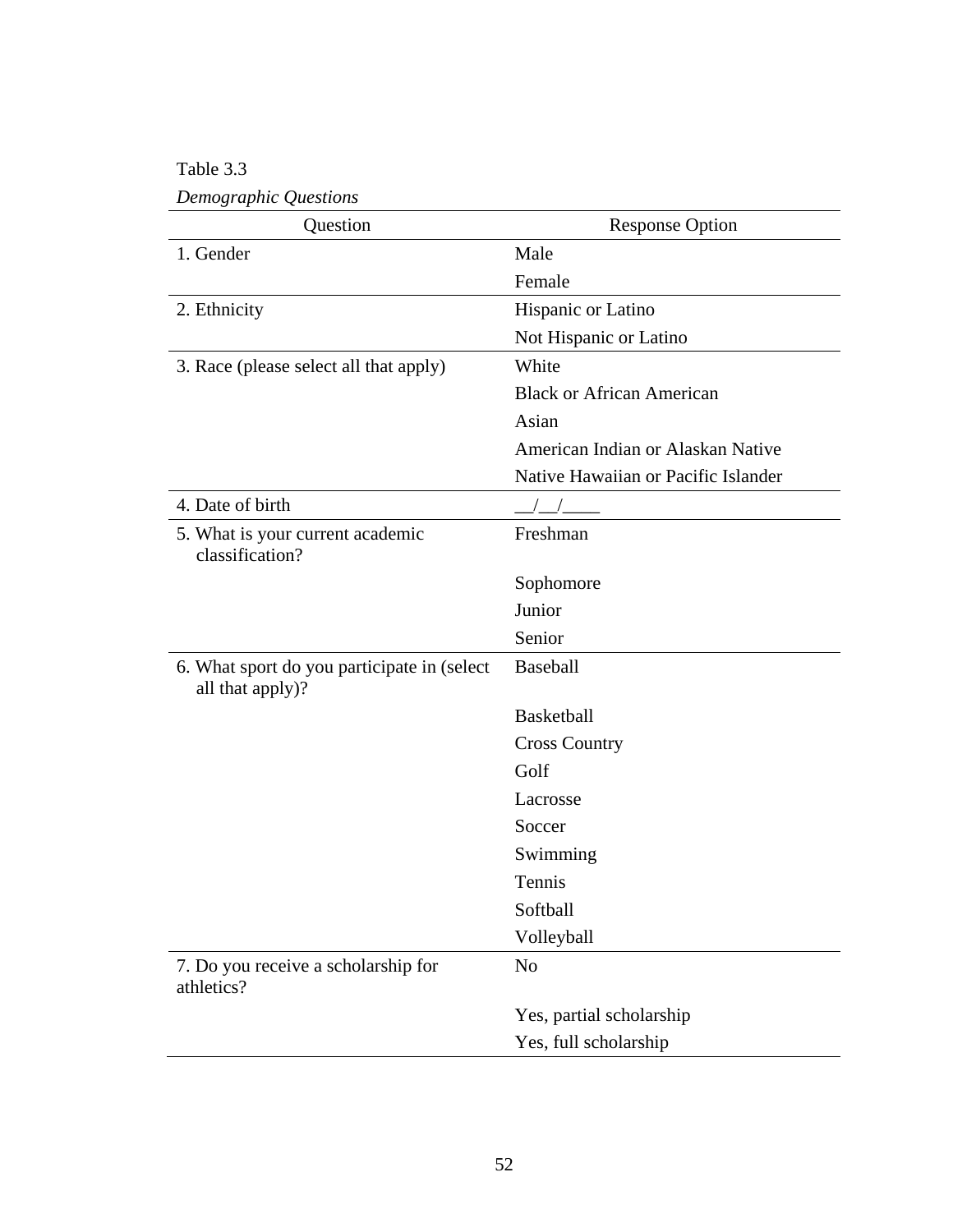Women's Lacrosse League (NWLL) and the men are seeking acceptance into the Men's Collegiate Lacrosse Association (MCLA). Student-athletes at Asbury can be awarded an athletic scholarship but the amount awarded varies by sport ("About Asbury Athletics", 2015).

One of the reasons Asbury University was selected for this research survey was due to its similarities with other NAIA institutions. As previously mentioned, Asbury University is a small private religiously affiliated liberal arts college that does not have an intercollegiate football team. For some this would make Asbury appear to be vastly different than the majority of intercollegiate athletic programs in the United States, however when you compare Asbury University with the other 250 members of the NAIA you see it is more of the norm than being an anomaly. Of the roughly 250 member institutions in the NAIA, the majority (163) of those institutions have some type of religious affiliation. There are nearly 750 colleges and university in the United States that have a designated religious affiliation and those colleges and universities compete primarily at the NCAA Division II, NCAA Division III and NAIA levels ("Colleges and Universities by Religious Affiliation", 2015). Another similarity is that Asbury University does not have a football team. According the NAIA's website, only 84 out of the nearly 250 members have a collegiate football program ("NAIA Football", 2016). This means that the athletic and academic experience for the sample of students from Asbury University who participated in this research survey, have a shared or similar experience with other student-athletes who have competed at the NAIA level. This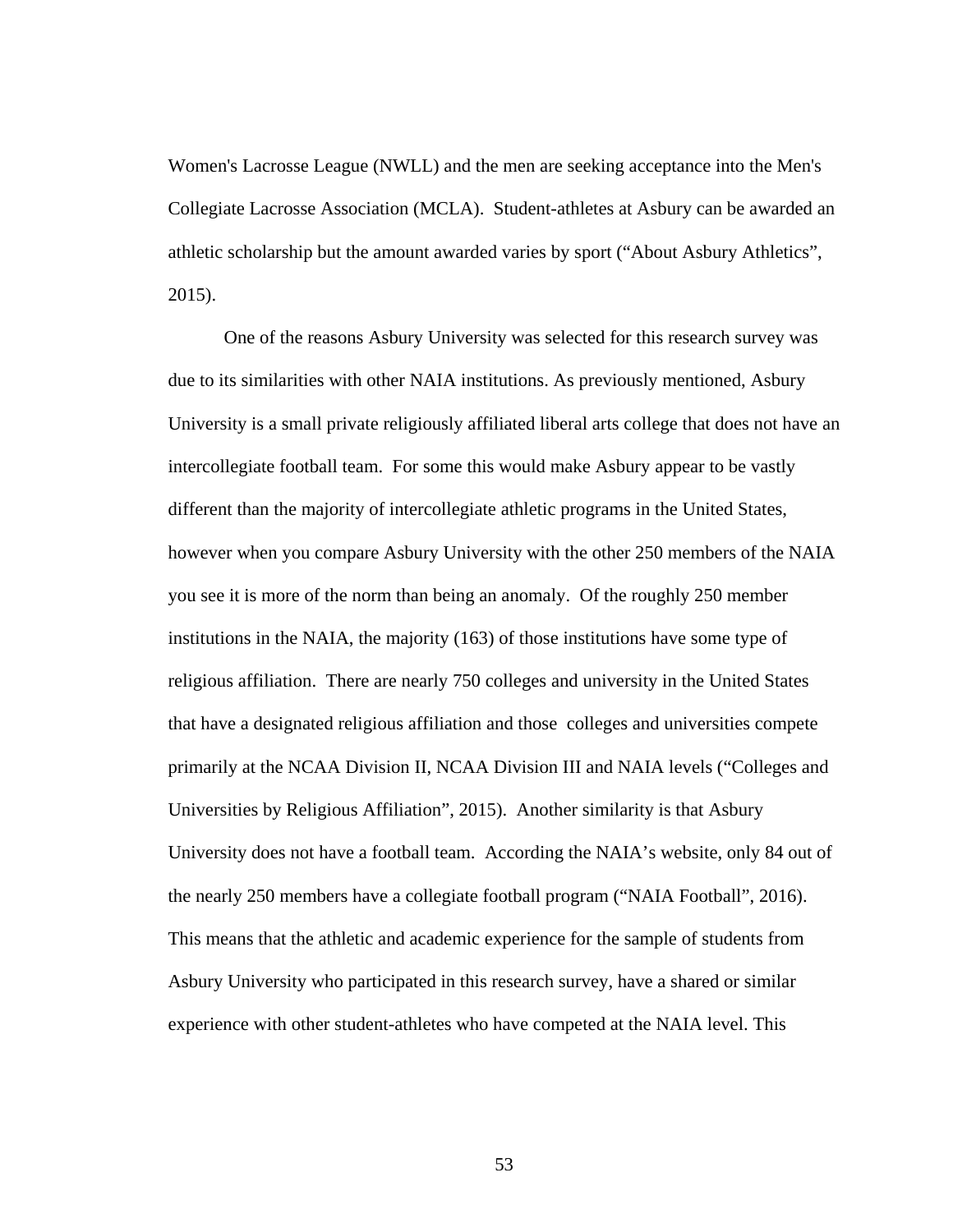demonstrates the transferability and applicability of this research study to other NAIA institutions.

### *Sample*

The sample of participants for this research study is considered a targeted sample because of the geographic location of the institution as well as the researchers relationship to the institutions allows for access to the participants. All participants are student-athletes at Asbury University and student-athletes are defined as students attending Asbury University who participate in intercollegiate athletics. There are 153 male student-athletes and 140 female student-athletes at Asbury University. This combines for a total of 293 student-athletes. Of the 153 male athletes 34 participate in baseball, 23 in basketball, 11 in cross-country, 8 in golf, 21 in lacrosse, 32 in soccer, 14 in swimming, 10 in tennis (Asbury Eagle Sports, 2015). There are 10 male athletes that self-identify as Black, 2 self-identify as Hispanic, 1 self-identifies as Asian, and 3 student-athletes self-identify as Other. Of the 140 female athletes 16 participate in basketball, 11 in cross-country, 5 in golf, 18 in lacrosse, 23 in soccer, 17 in softball, 16 in swimming, 13 in tennis, and 21 in volleyball. There are 5 female athletes that selfidentify as Black, 4 self-identify as Asian, 1 self-identifies as Hispanic, and 1 studentathlete self-identifies as Other. There are also 9 male international student-athletes and 4 female international student-athletes.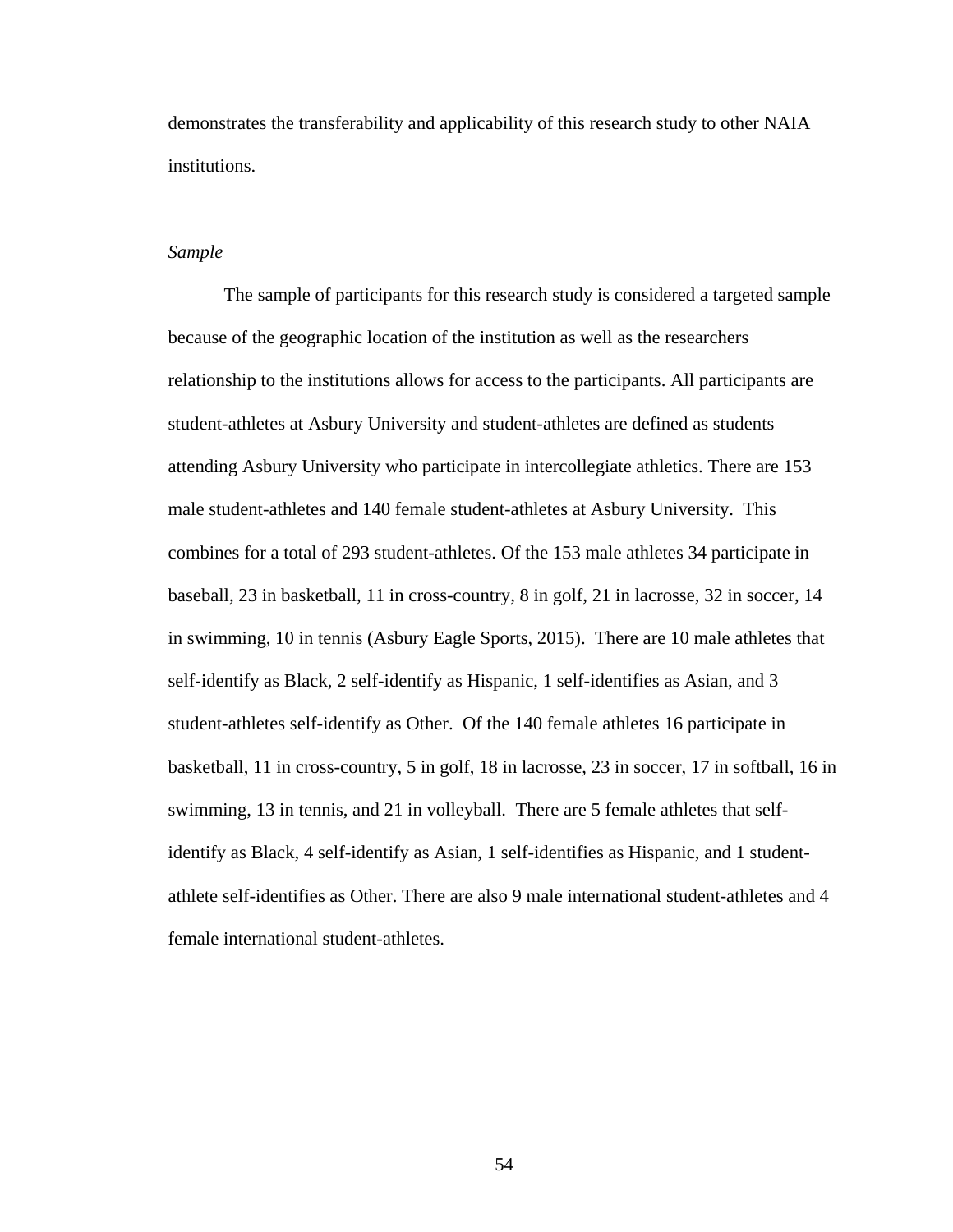#### *Recruitment Procedures*

Participants were recruited through the Athletic Department of Asbury University by Mark Perdue who serves as the Director of Athletics. Student-athletes were sent an email requesting their participation in a research study. The email came from the Director of Athletics and it contained a link taking the participant first to an informed consent page, and if consent is given, to the proposed measurement scales. Students had 4 weeks to complete the survey and reminder emails were sent out each week by the Director of Athletics to complete the survey. If participants had questions regarding the research study they were provided the primary investigators contact information so that their questions or concerns can be addressed accordingly.

There was an expected response rate of 50% and this was calculated based on two primary factors. The first factor was that this is an internal survey that was sent out to the student-athletes from their athletic director and internal surveys have a 30-40% higher response rate than external surveys. The second factor was the demographics of the survey participants. Student-athletes on average have higher response rates than students who do not participate in athletics (Chandra, 2016). Porter and Umbach (2006) have conducted extensive research on the response rate among college students taking online surveys. They found that a typical response rate for an online survey is 27.9%. The expected response rate of this study was estimated by reviewing the research of Porter and Umbach (2006) and adjusting based on the aforementioned factors that typically raise your response rate.

Respondents anonymously completed an online survey through Qualtrics at their convenience, which was accessed via a hyperlink provided in the recruitment e-mail.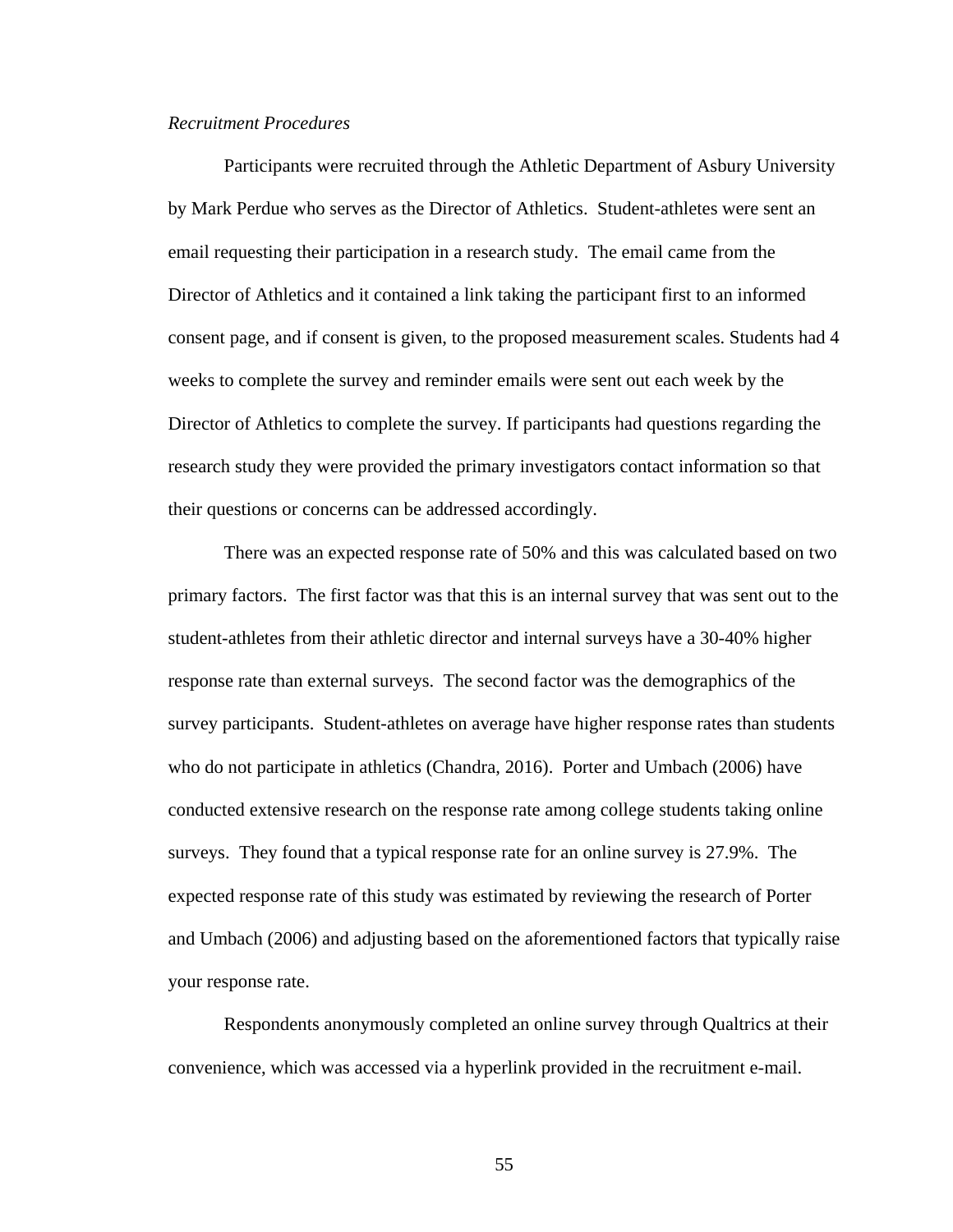When participants click on the hyperlink they were directed to a web page that described the survey and they were asked if they wished to continue. Those who continued were asked to provide basic demographic information and birthdate, but no additional identifying information was collected because individuals can be reluctant to respond honestly if they think that their responses can be traced back to them (Dillman, Smyth, & Christian, 2009).

# *Pilot Study*

Before the final form of a questionnaire is constructed, it is useful to conduct a pilot study or a feasibility study to see if the items are yielding the kind of information that the survey is designed to obtain (Polit, Beck, & Hungler, 2001). One of the advantages of conducting a pilot study is that it can provide advanced warning regarding weakness in a proposed study. These include: where research protocols might not be followed, or whether proposed instruments or methods are inappropriate or too complicated (De Vaus, 1993). Pilot testing ensures that a research instrument can be used properly and that the information obtained is consistent.

For this research study two pilot surveys were sent via email and text message to 80 people who currently play collegiate sports or have played collegiate sports in the past. Half of the participants were sent a survey that included the 10 item AIMS and the 64 items EOM-EIS, whereas the other 40 participants were sent a different survey that contained the 10 item AIMS and the 16 items of EOM-EIS that measure foreclosure. Of the 80 potential survey participants, 13 respondents completed the survey that included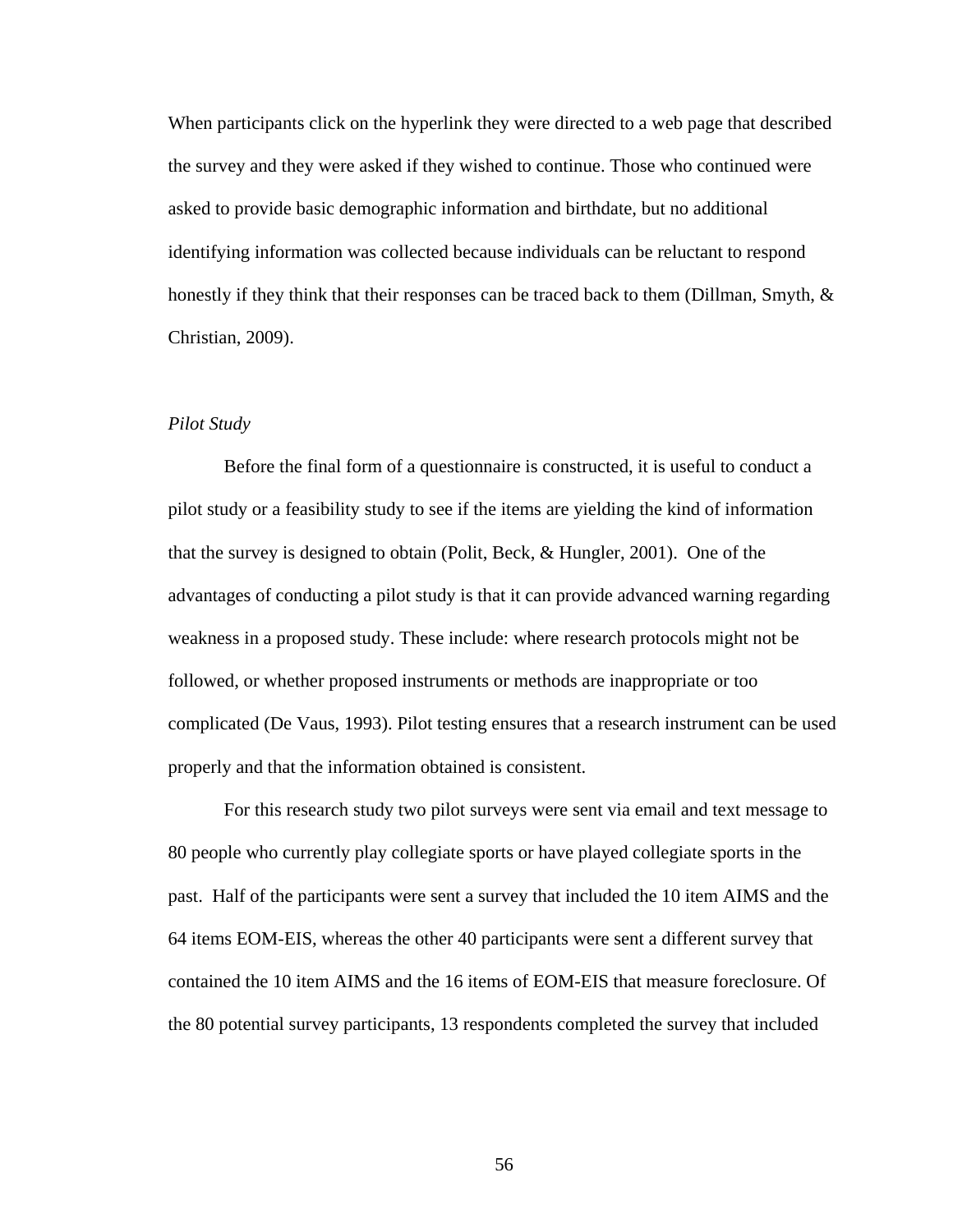the AIMS and the full version of the EOM-EIS, and 16 respondents completed the survey containing the AIMS and the 16 item version of the EOM-EIS.

The results of the pilot studies indicated that there was a lower response rate and completion rate for the pilot study that contained the full 64 items of the EOM-EIS. Of the 13 respondents who began the survey, only 8 completed the survey containing the full 64 item version of the EOM-EIS. Of the 16 respondents who began the shorter 16 item version of the EOM-EIS, all 16 respondents completed the survey. The mean and standard deviation of the pilot survey containing the full version AIMS and the full version of the EOM-EIS was  $n = 7$ ,  $m = 33.85714286$ , and sd = 15.43187795 for the AIMS portion and  $n = 6$ ,  $m = 221.666667$ , and sd = 92.60165585. The mean and standard deviation of the pilot study containing the full version of AIMS and the 16 item version of the EOM-EIS was  $n = 16$ ,  $m = 31.875$ , and sd = 14.76877336 for the AIMS portion and  $n = 16$ ,  $m = 60.3125$ , and  $sd = 15.47780669$  for the EOM-EIS portion.

After analyzing the results of the two pilot studies, it was evident that using the 16 item version of the EOM-EIS that only measured identity foreclose would yield a higher response rate and completion rate among survey participants. Due to the mean and the spread of the standard deviation of the survey containing the 16 item version, there is confidence in the ability of this version of the survey to capture a range of response for the sample.

#### *Data Analysis*

The survey data was collected through Qualtrics, a secure online survey platform. The data was converted into an SPSS file and analyzed using means testing methods.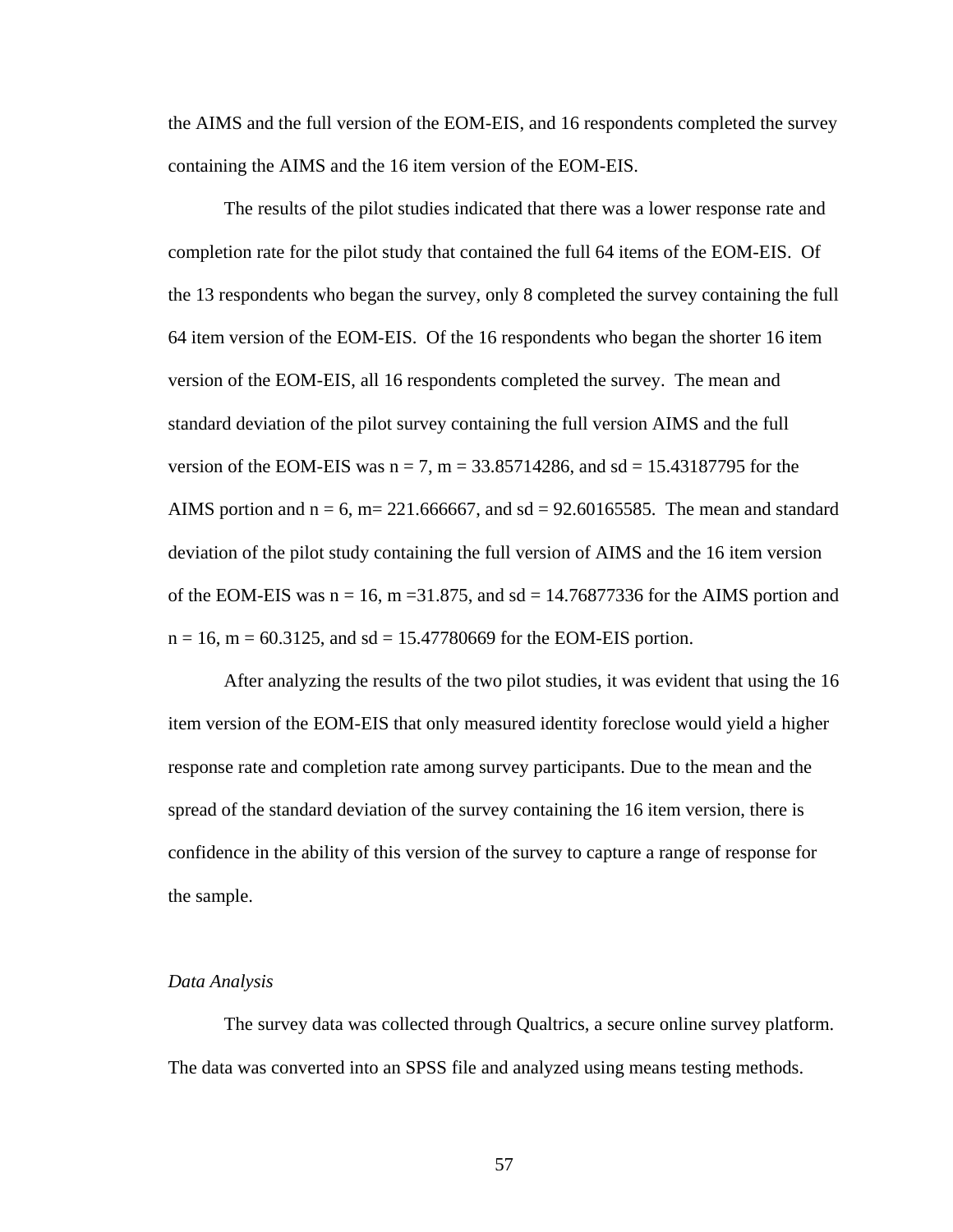Athletic Identity scores were analyzed as the predictor variable for Identity Foreclosure. Demographic data was entered into the analysis as control variables to see what impact they had on the results.

**Research question 1.** What are the levels of athletic identity and identity foreclosure for our sample? To answer these questions data was collected using the Athletic Identity Measurement scale (AIMS) and the Extended Objective Measure of Ego-Identity Status (EOM-EIS). The sample's descriptive statistics were reported including the means and the standard deviations of the respondent scores on the AIMS and EOM-EIS. The data was broken down by the self-reported demographic information and a report of the descriptive statistics of these varying subgroups was provided. The subgroups for this study are the student-athletes year in school, sport played, if the sport played is a revenue generating sport on non-revenue generating sport, and if that studentathlete receives an athletic scholarship or not.

**Research question 2.** Is there an association between athletic identity and identity foreclosure for our sample? To measure the correlation between athletic identity and identity foreclosure, a bivariate correlation using the AIMS scale and the EOM-EIS scale was utilized. Missing data was accounted for using pairwise deletion. A determination of the existence of a relationship between the two variables was tested by examining the Pearson correlation coefficient and determining the statistical significance at the  $p < .05$ level (Field, 2009). If a statistical significance is identified, an examination of the direction of the relationship will occur that will determine effect size (strength of the relationship) using Cohen's guidelines which are small effect size is .10, a medium effect size is .30, and a large effect size is .50 (Rhea, 2004).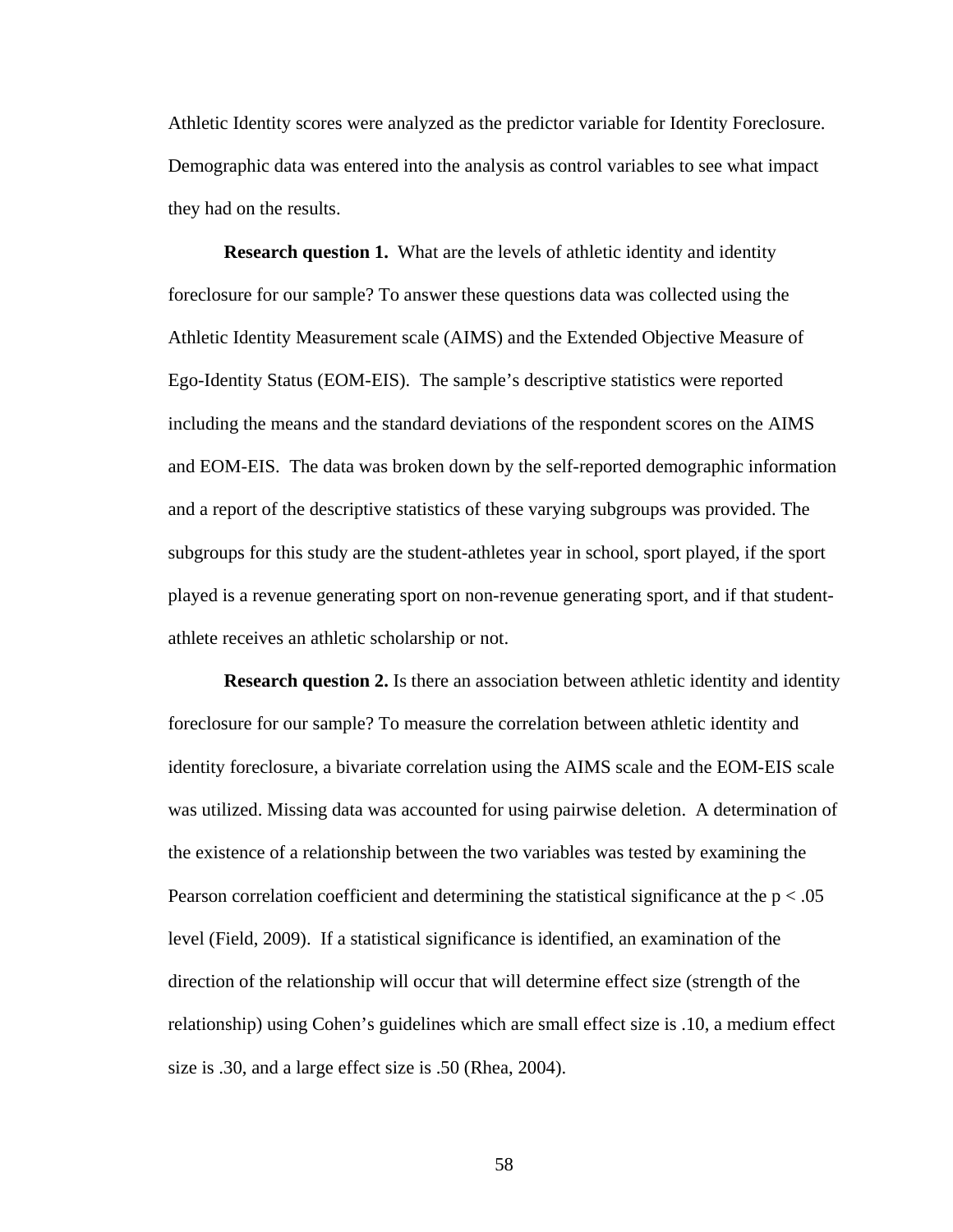**Research question 3.** Are there significant differences in athletic identity and identity foreclosure based on: year in school, sport, revenue versus non-revenue generating sports, and scholarship versus non-scholarship athlete? Since this question has several variables a series of analyses that compare respondents' mean AIMS scale scores and EOM-EIS scale scores was conducted that compared the means of subgroups (Field, 2009). For the subgroups year in school and sport, a between groups one-way ANOVA with the AIMS and OMEIS foreclosure scale scores was conducted. These amounted to four tests, Test 1 the AIMS scale score is the dependent variable and year in school was the grouping factor being analyzed. For Test 2 EOM-EIS foreclosure scale score was the dependent variable and sport was the factor being examined. In Test 3 AIMS was the dependent variable and year was the factor being examined and for Test 4 EOM-EIS foreclosure scale score is the dependent variable and sport was the factor being examined. Missing data was accounted for by excluding cases analysis by analysis as to assure that data inclusion is maximized. This measure was performed because there are more than two groups whose means are being compared (Field, 2009).

An Analysis of Variance test (ANOVA) was utilized to determine if there are mean differences between groups by examining if the F-statistic is statistically significant at the  $p < .05$  level. The assumption of homogeneity was tested by using the Levene's test (an inferential statistic test used to assess the equality of [variances](https://en.wikipedia.org/wiki/Variance) for a variable calculated for two or more groups) and that determined if it is statistically significant at the  $p < .05$  level. If the assumption of homogeneity is violated then the Brown and Forsythe F-ratio statistics test is utilized to determine if it is statistically significant. For the statistically significant ANOVAs the Games-Howell post-hoc test was utilized and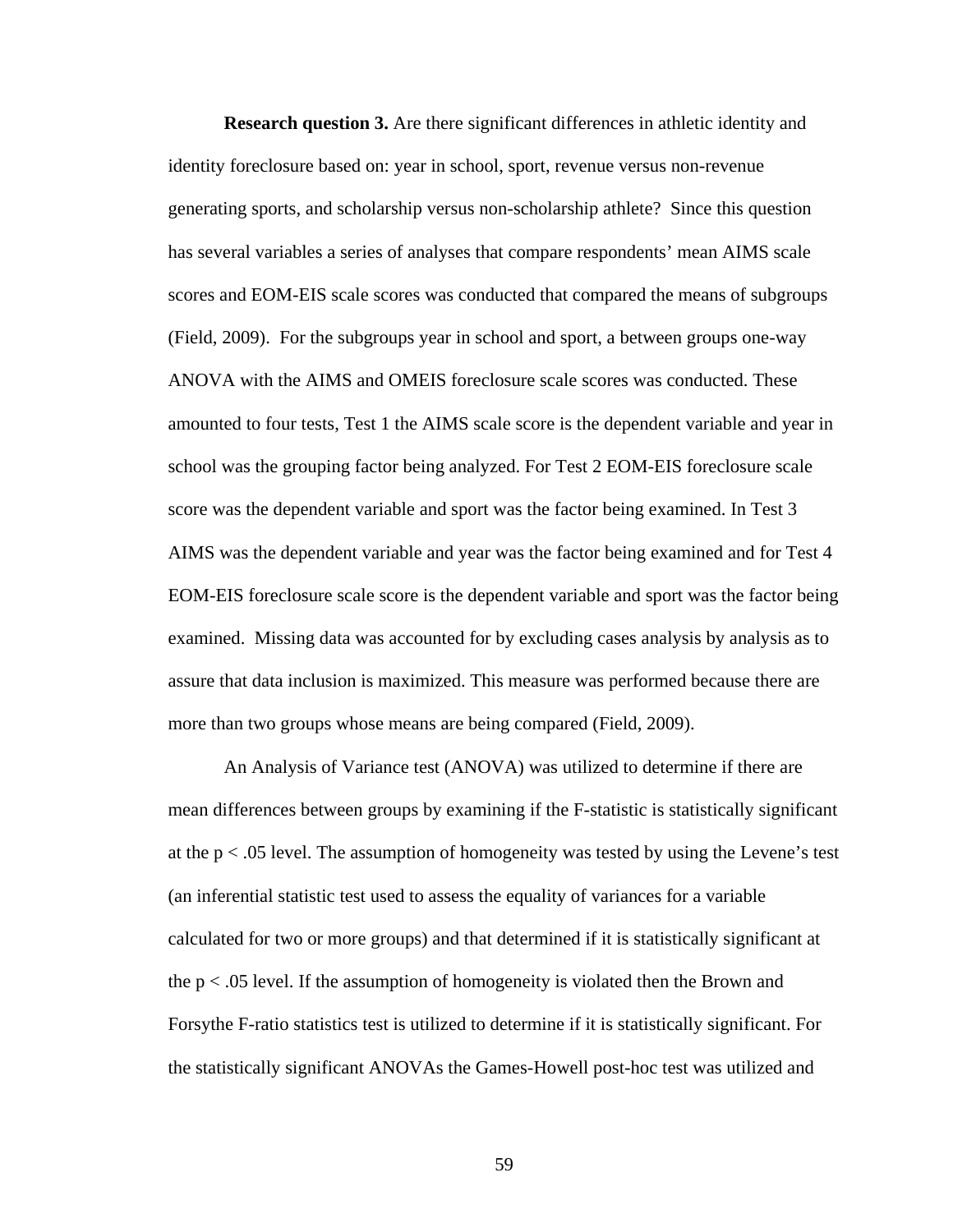the results were examined to determine which group mean differences are statistically significant. The Games-Howell test was chosen because it was uncertain if there was going to be equal sample sizes and if group variances would be equal (Field, 2009). For this research, the study is violating ANOVA's assumption of independence because the data is coming from a targeted sample. However, this is not a concern for this research study because this is exploratory research meant to be the foundation for additional work later on.

For the data where only two groups are being compared (e.g. male versus female) independent-sample t-tests were conducted. Once again there were four tests utilized and Test 5-AIMS scale score is the dependent variable and sport revenue status is the factor being examined. For Test 6-EOM-EIS foreclosure scale score is the dependent variable and sport revenue status was the factor being examined. In Test 7-AIMS was the dependent variable and scholarship status was the factor being examined and for Test 8- EOM-EIS foreclosure scale score was the dependent variable and scholarship status was the factor being examined. Missing data was accounted for by excluding cases analysis by analysis as to assure that data inclusion was maximized (Field, 2009). For each analysis it was determined if the Levene's Test of Equality of Variances was statistically significant at the  $p < .05$  level. If Levene's test was not significant the assumption was that equal variances was present and an examination of the corresponding t-statistic for statistical significance occurred. If Levene's test was significant equal variance was not assumed and an examination of the corresponding t-statistic for statistical significance occurred. Due to the sample size of this study, it was assumed that normal distribution of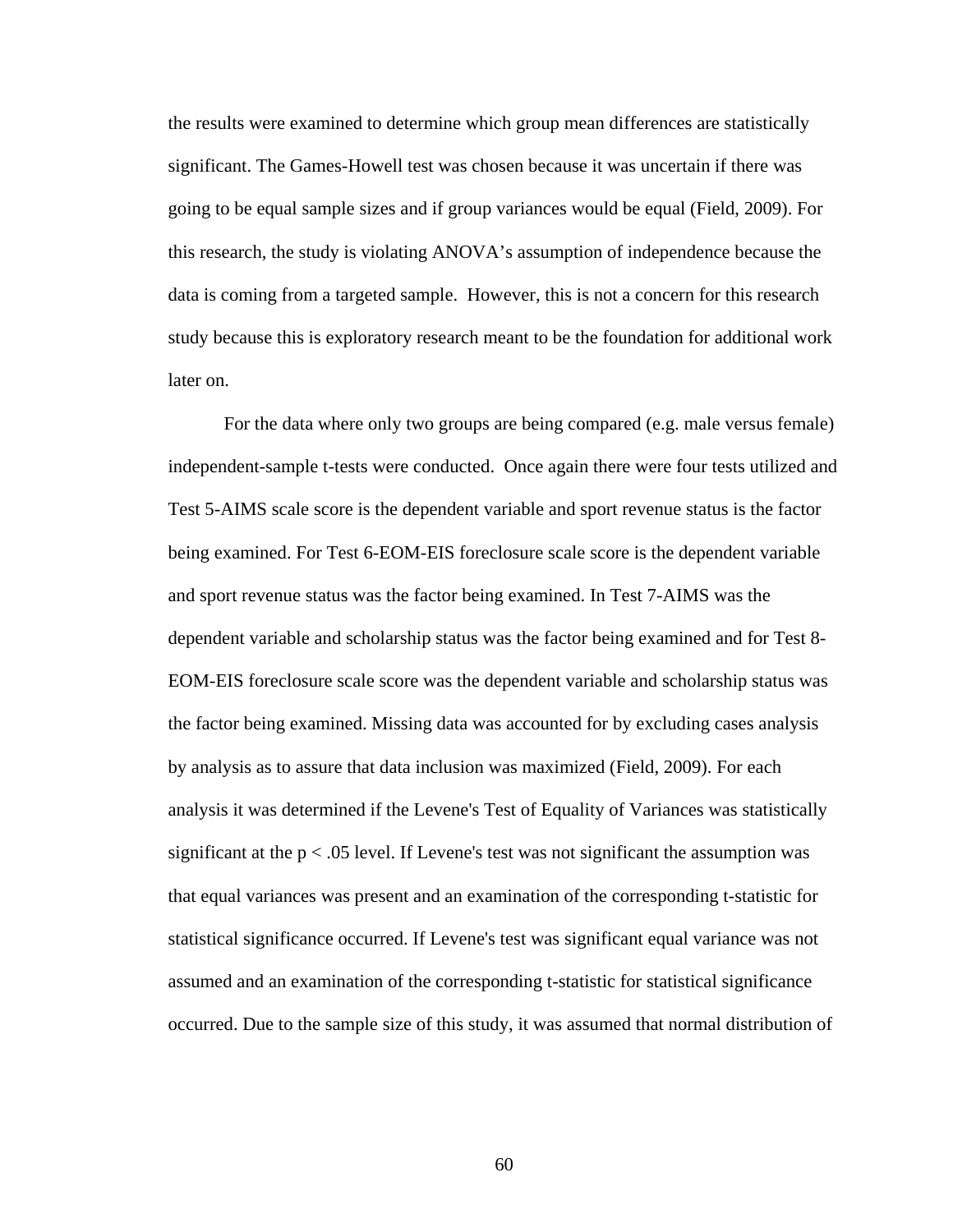data occurred. Also, the study was violating the assumption of independence because the data was coming from a targeted sample.

### *Limitations*

Although steps were taken to reduce potential limitations, this research study was still limited in a certain area. One of those areas is that this research study was conducted using a targeted sample with the respondents coming from a single university. This means the data does not provide the random sampling generally desired within quantitative research. Although the sample selected for this study is similar in many ways to the majority of NAIA institutions, if this survey was conducted at a different NAIA institution it may or may not bear the same results. Another limitation of this study was the number of student-athletes who participate in revenue generating sports was small due to Asbury University's lack of a collegiate football team. This leaves the study with only basketball players who can be counted as student-athletes participating in revenue generating sports.

The collection procedures and instruments used also posed potential limitations. The time constraints of this survey does not allow for each respondent to take the survey during their sport season. A person's level of athletic identity and identity foreclosure may be influenced by their sport being in season or not. The measurement instruments that were utilized for this study both display high reliability and validity scores, however the AIMS and EOM-EIS scales are instruments of self-reporting. This creates the risk of participants responding to items with the most socially acceptable response according to them, rather than responding to the items honestly. Lastly, there are numerous factors that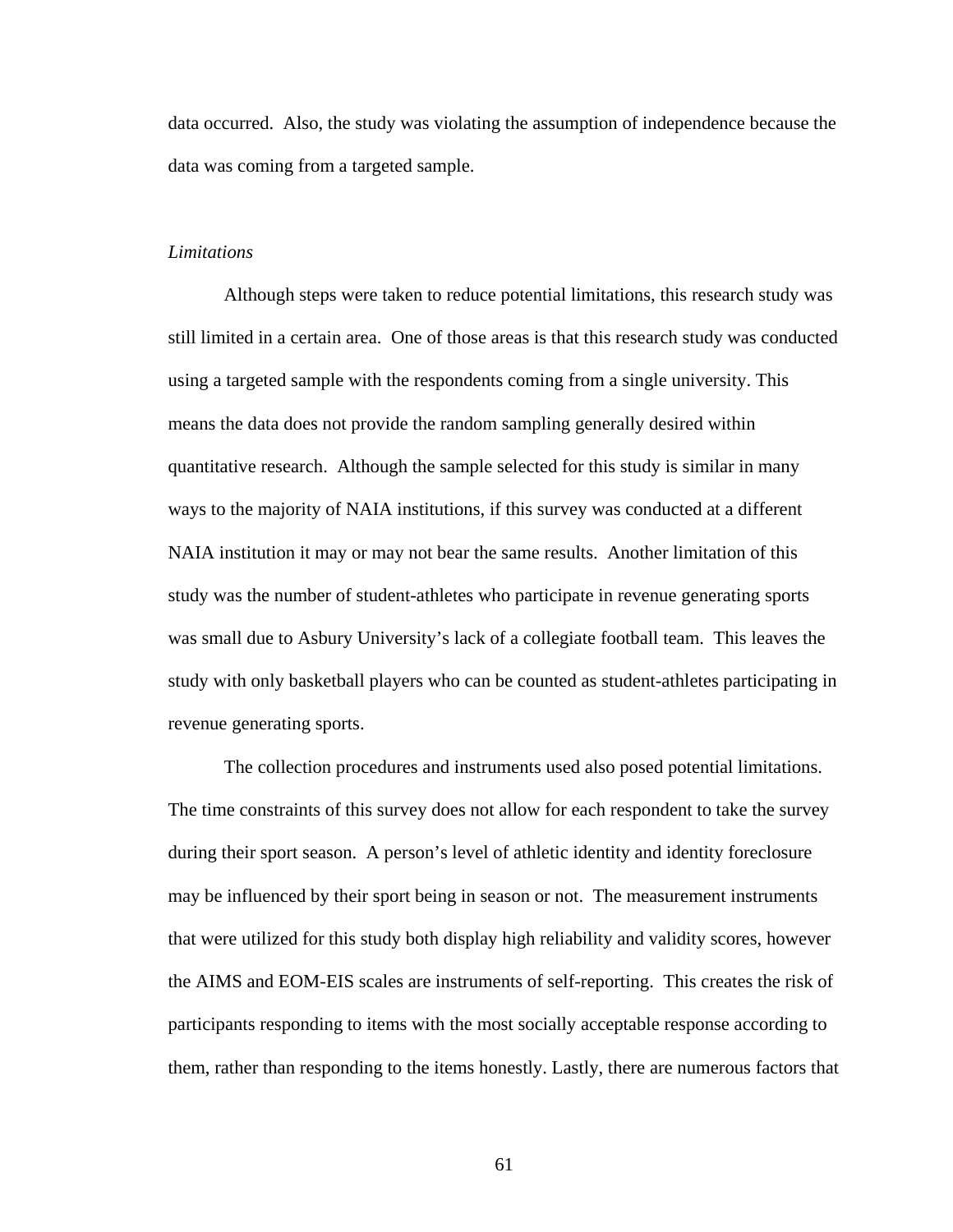affect a person's identity and identity foreclosure and this research study was designed to only examine a few aspects of a student-athlete's identity.

# *Conclusion*

This chapter presented an overview of the methods implemented in this study. Specifically, this chapter described the survey creation process and the data collection process in a sample NAIA student-athletes. Additionally, this chapter discussed the AIMS and EOM-EIS instruments that were utilized for this research study. Finally, this chapter discussed how the research questions guiding this study would be answered by the methodology. The following chapters includes the results of the data collected as well as a discussion of the research.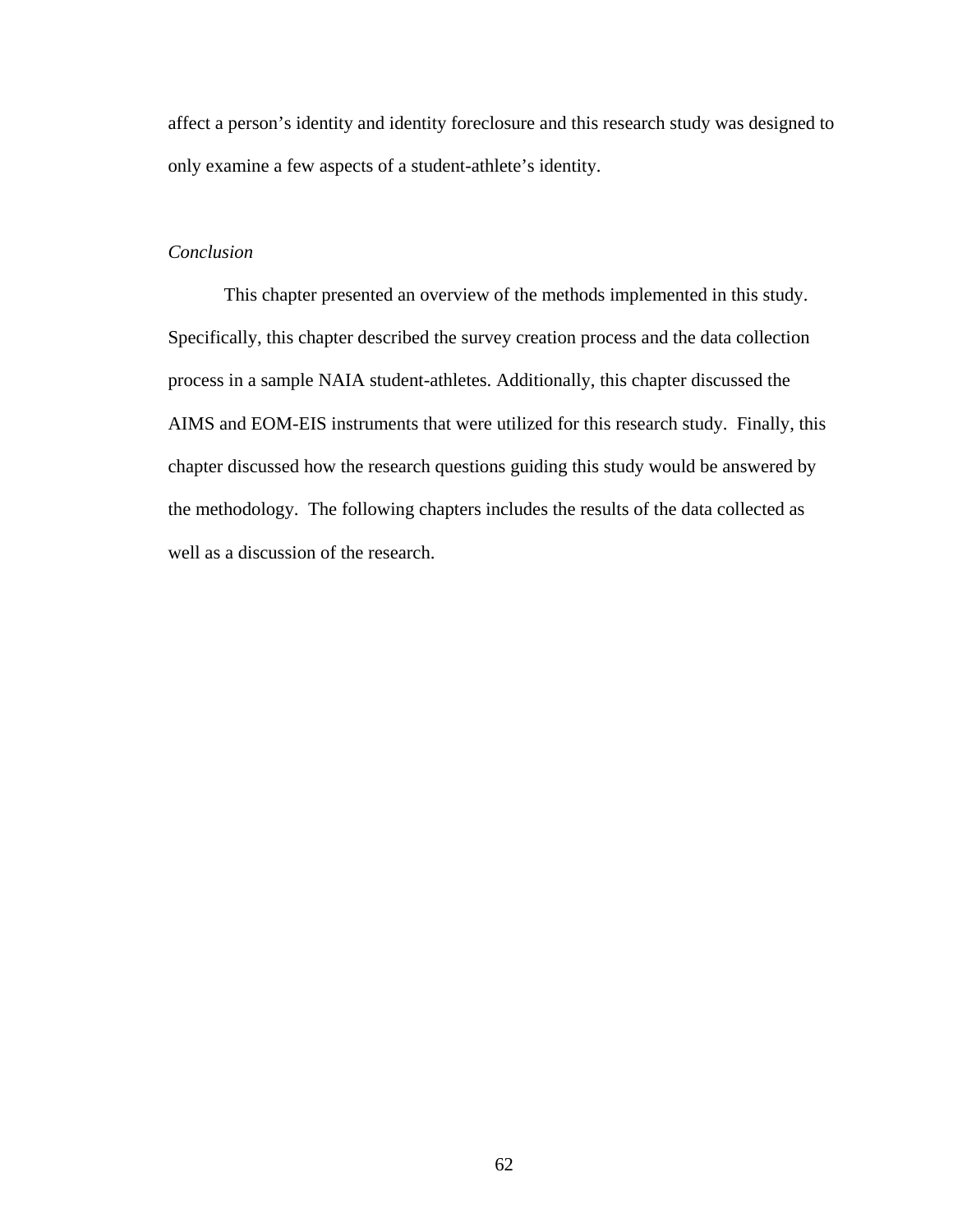## CHAPTER 4

# RESULTS

This chapter details the results of the study. The chapter begins with a review of the purpose of the study and the analysis procedure used. The chapter then provides details about the relationship between athletic identity and identity foreclosure. Finally, the chapter provides the results and interpretation for each analysis.

# *Analysis Procedure*

The main purpose of this study was to examine the levels of Athletic Identity and Identity Foreclosure displayed by student-athletes at a National Association of Intercollegiate Athletics (NAIA) institution. The secondary purpose of the study was to examine if there were significant differences in athletic identity and identity foreclosure levels based on the selected independent variables: year in school, sport, revenue vs. nonrevenue generating sport, and scholarship vs. non-scholarship athlete. The study was created to be exploratory in its nature and to identify relationships that could be used for future research analyses.

Descriptive statistics were conducted to ascertain the demographic make-up of the sample. Bivariate correlation analysis were conducted to determine the relationship between the AIMS and EOM-EIS. Four between groups one-way ANOVA tests were run to determine if any relationship existed between a participant's score on the AIMS or EOM-EIS and the categories established in the primary analysis (class and sport). The between groups one-way ANOVA was chosen due to class and sport having several different participant options for each of those categories. Two *t*-tests were run by gender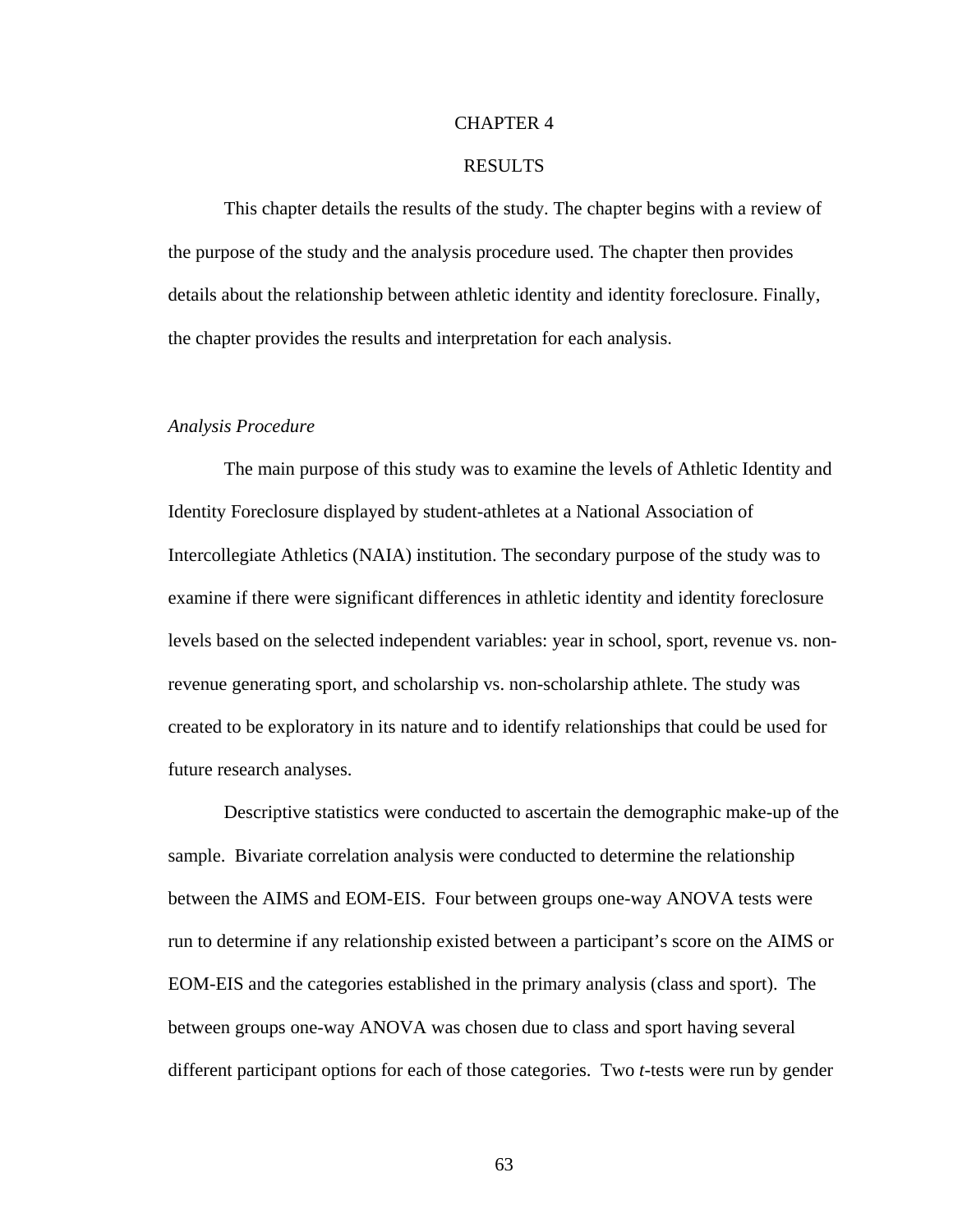for AIMS and EOM-EIS to determine if the male and females responses were significantly different from one another.

# *Sample*

The sample included 112 total respondents with 95 of those respondents completing the entire survey. The response rate for this survey was roughly 40%. The descriptive statistics for this sample are reported in Table 4.1. The sex of the respondents included 45 males (40.2%) and 50 females (44.6%). Only 7 respondents (15.2%) chose not to identify their sex. Of the 112 total respondents, 68 (60.7%) self-identified as White, 21 (18.8%) self-identified as Black, 2 (1.8%) self-identified as Asian, and 4 (3.6%) self-identified as other. Leaving 7 (15.1%) respondents not self-identifying a race. A total of 90 (80.4%) respondents were Non-Hispanic and 4 (3.6%) respondents were Hispanic. Leaving 8 (16.0%) respondents not identifying an ethnicity. Respondents' academic classification was most commonly reported as being a sophomore 38 (33.9%). The remaining sample included 12 (10.7%) freshmen, 33 (29.5%) juniors, and 12 (10.7%) seniors and 7 (15.2%) respondents who did not select an academic classification. Lacrosse and Basketball tied for the most respondents with 13 (11.6%) and the remaining respondents were dived up among baseball 9 (8.0%), cross country 9 (8.0%), golf 3 (2.7%), soccer 9 (8%), tennis 2 (1.8%), softball 12 (10.7%) and volleyball 12 (10.7%). The majority of the respondents 70 (62.5%) received at least a partial athletic scholarship and 25 respondents (22.3%) received no athletic scholarship. Table 4.1 gives a detailed breakdown of the descriptive statistics for this sample.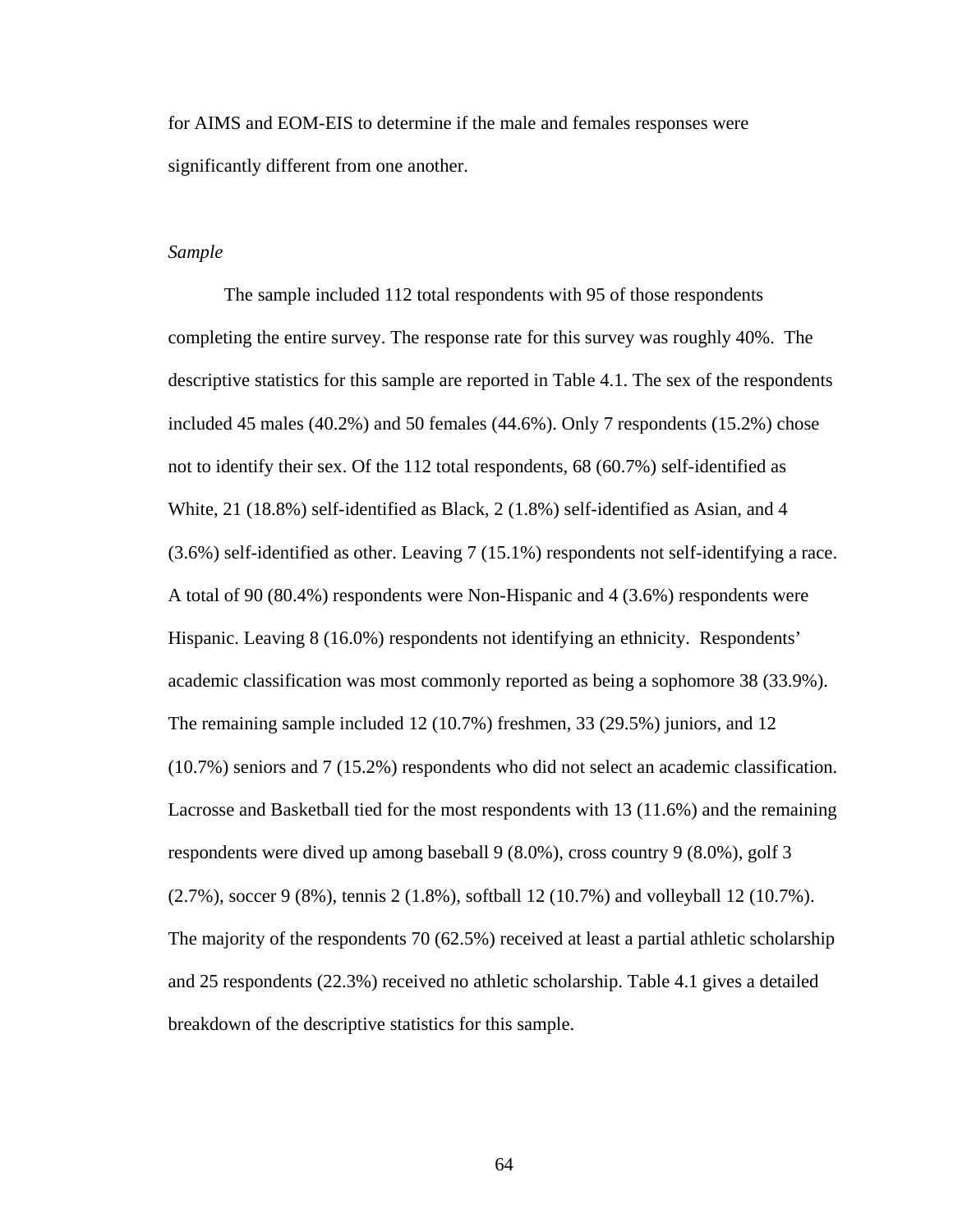| sample Descriptive of Alms and EOM-EIS Scores<br>Variables | $\boldsymbol{n}$ | $\frac{0}{0}$ | AIMS M | AIMS_SD | $EMS\_M$ | EMS_SD |
|------------------------------------------------------------|------------------|---------------|--------|---------|----------|--------|
| Gender                                                     |                  |               |        |         |          |        |
| Male                                                       | 45               | 40.2          | 28.73  | 9.91    | 55.95    | 13.94  |
| Female                                                     | 50               | 44.6          | 32.30  | 10.69   | 60.52    | 14.54  |
| Race                                                       |                  |               |        |         |          |        |
| White                                                      | 68               | 60.7          | 30.96  | 9.25    | 57.31    | 13.57  |
| <b>Black</b>                                               | 21               | 18.8          | 30.10  | 14.46   | 58.79    | 15.28  |
| Asian                                                      | $\overline{2}$   | 1.8           | 30.00  | 4.24    | 66.50    | 17.68  |
| Other                                                      | $\overline{4}$   | 3.6           | 28.00  | 10.92   | 70.25    | 20.68  |
| Ethnicity                                                  |                  |               |        |         |          |        |
| Non-Hispanic                                               | 90               | 80.4          | 30.89  | 10.42   | 58.37    | 14.40  |
| Hispanic                                                   | $\overline{4}$   | 3.6           | 24.75  | 10.34   | 59.50    | 15.80  |
| Classification                                             |                  |               |        |         |          |        |
| Freshman                                                   | 12               | 10.7          | 34.42  | 8.99    | 62.08    | 11.17  |
| Sophomore                                                  | 38               | 33.9          | 31.29  | 12.20   | 58.31    | 13.82  |
| Junior                                                     | 33               | 29.5          | 29.91  | 8.98    | 59.50    | 15.96  |
| Senior                                                     | 12               | 10.7          | 26.67  | 8.75    | 51.82    | 14.32  |
| Sport                                                      |                  |               |        |         |          |        |
| Baseball                                                   | 9                | 8.0           | 29.44  | 8.37    | 62.63    | 11.15  |
| <b>Basketball</b>                                          | 13               | 11.6          | 24.92  | 11.36   | 55.92    | 10.47  |
| <b>Cross Country</b>                                       | 9                | 8.0           | 26.88  | 7.18    | 51.50    | 18.88  |
| Golf                                                       | 3                | 2.7           | 33.33  | 10.69   | 58.33    | 3.22   |
| Lacrosse                                                   | 13               | 11.6          | 29.92  | 13.56   | 56.09    | 20.18  |
| Soccer                                                     | 9                | 8.0           | 36.67  | 9.01    | 61.50    | 14.29  |
| Swimming                                                   | 11               | 9.8           | 36.18  | 12.38   | 54.91    | 12.70  |
| Tennis                                                     | $\overline{2}$   | 1.8           | 25.50  | 2.12    | 46.00    | 4.24   |
| Softball                                                   | 12               | $10.7\,$      | 28.50  | 8.62    | 63.08    | 15.08  |
| Volleyball                                                 | 12               | 10.7          | 33.33  | 8.15    | 64.17    | 13.72  |
| Scholarship                                                |                  |               |        |         |          |        |
| No                                                         | 25               | 22.3          | 30.32  | 11.94   | 51.96    | 15.00  |
| Yes                                                        | 70               | 62.5          | 30.74  | 9.93    | 60.94    | 13.40  |

Table 4.1 *Sample Descriptive of AIMS and EOM-EIS Scores* 

*Note. N =* 112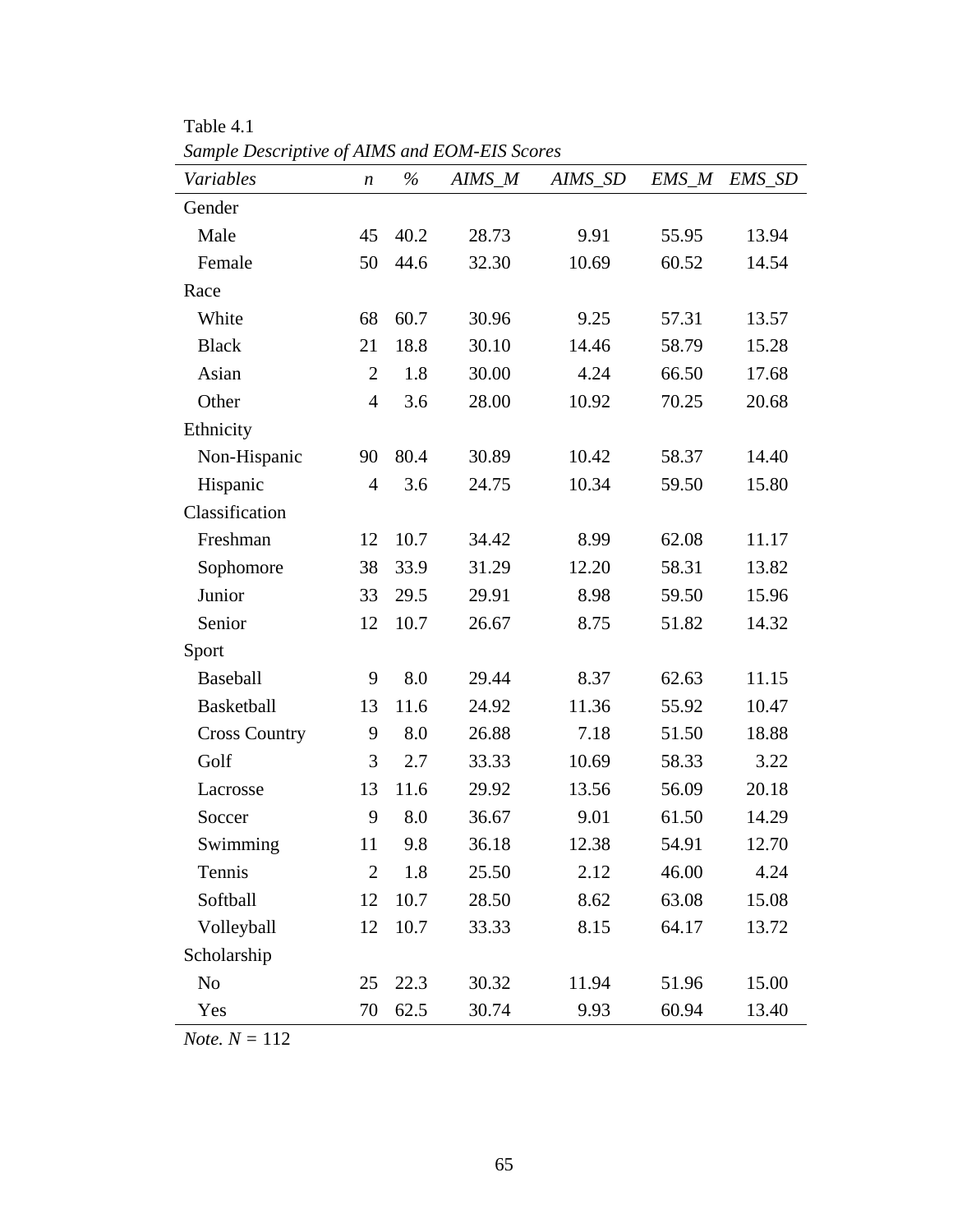## *Preliminary Analysis*

The first analysis that was conducted was a bivariate correlation analysis to determine if there was a relationship between the Athletic Identity Measurement Scale (AIMS) scores and the Extended Objective Measure of Ego-Identity Status (EOM-EIS) scores (Table 4.2). The results of the analysis indicated there was a large positive relationship between AIMS scores and EOM-EIS scores,  $r(87) = .52$ ,  $p < .001$ . This correlation would suggest that as a respondent's AIMS score increased, their EOM-EIS score would likely increase as well, and vice a versa. The .52 correlation coefficient being above the .50 level indicated that there was a large effect (Preacher & Kelley, 2011).

### *Secondary Analysis*

Using the categories established in the primary analysis, the relationship between athletic identity and class designation was examined. Given that a relationship was found to exist between AIMS and EOM scores, analyses proceeded. A one-way ANOVA was conducted to address the research question, *What are the levels of Athletic Identity and Identity Foreclosure for our sample?* The results of the between groups one-way ANOVA examining AIMS scores by class designation indicated there was no statistically significant difference in AIMS scores across the four class designations,  $F(3, 90) = 1.21$ ,  $p = .309$  (Table 4.3). The Levene's test was not statistically significant ( $p = .189$ ), indicating the assumption of homogeneity of variance was not violated.

The next secondary analysis that was conducted examined the relational impact of athletic identity and sport. A one-way ANOVA was conducted and the results of the between groups one-way ANOVA examining AIMS scores by sport designation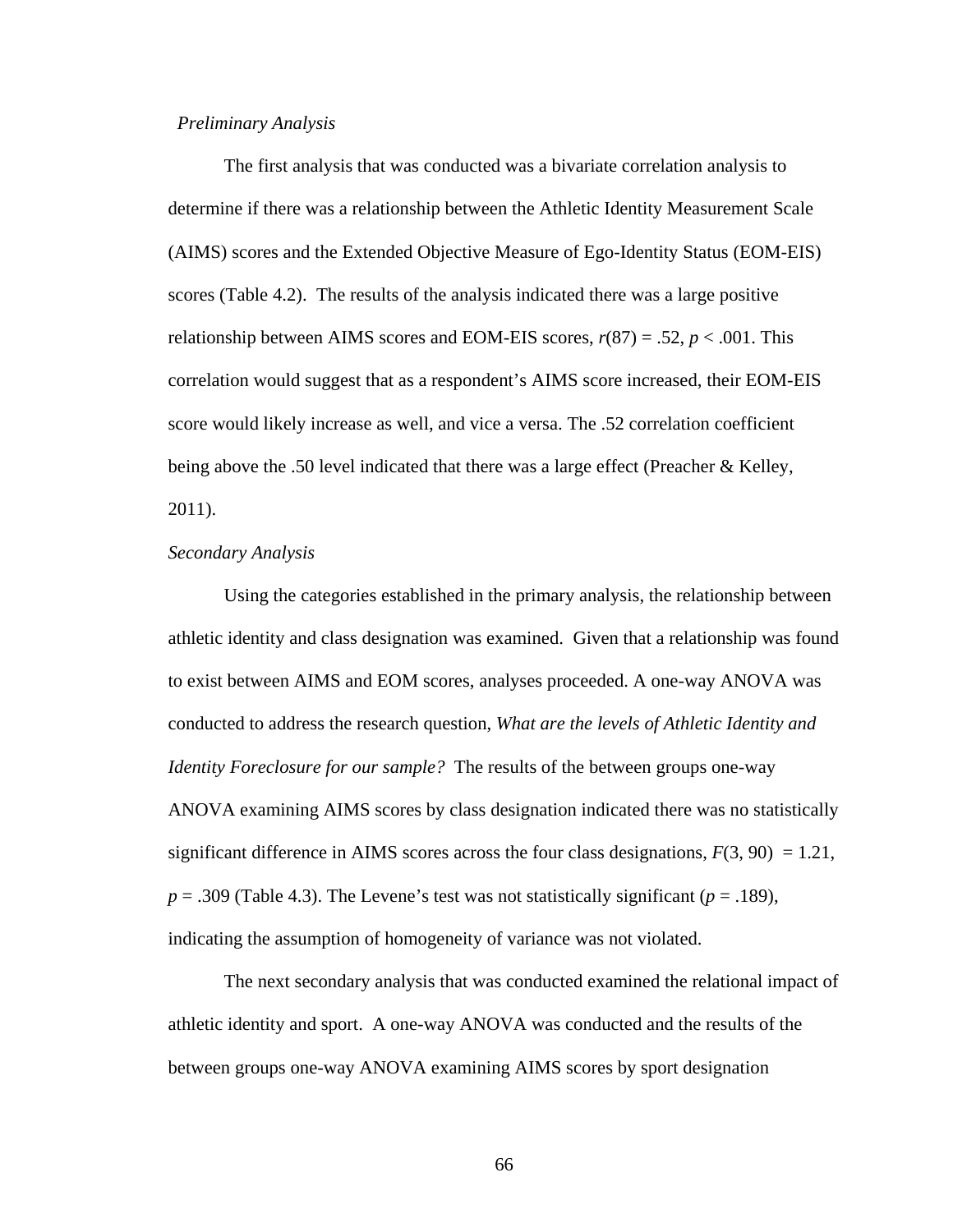| Table 4.2                                                             |                   |                  |  |  |  |  |  |  |  |  |
|-----------------------------------------------------------------------|-------------------|------------------|--|--|--|--|--|--|--|--|
| <b>Bivariate Correlation Analysis: AIMS and EOM-EIS</b>               |                   |                  |  |  |  |  |  |  |  |  |
|                                                                       | <b>AIMS</b> Total | <b>EMS</b> Total |  |  |  |  |  |  |  |  |
| <b>AIMS</b>                                                           |                   |                  |  |  |  |  |  |  |  |  |
| <b>Pearson Correlation</b>                                            | 1                 | $.516*$          |  |  |  |  |  |  |  |  |
| $Sig. (2-tailed)$                                                     |                   | .000             |  |  |  |  |  |  |  |  |
| N                                                                     | 94                | 89               |  |  |  |  |  |  |  |  |
| <b>EMS</b>                                                            |                   |                  |  |  |  |  |  |  |  |  |
| <b>Pearson Correlation</b>                                            | $.516*$           | 1                |  |  |  |  |  |  |  |  |
| $Sig. (2-tailed)$                                                     | .000              |                  |  |  |  |  |  |  |  |  |
| N                                                                     | 89                | 89               |  |  |  |  |  |  |  |  |
| <i>Note.</i> Correlation is significant at the 0.01 level (2-tailed). |                   |                  |  |  |  |  |  |  |  |  |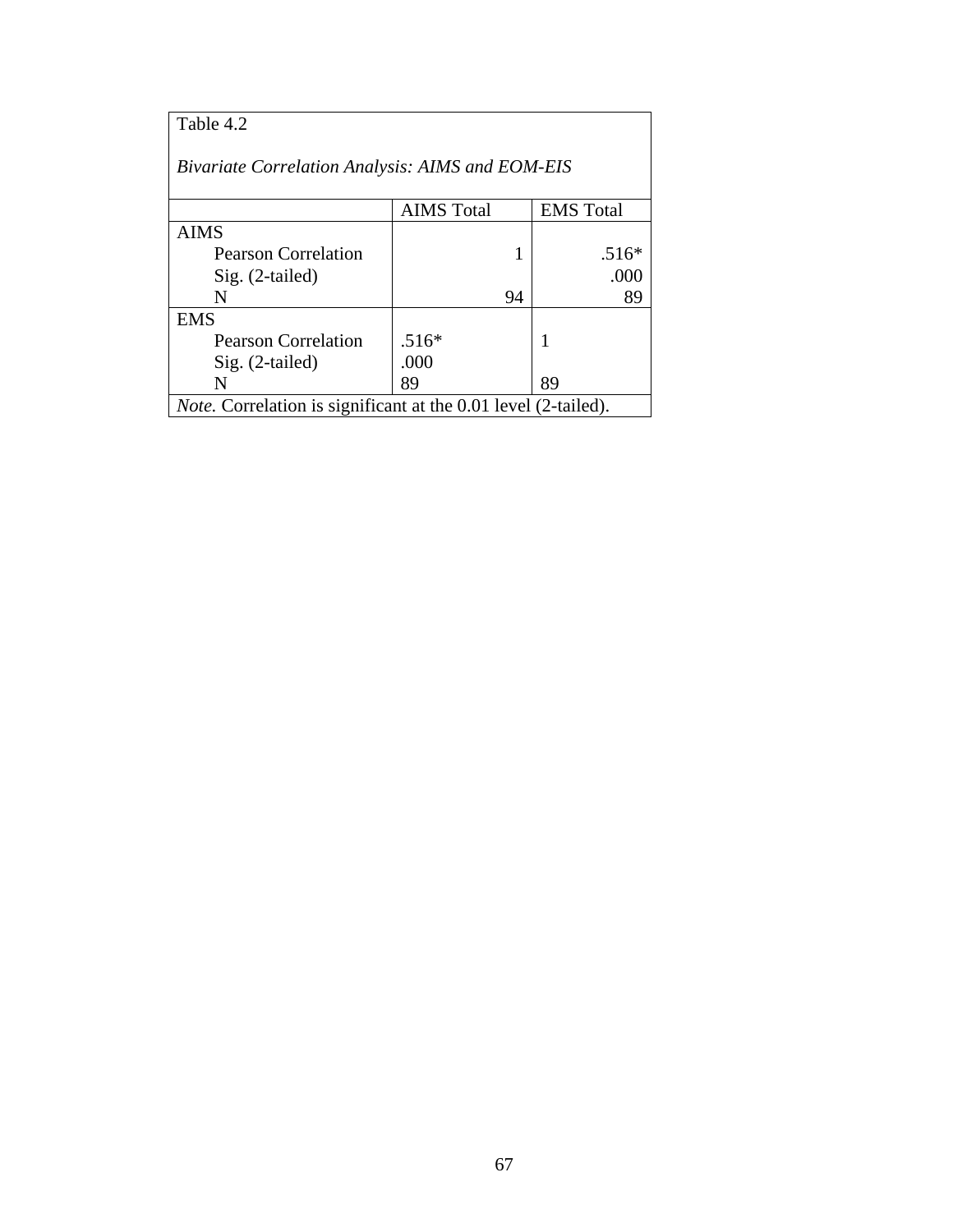| Table 4.3             |           |    |             |       |      |  |  |  |  |  |  |
|-----------------------|-----------|----|-------------|-------|------|--|--|--|--|--|--|
| ANOVA: AIMS by Class  |           |    |             |       |      |  |  |  |  |  |  |
|                       | Sum of    |    |             |       |      |  |  |  |  |  |  |
|                       | Squares   | df | Mean Square | F     | Sig. |  |  |  |  |  |  |
| <b>Between Groups</b> | 393.850   | 3  | 131.283     | 1.214 | .309 |  |  |  |  |  |  |
| Within Groups         | 9734.118  | 90 | 108.157     |       |      |  |  |  |  |  |  |
| Total                 | 10127.968 | 93 |             |       |      |  |  |  |  |  |  |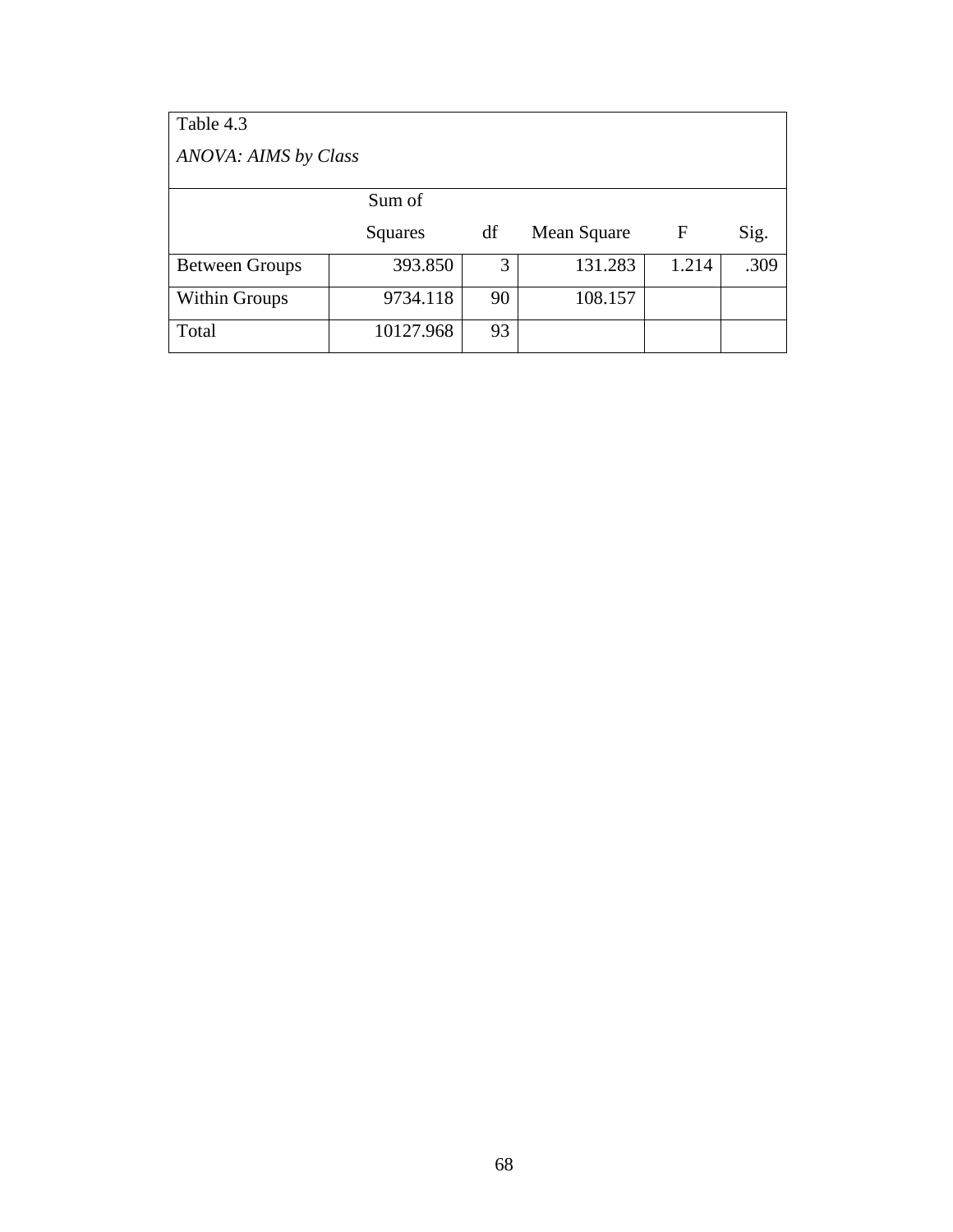indicated there was no statistically significant difference in AIMS scores across the ten sport designations,  $F(9, 82) = 1.52$ ,  $p = .156$  (Table 4.4). The Levene's test was not statistically significant ( $p = 0.376$ ), indicating the assumption of homogeneity of variance was not violated.

Following the analysis of the relational impact of athletic identity and sport, an analysis was conducted on the relational impact of identity foreclosure and class designation examined. A one-way ANOVA was conducted and the results of the between groups one-way ANOVA examining EOM-EIS scores by class designation indicated there was no statistically significant difference in EOM-EIS scores across the four class designations,  $F(3, 85) = 1.10$ ,  $p = .356$  (Table 4.5). The Levene's test was not statistically significant ( $p = .925$ ), indicating the assumption of homogeneity of variance was not violated.

The final one-way ANOVA was conducted to examine the relational impact of identity foreclosure and sport. The results of the between groups one-way ANOVA examining EOM-EIS scores by sport designation indicated there was no statistically significant difference in EOM-EIS scores across the ten sport designations,  $F(9, 77) =$ 0.96,  $p = .476$  (Table 4.6). The Levene's test was not statistically significant ( $p = .120$ ), indicating the assumption of homogeneity of variance was not violated.

During the process of analyzing the data, *t-tests* were conducted. The initial *t*-test of AIMS scores examined differences by gender. The results as shown in Table 4.7 indicated that there was not a statistically significant difference in the scores of males (*M* = 28.72, *SD* = 9.91) and the scores of females (*M* = 32.30, *SD* = 10.69), *t*(92) = -1.67, *p* = .098. The Levene's test was not statistically significant ( $p = .862$ ) indicating the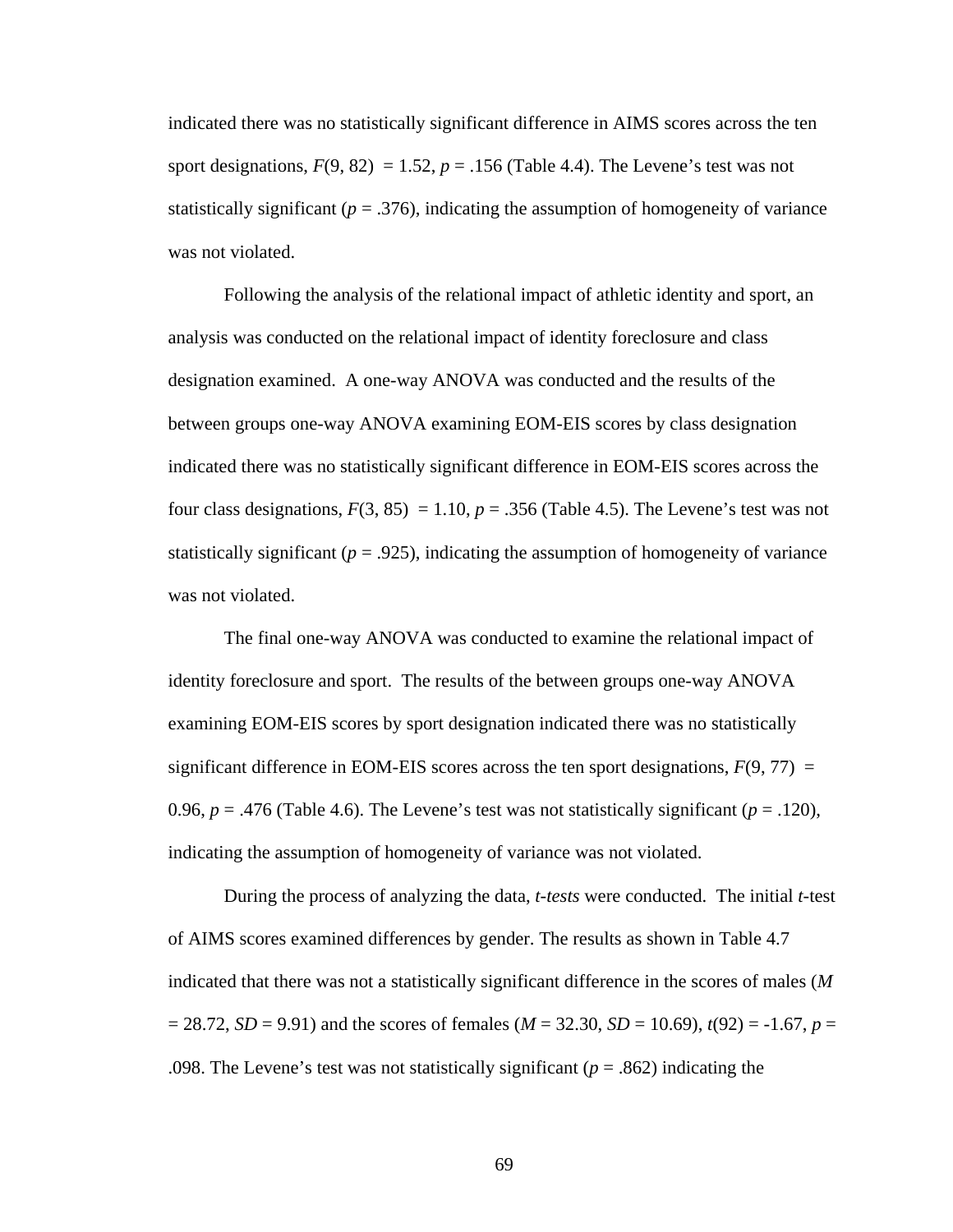| Table 4.4             |           |    |             |       |      |  |  |  |  |  |  |
|-----------------------|-----------|----|-------------|-------|------|--|--|--|--|--|--|
| ANOVA: AIMS by Sport  |           |    |             |       |      |  |  |  |  |  |  |
|                       | Sum of    |    |             |       |      |  |  |  |  |  |  |
|                       | Squares   | df | Mean Square | F     | Sig. |  |  |  |  |  |  |
| <b>Between Groups</b> | 1438.891  | 9  | 159.877     | 1.517 | .156 |  |  |  |  |  |  |
| Within Groups         | 8641.413  | 82 | 105.383     |       |      |  |  |  |  |  |  |
| Total                 | 10080.304 | 91 |             |       |      |  |  |  |  |  |  |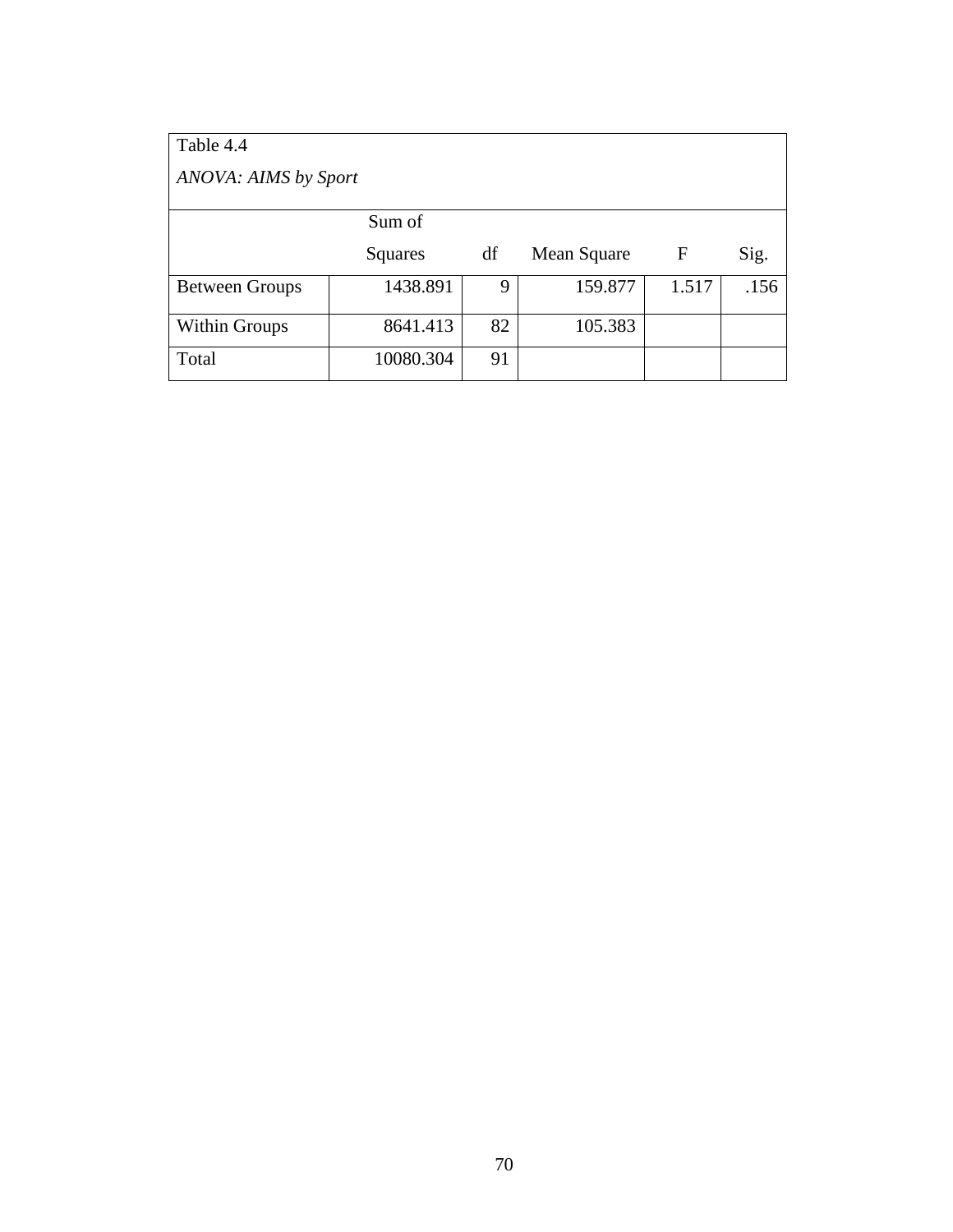| Table 4.5               |           |    |             |       |      |  |  |  |  |  |  |  |
|-------------------------|-----------|----|-------------|-------|------|--|--|--|--|--|--|--|
| ANOVA: EOM_EIS by Class |           |    |             |       |      |  |  |  |  |  |  |  |
|                         | Sum of    |    |             |       |      |  |  |  |  |  |  |  |
|                         | Squares   | df | Mean Square | – F   | Sig. |  |  |  |  |  |  |  |
| <b>Between Groups</b>   | 675.926   | 3  | 225.309     | 1.095 | .356 |  |  |  |  |  |  |  |
| <b>Within Groups</b>    | 17493.692 | 85 | 205.808     |       |      |  |  |  |  |  |  |  |
| Total                   | 18169.618 | 88 |             |       |      |  |  |  |  |  |  |  |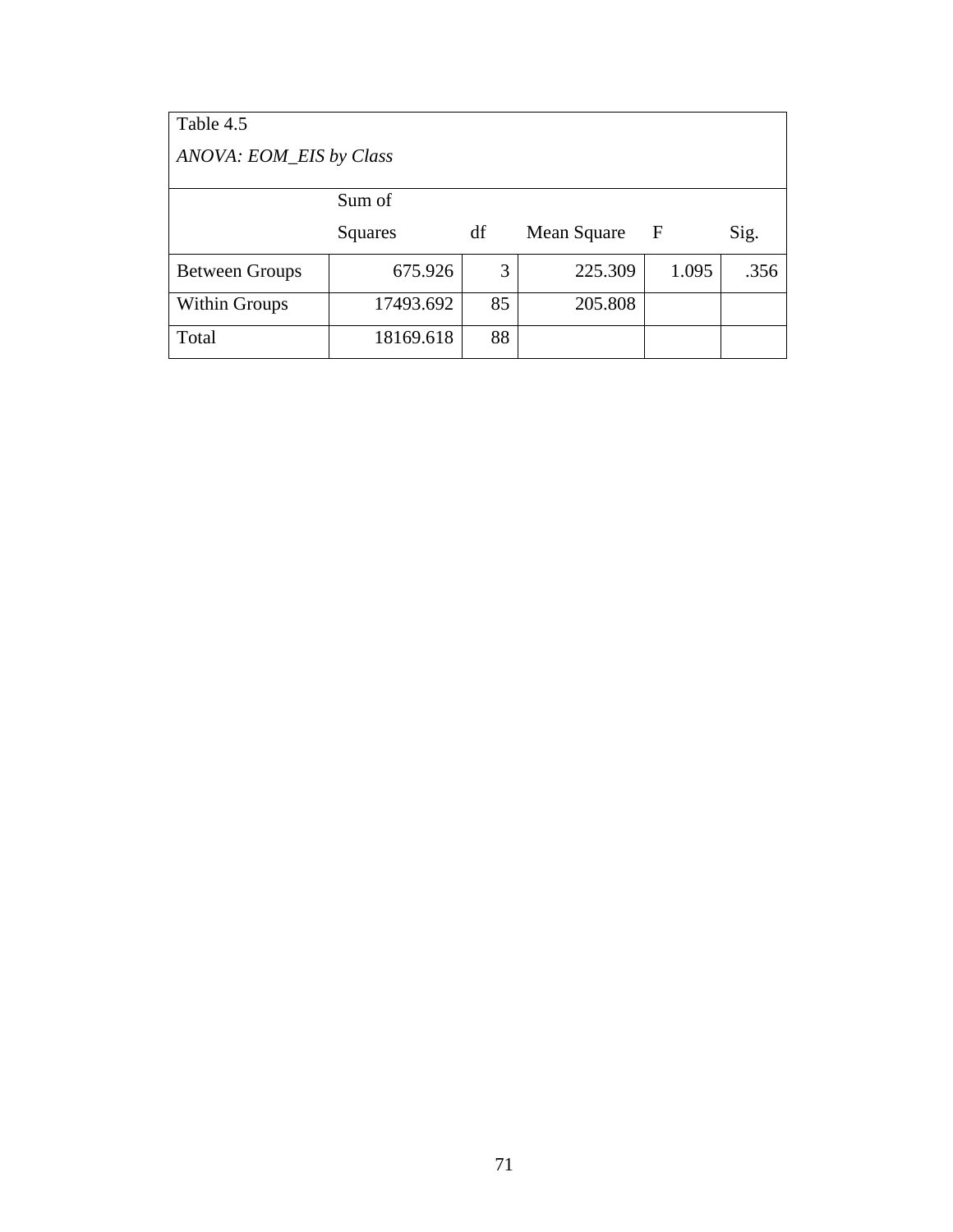| Table 4.6               |           |    |             |              |      |  |  |  |  |  |  |
|-------------------------|-----------|----|-------------|--------------|------|--|--|--|--|--|--|
| ANOVA: EOM_EIS by Sport |           |    |             |              |      |  |  |  |  |  |  |
|                         | Sum of    |    |             |              |      |  |  |  |  |  |  |
|                         | Squares   | df | Mean Square | $\mathbf{F}$ | Sig. |  |  |  |  |  |  |
| <b>Between Groups</b>   | 1835.864  | 9  | 203.985     | .964         | .476 |  |  |  |  |  |  |
| Within Groups           | 16293.860 | 77 | 211.609     |              |      |  |  |  |  |  |  |
| Total                   | 18129.724 | 86 |             |              |      |  |  |  |  |  |  |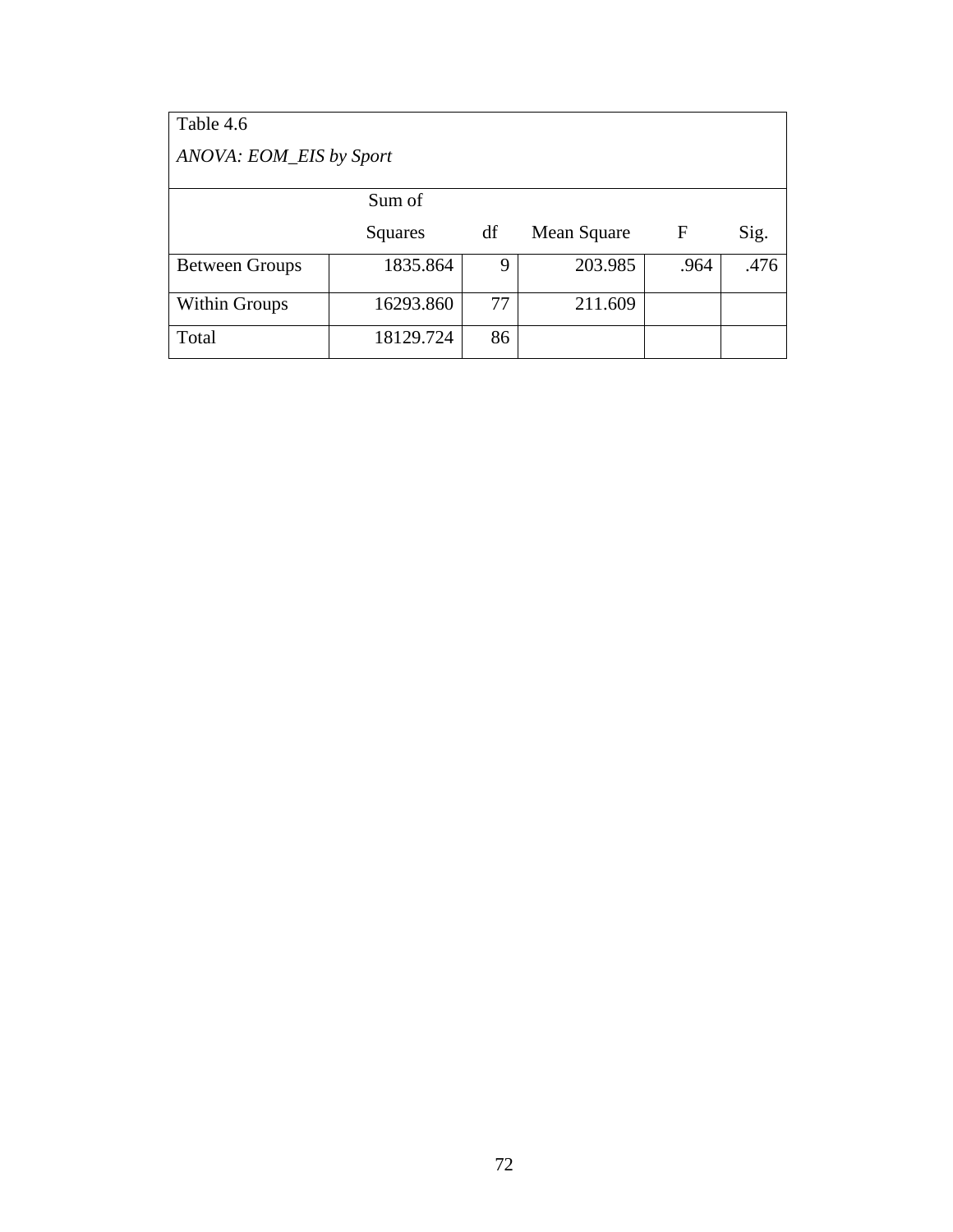assumption of homogeneity of variance was not violated. The second *t*-test of AIMS scores examined differences by scholarship status. The results shown in Table 4.8 indicated that there was not a statistically significant difference in the scores of students without scholarships ( $M = 30.32$ ,  $SD = 11.94$ ) and the scores of students with scholarships ( $M = 30.74$ ,  $SD = 9.93$ ),  $t(92) = -.171$ ,  $p = .864$ . The Levene's test was not statistically significant  $(p = .821)$  indicating the assumption of homogeneity of variance was not violated.

The initial *t*-test of EOM-EIS scores examined differences by gender. The results indicated that there was not a statistically significant difference in the scores of males (*M*  $=$  55.95, *SD* = 13.94) and the scores of females (*M* = 60.52, *SD* = 14.53), *t*(87) = -1.51, *p* = .136. The Levene's test was not statistically significant (*p* = .899), indicating the assumption of homogeneity of variance was not violated (Table 4.9). The second *t*-test of EOM-EIS scores examined differences by scholarship status. The results indicated that there was a statistically significant difference in the scores of students without scholarships ( $M = 51.96$ ,  $SD = 15.00$ ) and the scores of students with scholarships ( $M =$ 60.94,  $SD = 13.40$ ,  $t(87) = -2.75$ ,  $p < .01$ . The Levene's test was not statistically significant  $(p = .450)$  indicating the assumption of homogeneity of variance was not violated (Table 4.10).

# *Conclusion*

This chapter provided an in depth description of the results for the study, beginning with an overview of the analysis procedure. The chapter then described the descriptive statistics of the sample that was collected. Next, this chapter discussed the results of the preliminary analysis that was conducted to determine the relationship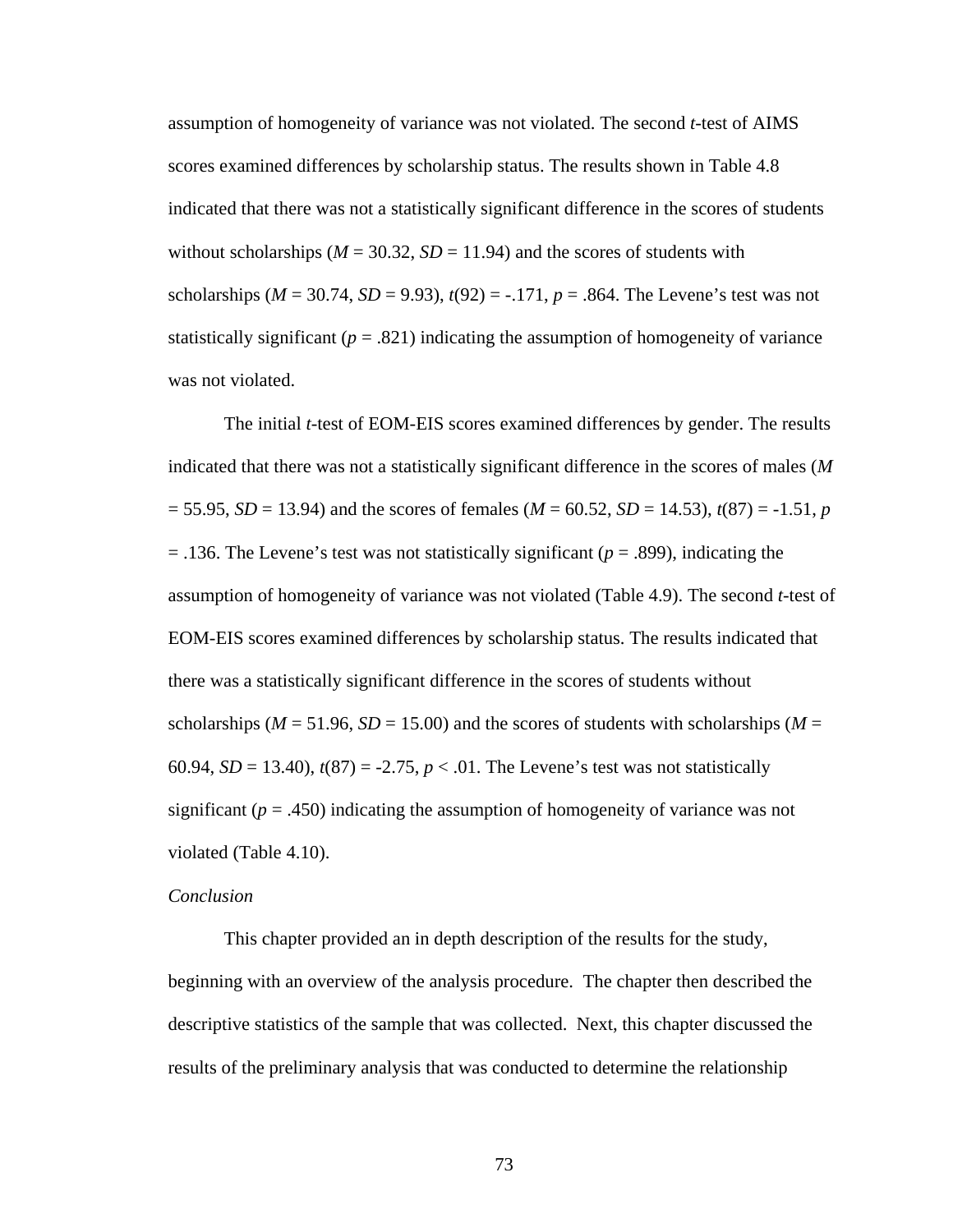| Table 4.7                                   |      |                                                  |         |    |                           |                    |                               |           |       |  |  |
|---------------------------------------------|------|--------------------------------------------------|---------|----|---------------------------|--------------------|-------------------------------|-----------|-------|--|--|
| T-Test: AIMS Total with Gender Groups       |      |                                                  |         |    |                           |                    |                               |           |       |  |  |
|                                             |      | Levene's<br>t-test for Equality of Means<br>Test |         |    |                           |                    | 95%<br>Confidence<br>Interval |           |       |  |  |
|                                             | F    | Sig.                                             | t       | df | Sig.<br>$(2 -$<br>tailed) | Mean<br>Difference | Std. Error<br>Difference      | Lower     | Upper |  |  |
| Equal<br>Variances<br>Assumed               | .030 | .862                                             | $-1.67$ | 92 | .098                      | $-3.572$           | 2.136                         | $-7.816$  | .670  |  |  |
| Equal<br>Variances<br><b>Not</b><br>Assumed | .016 | .899                                             | $-1.50$ | 87 | .136                      | $-4.569$           | 3.033                         | $-10.599$ | 1.460 |  |  |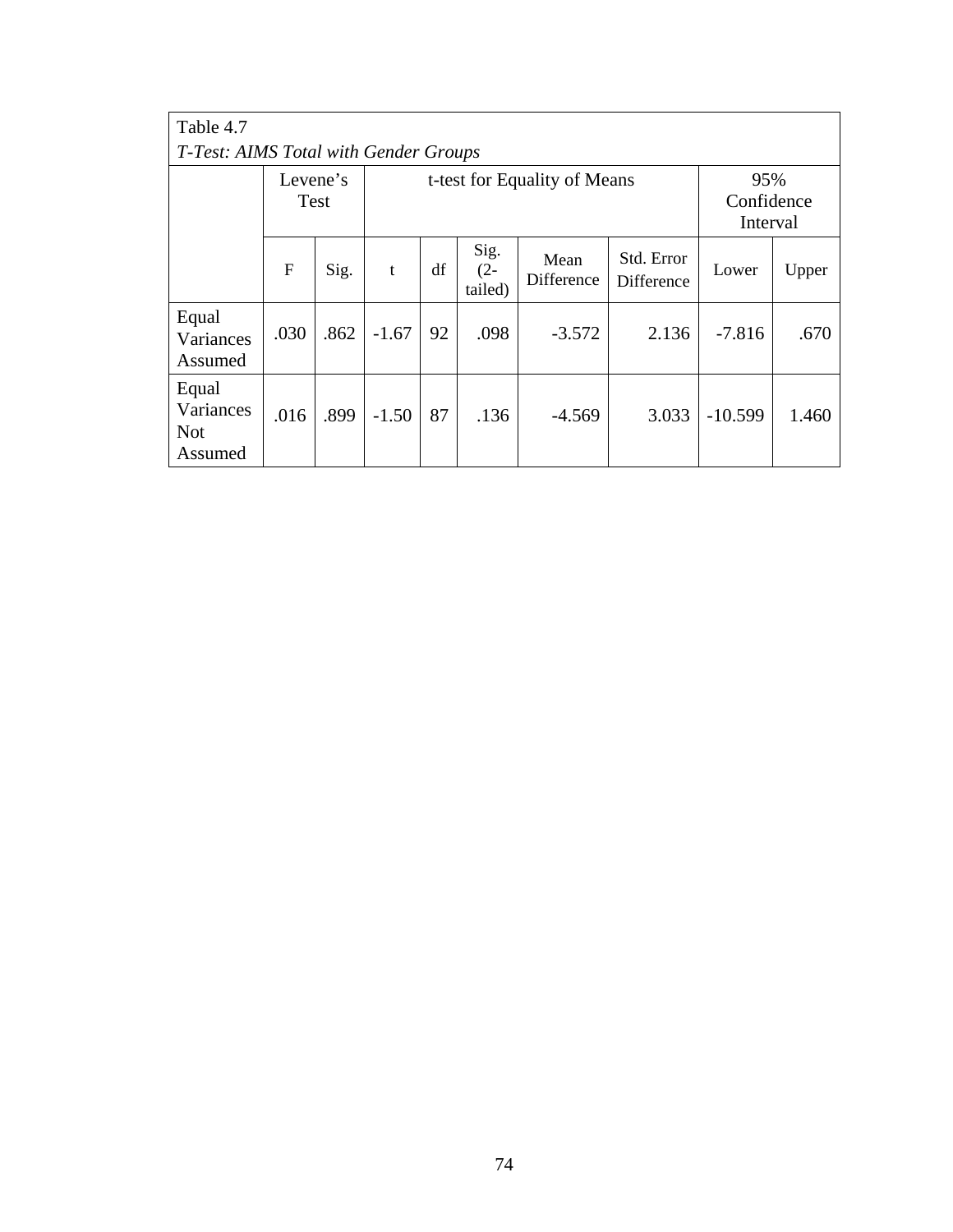| Table 4.8                                   |      |                  |         |       |                           |                              |                          |                               |       |  |  |
|---------------------------------------------|------|------------------|---------|-------|---------------------------|------------------------------|--------------------------|-------------------------------|-------|--|--|
| T-Test: AIMS Total with Scholarship Groups  |      |                  |         |       |                           |                              |                          |                               |       |  |  |
|                                             |      | Levene's<br>Test |         |       |                           | t-test for Equality of Means |                          | 95%<br>Confidence<br>Interval |       |  |  |
|                                             | F    | Sig.             | t       | df    | Sig.<br>$(2 -$<br>tailed) | Mean<br>Difference           | Std. Error<br>Difference | Lower                         | Upper |  |  |
| Equal<br>Variances<br>Assumed               | .052 | .821             | $-.171$ | 92    | .864                      | $-4191$                      | 2.448                    | $-5.28$                       | 4.44  |  |  |
| Equal<br>Variances<br><b>Not</b><br>Assumed | .577 | .450             | $-.157$ | 36.73 | .876                      | $-4.191$                     | 2.669                    | $-5.83$                       | 4.99  |  |  |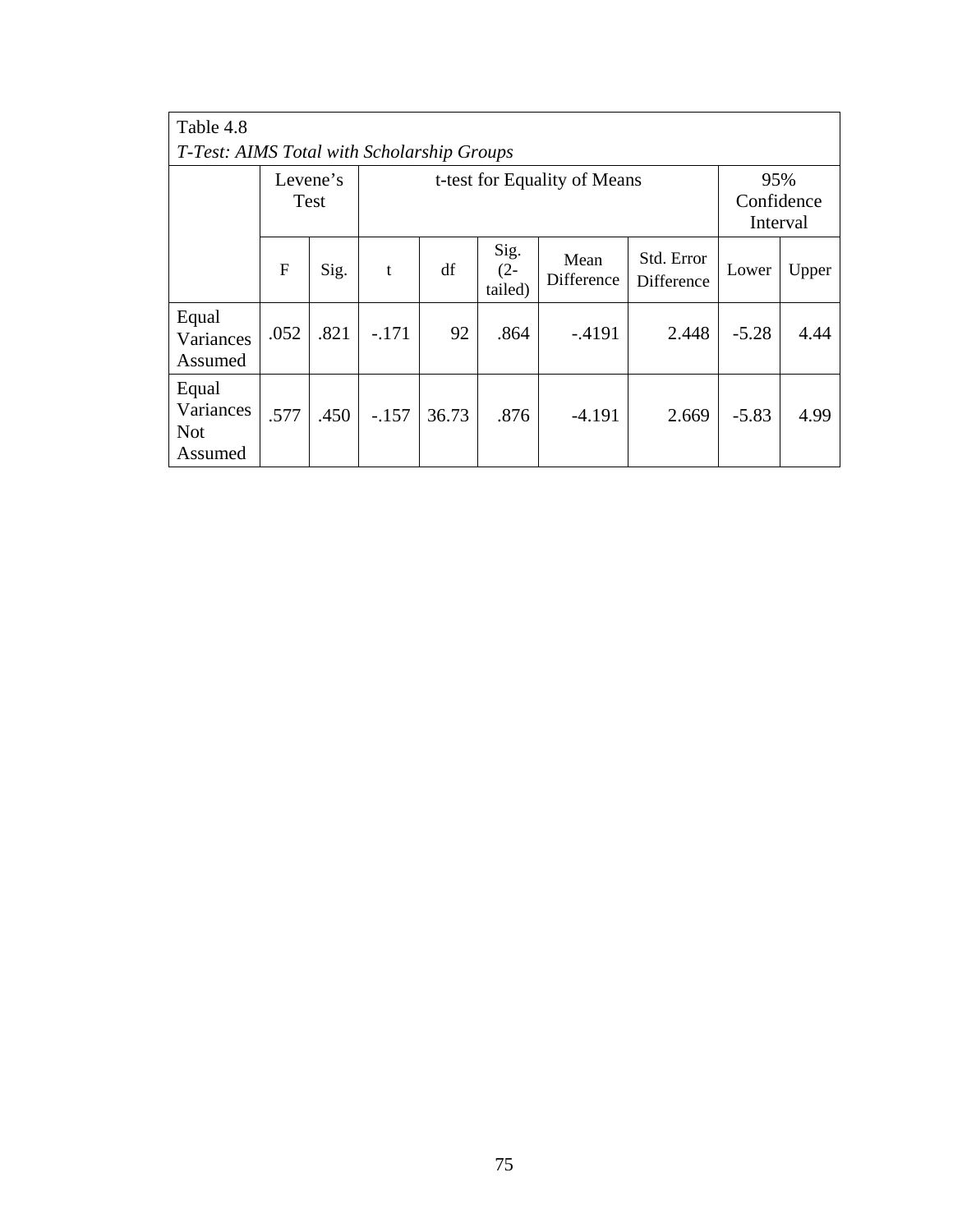| Table 4.9                                   |              |                  |         |        |                           |                              |                               |        |       |  |
|---------------------------------------------|--------------|------------------|---------|--------|---------------------------|------------------------------|-------------------------------|--------|-------|--|
| T-Test: EOM-EIS Total with Gender Groups    |              |                  |         |        |                           |                              |                               |        |       |  |
|                                             |              | Levene's<br>Test |         |        |                           | t-test for Equality of Means | 95%<br>Confidence<br>Interval |        |       |  |
|                                             | $\mathbf{F}$ | Sig.             | t       | df     | Sig.<br>$(2 -$<br>tailed) | Mean<br>Difference           | Std. Error<br>Difference      | Lower  | Upper |  |
| Equal<br>Variances<br>Assumed               | .016         | .899             | $-1.50$ | 87     | .136                      | $-4.569$                     | 3.033                         | 10.599 | 1.460 |  |
| Equal<br>Variances<br><b>Not</b><br>Assumed | $\bullet$    |                  | $-1.51$ | 85.807 | .134                      | $-4.569$                     | 3.023                         | 10.581 | 1.441 |  |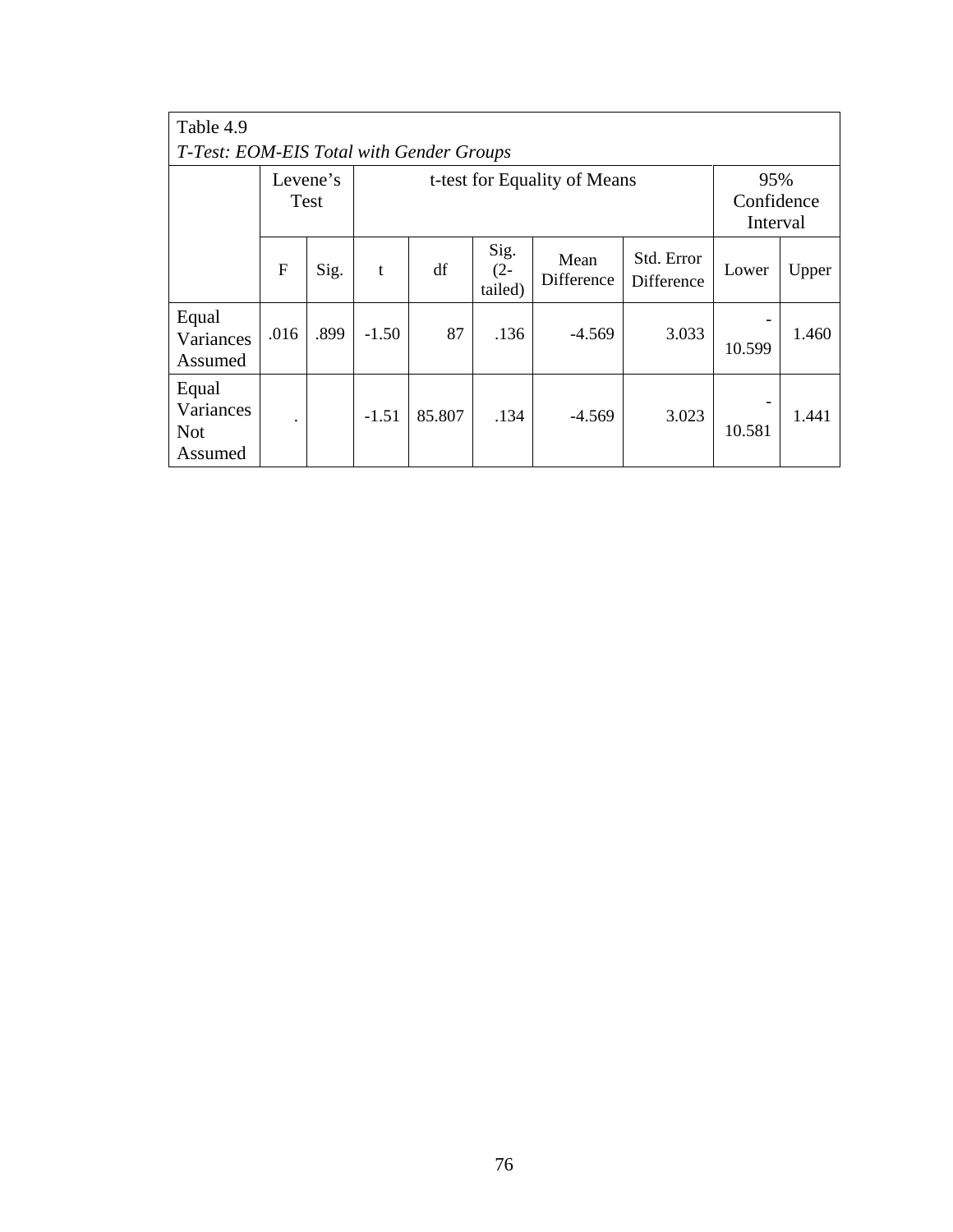| Table 4.10                                    |                                                  |      |         |       |                           |                    |                          |                               |          |  |
|-----------------------------------------------|--------------------------------------------------|------|---------|-------|---------------------------|--------------------|--------------------------|-------------------------------|----------|--|
| T-Test: EOM-EIS Total with Scholarship Groups |                                                  |      |         |       |                           |                    |                          |                               |          |  |
|                                               | Levene's<br>t-test for Equality of Means<br>Test |      |         |       |                           |                    |                          | 95%<br>Confidence<br>Interval |          |  |
|                                               | $\mathbf{F}$                                     | Sig. | t       | df    | Sig.<br>$(2 -$<br>tailed) | Mean<br>Difference | Std. Error<br>Difference | Lower                         | Upper    |  |
| Equal<br>Variances<br>Assumed                 | .577                                             | .450 | $-2.74$ | 87    | .007                      | $-8.977$           | 3.269                    | $-15.476$                     | $-2.478$ |  |
| Equal<br>Variances<br><b>Not</b><br>Assumed   | ۰                                                |      | $-2.61$ | 39.82 | .013                      | $-8.977$           | 3.436                    | $-15.924$                     | $-2.030$ |  |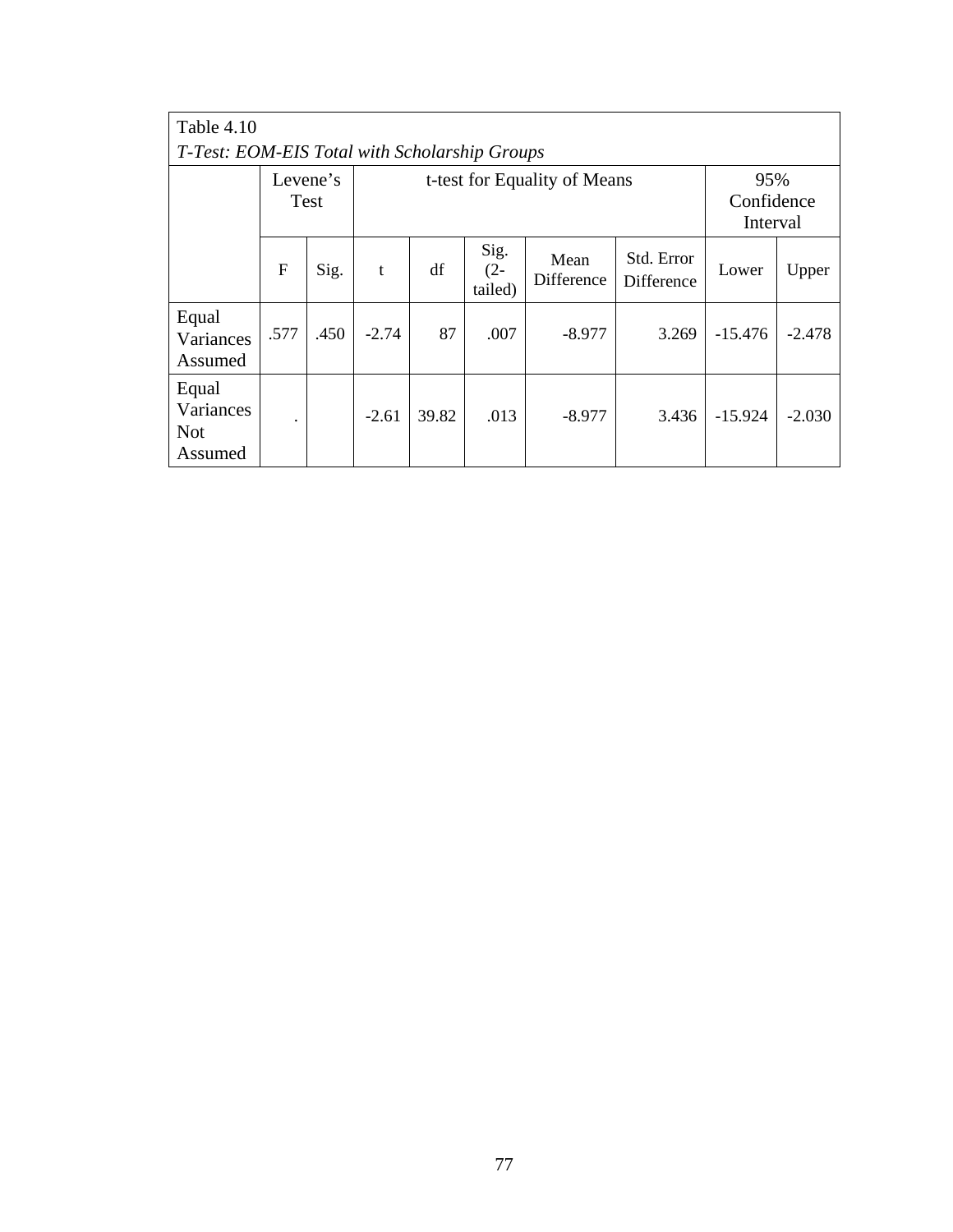between AIMS and EOM-EIS. Finally, the chapter discussed the secondary analysis outcomes that included the ANOVA and *t-test* results. The next chapter answers the research questions of this study using these results, and discusses the possible implications of this study.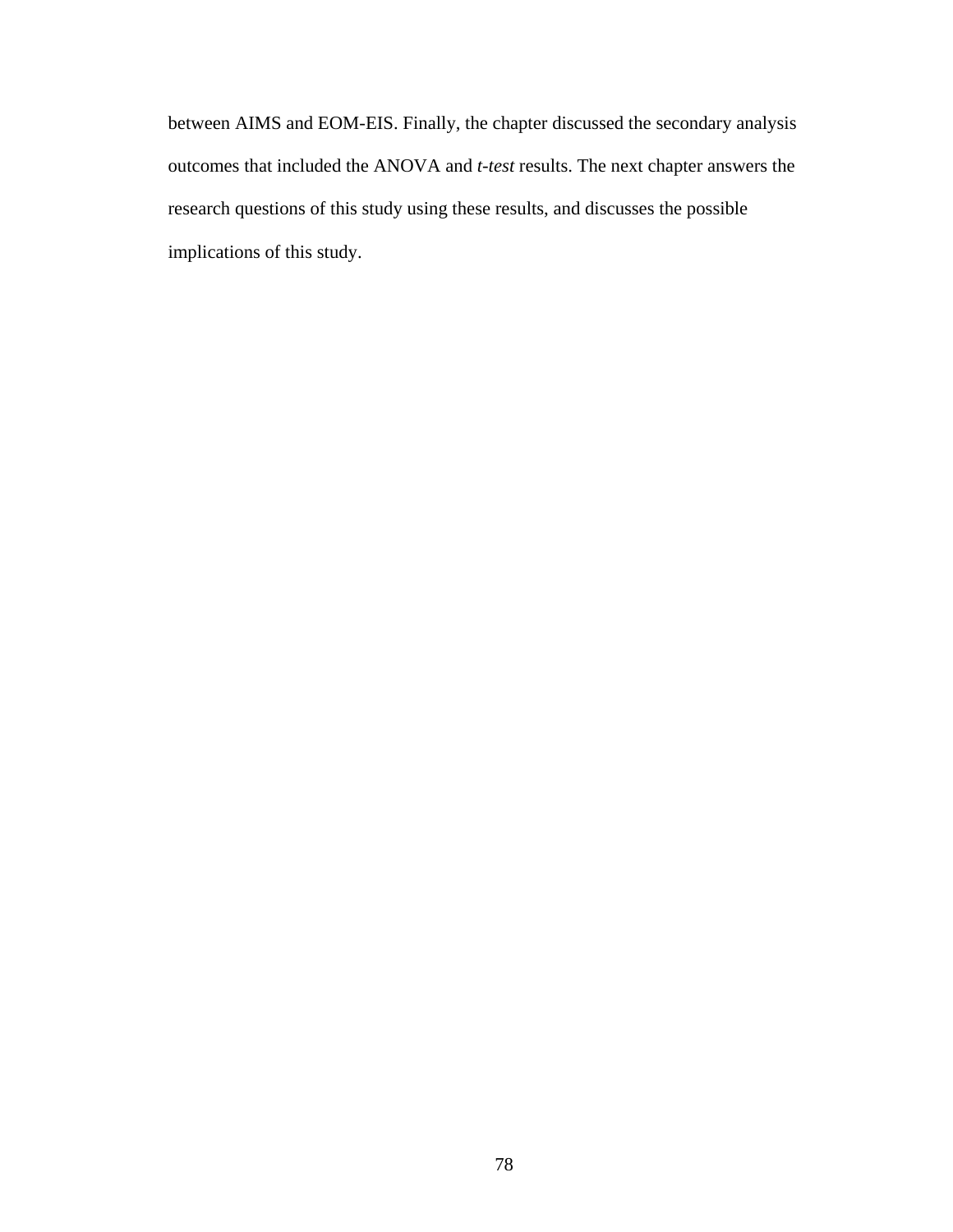# CHAPTER 5

# DISCUSSION

The purpose of this research study was to explore the relationship between a student-athlete's level of athletic identity and their level of identity foreclosure. This study began by discussing what athletic identity and identity foreclosure are as well as how an understanding of those concepts can be useful in an academic setting. The study then explained the research questions that are guiding this study, followed by a detailed review of literature. The review of literature focused on how an identity is formed, how athletic identity and identity foreclosure are measured, the student-athlete's role, the National Association of Intercollegiate Athletics (NAIA), and the role of student affairs practitioners. Following the review of literature, the process and procedures used to construct this study were described. The Athletic Identity Measurement Scale (AIMS) was used to measure athletic identity and the Extend Objective Measure of Ego Identity Status (EOM-EIS) was used to measure identity foreclosure. After the research methods and study design were discussed, the results and findings of those analyses were reported. This chapter includes a listing of each research question and a discussion of the answer for each research question based on the findings from the analysis performed. The chapter concludes with a discussion of the implications of this study.

## *Research Question 1*

1. What are the levels of Athletic Identity and Identity Foreclosure for our sample?

The Athletic Identity Measurement Scale (AIMS) measures a person's level of athletic identity by having participants rate themselves on a 10-item instrument with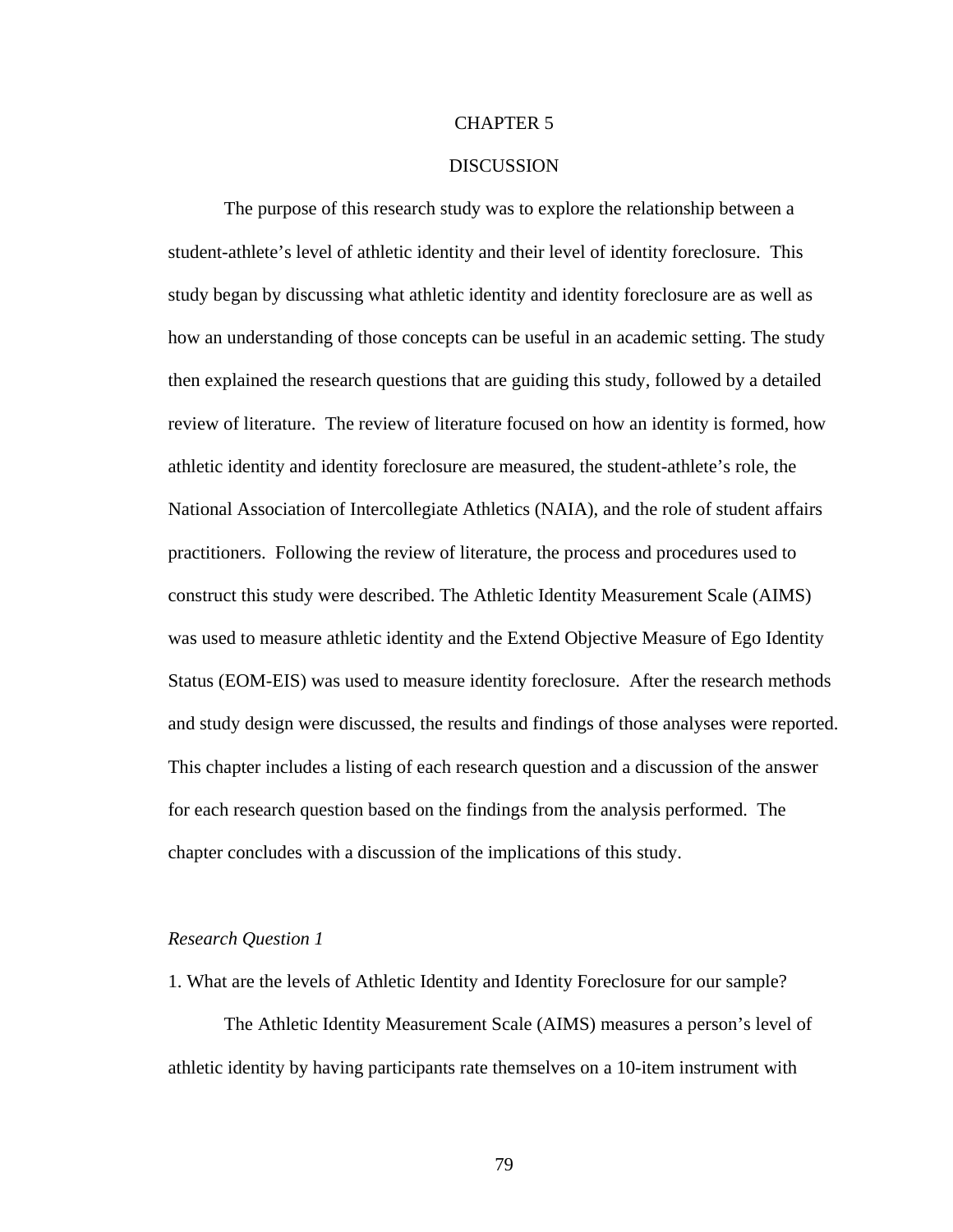responses ranging from "strongly disagree" to "strongly agree" on a 7-point scale which yields a potential score ranging from 10-70 (Brewer, Van Raalte, & Linder, 1993). These items are summed to produce a single self-evaluation score that represents their athletic identity. The results of study yielded 44 males and 40 females who completed the AIMS. The mean score for males was a 28.72 and the mean score for females was a 32.30. The mean score for the total 94 respondents was 30.62 with a standard deviation of 10.43.

The Extended Objective Measure of Ego Identity Status (EOM-EIS) measures a person's level of identity foreclosure by having participants rate themselves on a 64-item instrument (Adams, 1998). A 16-item instrument (the subscale measuring foreclosure) was adapted for this research study and respondents answered questions on a 6-point Likert scale which yields a potential score ranging from 16-96. These items are tallied to produce a single self-evaluation score that represents their level of identity foreclosure. The results of the study yielded 41 males and 48 females who completed the EOM-EIS. The mean score for males was a 55.95 and the mean score for females was a 60.52. The mean score for the total 89 respondents was 58.41 with a standard deviation of 14.36.

Having a mean score for males at 28.72 and mean score for females at 32.30 on the AIMS can be interpreted as the scores for this sample are moderate to slightly below moderate (Brewer et al., 1993). In accordance with the EOM-EIS reference manual, having a mean score for males at 55.95 and the mean score for females at 60.52 on the EOM-EIS indicates that the results for this sample are moderate to moderately high (Adams & Huh, 1989).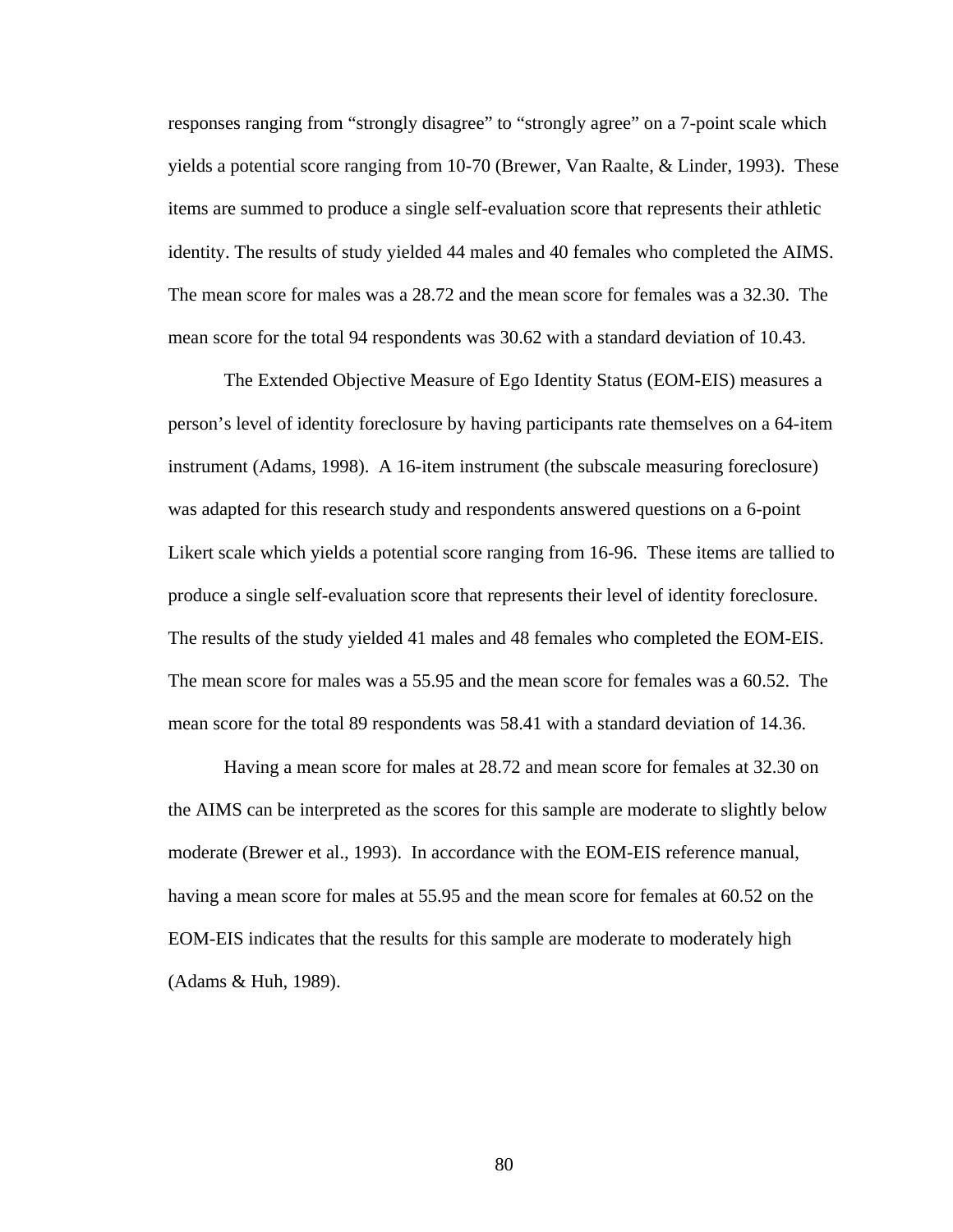### *Research Question 2*

2. Is there a correlation between Athletic Identity and Identity Foreclosure for our sample?

This research question was designed to explore the correlation between a studentathlete's level of athletic and identity and their level of identity foreclosure. Based on the results of the bivariate correlation analysis that was conducted, there was a large positive relationship between AIMS scores and EOM-EIS scores, *r*(87) = .52, *p* < .001. This correlation would suggest that as a respondent's AIMS score increased, their EOM-EIS score would likely increase as well, and vice-versa. The .52 correlation coefficient being above the .50 level indicated that there was a large effect (Nakagawa & Cuthill, 2007).

Examining effect size is a simple way of quantifying the size of the difference between two groups. Effect size is the degree to which one variable effects another. It is also independent of the sample size; if there is a large effect we can be more confident that this relationship exists no matter how many individuals were tested. The bivariate correlation yielded a result that indicated there was a large effect size. This allows us to predict that a respondent that who scores high on the AIMS would score high on the EOM-EIS due to the strong relationship between scores (Nakagawa & Cuthill, 2007).

#### *Research Question 3*

3. Are there significant mean differences in athletic identity and identity foreclosure based on:

- a. Year in School
- b. Sport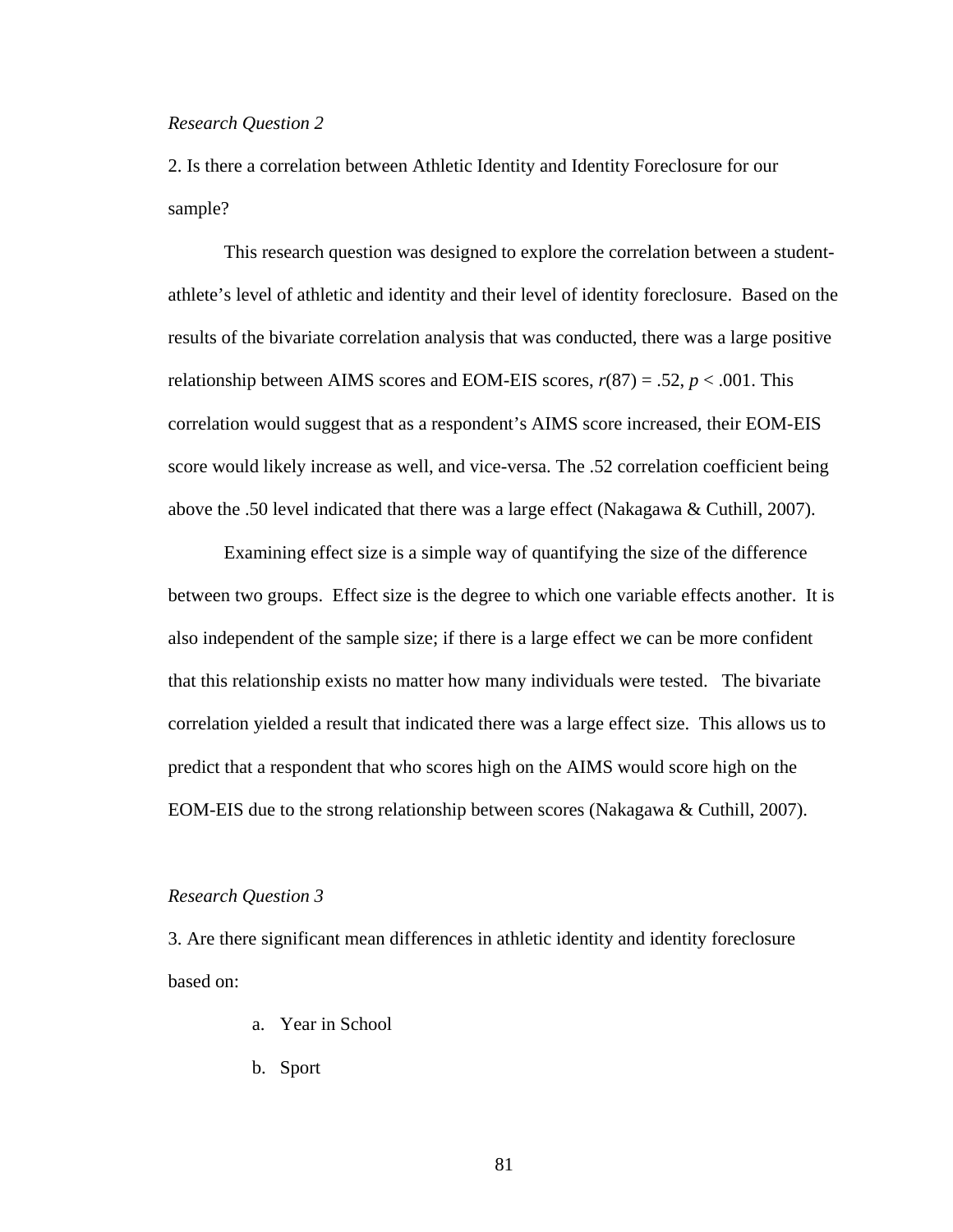- c. Revenue vs. Non-Revenue Generating Sport
- d. Scholarship vs. Non-Scholarship Athlete

One way ANOVA tests were conducted on the selected variables (sport, year in school, revenue vs. non-revenue, and scholarship vs. non-scholarship) and each test indicated there was no statistically significant difference in AIMS scores or EOM-EIS across the various designations of year in school, sport, revenue versus non-revenue generating sports, and scholarship versus non-scholarship athletes.

Several *t-*tests were conducted to examine the differences by gender and scholarship status for the AIMS and EOM-EIS scores. The initial *t*-test for gender (AIMS) indicated that there was not a statistically significant difference in the scores of males ( $M = 28.72$ ,  $SD = 9.91$ ) and the scores of females ( $M = 32.30$ ,  $SD = 10.69$ ),  $t(92) =$ -1.67, *p* = .098. The second *t*-test of AIMS scores examined differences by scholarship status. The results indicated that there was not a statistically significant difference in the scores of students without scholarships ( $M = 30.32$ ,  $SD = 11.94$ ) and the scores of students with scholarships ( $M = 30.74$ ,  $SD = 9.93$ ),  $t(92) = -.171$ ,  $p = .864$ .

When examining the *t*-test results for gender and scholarship status for the EOM-EIS, the results indicated that there was not a statistically significant difference in the scores of males ( $M = 55.95$ ,  $SD = 13.94$ ) and the scores of females ( $M = 60.52$ ,  $SD =$ 14.53),  $t(87) = -1.51$ ,  $p = .136$ . However, the *t*-test for scholarship status indicated that there was a statistically significant difference in the scores of students without scholarships ( $M = 51.96$ ,  $SD = 15.00$ ) and the scores of students with scholarships ( $M =$ 60.94,  $SD = 13.40$ ),  $t(87) = -2.75$ ,  $p < .01$ . This suggest that student-athletes without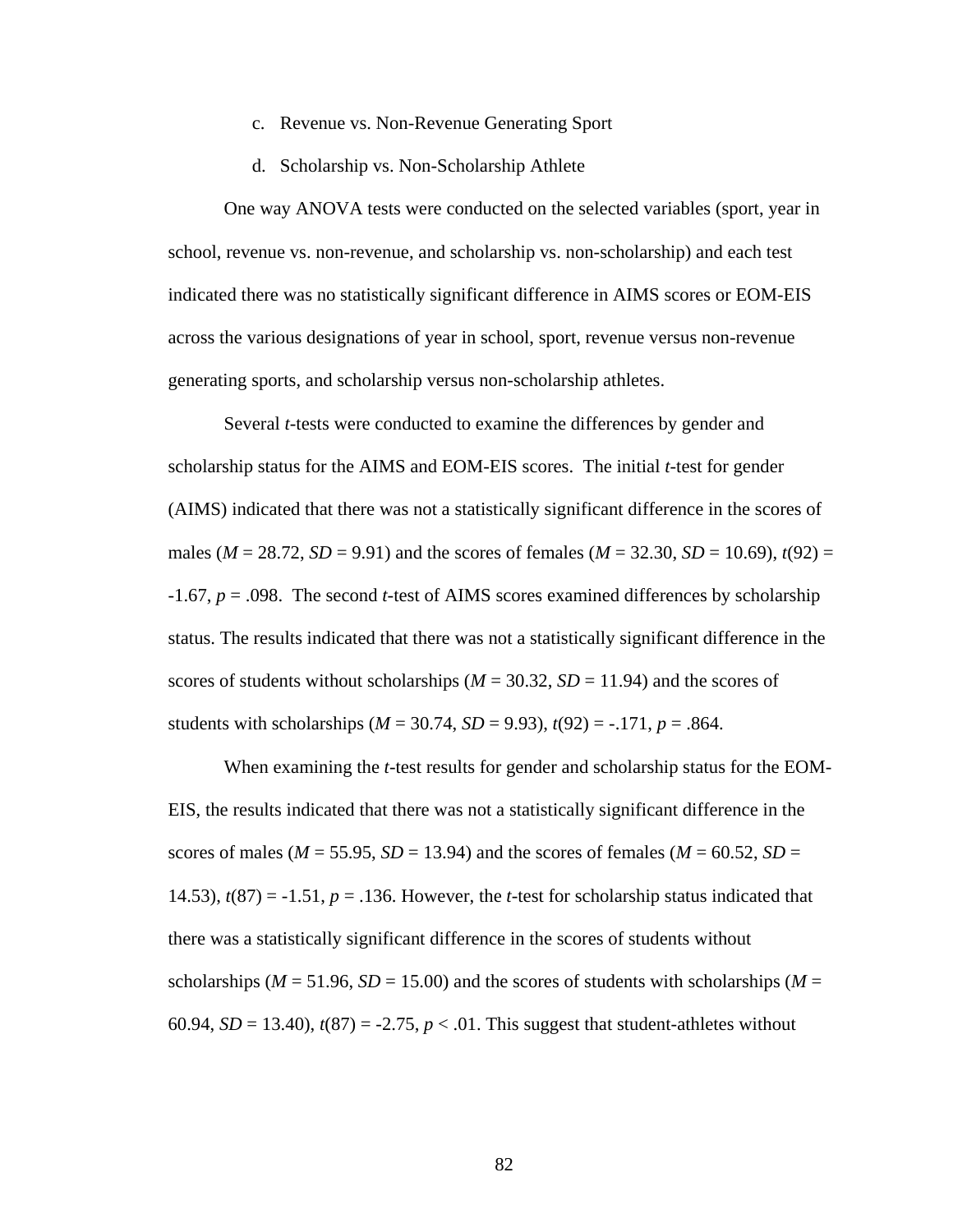athletic scholarships has significantly lower levels of identity foreclosure relative to student-athletes on scholarship.

# *Discussion*

When examining the results of this study, it is important to note that the results describe the population specific to this study. Comparisons to previous research conducted on athletic identity and identity foreclosure should be made, however with the understanding that the results of this study are specific to the sample that was utilized. One of the previously researched studies on athletic identity is Brewer and Cornelius's (2002) study on the dimensionality and established norms of AIMS. When we compare the results of this study to Brewer and Cornelius's, a few things stand out. The purpose of their study was to examine the dimensionality of the AIMS and to establish norms for practitioners who work with athletes to identify and assist athletes based on their levels of athletic identity. One of the primary findings from Brewer and Cornelius's (2002) study was that males had higher athletic identifier scores than females, supporting previous research that males have higher AIMS scores than females and display higher levels of athletic identity then females. The results from this study are in contradiction to the norms established by previous research. The scores for males and females in this study were very similar, with female scores being just slightly higher than the male scores. Although the scores for females were slightly higher than the scores for males, they were found not to have a statistically significant difference among them. There could be numerous reasons for this occurrence. The sports in which the female respondents for this study participated in could be a factor. The majority of the female respondents participated in Softball, Volleyball, and Basketball which are three of the most successful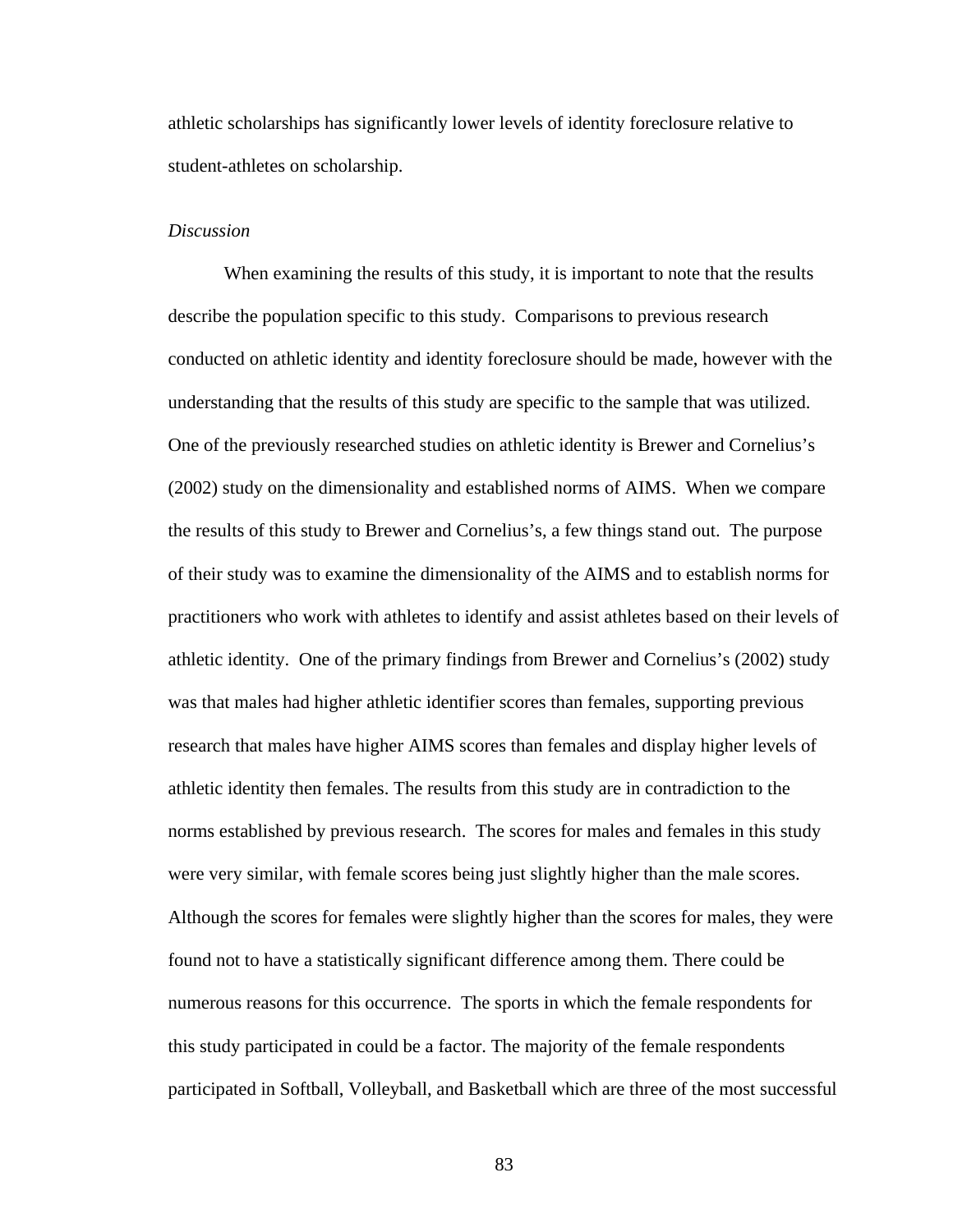programs at the institutions used for this study. Mills and Christensen (2006) conducted research on the relationship between athletic identity and the level of sport participation and they found that athletes who competed at high levels as well as athletes who achieved success in athletics displayed higher levels of athletic identity. Therefore, it could be that the female student-athletes in this study were more successful than the female studentathletes in previous research resulting in their higher levels of athletic identity.

Since AIMS is a 10 item instrument that uses a 7-point Likert Scale, scores can range from 10-70. The mean score for this sample was a 30.62 which is a moderate score on this instrument. There could be numerous reasons for this, one being that the studentathletes for this sample participate at the National Association of Intercollegiate Athletics (NAIA) level, which is considered to be less competitive then the National Collegiate Athletic Association (NCAA). As previously stated, a student-athlete's level of athletic identity increases as does the level in which they participate does (Good et al., 2012). In accordance with the research conducted by Good et al. (1993), student-athletes who compete at the NCAA Division I level display the highest levels of athletic identity.

Another reason for this sample having a moderate score on the AIMS could be due to the sample coming from an institution that is a religiously affiliated institution of higher learning. In the field of identity research, religious identity is often measured and examined. Religious identity is the set of beliefs and practices generally held by an individual, involving adherence to codified beliefs and rituals and the study of ancestral or cultural traditions, writings, history, and mythology, as well as faith and mystic experience (Arnett, 1999). Religious identity is often one of the most salient identities (Holland et al., 2001). This would allow someone to conclude that a student-athlete at a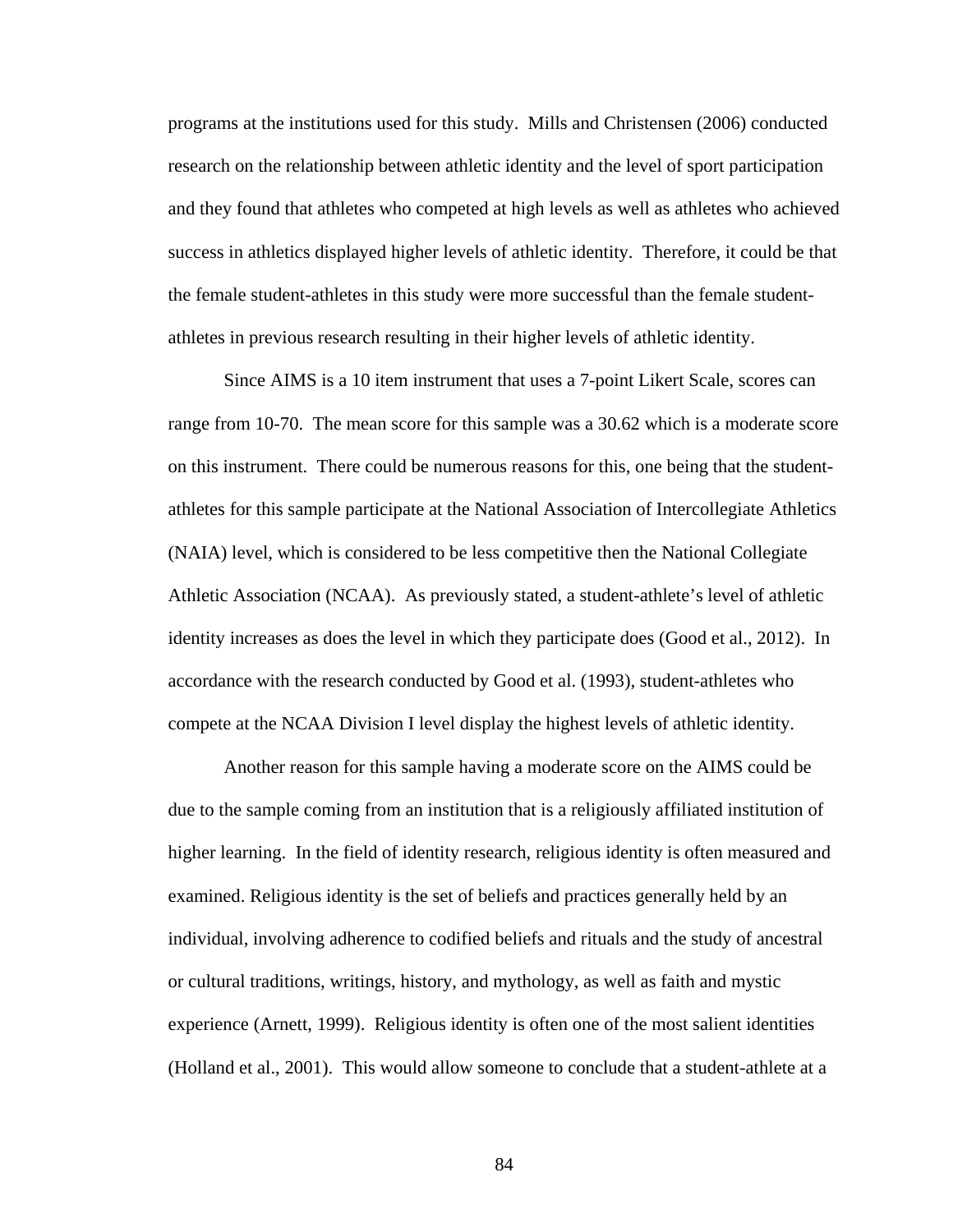religious affiliated institution would identity with their religious identity more than other aspects of their identity such as their athletic identity.

To measure the levels of identity foreclosure for this sample, the Extended Objective Measure of Ego Identity Status (EOM-EIS) was utilized. The EOM-EIS is a 64 item instrument that is designed to measure the four areas of identity development which are moratorium, diffusion, foreclosure, and achievement with responses made on a 6 point Likert type scale ranging from strongly agree to strongly disagree (Adams, 1998). For the purposes of this research study, the 64 item measure was revised into a 16 item instrument that only measured foreclosure and not the other aspects of identity. The mean score on the EOM-EIS was 58.41 and when you break that down by gender, the mean score for females was 60.52 and the mean score for males was 55.95. The 16 item version of the EOM-EIS that uses a 6-point Likert type scale yields a range of scores from 16-96. The mean EOM-EIS score for this sample was a 58.41 which is considered an above moderate score indicating that the sample displays above moderate levels of identity foreclosure.

When the results of this study are compared with previous research on identity foreclosure you can see a few connections. Researchers in the field of identity foreclosure have found evidence of identity foreclosure among college athletes to be high, causing athletes to be less autonomous, focus less time on moral development and career planning (Blann, 1985). Murphy and Petitpas (1996) suggested that the physical and psychological demands of collegiate athletics, coupled with the restrictiveness of the athletic system, may isolate athletes from mainstream college activities, restrict their opportunities for exploratory behavior, and promote identify foreclosure.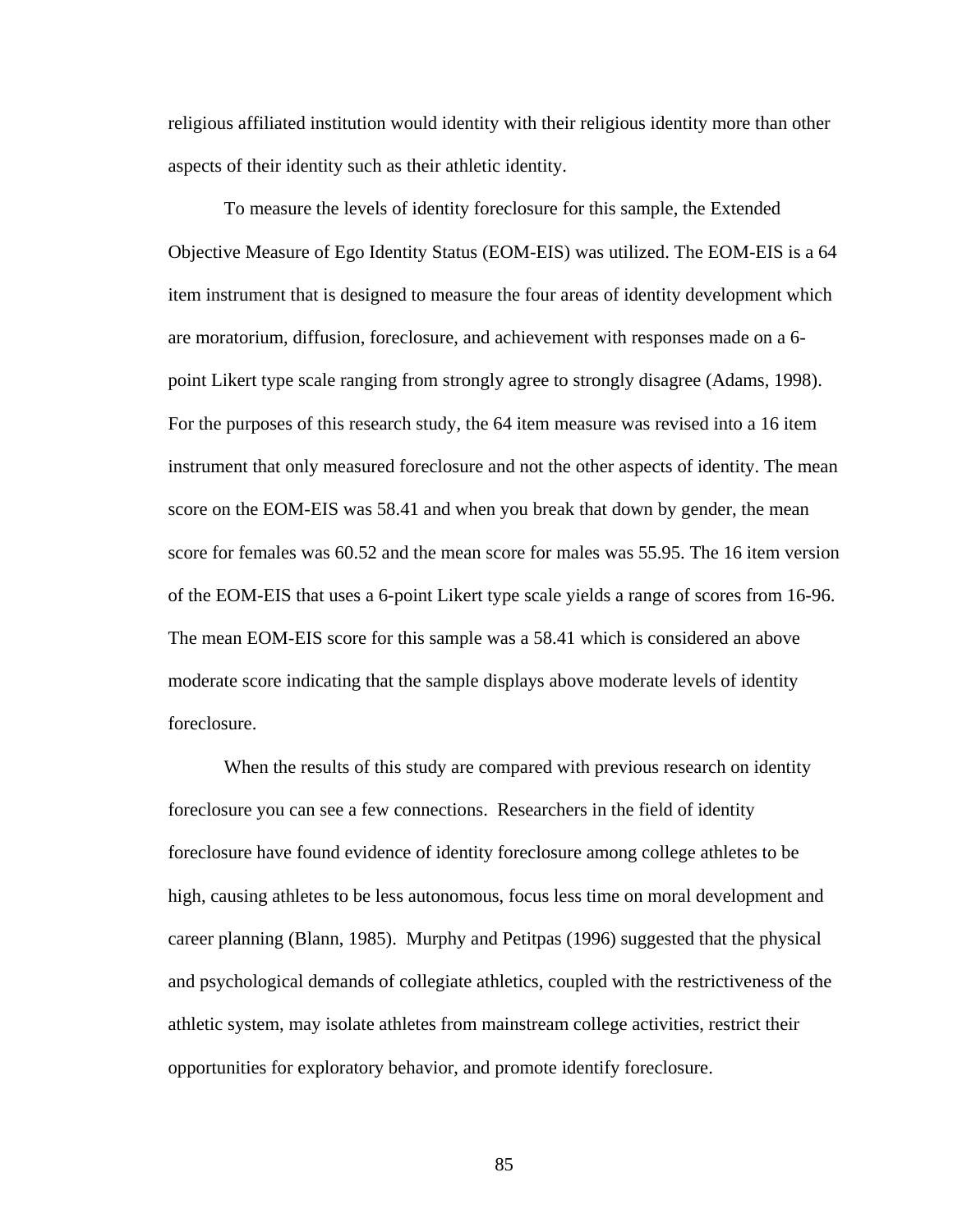Good et al. (1993) conducted a study that explored the relationship between athletic identity, sport participation, and identity foreclosure. Participants of this study included 202 males and 301 females from various colleges and universities in United States. Their sample included intercollegiate student-athletes, non-athletes and students who participated at a recreational level. The results of their study found that the level of sports participation did have an effect on the level of identity foreclosure. The study found that non-athletes were significantly less foreclosed than athletes.

The previously stated research on identity foreclosure is concurrent with the findings from this research study which was that the student-athletes had moderate levels of foreclosure. The time and devotion that participating in collegiate sports involves, limits the free time student-athletes have to explore other aspects of their identity.

Research studies on the correlation between athletic identity and identity foreclosure have been conducted by Good et al. (1993). In their work they found that there is a correlation between athletic identity and identity foreclosure. However, the research focused on student-athletes competing at highly competitive NCAA Division I institutions. Since this research study is focused on student-athletes who compete at a lesser competitive NAIA institution, it should be compared to research studies that were conducted on similar respondents.

Katherine Whipple (2009) investigated the relationship between athletic identity, identity foreclose and career maturity. For her research study questionnaire data was collected from 367 male and female student-athletes from nine colleges in a nationally competitive NCAA Division III athletic conference in the Midwest. Students were given the AIMS, EOM-EIS, and the Attitude Scale of the Career Maturity Inventory. The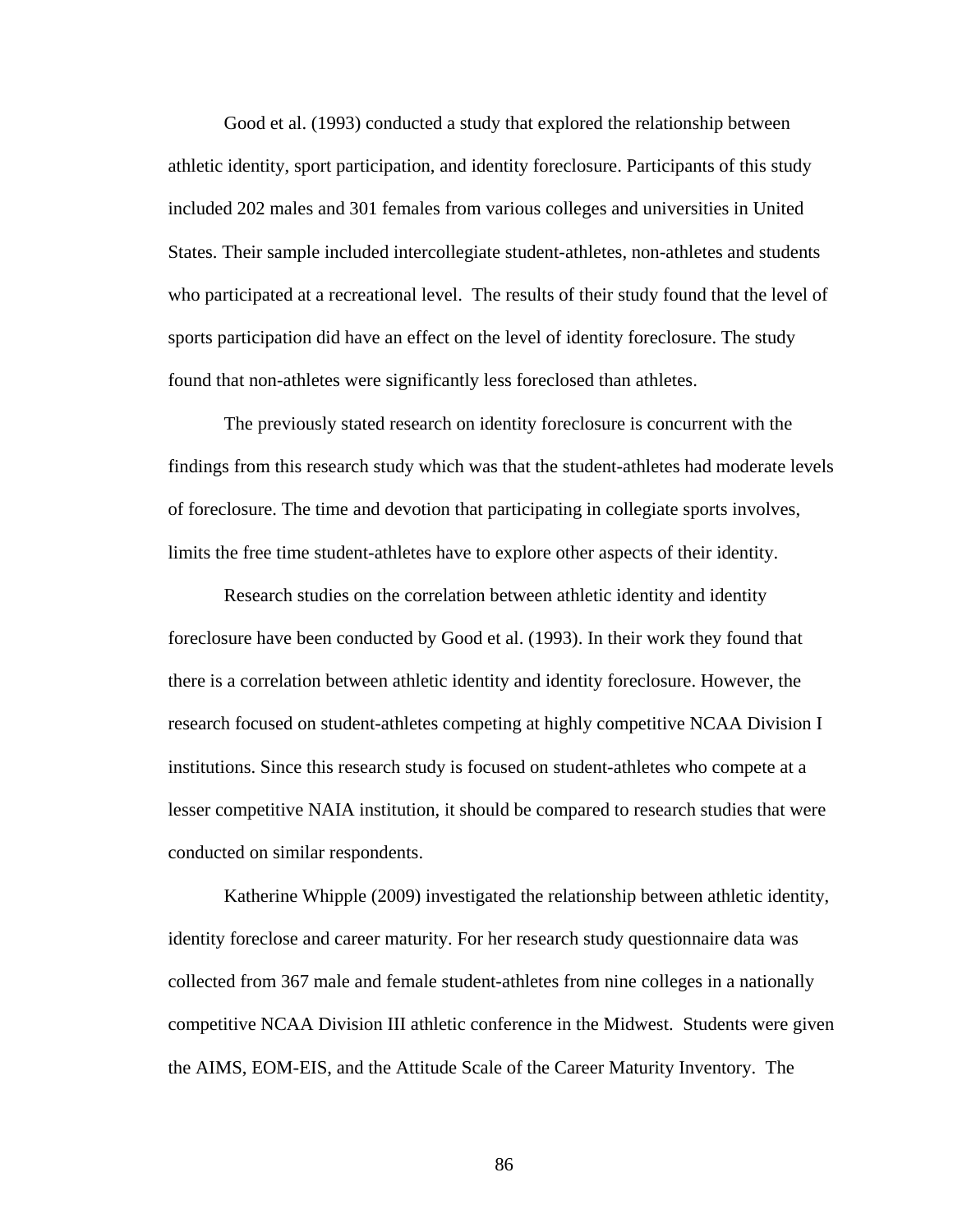results of Whipple's research study found that among the NCAA Division III athletes studied, only a modest relationship exists between the two independent variables identity foreclosure and athletic identity, and the dependent variable career maturity. Although the relationships found Whipple's study were in alignment with previous research among NCAA Division I student-athletes, the relationships among Whipple's sample of NCAA Division III student-athletes were much weaker. The data suggested that NCAA Division III student-athletes may negotiate their identity hierarchies differently than studentathletes competing at the NCAA Division I level.

When examining the reasons why Whipple's (2009) research study revealed a weaker relationship than the previous research conducted on NCAA Division I studentathletes, a few things come to mind. The study used NCAA Division III respondents and this study used NAIA respondents. Although these two levels of competition are very similar, there is one major difference. NAIA institutions do award athletic scholarships and NCAA Division III institutions do not. Nearly 62 percent of the respondents in this research study received some type of athletic scholarship. As it will be discussed later in this chapter, students who receive an athletic scholarship display higher levels of athletic identity than those who do not receive an athletic scholarship. This would explain why the results of this research study displayed a stronger relationship between athletic identity and identity foreclosure than the results from the Whipple (2009) research study.

Evelyn Monteal Oregon's (2010) research study examined the levels of athletic identity and identity foreclosure among college athletes at a NCAA Division I institution. Her research study was developed utilizing previously developed scales; Athletic Identity Measurement Scale (AIMS) and the Extended Objective Measure of Ego Identity Status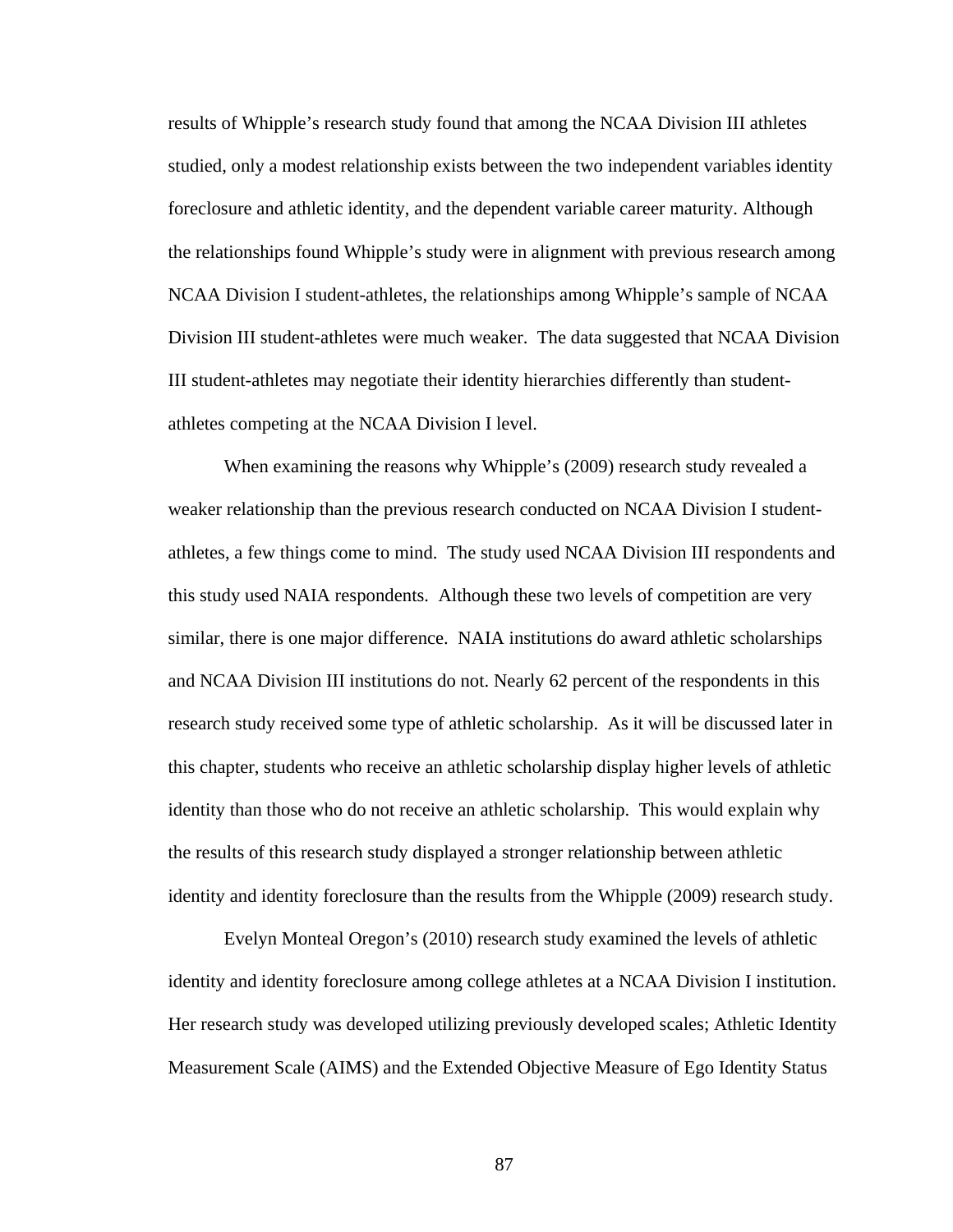(EOM-EIS). Further, the study sought to determine if there is significant variance in athletic identity and identity-foreclosure levels, based on selected independent variables (Oregon, 2010). The variables selected for her research study included: ethnicity, academic classification, sport, parents' socioeconomic class, educational attainment and one's professional aspirations. Although the variables for Oregon's study don't exactly match the variables in this study, they are similar enough to draw some conclusions.

Both research studies examined the mean differences for grade classification and both studies found that regarding athletic identity, identity foreclosure and year in school, there are no significant differences. These finding contradict prior research conducted by Adler and Adler (1991). In the research study they found the athletic role in collegiate student-athletes became stronger and more exclusive with age. In their research they did note that the majority of their participants did enter college with high preexisting levels of athletic identity.

Although the results of this study are in contradiction with Adler and Adler's (1991) research, they do align with the research of Brewer, Van Raatle, and Linder (1993). Brewer et al. found an inverse relationship as the AIMS score correlated negatively with age in college athletes. They suggested, that as college students mature and become exposed to a variety of activities and influences, their exclusive identification with the athlete role decreases (Brewer et al. 1993). There doesn't appear to be definitive research findings to suggest there is significant statistical relationship between athletic identity, identity foreclosure and academic classification. Some research such as Miller and Kerr (2003) found the athletic role among college student-athletes was the most important of the student-athlete's identities during their early university years.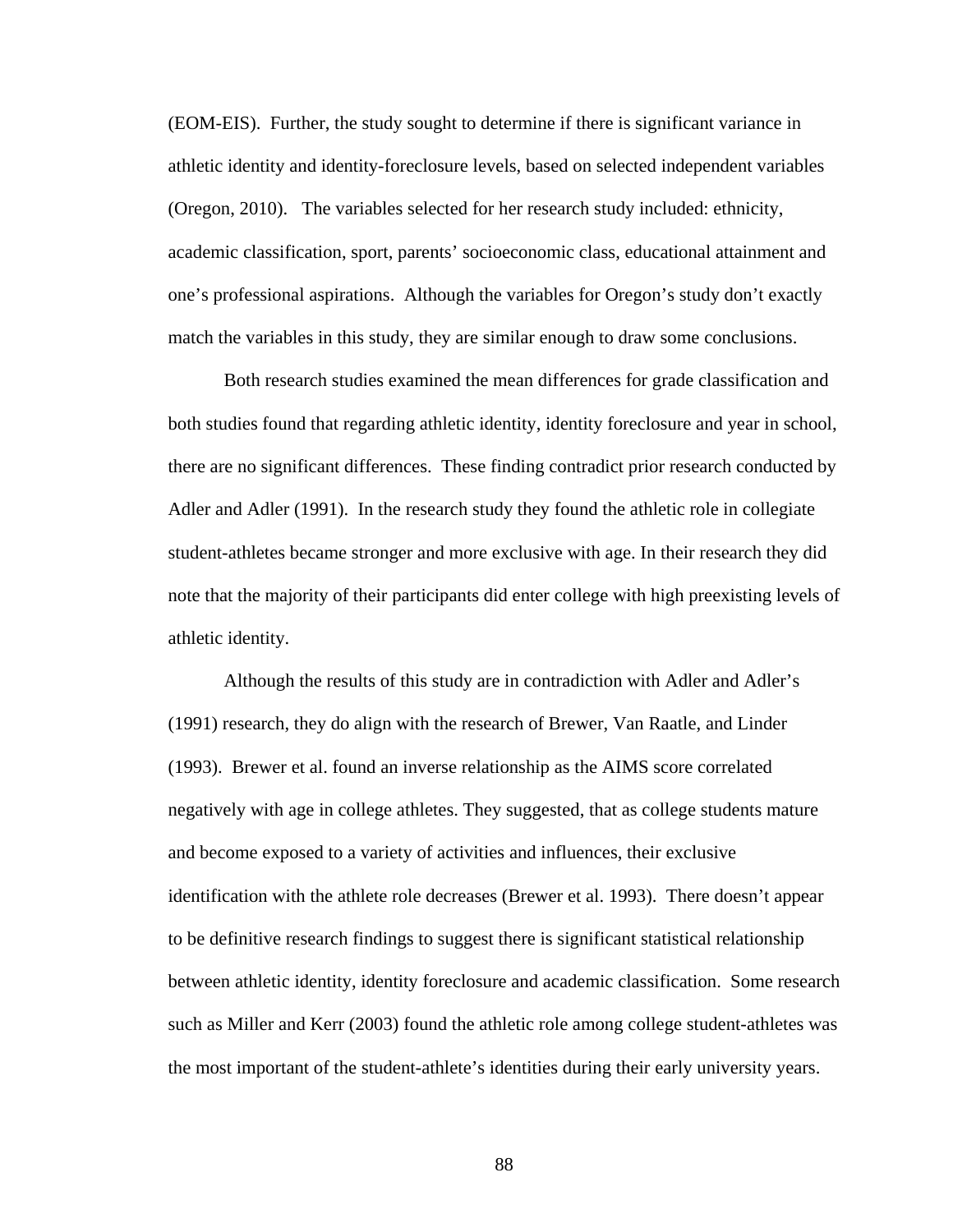Meaning that as student-athletes progressed academically, the significance of the correlation between athletic identity, identity foreclosure and academic classification decreased and became statistically insignificant.

The findings for the previously mentioned research studies provide support that there are mixed findings on the statistical significance of relationship between athletic identity, identity foreclosure and academic classification. The findings from this study could be interpreted in several ways, however the main take away is that academic classification doesn't affect your level of athletic identity or identity foreclosure.

When examining the other selected variables of this research study (sport, revenue vs. non-revenue generating, and scholarship vs. non-scholarship) the one-way ANOVA test found there to be no statistically significant difference in AIMS and EOM-EIS scores across the selected variables. These findings are in contradiction with the previously mentioned research of Oregon (2010), Miller and Kerr (2003), and Adler and Adler (1991). Oregon (2010) found there was statistical significance based on the type of sport played and whether that sport was revenue generating on non-revenue generating (Oregon, 2010). In terms of scholarship versus non-scholarship student-athletes, a direct comparison cannot be made because the participants in Oregon's research study were NCAA Division I student-athletes and the almost all received some form of athletic scholarship.

There are several possible reasons for this study to contradict the previously mentioned literature. One being that this study was conducted on NAIA student-athletes and not highly competitive NCAA Division I student-athletes. Nearly 3 percent of NCAA Division I athletes will get professional contracts in the 6 major sports (men's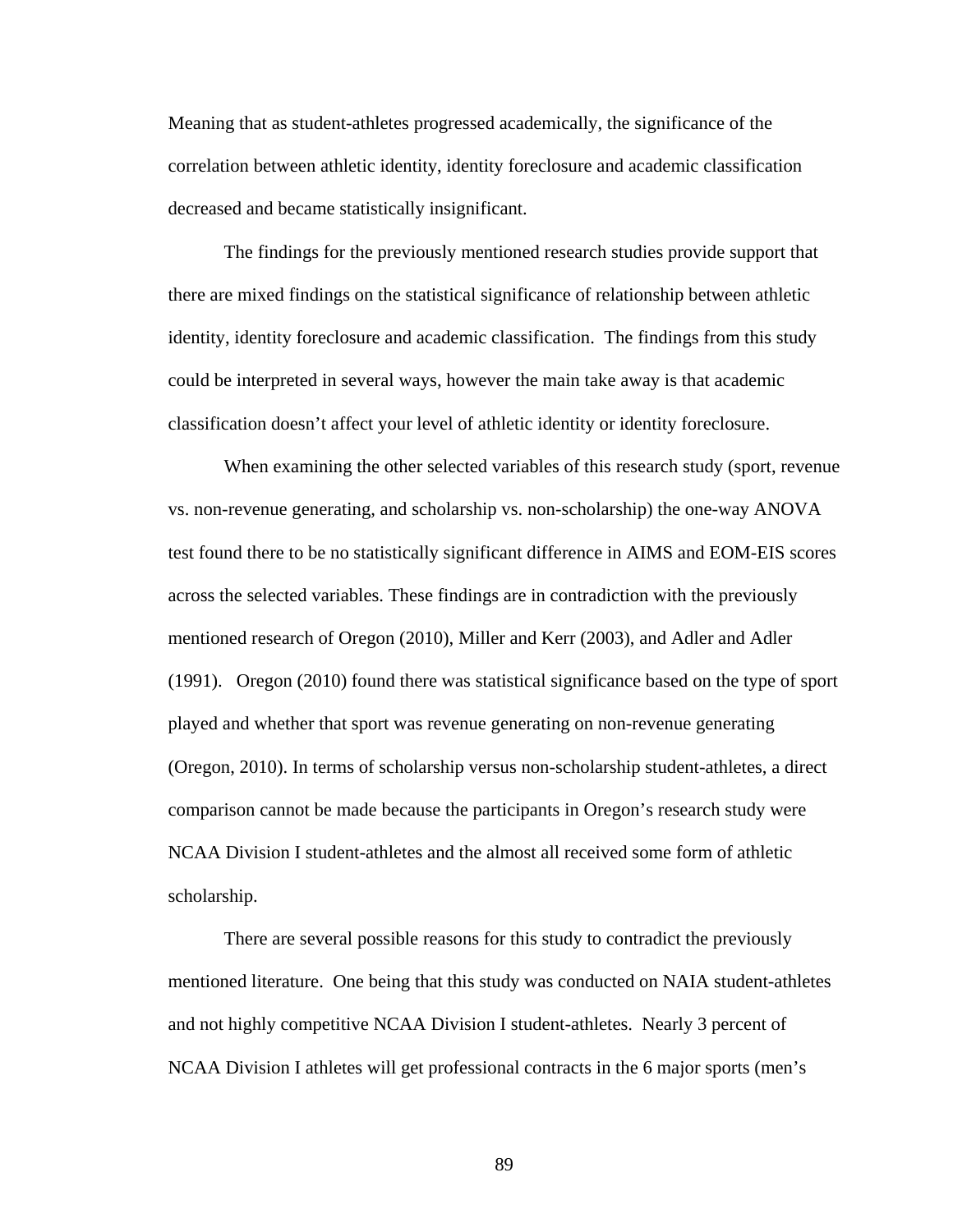basketball, women's basketball, football, baseball, men's soccer, and hockey). Although 3.0 % sounds rather low, when you compare that to National Basketball Association (NBA) and National Football League (NFL) players drafted from the NAIA in 2015, that percentage does not seem as small. The NAIA has sent roughly 80 players total to the NBA in the last 50 years and the majority of those player were drafted in the late 1970's and early 1980's ("NAIA Honors", 2015). The NCAA sends roughly 50-60 studentathletes each year to the NBA ("NBA Draft", 2015). This would illustrate that there is a much greater chance of student-athlete becoming a professional athlete when competing at the NCAA Division I level then the NAIA level. According to Brewer, Van Raatle, and Linder (2012), student-athletes who participate in sports that have a higher probability of professional careers afterwards, tend to have higher levels of athletic identity and identity foreclosure. Since the student-athletes in this study are competing at the NAIA level, theoretically they should have lower levels of athletic identity and identity foreclosure.

## *Implications*

One of the main implications of this research study is that there is statistical evidence that supports there is a correlation between athletic identity and identity foreclosure for student-athletes who compete at the NAIA level. Research hassuggested that there is a correlation between a person's athletic identity and their levels of identity foreclosure, however the majority of those studies were conducted on highly competitive NCAA Division I student-athletes. It is not hard to believe that student-athletes at that higher competition level strongly identify with the athletic role, thus causing them to not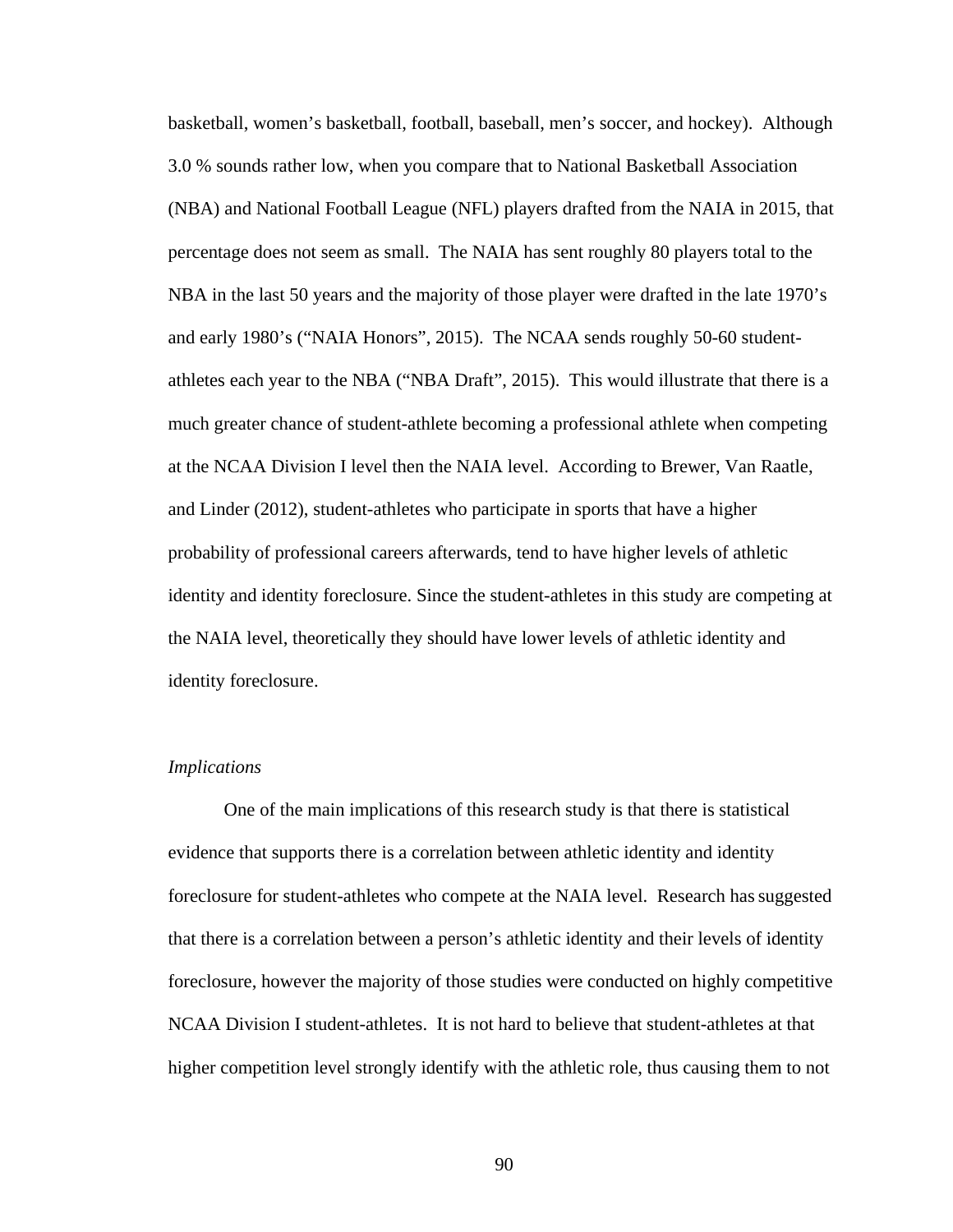explore other facets of their identity. This research study is implying that the same can be said among student-athletes who complete at a lesser competitive NAIA level.

The knowledge of the athletic identity levels of student-athletes could be very useful for NAIA institutions because they could then use that information to better develop academic advising, career counseling and other student service programs to meet the needs of their student-athletes. This type of practice is already being done at highly competitive NCAA Division I institutions. The NCAA operates its own career center that is designed to help a student-athlete transition from a student-athlete to an employable college graduate ("NCAA After The Game", 2016). Numerous competitive NCAA Division I institutions have opened their own career centers within their own athletic department to serve the same purpose. An example of this type of program can be found at the University of Kentucky, which has a department that is solely dedicated to the academic advising and career counseling of its student-athletes. The Center for Academic and Tutorial Services (CATS) was the first academic advising center in the county that was solely dedicated to meeting the needs of student-athletes. The CATS was created in 1981 and it currently employs 10 fulltime academic advisors and 12 graduate assistant academic advisors who examine each student-athlete's individual needs, set goals and develop strategies to attain those goals. The goal and mission of the CATS program is to show that the university cares about the student as well as the athlete ("CATS-First of Its Kind", 2016). The reasoning behind this type of academic and career counseling program is that student-athletes often face additional challenges that nonstudent-athletes don't encounter such as the stress levels and time demands they deal with. Those various challenges and obstacles can contribute to the high levels of identity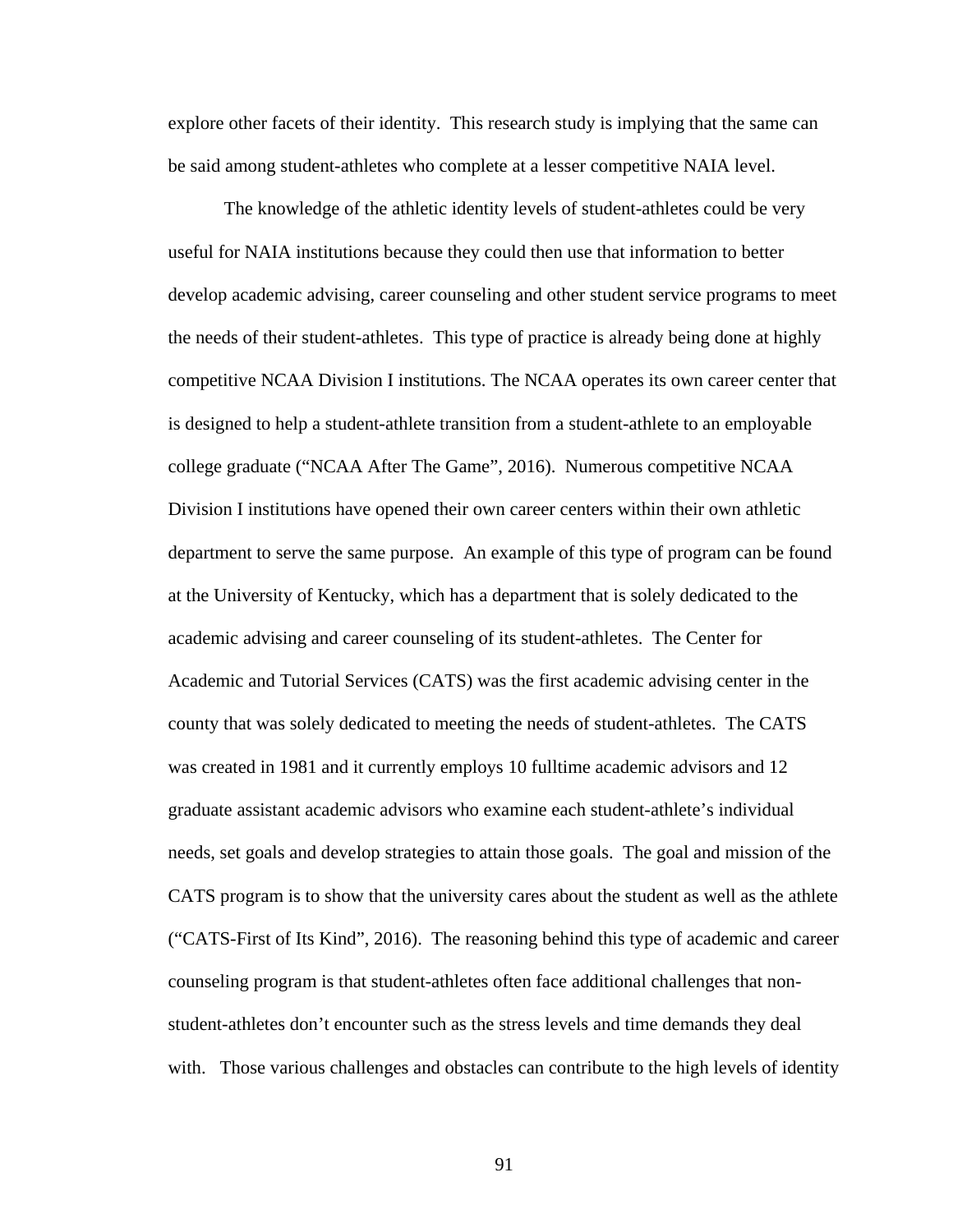foreclosure that athletes typically experience. Those levels of foreclosure cause studentathletes not to see beyond their playing career and they often don't explore all of their career possibilities (Brewer et al., 2012). Although most NAIA institutions may not be in a position financially to have a program of that magnitude, creating a smaller scale version of the CATS program for NAIA student-athletes could serve the same purpose.

For many NAIA and NCAA Division III institutions, creating a smaller scale version of the CATS program may not be possible either. For institutions such as those, they can receive online support in the area of student planning and programing. Van Raatle, Cornelius, Brewer, Petitpas and Andrews have created an online support system for institutions to receive online trainings, access resources, and received education on student-athlete focused programing. These researchers were awarded the NCAA Innovations in Research and Practice Grant to create a website were institutions can access information about academic advising, career counseling, and mental health awareness. This website serves as a great alternative for institutions who cannot afford to replicate the CATS program.

Going beyond career counseling, a knowledge of athletic identity and identity foreclosure can be useful to student affairs practitioners because they often rely on the psychology behind identity development to develop academic advising, career counseling and retention programs (Torres, Jones,  $\&$  Renn 2009). If students are displaying high levels of athletic identity and high levels of identity foreclosure that can be taken into account when students are choosing academic majors and selecting potential vocations. Even if student affairs practitioners are not aware of an individual student's level of athletic identity and identity foreclosure; the findings from this study provide insight and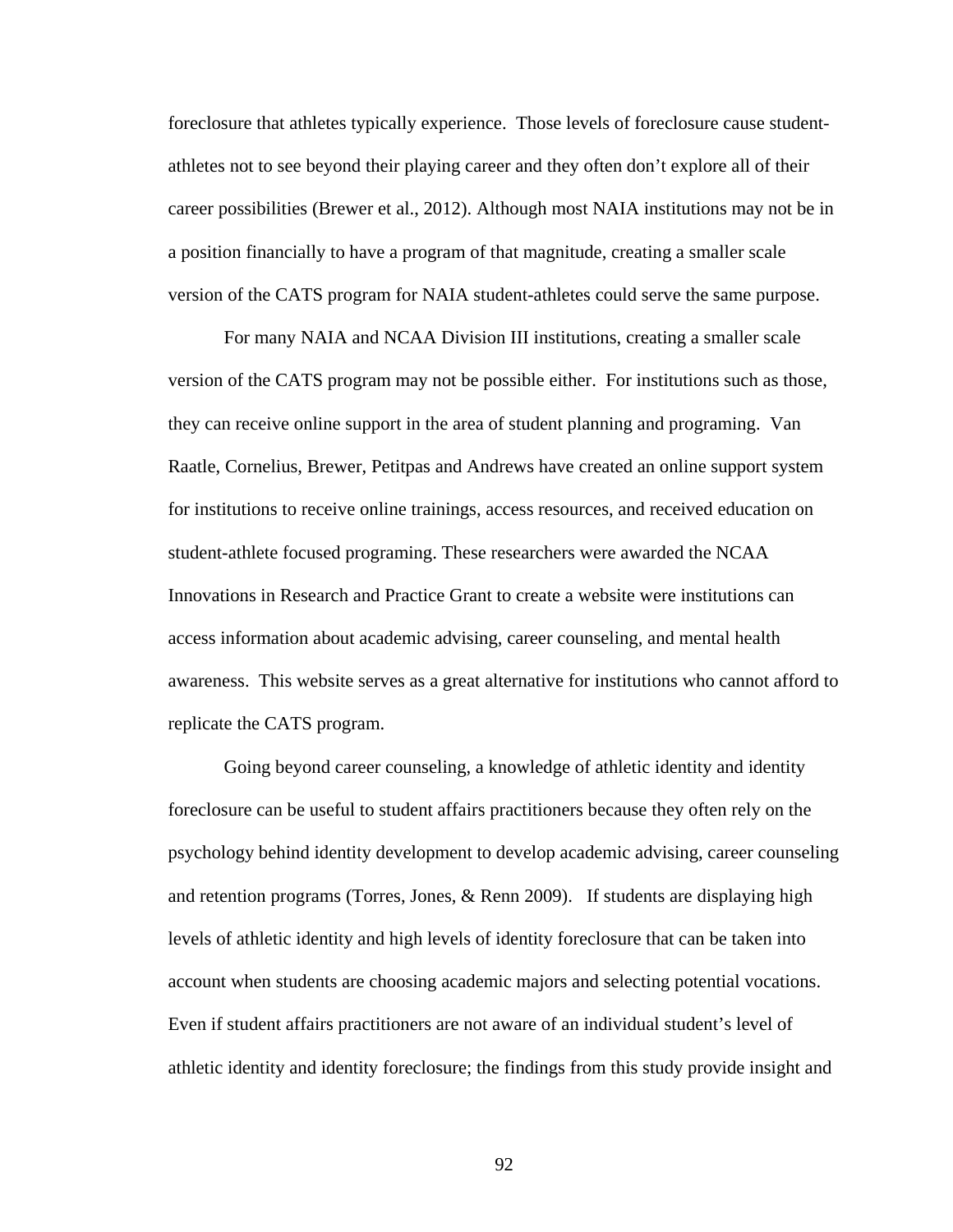awareness to variables or factors that might contribute to higher levels of athletic identity and identity foreclosure. Previous research in this field has suggested that gender, competition level, scholarship status, and sport participated in are all variables or factors in athletic identity (Brewer et al., 2012). This research study offers student affairs practitioners information on the variables and factors that contribute to the levels of athletic identity and identity foreclosure of student-athletes by providing peer-reviewed research on the topic. This information can then be utilized by student affairs practitioners to develop a baseline knowledge of the factors contributing to high levels of athletic identity and identity foreclosure and then institutions of higher learning can develop programs that are more equipped to meet the needs of their student-athletes.

Student-athletes are also subject to extreme demands on their time due to practice time, game travel, study halls, and many other obligations. This in return can cause student-athletes to experience high levels of stress and create mental health concerns ("NAIA Health and Safety, 2016). Brewer et al. (1993) suggested that student-athletes competing at high levels of competition also experience moderate to high levels of stress and anxiety because of the demands they face. The aforementioned University of Kentucky CATS program addresses the mental health concerns of its student-athletes by having its advisors work with each individual student-athlete to create a personal development plan. One of the main focuses of the personal development plan is to identify the stressors that create mental health issues amongst student-athletes, and then to develop a personal plan to address those stressors. Creating a plan such as this, essentially forces student-athletes to acknowledge the various stressors they will be exposed to as well as it gives them an opportunity to create an action plan to deal with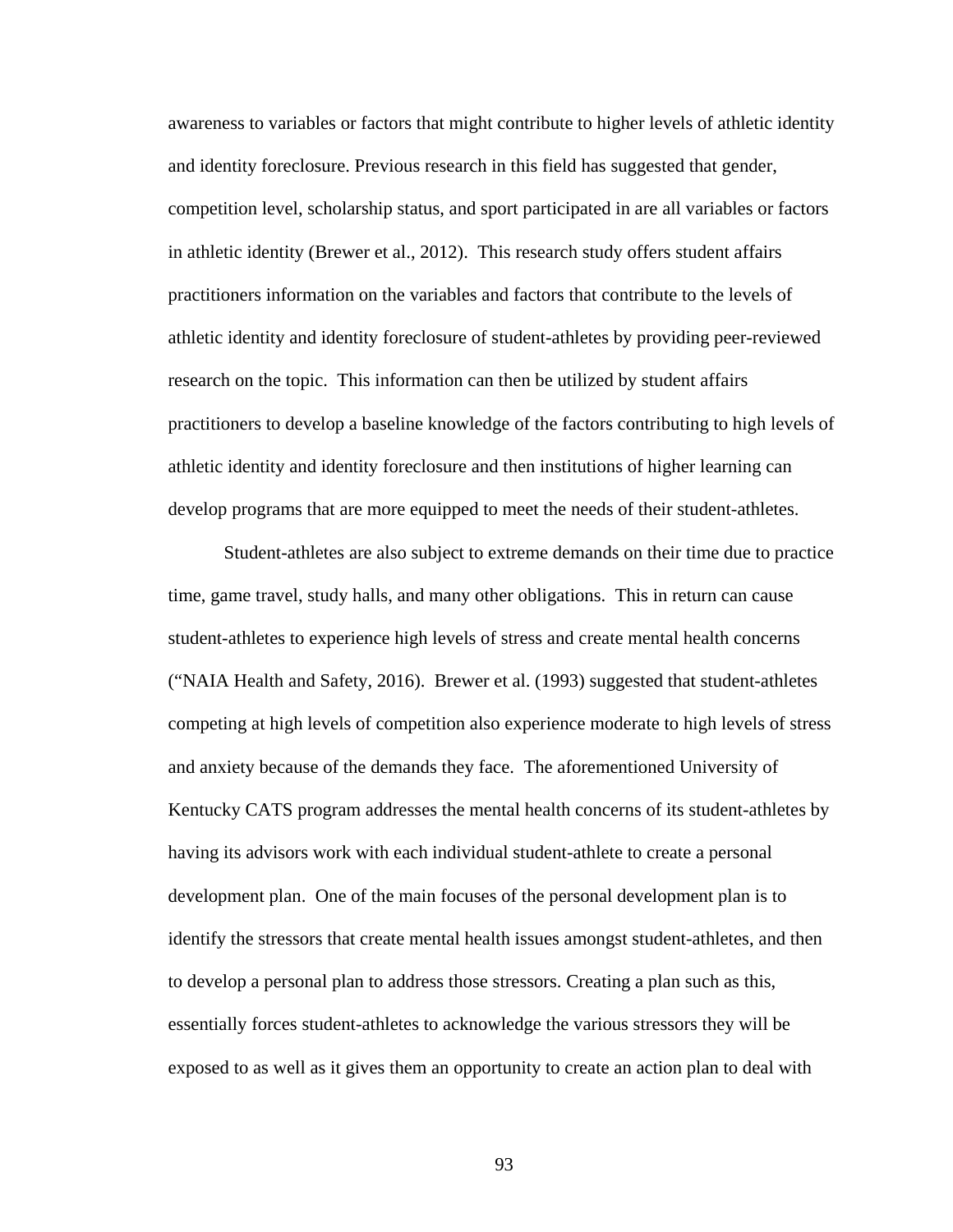those stressors. These mental health concerns are not something that only elite NCAA Division I athletes are susceptible to, the NAIA has also addressed this issue as well. In the NAIA's health and safety manual there is an entire section dedicated to the mental health concerns of its student-athletes. The manual states that college populations typically deal with mental health issues such as anxiety-related conditions, body image disorders, and depression ("NAIA Health and Safety", 2016). If student affairs practitioners are aware of the connections between athletic identity, identity foreclosure and mental health then those practitioners can create programs and safeguards to help student-athletes who are experiencing mental health issues. If NAIA institutions do not have the resources to create programs to address the mental health concerns of its student-athletes, the knowledge of connection between athletic identity, identity foreclosure, and mental health can be utilized to refer student-athletes to providers who can assist them.

If creating new student-athlete centered programs is not a viable option for an institution, then they can still utilize the findings from this research study by focusing on the relationship between coaches and student-athletes. Bloom, Durand-Bush, Schinke, and Salmela (1998) conducted a research study that examined the relationship between coaches and their players. Their study focused on the mentoring process that occurs between coaches and players. The results of their study found that the majority of college coaches were mentored during their athletic or coaching careers (Bloom, Durand-Bush, Schinke, & Salmela, 1998). Providing coaches with information about athletic identity and identity foreclosure, could assist coaches in their mentorship of student-athletes. Coaches could apply the knowledge gained from learning about athletic identity and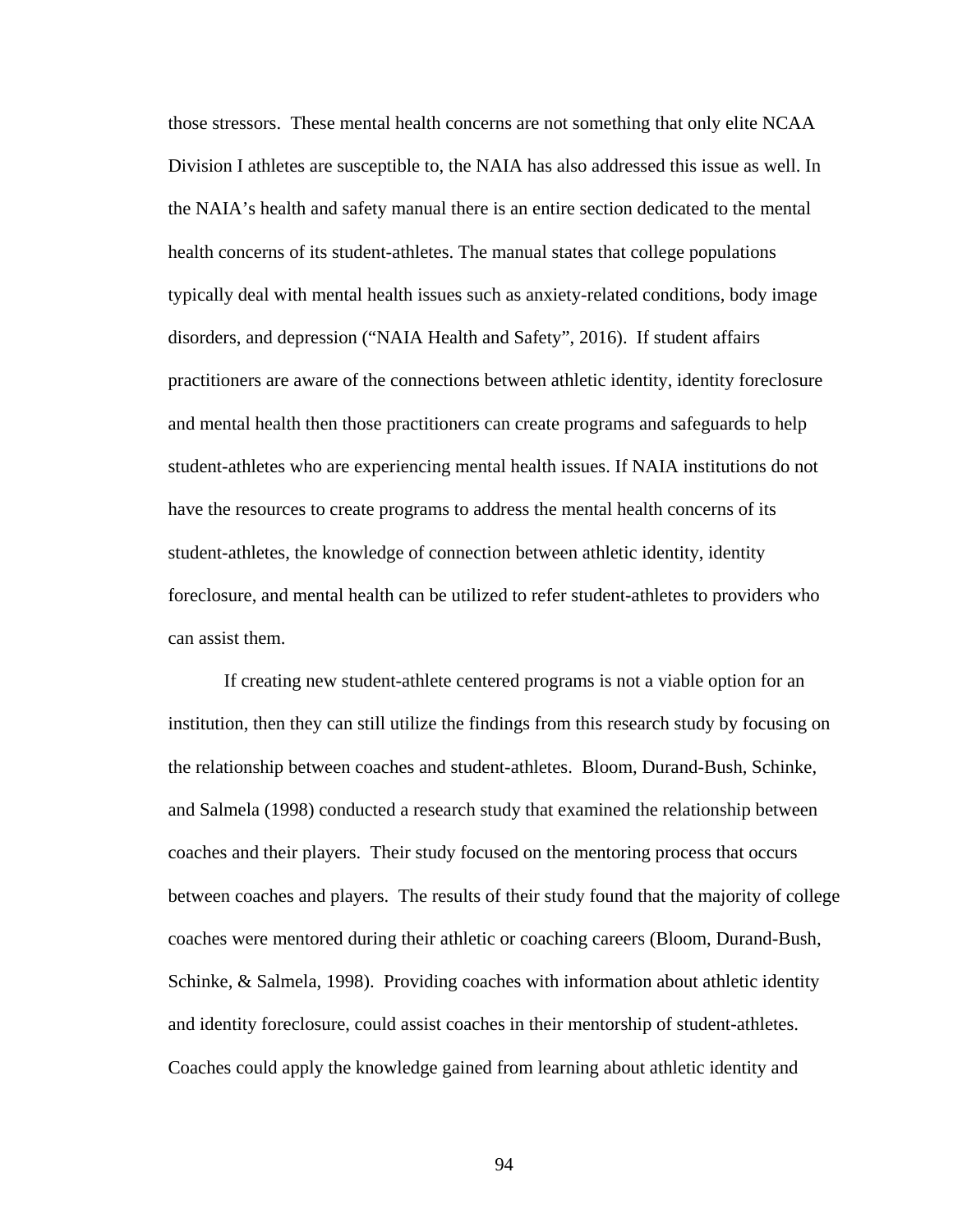identity foreclosure by providing academic, career, and mental health support throughout the mentorship process.

Another important implication of this research study is that it expands the literature surrounding athletic identity and identity foreclosure to included studentathletes who do not compete at the NCAA Division I level. There are roughly 350 NCAA Division I, 300 NCAA Division II, 450 NCAA Division III, and 260 NAIA institutions in the United States ("About the NCAA", 2016). However, the majority of athletic research is conducted on the 350 NCAA Division I institutions, leaving out over 1000 other institutions. Considering the majority of student-athletes do not participate at the NCAA Division I level, athletic research and the literature surrounding it should be more encompassing of non-NCAA Division I institutions. This research study aides in that process by conducting a study on student-athletes at a NAIA institutions and broadening the literature in the field of athlete research.

# *Limitations*

Although actions were taken to reduce potential limitations, this study's results should be viewed in the context. Most notably, the sample consisted of current male and female student-athletes at a select NAIA institution in the Southeast region of the United States. The sample for this research study was a targeted sample and therefore may cause limitations in applying these findings to student-athletes who come from other parts of the country as well as different levels of competition. This sample is less representative of the actual NAIA and NCAA population of student-athletes in terms of racial, ethnic, and revenue to non-revenue comparisons. Finally, this sample reflected a greater number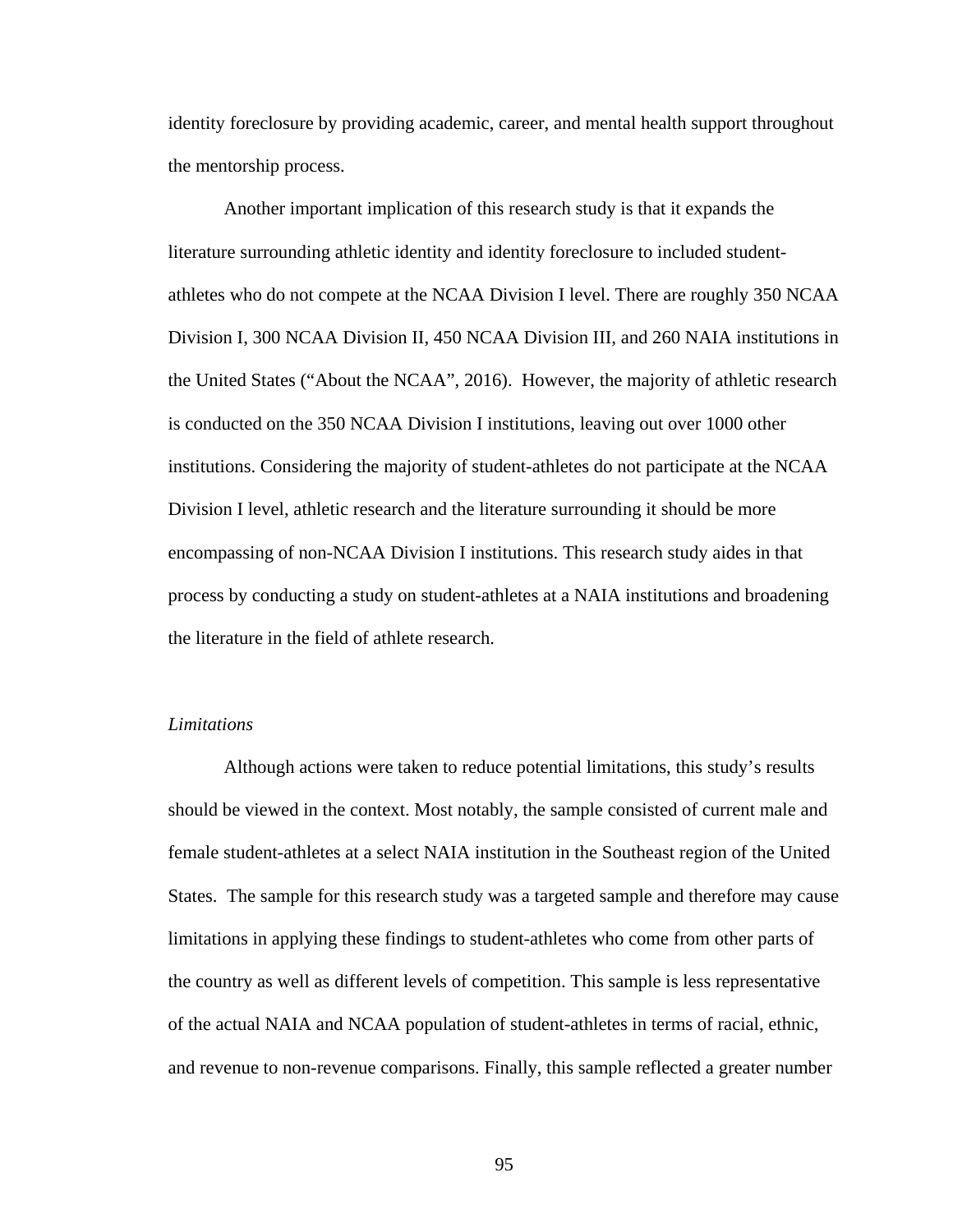of sophomores and juniors, with a smaller portion of freshman and seniors being represented in this research study.

The collection procedures also created potential limitations. Respondents were sent an email with a link to the survey that came from research site's Athletic Director. If students do not regularly check their school email account they may not have been aware of the survey. Due to the time constraints of the academic calendar, the survey was sent out at the end of the spring semester and students may have been overwhelmed with preparing for final examinations and not have been able to respond to the survey. Another limitation to the timing of when the survey was distributed is that the majority of the institutions athletic teams were out of season. This could limit the research study in that student-athletes who are not in season may not feel obligated to participate in a research study that was being emailed to them from their athletic director.

Since this research study was focused on identity foreclosure and not the other aspects of identity, a modified version of the 64-item EOM-EIS instrument was used. This could be considered a limitation because the full version of the instrument wasn't utilized. The EOM-EIS is broken into four 16-item sections that address identity diffusion, identity foreclosure, identity moratorium, and identity achievement. Each of the four part sections of EOM-EIS can be utilized as their own instrument to measure their specific aspect of identity. However the EOM-EIS was initially created to be utilized as a tool to measure all four aspects of identity. The EOM-EIS is also limited in that it measures identity foreclosure without providing information on why someone is foreclosed.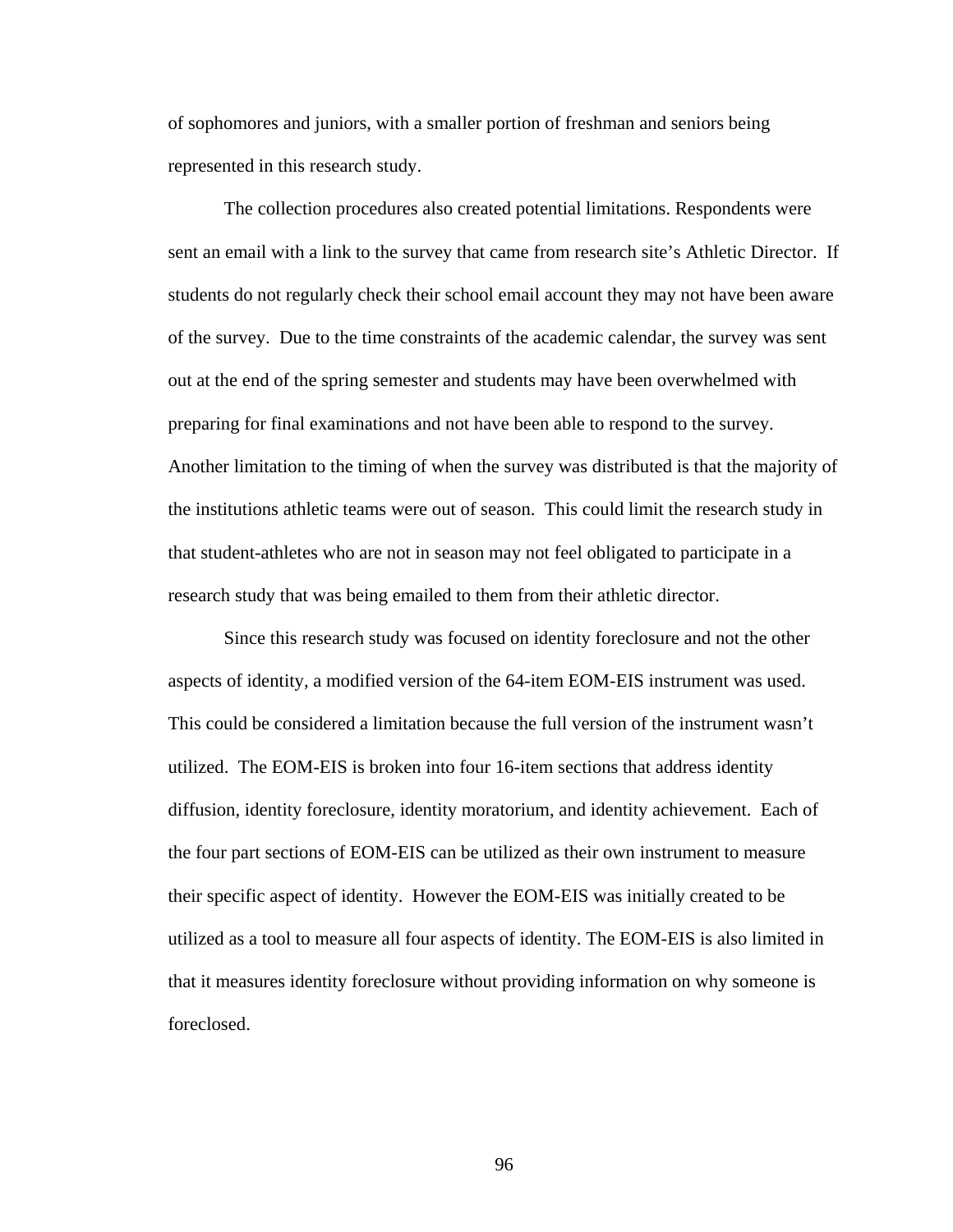One of the final limitations of this research study is that respondents were expected to answer questions honestly. Although subjects were instructed to respond honestly to each item, there is no way of monitoring if the respondents truly answered each question truthfully. There was no way of controlling the outside events or possible influential factors that could have affected how participants responded to the measurement tools. The AIMS and EOM-EIS are instruments with reported high reliability and validity, they are still self-reporting instruments which leaves room for error. This creates the risk of participants responding to items with the most socially acceptable response according to them, rather than responding to the items truthfully.

#### *Recommendations for Future Research*

Despite the aforementioned limitations, this study has added to literature discussing athletic identity and identity foreclosure among NAIA student-athletes. Due to the fact that this study was conducted at a single institution, similar research studies should be conducted at wide variety of institutions in order to increase the number of participants with different levels of playing experiences and demographic backgrounds. Future research should consider doing in-depth qualitative studies focusing on identity foreclosure among the college athlete (Miller & Kerr, 2003). Research investigating athletic identity and identity foreclosure may benefit from longitudinal, qualitative analyses that may better specify the relationships among athletic identity and identity foreclosure among student-athletes. Researchers should also consider examining the reliability and validity of AIMS and the EOM-EIS instrument to access if they truly measure what they are designed to measure. Along those lines, researchers should also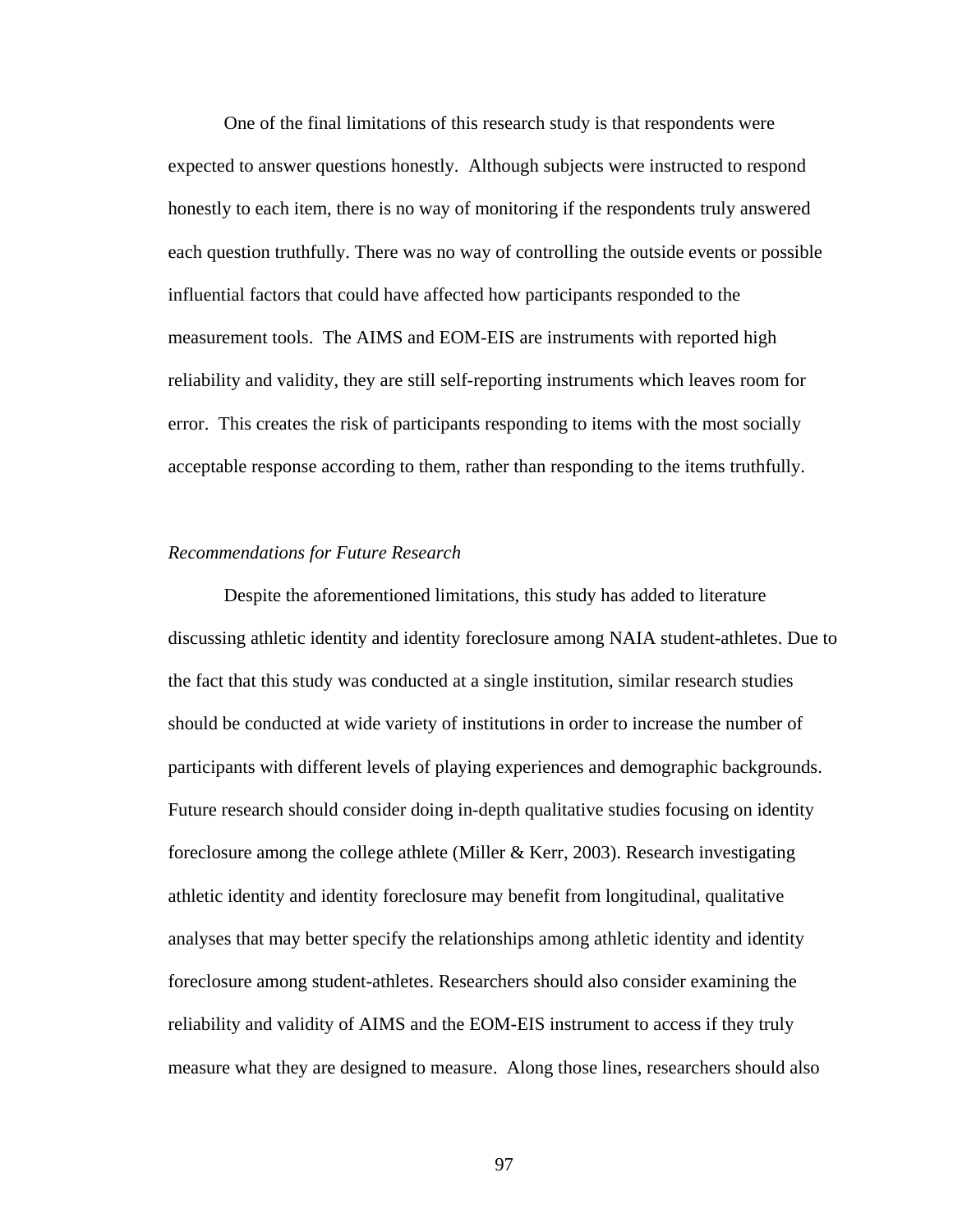examine what are the additional ways in which athletic identity and identity foreclosure can be measured. Additional research should consider a larger sample size to potentially increase discovery of significant relationships between the variables given in this study. Testing the validity and reliability of each of the EOM-EIS subscales would give greater specificity to the research about identity by giving specific, stand-alone tools for measurement.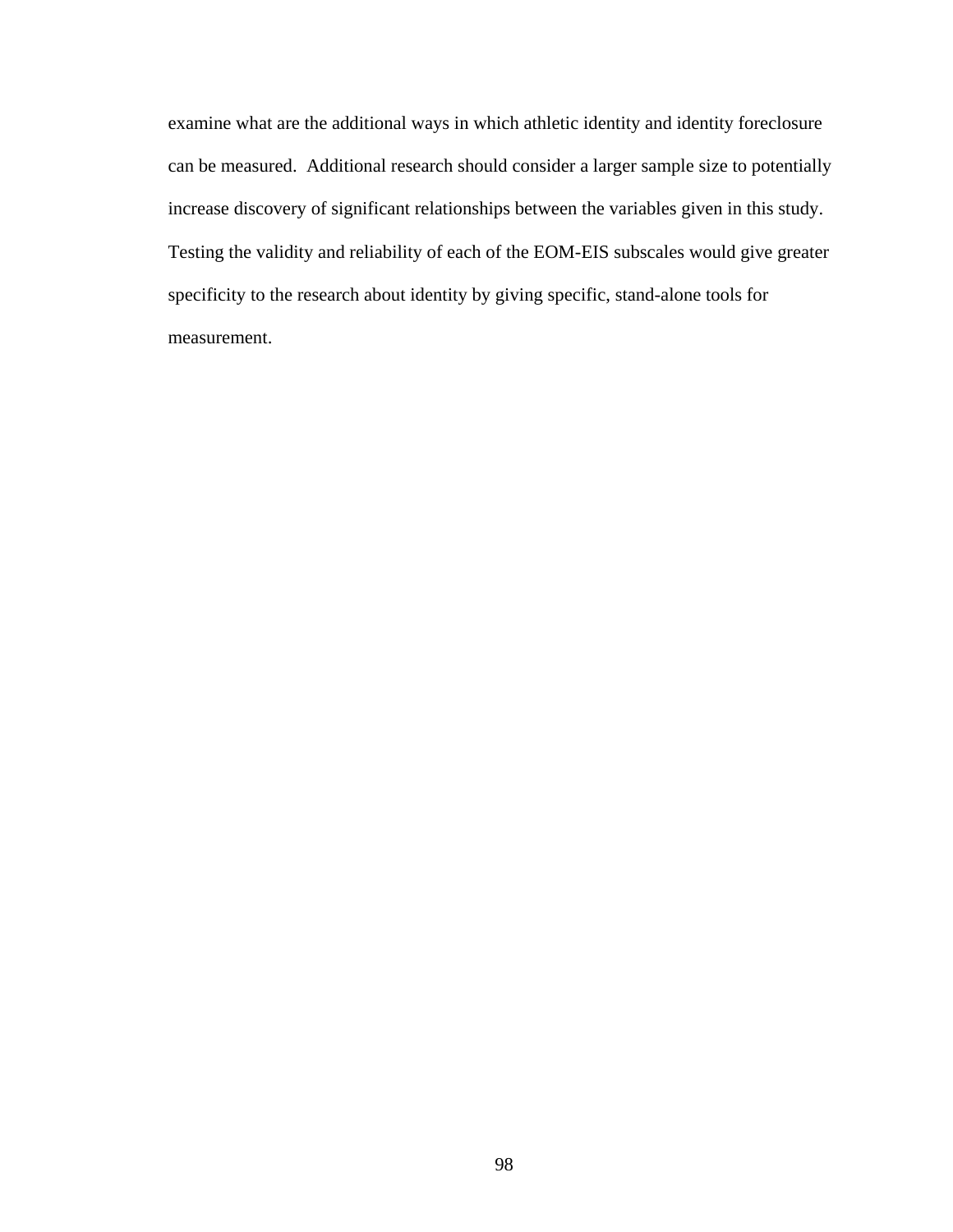#### References

2004-2014 Revenue and Expenses (2015). Retrieved from

[http://www.ncaa.org/sites/default/files/2015%20Division%20I%20RE%20report.](http://www.ncaa.org/sites/default/files/2015%20Division%20I%20RE%20report.pdf)

[pdf](http://www.ncaa.org/sites/default/files/2015%20Division%20I%20RE%20report.pdf)

2014-2015 High School Athletics Participation Survey (2015). Retrieved from

[http://nfhs.org/participationstatistics/PDF/20142015\\_Participation\\_Survey\\_Result](http://nfhs.org/participationstatistics/PDF/20142015_Participation_Survey_Results.pdf) [s.pdf](http://nfhs.org/participationstatistics/PDF/20142015_Participation_Survey_Results.pdf)

2015-2016 NAIA Football Participating Schools (2015). Retrieved from

[http://naia.org/ViewArticle.dbml?DB\\_OEM\\_ID=27900&ATCLID=205323224](http://naia.org/ViewArticle.dbml?DB_OEM_ID=27900&ATCLID=205323224)

About Asbury Athletics (2015). Retrieved from

[http://www.asburyeagles.com/f/About\\_Asbury\\_Athletics.php](http://www.asburyeagles.com/f/About_Asbury_Athletics.php)

About the NAIA (2015). Retrieved from

[http://www.naia.org/ViewArticle.dbml?DB\\_OEM\\_ID=27900&ATCLID=205323](http://www.naia.org/ViewArticle.dbml?DB_OEM_ID=27900&ATCLID=205323019) [019](http://www.naia.org/ViewArticle.dbml?DB_OEM_ID=27900&ATCLID=205323019)

- Adams, G. R., Bennion, L., & Huh, K. (1989). Objective measure of ego-identity status: A reference manual.
	- Adams, G. R., Shea, J., & Fitch, S. A. (1979). Toward the development of an objective assessment of ego-identity status. *Journal of Youth and Adolescence*, *8*(2), 223- 237.
	- Adler, P. A., & Adler. P. (1987) Role Conflict and Identity Salience: College Athletics and Academic Role. *Social Science Journal*, *27*(4), 443-455.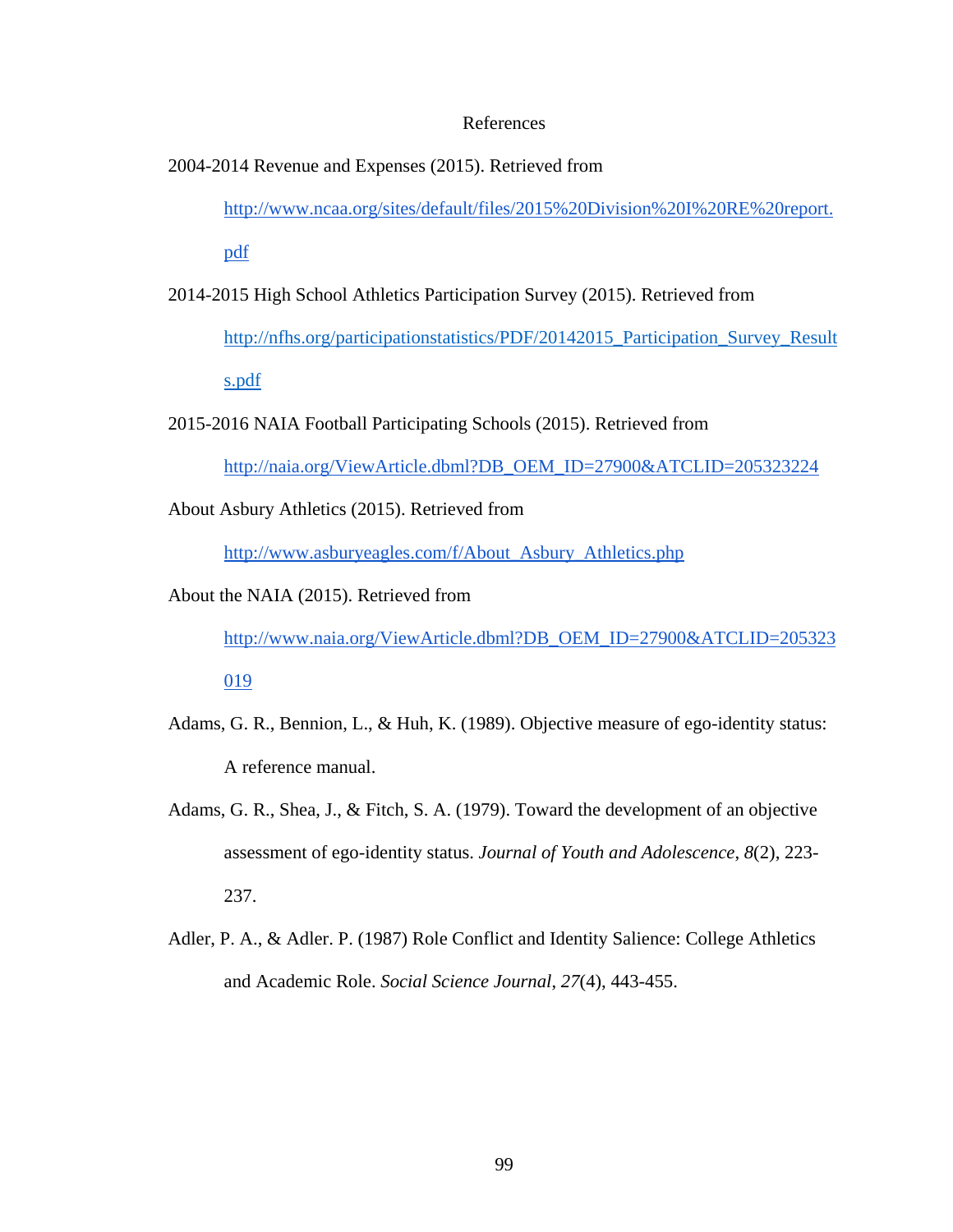Advising Student Athletes Commission (2016). Retrieved from

[http://www.nacada.ksu.edu/Community/Commission-Interest-Groups/Advising-](http://www.nacada.ksu.edu/Community/Commission-Interest-Groups/Advising-Specific-Populations-I/Advising-Student-Athletes-Commission.aspx)[Specific-Populations-I/Advising-Student-Athletes-Commission.aspx](http://www.nacada.ksu.edu/Community/Commission-Interest-Groups/Advising-Specific-Populations-I/Advising-Student-Athletes-Commission.aspx)

Altemeyer, B. (1988). *Economics of freedom*. San Francisco: Josssey-Bass.

- Anderson, C. B. (2004). Athletic identity and its relation to exercise behavior: Scale development and initial validation. *Journal of Sport & Exercise Psychology*, *26*, 39-56.
- Anderson, D. F., & Cychosz, C. M. (1994). Development of an exercise identity scale. *Perceptual and Motor Skills*, *78*, 747-751
- Anderson, M. L., & Collins, P. H. (2007). Systems of power and inequality. In M. L. Anderson & P. H. Collins (Eds.), *Race, class & gender: An anthropology* (6<sup>th</sup> ed.; pp. 61-90). Belmont, CA: Thomson Wadsworth
- Aries, E., & Richards, S. (1999). The Division III student athlete: Academic performance, campus involvement, and growth. *The Journal of College Student Development*, *3*, 211-217.
- Arnett, J. J. (2000). Emerging adulthood: A theory of development from the late teens through the twenties. *American Psychologist*, *55*, 469-480
- Arnett, J. J. (1999). Adolescent storm and stress, reconsidered. *American psychologist*, *54*(5), 317.

Asbury Eagles Sports (2015). Retrieved from<http://www.asburyeagles.com/index.php>

Barnes, L. L., Plotnikoff, G. A., Fox, K., & Pendleton, S. (2000). Spirituality, religion, and pediatrics: Intersecting worlds of healing. *Pediatrics*, *106*, 899-900.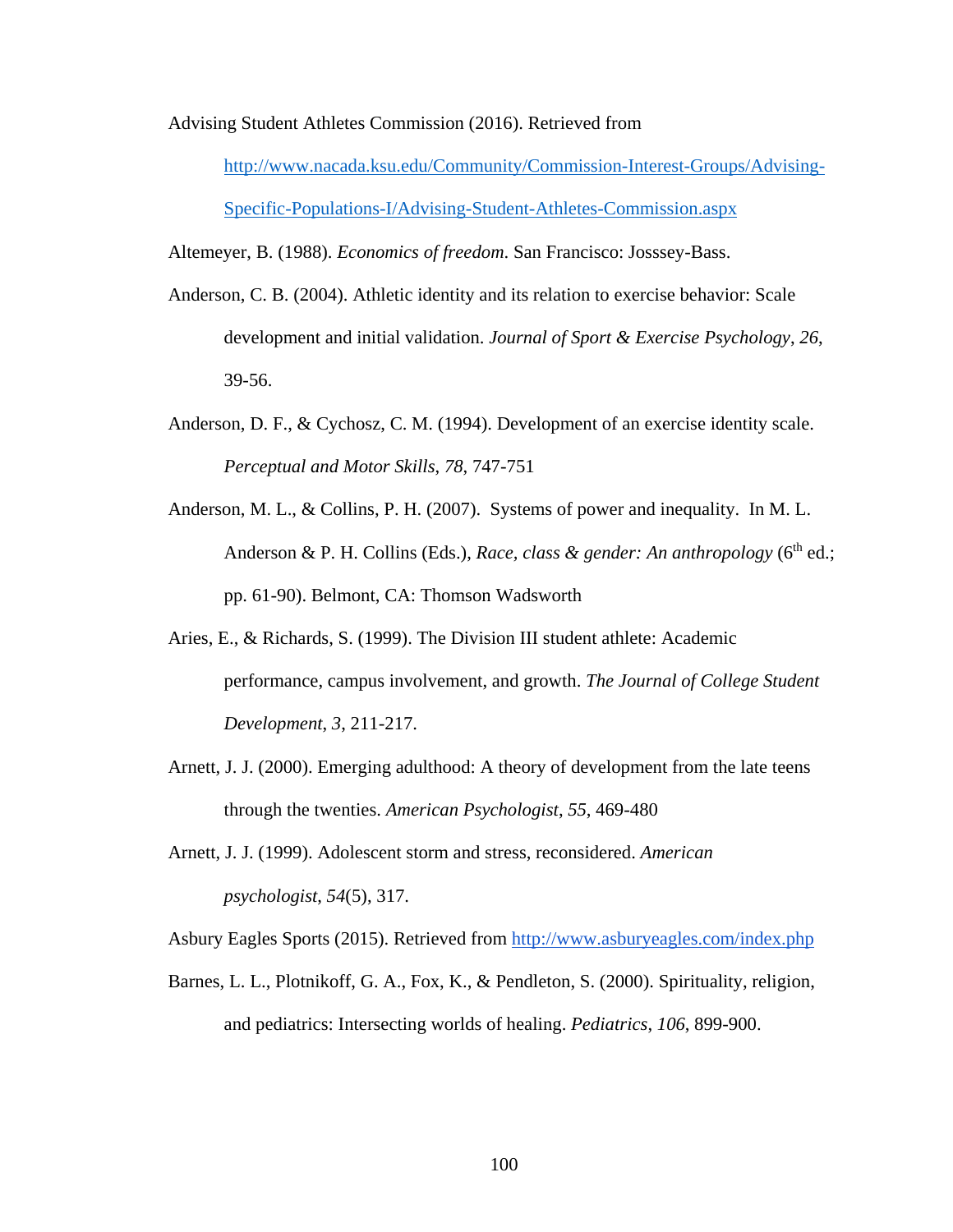- Baxter-Magolda, M. B. (2003). Identity and learning: Student affairs' role in transforming higher education. *Journal of College Student Development*, *44*(2), 231-247.
- Beller, J. M. (1995). The Relationship of Competition and a Christian Liberal Arts Education on Moral Reasoning of College Student-athletes.
- Bennion, L. D., & Adams, G. R. (1986). A revision of the Extended Version of the Objective Measure of Ego-identity Status: An identity instrument for use with late adolescents. *Journal of Adolescent Research*, *1*, 183-198
- Benjamin, Ludy (2007). *A Brief History of Modern Psychology* (pp.63-68). Massachusetts: Blackwell Publishing.
- Berzonsky, M. D. (1990). Self-construction over the life-span: A process perspective on identity formation. *Advances in Personal Construct Psychology*, *1*, 155-186.
- Biddle, B. (1986). Recent developments in role theory. *Annual Review of Sociology,* 67- 92.
- Blann, F. W. (1985). Intercollegiate athletic competition and students' educational and career plans. *Journal of College Student Personnel*.
- Bloom, G. A., Durand-Bush, N., Schinke, R. J., & Salmela, J. H. (1998). The importance of mentoring in the development of coaches and athletes.*International Journal of Sport Psychology*, *29*, 267-281.
- Bogdan, R., & Biklen, S. (1992). *Qualitative research for education: An introduction to theory and practice* (2nd ed.). Boston: Allyn & Bacon.
- Boundless. "Identity Formation." Boundless Sociology. Boundless, 03 Jul. 2014. Retrieved 17 Mar. 2015 from

https://www.boundless.com/sociology/textbooks/boundless-sociology-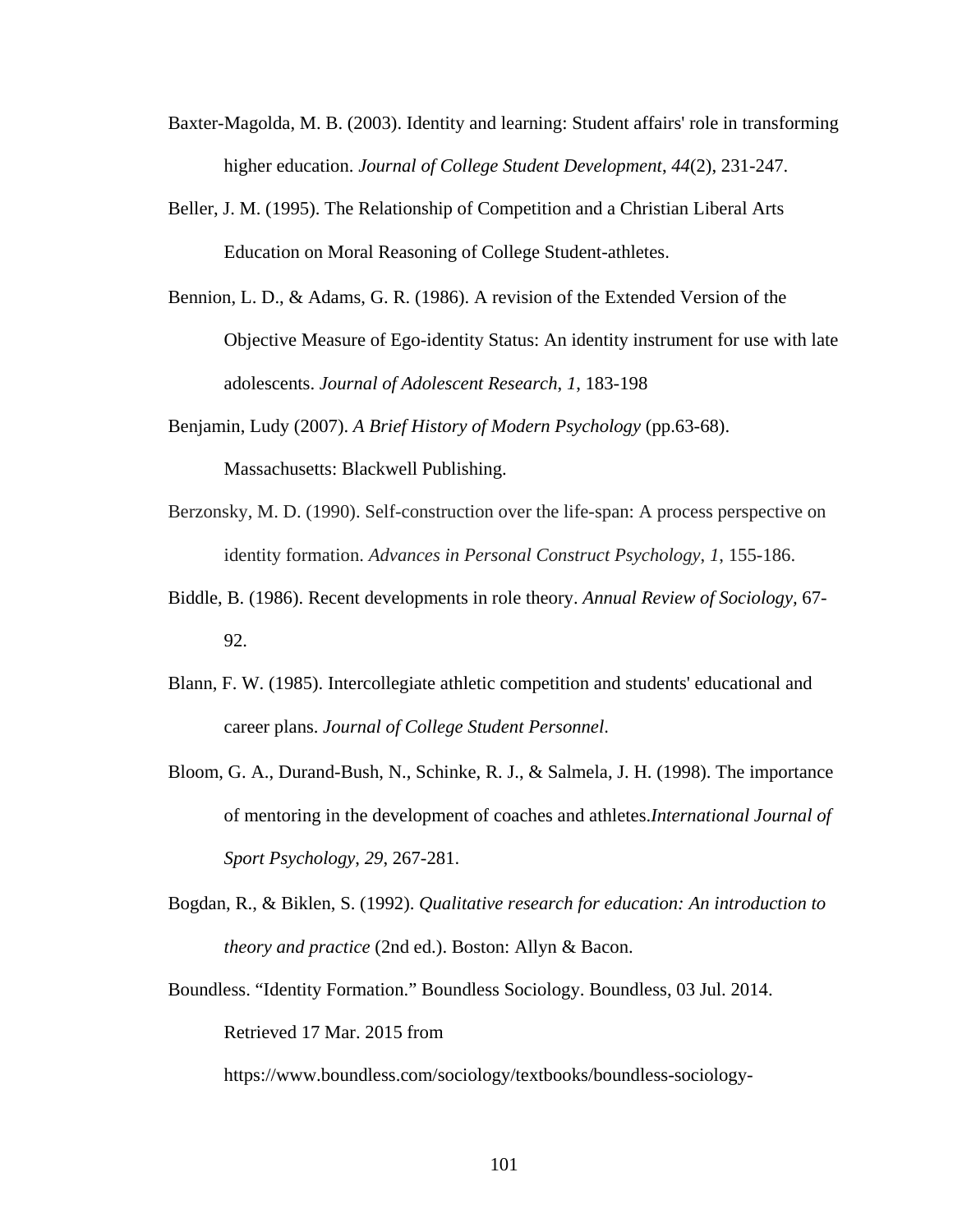textbook/culture-and-socialization-3/childhood-socialization-41/identityformation-262-8260.

- Brewer, B. W. (1993). Self-identity and specific vulnerability to depressed mood. *Journal of Personality*, *61*, 343-364.
- Brewer, B. W., Boin, P. D., Petitpas, A. J., Van Raalte, J. L., & Mahar, M. T. (1993, August). *Dimensions of athletic identity*. Paper presented at the annual meeting of the American Psychological Association, Toronto, Canada.
- Brewer, B. W., & Cornelius, A. E. (2001). Norms and factorial invariance of the Athletic Identity Measurement Scale (AIMS). *Academic Athletic Journal*, *16*, 103-113.
- Brewer, B., Van Raalte, J., & Linder, D. (2012). Athletic Identity Measurement Scale. *PsycTESTS Dataset*.
- Brewer, B. W., Van Raalte, J. L., & Linder, D. E. (1993). Athletic identity: Hercules' muscles or Achilles heel? *International Journal of Sport Psychology*, *24*, 237- 254.
- Brewer, B. W., Van Raalte, J. L., & Petitpas, A. J. (2000). Self-identity issues in sport career transitions. In D. Lavallee & P. Wylleman (Eds.), *Career transitions in sport: International perspectives* (pp. 29-43). Morgantown, WV: Fitness Information Technology.
- Brown, C., Glastetter-Fender, C., & Shelton, M. (2000). Psychosocial identity and career control in college student-athletes. *Journal of Vocational Behavior*, *56*(1), 53-62.
- Brown, C., & Hartley. D. L. (1998). Athletic identity and career maturity of male college student-athletes. *International Journal of Sport Psychology*, *29*, 17-26.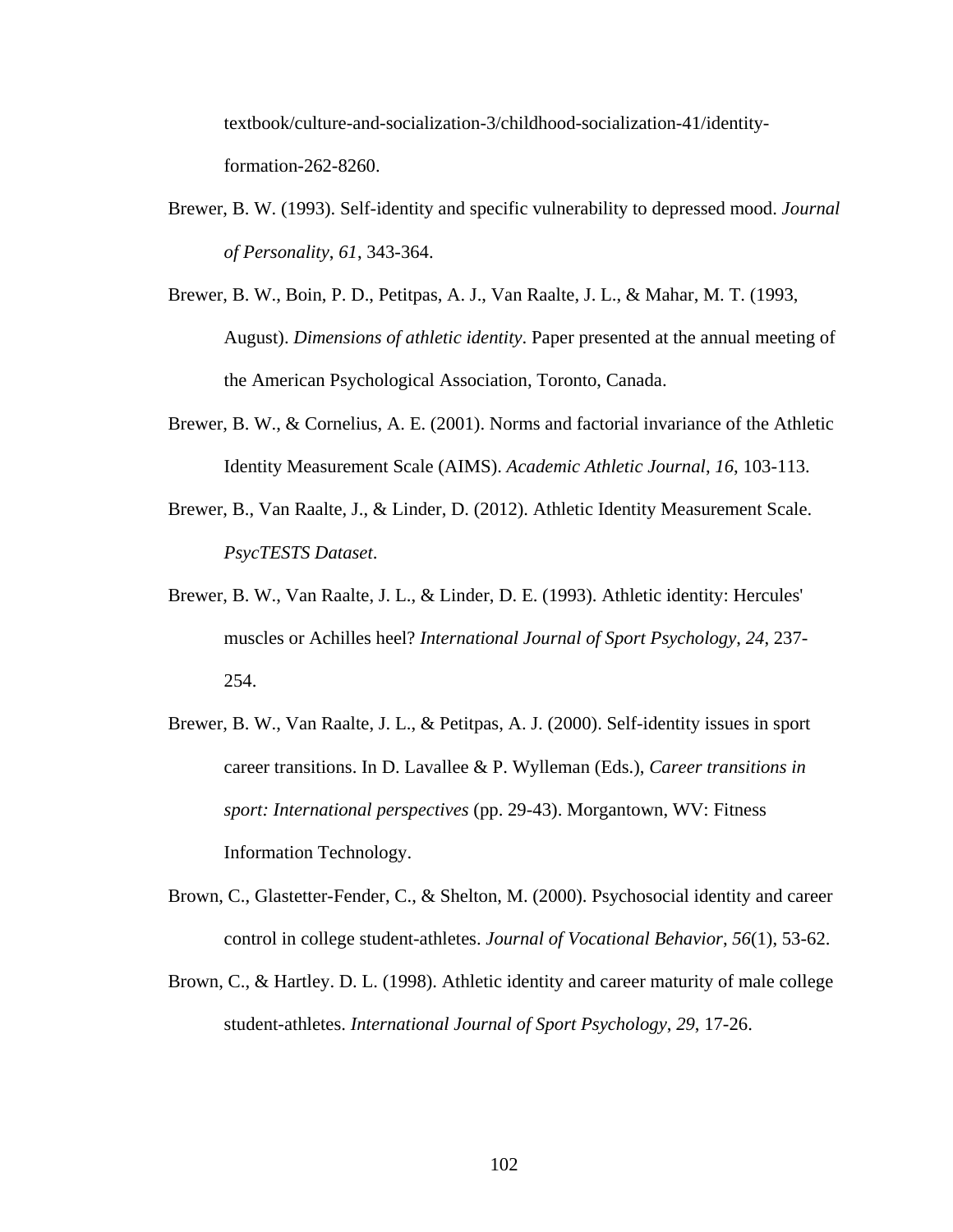Bullock, Merry, & Lukenhaus, P. (1990). Who am I? The development of selfunderstanding in toddlers. *Merrill-Palmer Quarterly*, *36*, 217-238.

CATS First of Its Kind (2016). Retrieved from<http://catsacademics.com/about/>

- Chandra, P. (2016). Improving Survey Response and Completion Rate with User Experience.
- Chartrand, J. M., & Lent, R. W. (1987). Sports counseling: Enhancing the development of the student-athlete. *Journal of Counseling and Development*, *66*, 164-167.
- Christian, M. D., & Barbarin, O. A. (2001). Cultural resources and psychological adjustment of African American children: Effects of spirituality and racial attribution. *Journal of Black Psychology*, *27*, 43-63.
- Cieslak T.J., (2004). Describing and measuring the athletic identity construct: Scale development and validation. (Doctoral dissertation). The Ohio State University.
- Colleges and University by Religious Affiliation (2015). Retrieved from <http://campusconrner.com/religious-affiliations.html>
- Cowley, W. J. (1934). *The History of Student Residential Housing, School and Society* (pp. 705–712), 758–764.
- Creswell, J. W. (2012). Educational research: Planning, conducting, and evaluating quantitative and qualitative research (4th ed.). New York: Pearson.
- Creswell, J. W. (2003). *Research design: Qualitative, quantitative, and mixed methods approaches* (2nd ed.). Thousand Oaks: Sage Publications, Inc.
- Curry, T. J., & Weaner, J. S. (1987). Sport identity salience, commitment, and the involvement of self in role: Measurement issues. *Sociology of Sport Journal*, *4*, 280-288.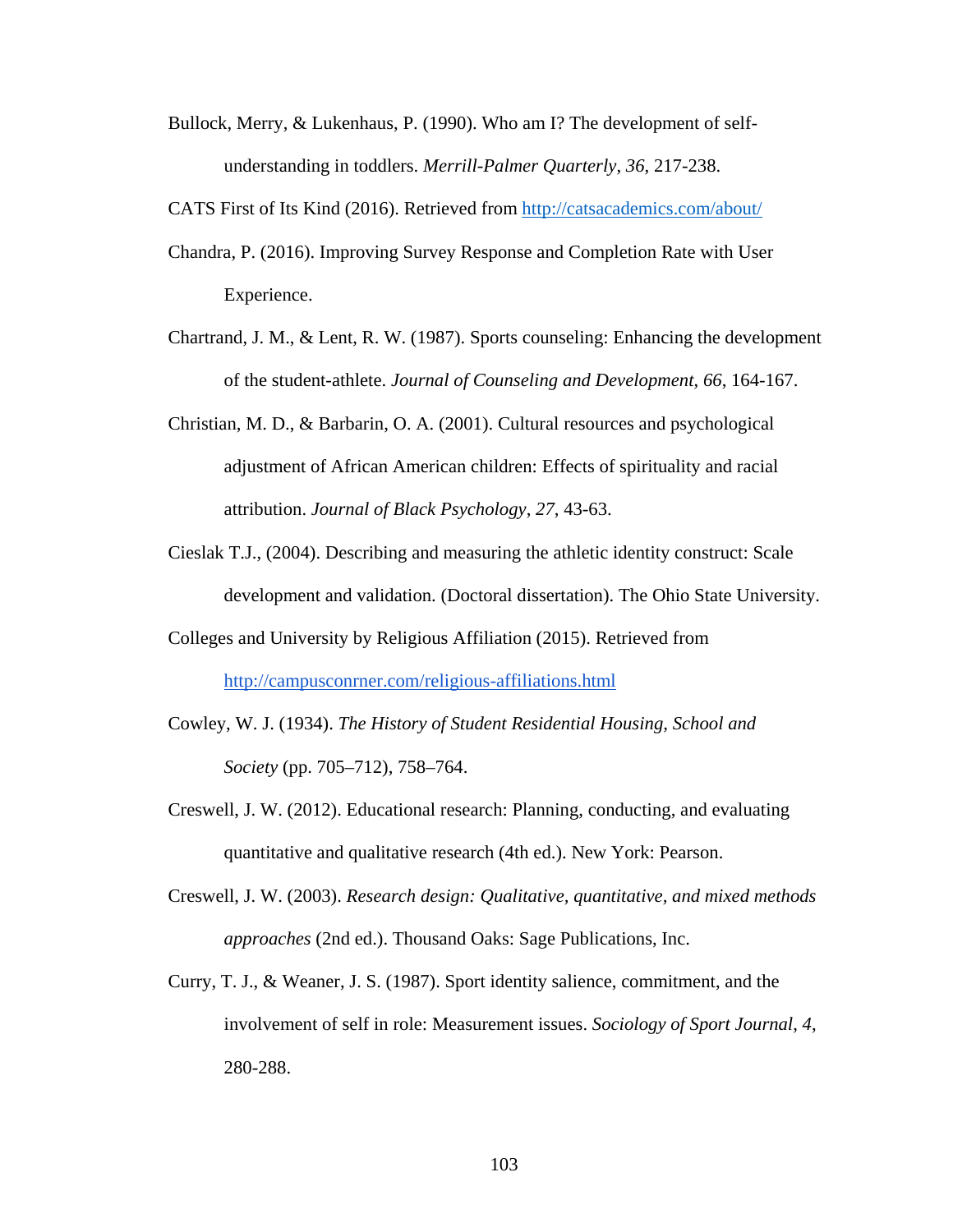- Curry, T. J., & Weiss, O. (1989). Sport identity and motivation for sport participation: A comparison between American college athletes and Austrian student sport club members. *Sociology of Sport Journal*, *6*, 257-268.
- Daleman, T. P. & Frey, B. B. (2004). The Spirituality Index of Well-Being: A new instrument for health-related quality of life research. *Annals of Family Medicine*, *2*, 499-503.
- De Vaus, D. (1993). Research design in social research.
- Divin, A. L. (2009). Perceived stress levels and health promoting behaviors among NAIA and NCAA division I student-athletes (Unpublished doctoral dissertation).
- Duda, J. L. (1999). *Advances in Sport and Exercise Psychology Measurement*. Morgontown, WV: Fitness International Technology.
- Ellison, C. W., & Paloutzian, R. F. (1983). Spiritual Well Being Scale. *Journal of Psychology and Theology*, *11*, 330-340.
- Emmons, R. A. & Paloutzian, R. F. (2003). The psychology of religion. *Annual Review of Psychology*, *54*, 377-402.
- Erikson, E. H. (1956). The problem of ego identity. *Journal of the American Psychoanalytic Association*.

Erikson, E. H. (1968). *Identity: Youth and Crisis*. New York: Norton.

- Evans, N. J., Forney, D. S., Guido, F. M., Patton, L. D., & Renn, K. A. (2009). *Student development in college: Theory, research, and practice*. San Francisco: Wiley.
- Feldman, K. A., & Newcomb, T. M. (1969). *The impact of college on students*. San Francisco: Jossey-Bass.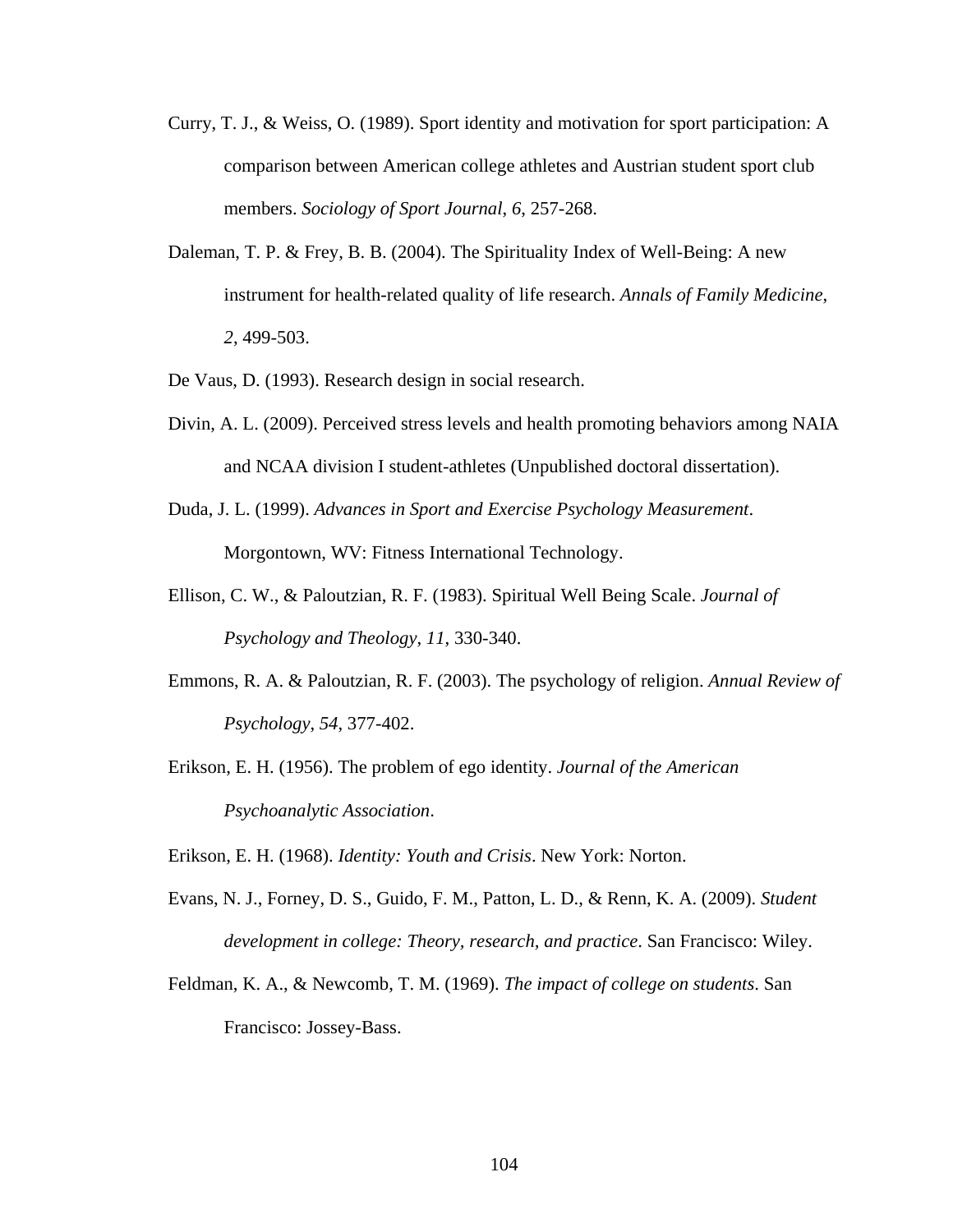- Field, A. P. (2009). Discovering statistics using SPSS: (and sex and drugs and rock 'n' roll). Los Angeles, Calif.: SAGE Publications.
- Gaston, G. (2004). Examining academic and athletic motivation among student-athletes at a Division I university. *Journal of College Student Development 45*-75.
- Gatz, L. B., & Hirt, J. B. (2000). Academic and social integration in cyberspace: Students and e-mail. *The Review of Higher Education*, *23*(3), 299-318.
- Genia, V. (2001). Evaluation of the Spiritual Well-Being Scale in a sample of college students. *International Journal of the Psychology of Religion*, *11*, 25-33.
- Gerdy, R. J., (2000) Sports in school: The future of an institution. *Teachers College Press*, 2000.
- Gill, D. L., & Deeter, T. E. (1988). The relationship of competitiveness and achievement orientation to participation in sport and nonsport activities. *Journal of Sport & Exercise Psychology*, *10*, 139-150.
- Good, A., Brewer, B., Petitpas, A., Van Raalte, J., & Mahar, M. (1993). Identity foreclosure, athletic identity, and college sport participation. *The Academic Athletic Journal, 8*, 1-12.
- Griffith, K. A., & Johnson, K. A. (2002). Athletic identity and life roles of Division I and Division III collegiate athletes. *Journal of Undergraduate Research*, *5*, 225- 231.
- Groves, R. M., Fowler Jr., F. J., Couper, M. P., Lepkowski, J. M., Singer, E., & Tourangeau, R. (2009). *Survey methodology* (Vol. 561). John Wiley & Sons.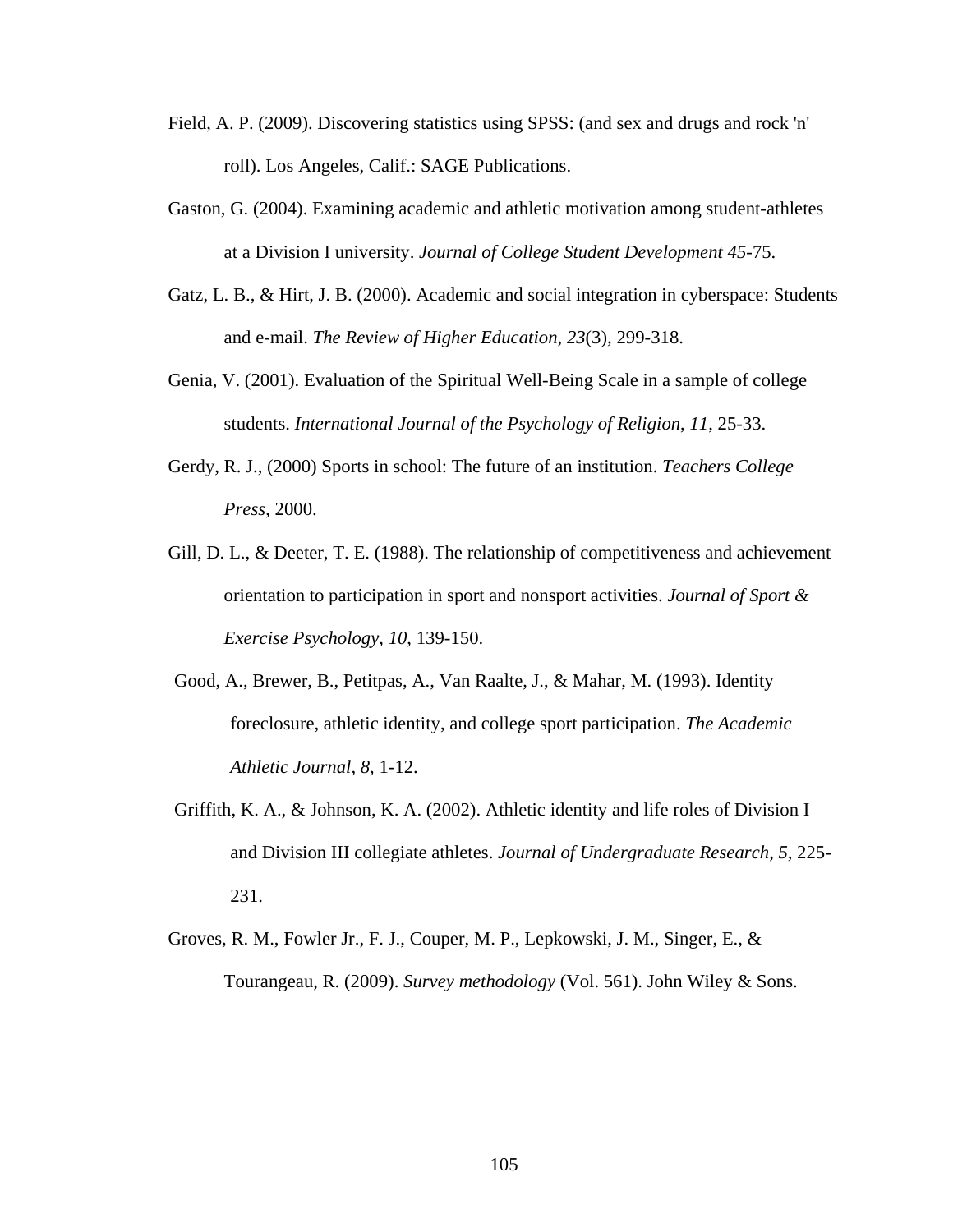- Hale, B. D., James, B., & Stambulova, N. A. T. A. L. I. A. (1999). Determining the dimensionality of athletic identity: a" Herculean" cross-cultural undertaking. *International Journal of Sport Psychology*, *30*(1), 83-100.
- Hall, T. W. & Edwards, K. J. (2002). The Spiritual Assessment Inventory: A theistic model and measure for assessing spiritual development. *Journal for the Scientific Study of Religion*, *41*, 341-357.
- Harter, S. (1990). *Competence considered*. New Haven, CT: Yale University Press.
- Hernandez, S. E. (2015). *An examination of mandatory study hall for NAIA studentathletes and their involvement in Champions of Character* (Doctoral dissertation, WINGATE UNIVERSITY).
- Hill, P. C. & Pargament, K. I. (2003) Advances in the conceptualization and measurement of religion and spirituality. *American Psychologist*, *58*, 64-74.
- Holland, D., Lachicotte W., Skinner D., & Cain, C. (2001). *Identity and agency in cultural worlds*. Cambridge, Massachusetts: Harvard University Press.
- Horton, R., & Mack, D. (2000). Athletic identity in marathon runners: Functional focus or dysfunctional commitment?. *Journal of Sport Behavior*,*23*(2), 101.
- Identity Formation. 2014. In *Merriam-Webster.com*. Retrieved November 10th, 2014, from http://www.merriam-webster.com/dictionary/identityformaton
- Jackson, S. (1981). Measurement of commitment to role identities. *Journal of personality and social psychology*, *40*(1), 138-146.
- Lally, P. S., & Kerr, G. A. (2005). The career planning, athletic identity, and student role identity of intercollegiate student-athletes. *Research Quarterly for Exercise and Sport*, *76*(3), 275-285.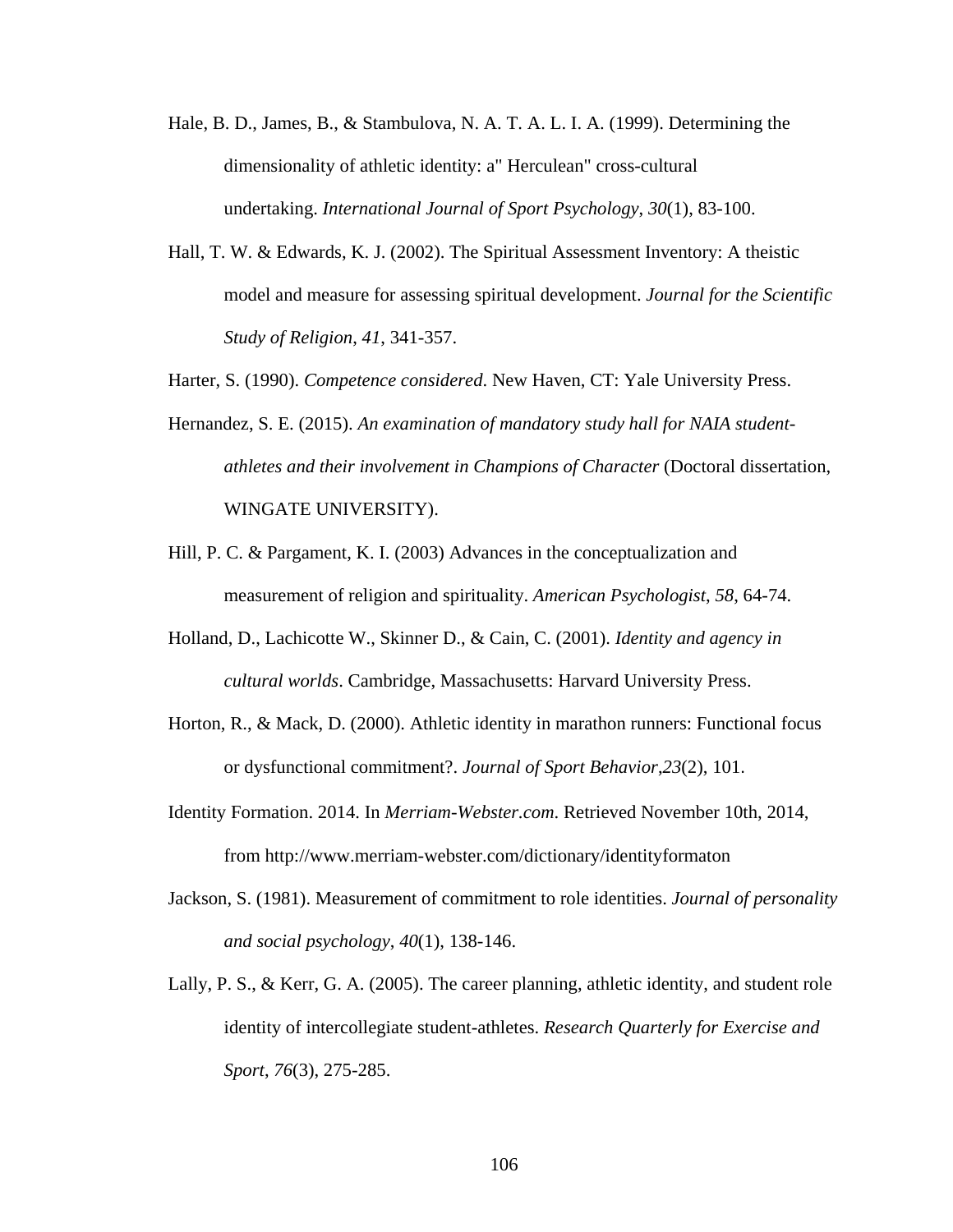Keim, M., & Strickland, J. M. (2004). Support services for two-year college student athletes. *College Student Journal*, *38*(1), 36−44.

Identity and spirituality: A psychosocial exploration of the sense of spiritual self.

- Kiesling, Chris; Sorell, Gwendolyn T.; Montgomery, Marilyn J.; Colwell, Ronald K. Psychology of Religion and Spirituality, Vol S(1), Aug 2008, 50- 62.http://dx.doi.org/10.1037/1941-1022.S.1.50Koenig, H., & Bussing, A. (2010). The Duke University religion index (DUREL): A five-item measure for use in epidemiological studies. *Religions*, *1*, 78-85.
- Krause, N. (1993). Measuring religiosity in later life. *Research on aging*, *15*(2). 170-197.
- Lamont-Mills, A., & Christensen, S. A. (2006). Athletic identity and its relationship to sport participation levels. *Journal of Science and Medicine in Sport*, *9*(6), 472- 478.
- Lundy, B. (2007). *A Brief History of Modern Psychology* (pp. 63-68). Massachusetts: Blackwell Publishing.
- MacDonald, D. (2000). Spirituality: Description, measurement, and relation to the five factor model of personality. *Journal of personality.* 68 (1). 153-197.
- Marcia, J. (2009). Life Transitions and Stress in the Context of Psychosocial Development. *Handbook of Stressful Transitions Across the Lifespan,* 19-34.
- Marcia, J. E. (1966). Development and validation of ego-identity status. *Journal of Personality and Social Psychology*, *3*, 551-558.

Marcia, J. (1966). The ego identity status approach to ego identity. *Ego Identity,* 3-21. Markus, H., & Nurius, P. (1986). Possible selves. *American psychologist*, *41*(9), 954.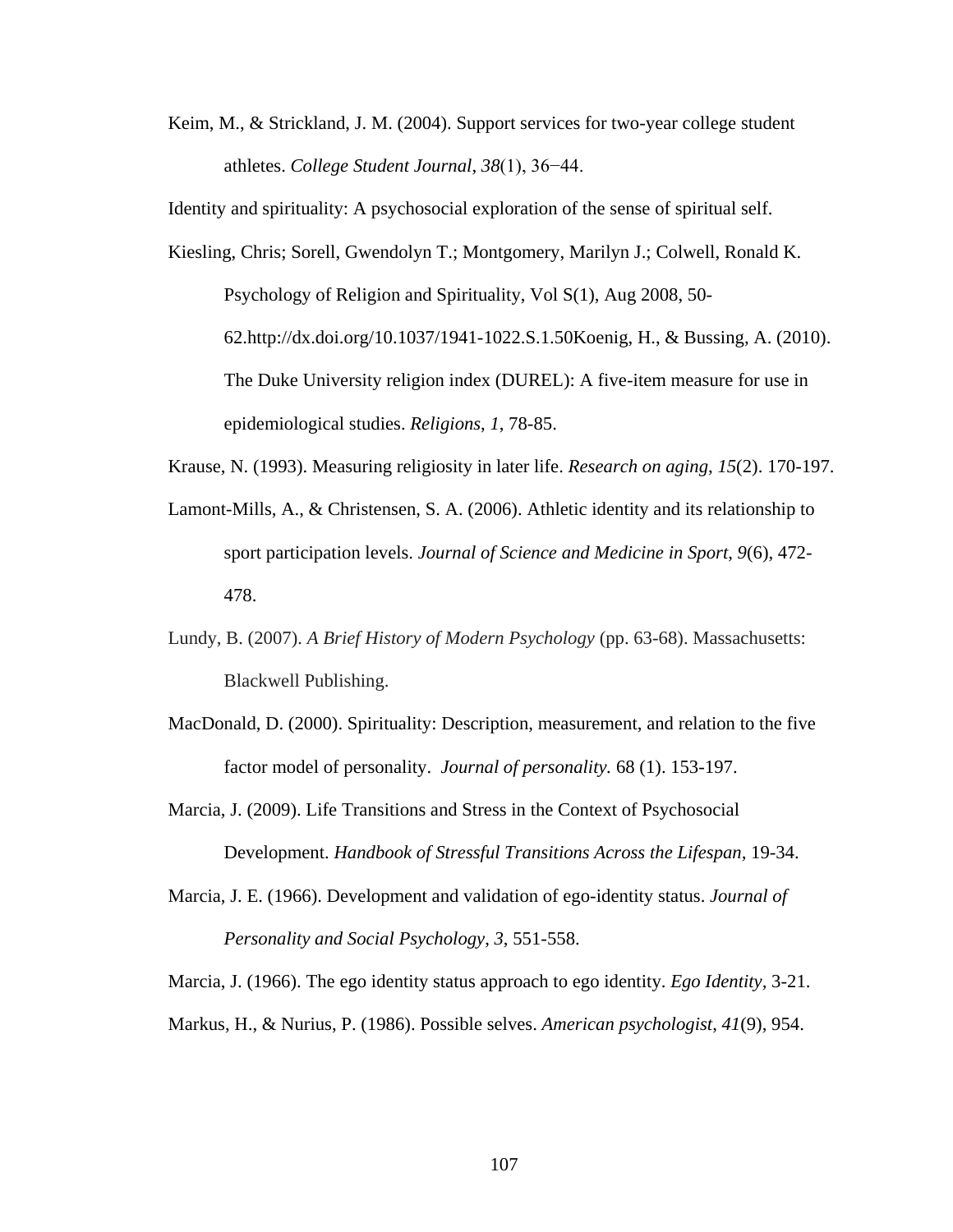- Martin, J. J., Mushett, C. A., & Eklund, R. C. (1994). Factor structure of the athletic identity measurement scale with adolescent swimmers with disabilities. *Brazilian International Journal of Adapted Physical Education Research*, *1*, 87-99.
- Masters, K., Spielmans, ., G., Goodson, & J. (2008). Are there demonstrable effects of distant intercessory prayer? A meta-analytic review*. Annals of Behavioral Medicine*. *2*(1), 21-26.
- McAndrew, S. & Voas D. (2011). Measuring religiosity using surveys. *University of Manchester Topic Overview 4*. 1-15
- McEwen, M.K. (2003). The nature and uses of theory. In S.R. Komives, D.B. Woodlard Jr. & Associates (Eds.), *Student Servives: A handbook for the profession* (pp. 153- 178). San Fransico: Jossey-Bass.
- Mignano, A. C., Brewer, B. W., Winter, C. R., & Van Raalte, J. L. (2006). Athletic identity and student involvement of female athletes at NCAA Division III women's and coeducational colleges. *Journal of College Student Development*, *47*(4), 457-464.
- Miller, P. S., & Kerr, G. A. (2003). The role experimentation of intercollegiate student athletes. *Sport Psychologist*, *17*(2), 196-219.
- Moberg, D. (2010). Spirituality research: Measuring the immeasurable? *Perspectives on Science and Christian Faith*, *62*(2), 99-114.
- Moberg, D. (2002) Assessing and Measuring Spirituality: Confronting dilemmas of universal and particular evaluative criteria. *Journal of Adult Development*, *9*(1).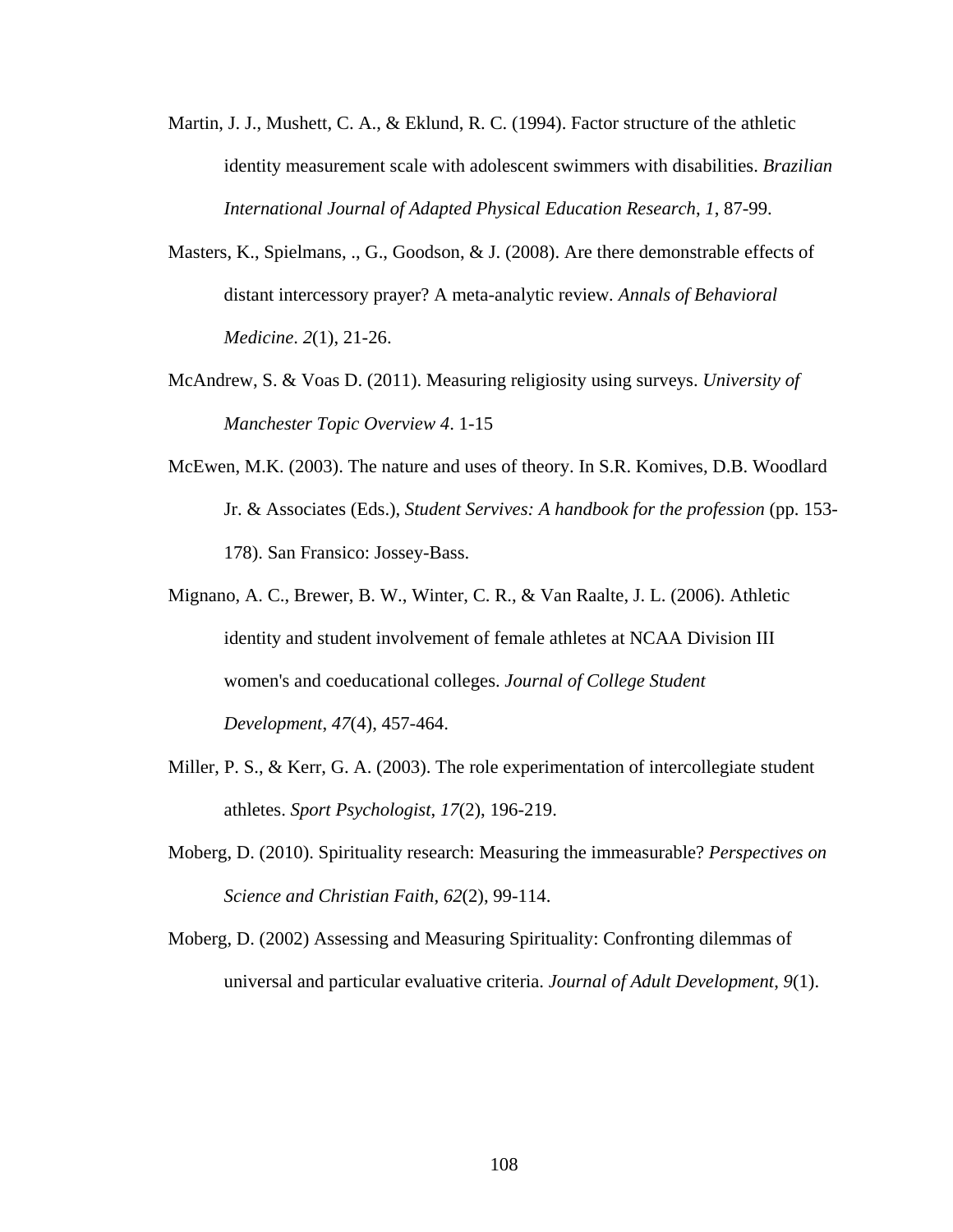- Murphy, G. M., Petitpas, A. J., & Brewer, B. W. (1996). Identity foreclosure, athletic identity, and career maturity in intercollegiate athletes. *Sport Psychologist*, *10*, 239-246.
- NAIA Honors (2015). Retrieved from<http://www.naiahonors.com/hall-of-fame>
- NAIA Health and Safety (2016). Retrieved from

[http://www.naia.org/fls/27900/1NAIA/membership/wellness/NAIA\\_HealthandSa](http://www.naia.org/fls/27900/1NAIA/membership/wellness/NAIA_HealthandSafety_MentalHealthResources.pdf) [fety\\_MentalHealthResources.pdf](http://www.naia.org/fls/27900/1NAIA/membership/wellness/NAIA_HealthandSafety_MentalHealthResources.pdf)

- Nakagawa, S., & Cuthill, I. C. (2007). Effect size, confidence interval and statistical significance: a practical guide for biologists. *Biological Reviews*,*82*(4), 591-605.
- NBA Draft (2015). Retrieved from<http://www.nba.com/draft/?ls=iref:nba:gfooter>
- NCAA After the Game Career Center (2016). Retrieved from

[http://www.ncaa.org/student-athletes/former-student-athlete/ncaa-after-game](http://www.ncaa.org/student-athletes/former-student-athlete/ncaa-after-game-career-center)[career-center](http://www.ncaa.org/student-athletes/former-student-athlete/ncaa-after-game-career-center)

- Nelson, E. S. (1983). How the myth of the dumb jock becomes fact: A developmental view for counselors. *Counseling and Values*, *27*, 176-185.
- Nichols, A. J., & Levy, Y. (2009). Empirical assessment of college student-athletes' persistence in e-learning courses: A case study of a US National Association of Intercollegiate Athletics (NAIA) institution. *The Internet and Higher Education*, *12*(1), 14-25.
- Oregon, E. M., (2010). An Examination of Athletic Identity and Identity Foreclosure among Male Collegiate Student-Athletes. Graduate Theses and Dissertations.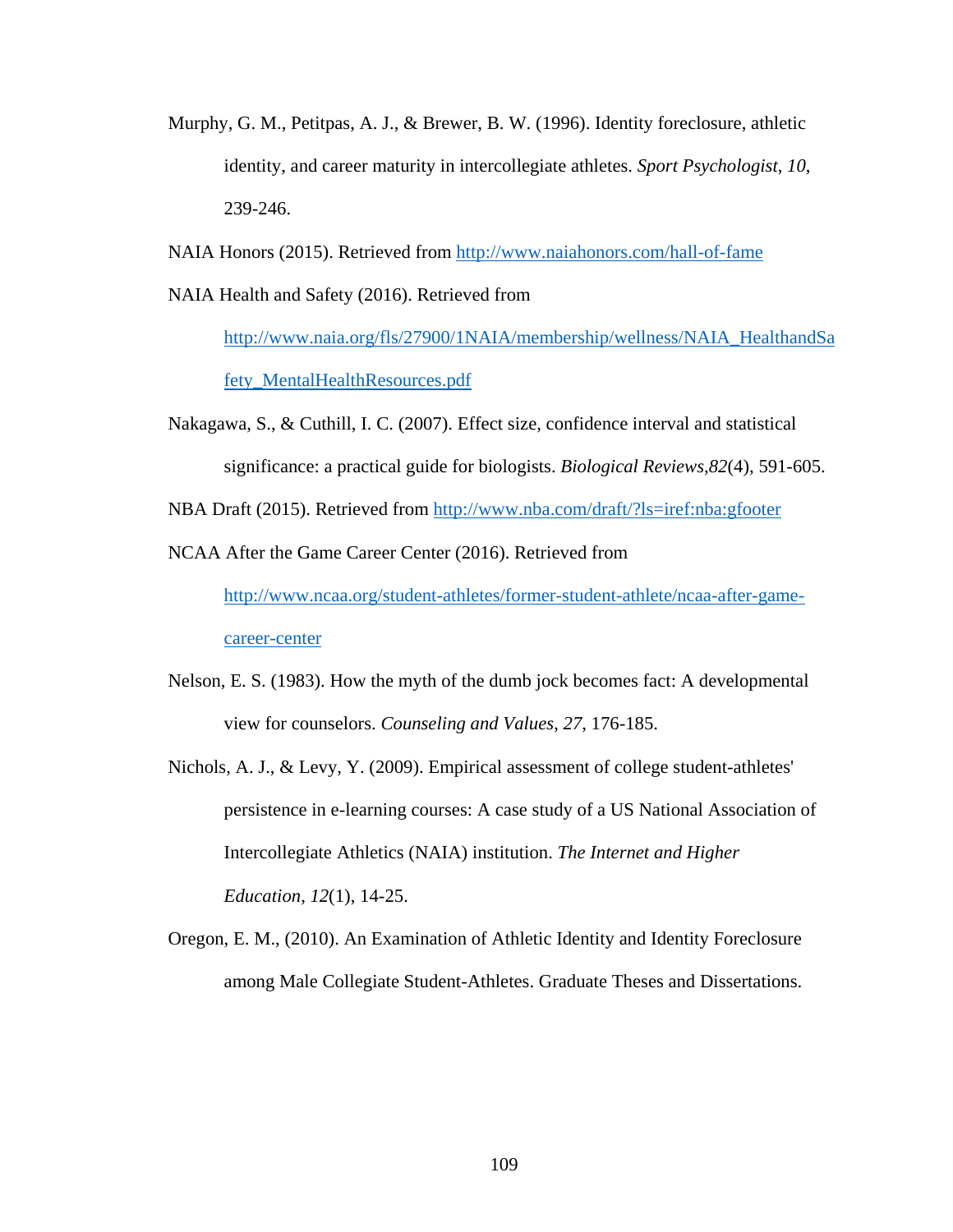- Paloutzian, R. F., & Ellison, C.W. (1982). Loneliness, spiritual well-being, and quality of life. In L. A. Peplau & D. Perlman (Eds.), *Loneliness: A sourcebook of current theory, research and therapy*. New York: Wiley.
- Pargament, K. I., Smith, B. W., Koenig, H. G., & Perez, L. (1998). Patterns of positive and negative religious coping with major life stressors. *Journal for the Scientific Study of Religion*, *37*, 710–724.
- Parham, W. D. (1993). The Intercollegiate Athlete A 1990s Profile. *The counseling psychologist*, *21*(3), 411-429.
- Partridge, J. A. (1998). An examination of the relationship between athletic participation, multidimensional self-concept, self-esteem, gender, and collegiate academic performance (master's thesis). University of North Carolina, Chapel Hill.
- Pascarella, E.T., Truckenmiller, R., Nora, A., Terenzini, P.T., Edison, M. & Hagedom, L.S., (1999). Cognitive impacts of intercollegiate athletic participation. *The Journal of Higher Education, 70,* 1-26*.*
- Pearson, R. E., & Petitpas, A. J. (1990). Transitions of athletes: Developmental and preventive perspectives. *Journal of Counseling & Development*, *69*(1), 7-10.
- Peek, L. (2005). Becoming Muslim: The development of a religious identity. *Sociology of Religion*, *66*(3), 215-242.
- Petipas, A. J. (1978). Identity Foreclosure: A unique challenge. *Personnel and Guidance Journal*, *56*, 558-561.
- Petitpas, A. J., & Champagne, D. E. (1988). Developmental programming for intercollegiate athletes. *Journal of College Student Development*, *29*, 454-460.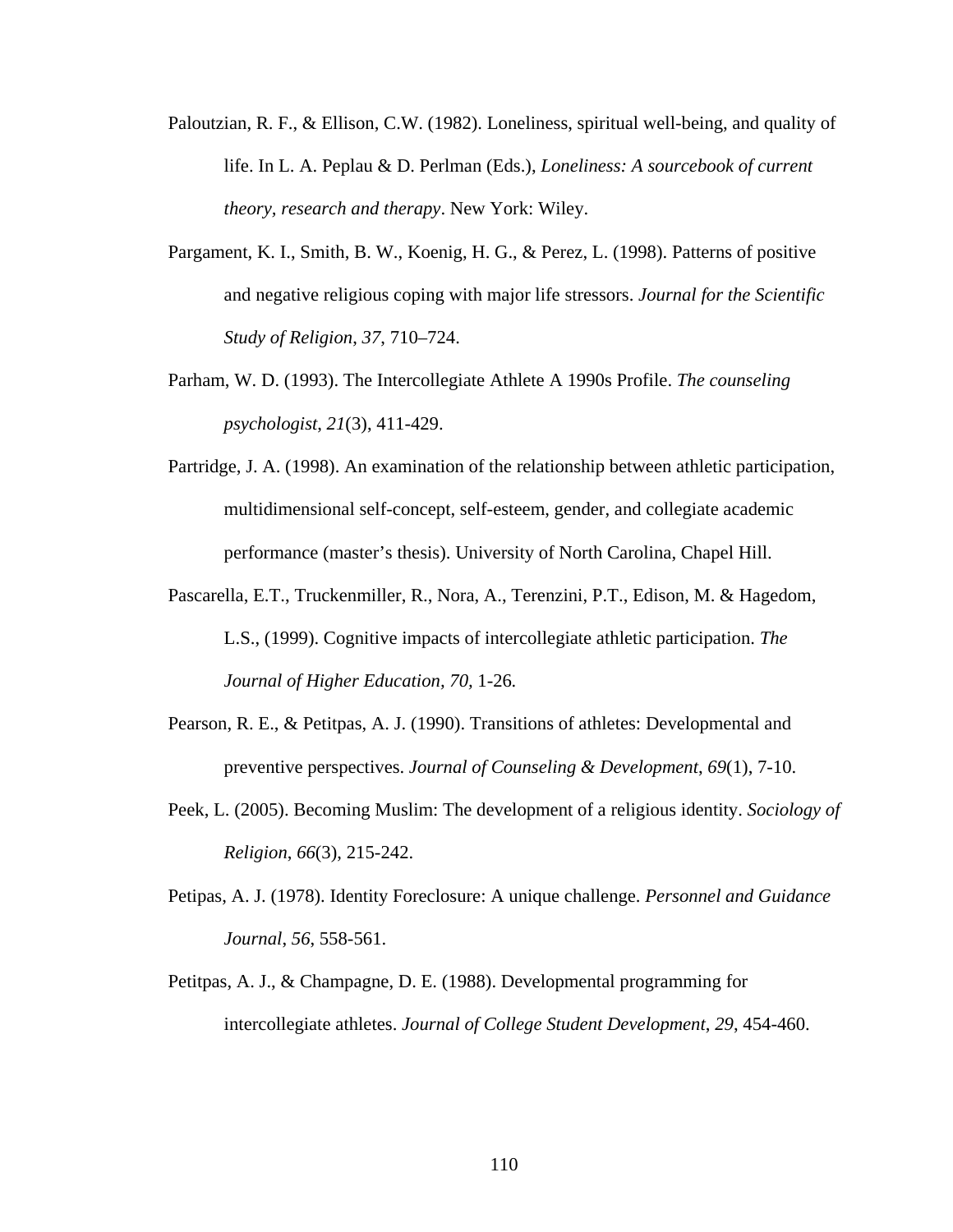- Pfeifer, S., & Waelty, U. (1995). Psychopathology and religious commitment: A controlled study. *Psychopathology, 28*, 70-77.
- Piedmont, R.L. (1999). Does spirituality represent the sixth factor of personality? Spiritual transcendence and the five-factor model. *Journal of Personality*, *67*, 985–1013.
- Piedmont, R. L., & Leach, M. M. (2002). Cross-cultural generalizability of the Spiritual Transcendence Scale in India: Spirituality as a universal aspect of human experience. *American Behavioral Scientist*, *45*, 1888-1901.
- Pieper, J. Z., Van Uden, M. H., & De Vries-Schot, M. R. (2012). Mature Religiosity Scale: Validity of a new questionnaire. *European Journal of Mental Health*, *1*, 57-71.
- Policy Questions on the Department of Education's 2007 Guidance on Collecting, Maintaining and Reporting Data by Race and Ethnicity. (Ed. October 2008). Retrieved from

<http://www2.ed.gov/policy/rschstat/guid/raceethnicity/questions.html>

- Polit, D. F., Beck, C. T., & Hungler, B. P. (2001). Essentials of nursing research. *Methods*.
- Porter, S. R., & Umbach, P. D. (2006). Student survey response rates across institutions: Why do they vary?. *Research in Higher education*, *47*(2), 229-247.
- Preacher, K. J., & Kelley, K. (2011). Effect size measures for mediation models: quantitative strategies for communicating indirect effects. *Psychological methods*, *16*(2), 93.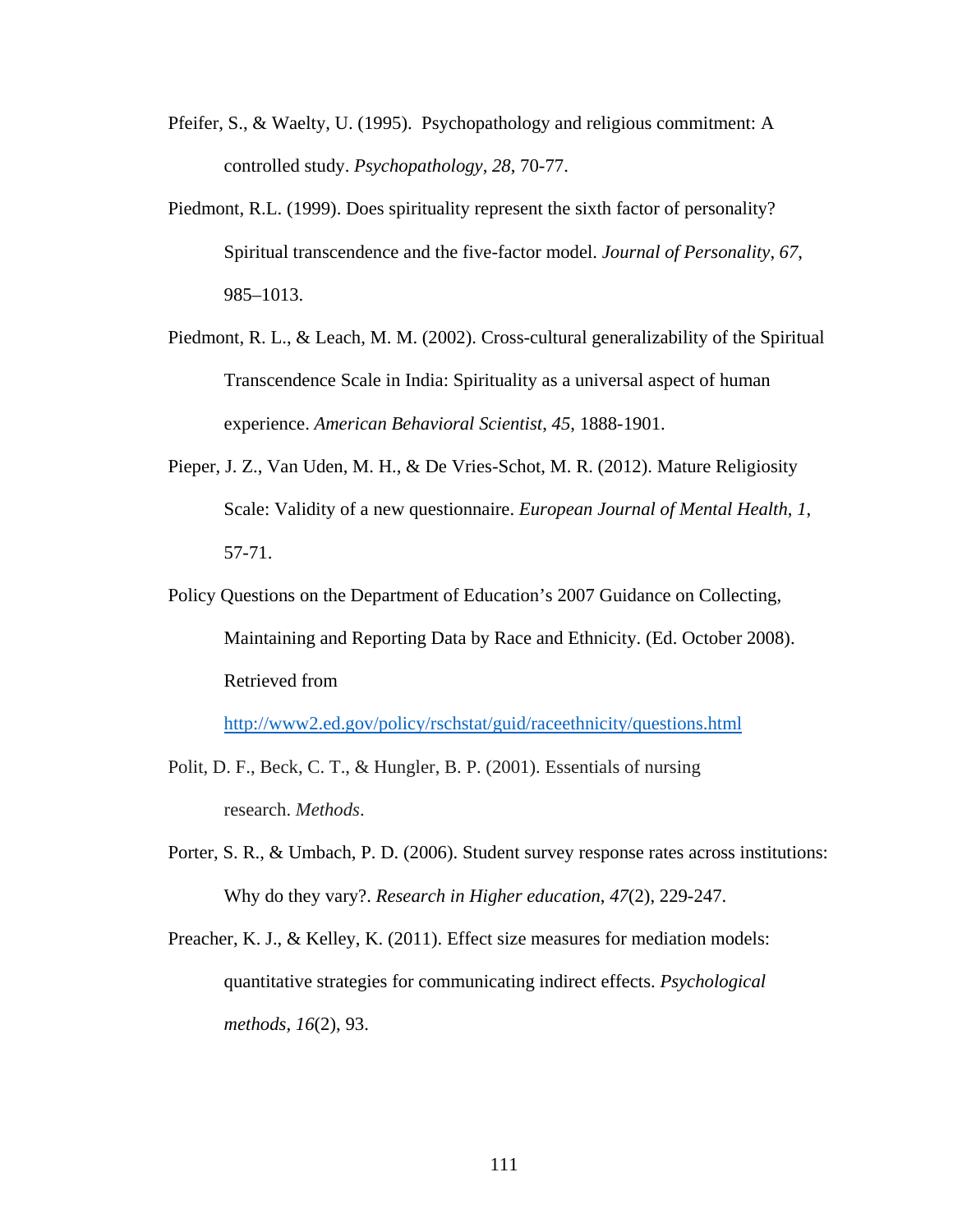- Rabe, M. (2015). Athletic Governing Body and Gender Equality in Intercollegiate Athletics.
- Religiosity. 2014. In *Merriam-Webster.com*. (2014, November 10). Retrieved from <http://www.merriam-webster.com/dictionary/religiosity>
- Report: 41 percent of bowl-bound schools miss academic standard. (2005). Diverse Issues in Higher Education, 22(23), 16. Retrieved from http://ezproxy.uky.edu/login?url=http://search.proquest.com/docview/194222128 ?accountid=11836
- Renn, K. A., & Arnold, K. D. (2003). Reconceptualizing research on peer culture. *Journal of Higher Education*, *74*, 261-291.
- Rhea, M. R. (2004). Determining the magnitude of treatment effects in strength training research through the use of the effect size. *The Journal of Strength & Conditioning Research*, *18*(4), 918-920.
- Rosenberg, M. (1989). *Society and the adolescent self-image*. Princeton, NJ: Princeton University.
- Ryan, F. J. (1989). Participation in intercollegiate athletics: Affective outcomes. *Journal of College Student Development*.
- Sack, A. L., & Staurowsky, E. J. (1998). *College athletes for hire: The evolution and legacy of the NCAA's amateur myth*. Columbia University Press.
- Sandler, L. (2010, July 19). One and Done. *Time*, 35-41.
- Sethi, S., & Seligman, M. E. P. (1993). Optimism and fundamentalism. *Psychological Science*, *4*, 256-259.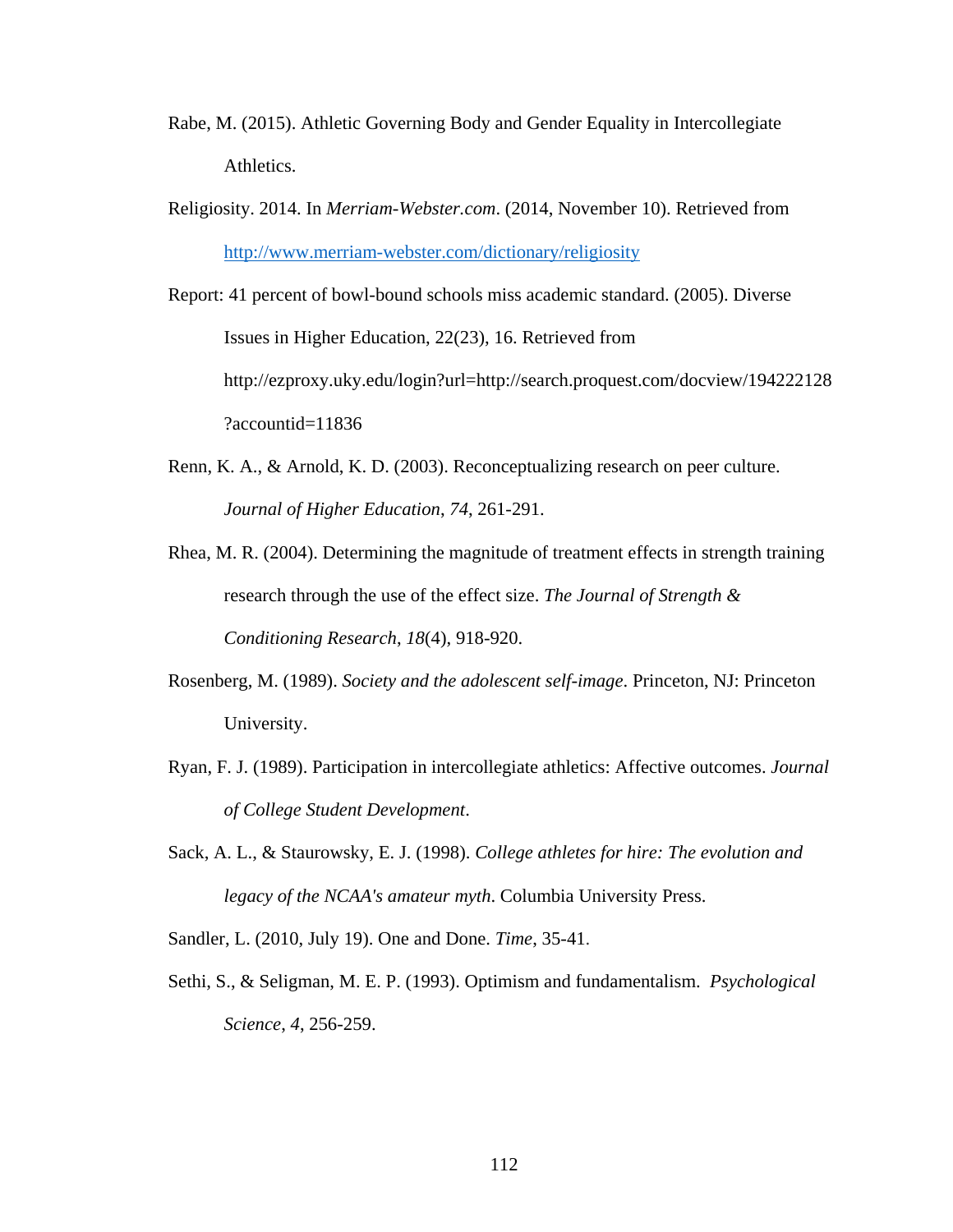- Settles, I. H., Sellers, R. M., & Damas Jr, A. (2002). One role or two?: The function of psychological separation in role conflict. *Journal of Applied Psychology*, *87*(3), 574.
- Shaughnessy, J., Zechmeister, E., & Jeanne, Z. (2011). *Research methods in psychology* (9th ed.). New York, NY: [McGraw Hill.](http://en.wikipedia.org/wiki/McGraw_Hill)
- Sherrill, C. (1993). Women with disability: Paralympics and reasoned action contact theory. *Women in Sport and Physical Activity Journal*, *2*, 51-60.
- Smyth, J. D., Dillman, D. A., Christian, L. M., & McBride, M. (2009). Open-Ended Questions in Web Surveys Can Increasing the Size of Answer Boxes and Providing Extra Verbal Instructions Improve Response Quality?. *Public Opinion Quarterly*, nfp029.
- Solomon, Jon (October 15, 2013)[.](http://www.al.com/sports/index.ssf/2013/10/schooled_the_price_of_college.html) "Schooled: The Price of College Sports' is a movie [worth the NCAA history](http://www.al.com/sports/index.ssf/2013/10/schooled_the_price_of_college.html) lesson (review)". *al.com*. [Archived](http://www.webcitation.org/6X5Q4doWb) from the original on March 17, 2015
- Sparkes, C. Andrew. (1998). Athletic Identity: An Achiles' Heel to the Survival of Self. *Qualitative Health Research*, *8*, 644.

Spirituality.(2014, November 10). Retreived from [http://www.merriam](http://www.merriam-webster.com/dictionary/spirituality)[webster.com/dictionary/spirituality](http://www.merriam-webster.com/dictionary/spirituality)

Steinfeldt, J. A., Foltz, B. D., Mungro, J., Speight, Q. L., Wong, Y. J., & Blumberg, J. (2011). Masculinity socialization in sports: Influence of college football coaches. *Psychology of Men & Masculinity*, *12*(3), 247.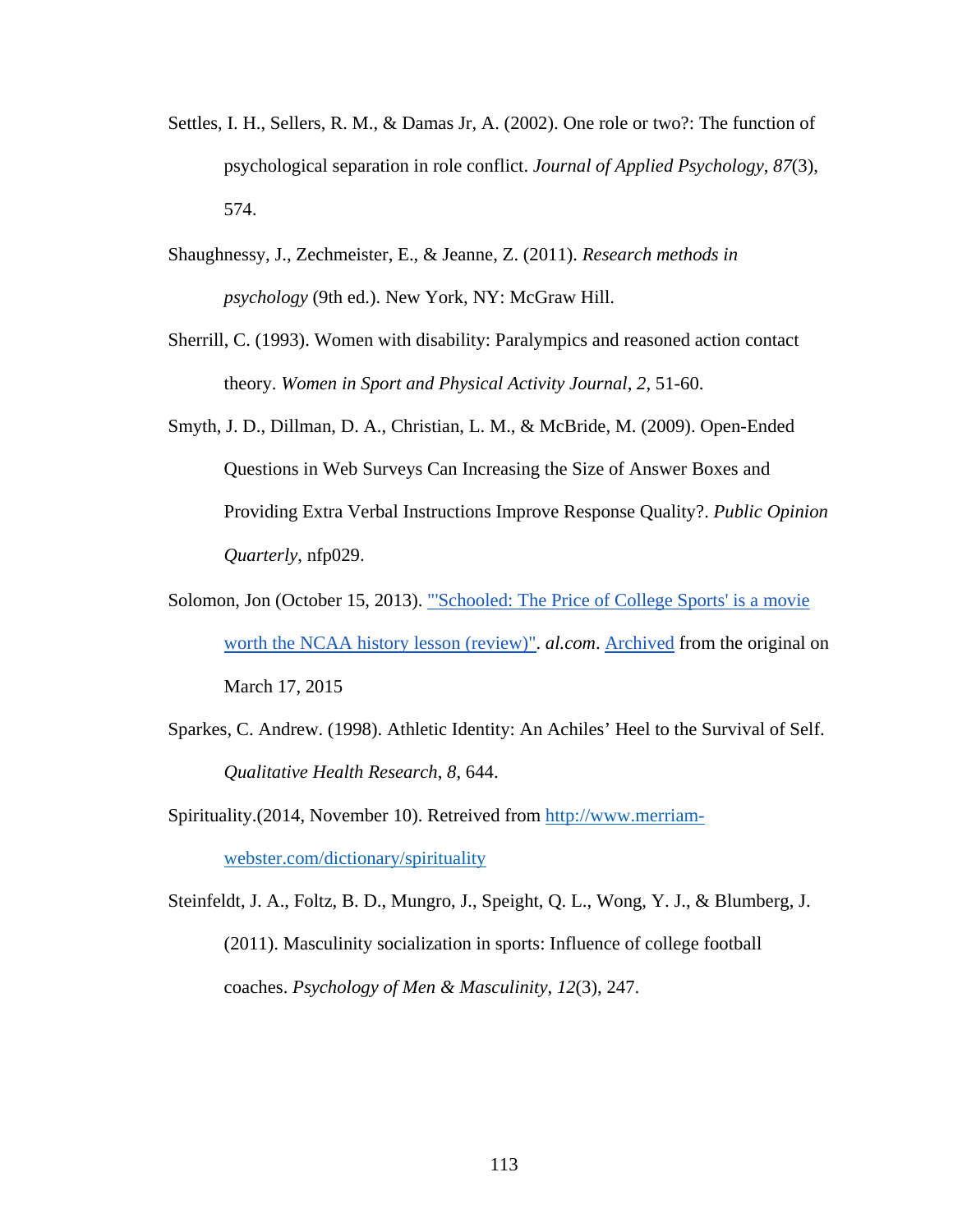- Steinfeldt, J. A., Steinfeldt, C. M., England, B., & Speight, Q. L. (2009). Gender role conflict and help-seeking stigma among college football players. *Psychology of Men & Masculinity*, *10*, 261– 272.
- Tajfel, H., & Turner, J. C. (1979). An integrative theory of intergroup conflict. In W. G. Austin & S. Worchel (Eds.), *The social psychology of intergroup relations* (pp. 33–47). Monterey, CA: Brooks/Cole.
- Torres, V., Jones, S. R., & Renn, K. A. (2009). Identity development theories in student affairs: Origins, current status, and new approaches. *Journal of College Student Development*, *50*(6), 577-596.
- Turner, J. C., & Oakes, P. J. (1986). The significance of the social identity concept for social psychology with reference to individualism, interactionism and social influence. *British Journal of Social Psychology*, *25*(3), 237-252.
- Waterman, A. S. (1993). Developmental perspectives on identity formation: From adolescence to adulthood. In J. E. Marcia, A. S. Waterman, D. R. Matteson, S. L. Archer, & J. L. Orlofsky (Eds.), *Ego identity: A handbook for psychosocial research* (pp. 42-68). New York: Springer-Verlag.

Welcome to Asbury University (2015). Retrieved from <https://www.asbury.edu/about-us>

- Werthner, P., & Orlick, T. (1986). Retirement experiences of successful Olympic athletes. *International journal of sport psychology*.
- Willemsen, E. & Waterman, K. (1991). Dynamics of perceived parenting and identity formation in late adolescence. *Psychological Reports*, *66*, 1203-1212.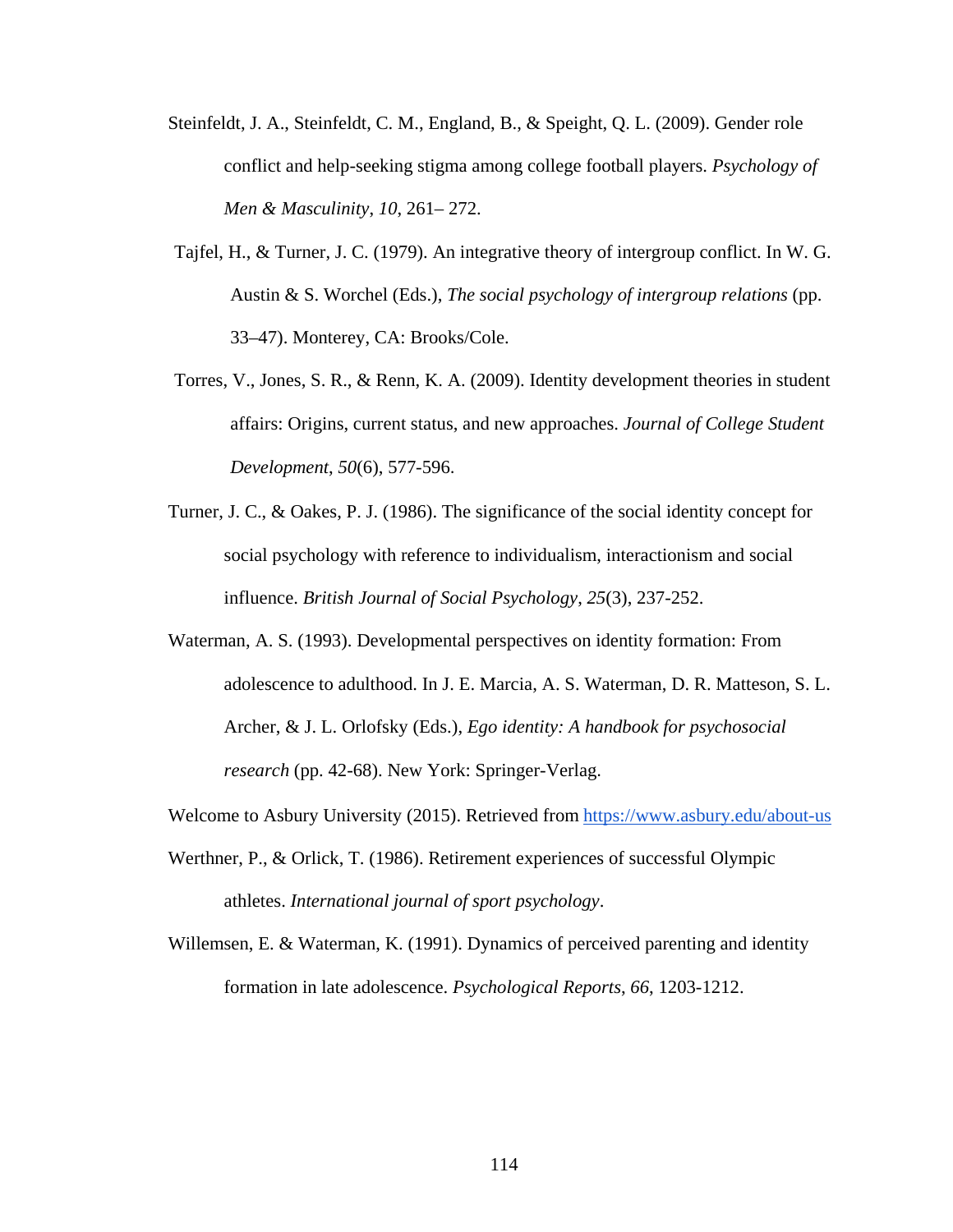- Williams, D. J. (2007). *An examination of athletic identity, sport commitment, time in sport, social support, life satisfaction, and holistic wellness in college studentathletes*. ProQuest.
- Whipple, K. R. (2009). Athletic identity, identity foreclosure, and career maturity: An investigation of intercollegiate athletes. Graduate Theses and Dissertations. Paper 10492.

Who We Are (2015) Retrieved from[.http://www.ncaa.org/about/who-we-are](http://www.ncaa.org/about/who-we-are)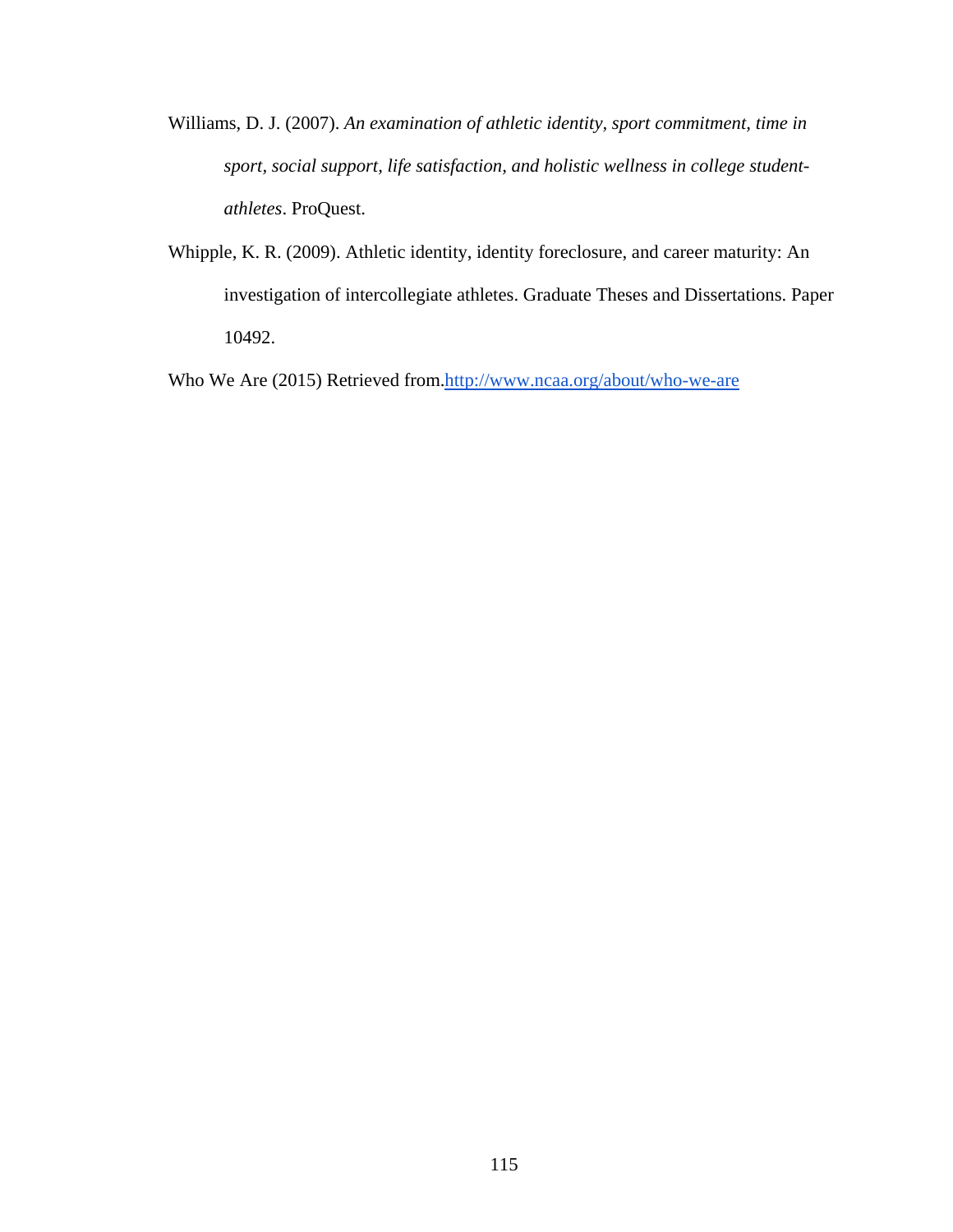### Vita

## **Gavin Pierre Washington**

# **Education**

| Masters of Science in Physical Education<br><b>Emphasis: Sports Administration</b><br>Minor: Exercise Science                                                                               | <b>Eastern Kentucky University</b><br>2004 |
|---------------------------------------------------------------------------------------------------------------------------------------------------------------------------------------------|--------------------------------------------|
| Bachelors of Science in Health and Physical Education<br>Minor: Exercise Science                                                                                                            | <b>Asbury University</b><br>2002           |
| <b>Certifications/Licensures</b>                                                                                                                                                            |                                            |
| Teacher Certification Grades P-12 for Health and Physical Education<br>Certified in CPR and First Aide<br><b>Certified Personal Trainer</b><br><b>Certified Health Education Specialist</b> |                                            |
| <b>Professional Experience</b>                                                                                                                                                              |                                            |
| Kentucky State University<br><b>Assistant Professor</b>                                                                                                                                     | August 2015 – Present                      |
| Indiana Wesleyan University<br><b>Adjunct Professor</b>                                                                                                                                     | August 2014 – Present                      |
| <b>Bourbon County Public Schools</b><br>Health/Physical Education Teacher                                                                                                                   | August 2010 – August 2015                  |
| <b>Bourbon County Public Schools</b><br>Head Middle School Boys Basketball Coach                                                                                                            | August 2010 – August 2015                  |
| <b>Fayette County Public Schools</b><br><b>Special Education</b>                                                                                                                            | August 2009 – August 2010                  |
| University of Kentucky<br><b>Health Education Specialist</b>                                                                                                                                | February 2009 – Sept. 2009                 |
| University of Kentucky<br>Director of Recruitment for the College of Business and Economics                                                                                                 | <b>August 2007 – March 2009</b>            |